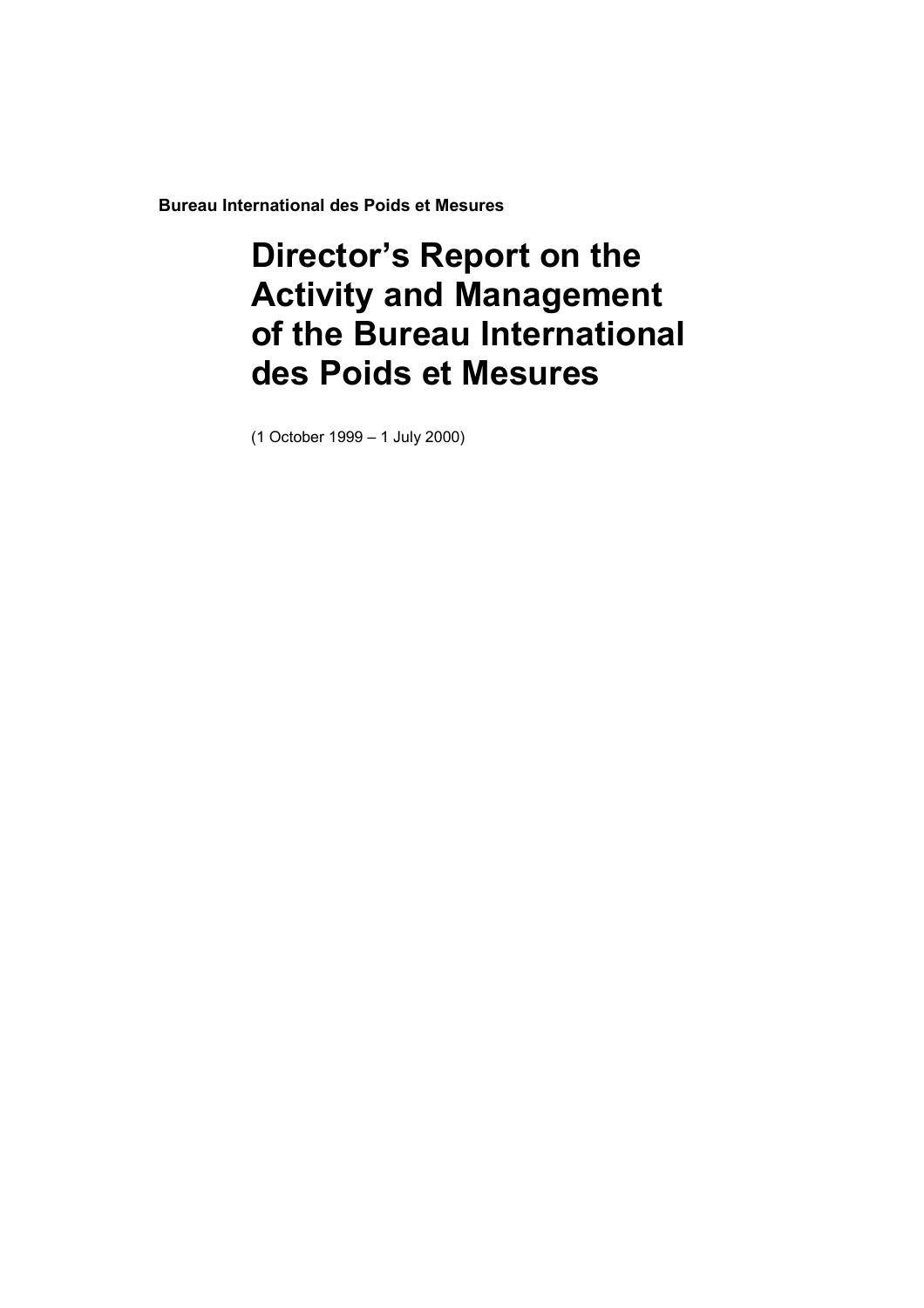Note on the use of the English text

To make its work more widely accessible the Comité International des Poids et Mesures publishes an English version of these reports.

Readers should note that the official record is always that of the French text. This must be used when an authoritative reference is required or when there is doubt about the interpretation of the text.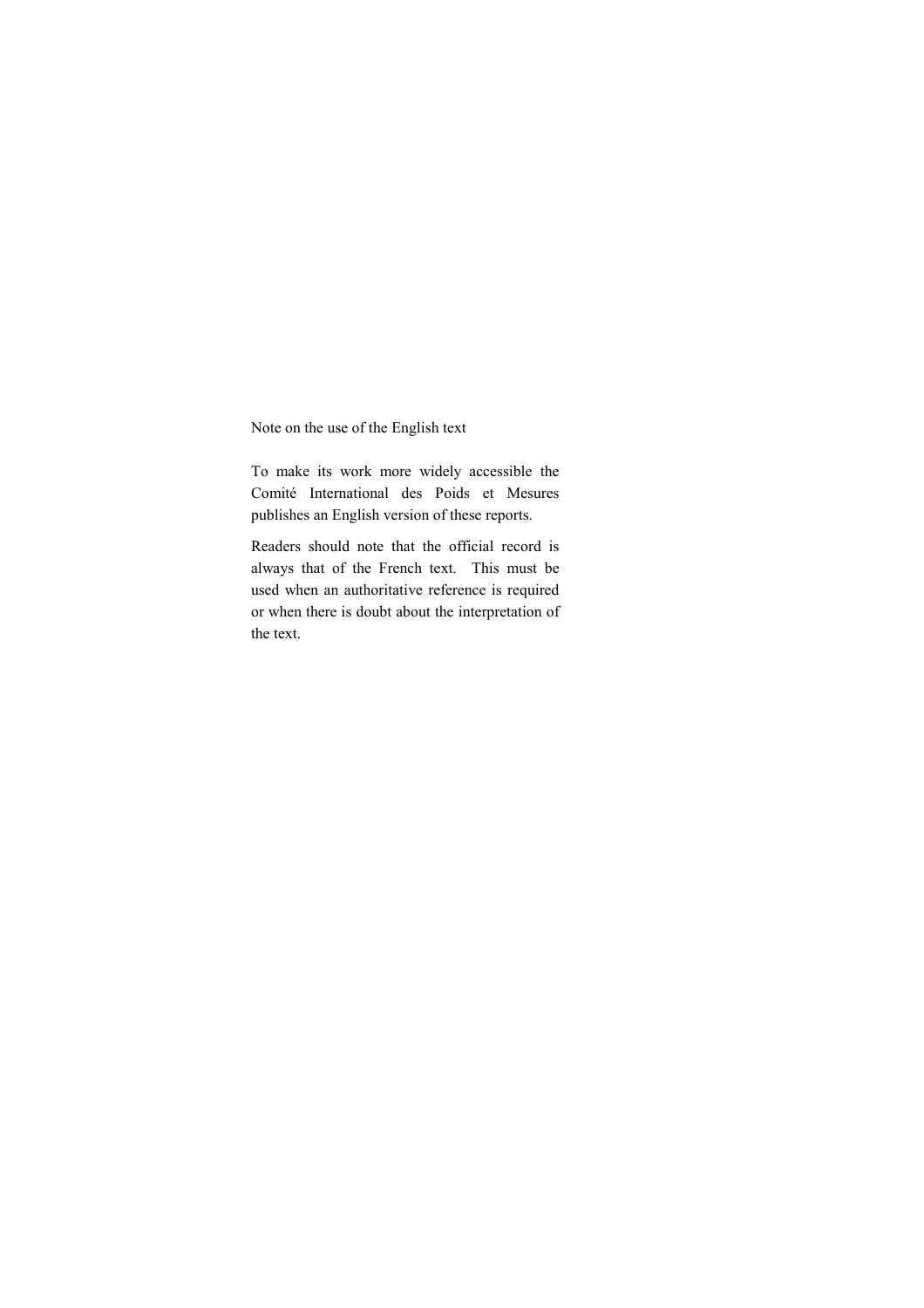## **TABLE OF CONTENTS**

Member States of the Metre Convention and Associates of the Conférence Générale **118** The BIPM and the Metre Convention **119** Staff of the Bureau International des Poids et Mesures **123**

## **Director's Report on the Activity and Management of the Bureau International des Poids et Mesures** (1 October 1999 – 1 July 2000) **125**

- 1 Introduction **127**
	- 1.1 Publications, lectures, travel not directly related to individual sections **131**
		- 1.1.1 External publications **131**
		- 1.1.2 Travel (conferences, lectures and presentations, visits) **131**
	- 1.2 Activities related to external organizations **132**
- 2 Length **133**
	- 2.1 Lasers **133**
		- 2.1.1 Frequency-doubled Nd:YAG laser at  $\lambda \approx 532$  nm **133**
		- 2.1.2 Iodine-stabilized He-Ne lasers at  $\lambda \approx 633$  nm using internal cells **134**
		- 2.1.3 Rubidium-stabilized diode lasers at  $\lambda \approx 778$  nm using the hyperfine components of 5S-5D two-photon transitions **134**
		- 2.1.4 Methane-stabilized He-Ne lasers at  $\lambda \approx 3.39$  um using internal and external cells **135**
		- 2.1.5 Iodine cells **135**
	- 2.2 Length measurement: nanometrology **135**
		- 2.2.1 Laser interferometric diffractometer: three-wavelength method **135**
		- 2.2.2 Laser displacement interferometry **136**
	- 2.3 Gravimetry **136**
	- 2.4 Publications, lectures, travel: Length section **136**
		- 2.4.1 External publications **136**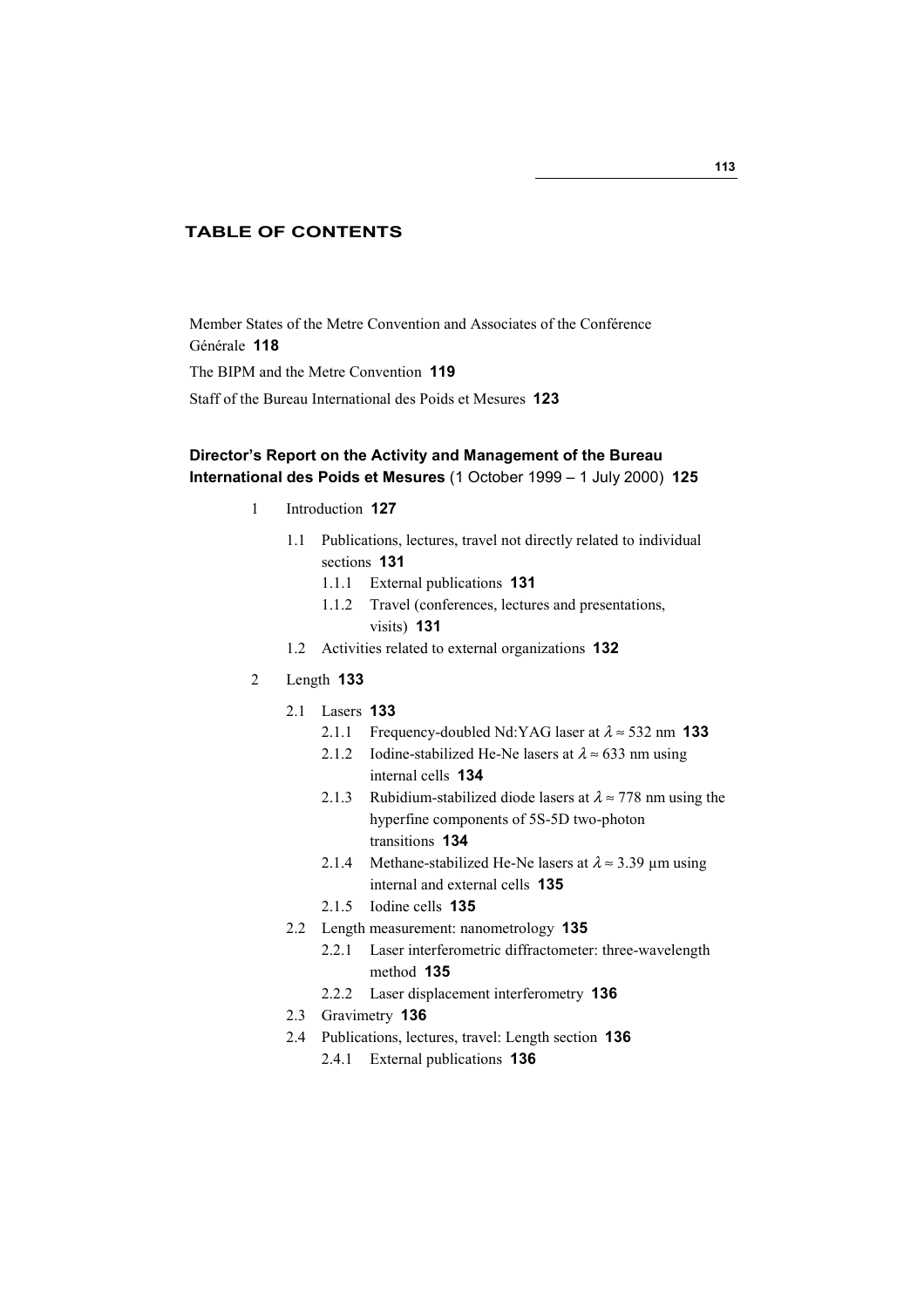## 2.4.2 Travel (conferences, lectures and presentations, visits) **137**

- 2.5 Activities related to the work of Consultative Committees **139**
- 2.6 Visitors to the Length section **139**
- 2.7 Guest workers **140**
- 3 Mass and related quantities **141**
	- 3.1 1 kg prototypes and standards **141**
	- 3.2 Flexure-strip balance **141**
	- 3.3 Air buoyancy artefacts **142**
	- 3.4 Air density by means of refractometry **142**
	- 3.5 Silicon artefacts **143**
	- 3.6 Measurement of mole fraction of water vapour in air **144**
	- 3.7 Hydrostatic weighing apparatus **144**
	- 3.8 *G*, torsion balance **145**
	- 3.9 Magnetic properties of mass standards **145**
	- 3.10 Publications, lectures, travel: Mass section **145**
		- 3.10.1 External publications **145**
		- 3.10.2 Travel (conferences, lectures and presentations,

## visits) **146**

- 3.11 Activities related to the work of Consultative Committees **147**
- 3.12 Visitors to the Mass section **147**
- 3.13 Guest workers **147**
- 4 Time **147**
	- 4.1 International Atomic Time (TAI) and Coordinated Universal Time (UTC) **147**
	- 4.2 Algorithms for time scales **148**
		- 4.2.1 EAL stability **148**
		- 4.2.2 TAI accuracy **148**
	- 4.3 Time links **149**
		- 4.3.1 Global Positioning System (GPS) and Global Navigation Satellite System (GLONASS) code measurements **149**
		- 4.3.2 Phase measurements **150**
		- 4.3.3 Two-way time transfer **151**
	- 4.4 Pulsars **151**
	- 4.5 Space-time references **151**
	- 4.6 Other studies **152**
	- 4.7 Publications, lectures, travel: Time section **153**
		- 4.7.1 External publications **153**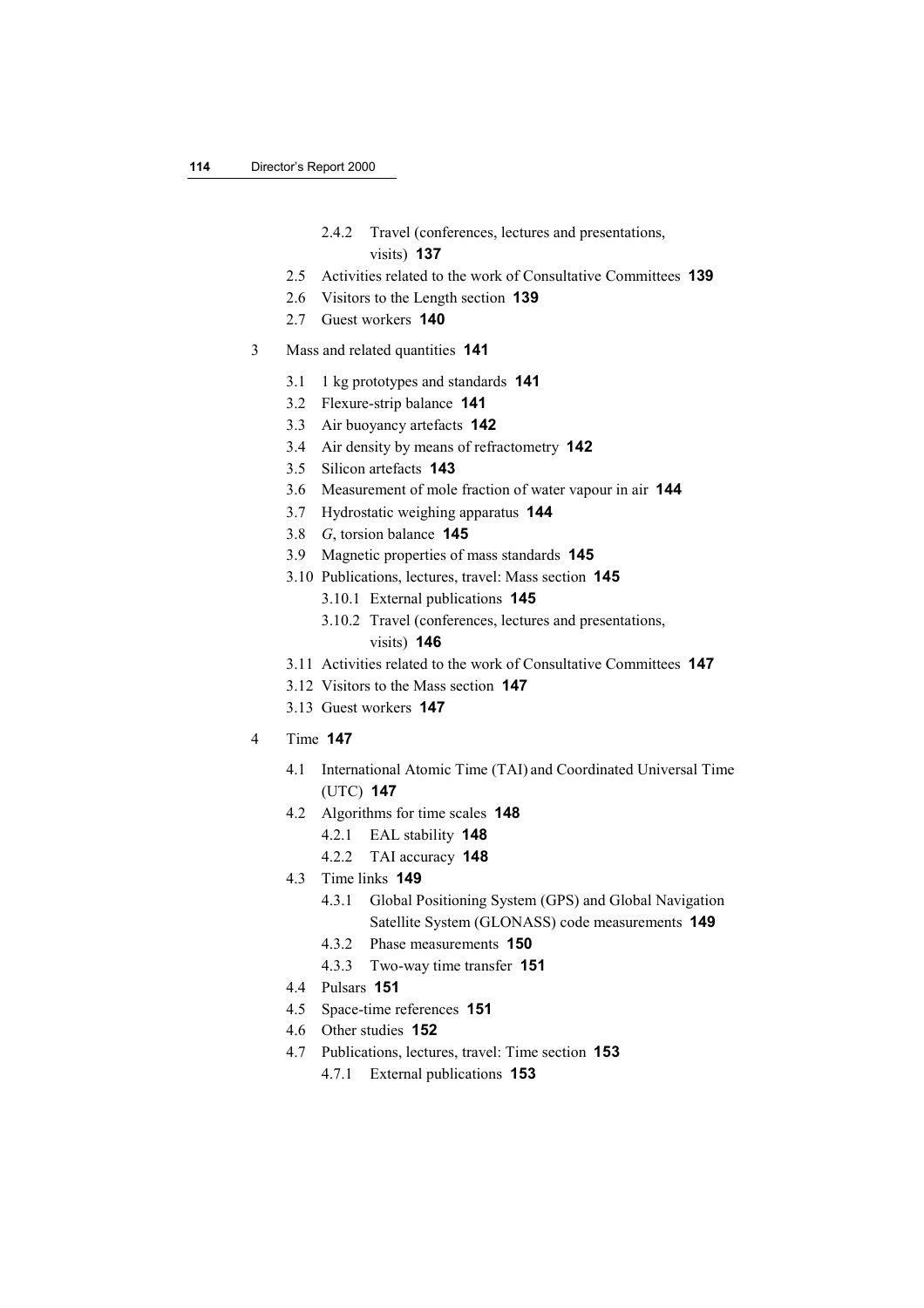- 4.7.2 BIPM publications **154**
- 4.7.3 Travel (conferences, lectures and presentations, visits) **154**
- 4.8 Activities related to external organizations **156**
- 4.9 Activities related to the work of Consultative Committees **157**
- 4.10 Visitors to the Time section **157**
- 5 Electricity **157**
	- 5.1 Electrical potential: Josephson effect **157**
		- 5.1.1 Josephson array measurements **157**
		- 5.1.2 EUROMET project 429: 10 V comparison **158**
	- 5.2 Electrical resistance and impedance **158**
		- 5.2.1 EUROMET project 487: use of a temperature- and pressure-stabilized 100  $\Omega$  resistor as a transfer standard **158**
		- 5.2.2 Measurements of the quantized Hall resistance at kHz frequencies **158**
		- 5.2.3 Maintenance of a reference of capacitance and capacitance calibrations **159**
	- 5.3 Characterization of stability and noise of voltage standards and nanovoltmeters **160**
		- 5.3.1 New equipment for the determination of pressure and temperature coefficients of Zener voltage standards **160**
		- 5.3.2 Characterization of the noise and stability of Zener-diode voltage standards and of nanovoltmeters **160**
	- 5.4 Monitoring ambient temperature, pressure and relative humidity **162**
	- 5.5 Bilateral comparisons of electrical standards at the BIPM **162**
	- 5.6 Calibrations **162**
	- 5.7 Publications, lectures, travel: Electricity section **163**
		- 5.7.1 External publications **163**
		- 5.7.2 BIPM reports **163**
		- 5.7.3 Travel (conferences, lectures and presentations, visits) **164**
	- 5.8 Activities related to external organizations **165**
	- 5.9 Activities related to the work of Consultative Committees **165**
	- 5.10 Visitors to the Electricity section **165**
	- 5.11 Guest workers **166**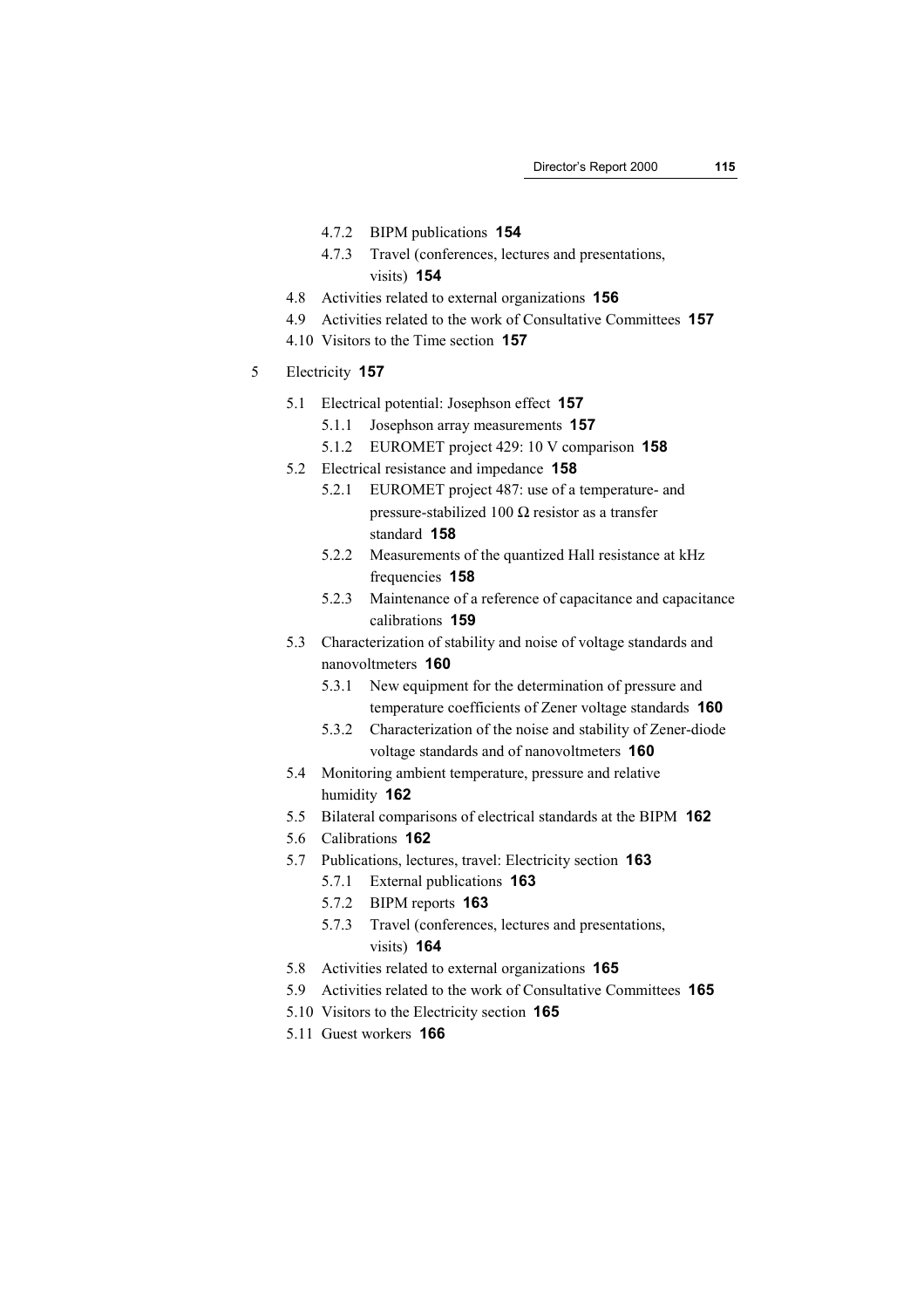- 6 Radiometry, photometry, thermometry and pressure **166**
	- 6.1 Radiometry **166**
	- 6.2 Photometry **167**
	- 6.3 Pressure **168**
	- 6.4 Thermometry **168**
	- 6.5 Calibration work **168**
	- 6.6 Information technology **168**
	- 6.7 Publications, lectures, travel: Radiometry, photometry, thermometry and pressure section **169**
		- 6.7.1 External publications **169**
		- 6.7.2 Travel (conferences, lectures and presentations, visits) **170**
	- 6.8 Activities related to the work of Consultative Committees **171**
	- 6.9 Activities related to international organizations **171**
	- 6.10 Visitors to the Radiometry, photometry, thermometry and pressure section **171**
	- 6.11 Students **171**
- 7 Ionizing Radiation **172**
	- 7.1 X -and γ-rays **172**
		- 7.1.1 Correction factors for free-air chambers **172**
		- 7.1.2 Dosimetry standards and equipment **172**
		- 7.1.3 Dosimetry comparisons **173**
		- 7.1.4 Dosimetry calibrations **174**
	- 7.2 Radionuclides **174**
		- 7.2.1 Comparison of activity measurements of a  $^{204}$ Tl solution **174**
		- 7.2.2 Comparison of activity measurements of a  ${}^{152}$ Eu solution **174**
		- 7.2.3 Comparison of activity measurements of a  ${}^{89}Sr$ solution **175**
		- 7.2.4 Comparison of activity measurements of  $a^{238}Pu$ solution **175**
		- 7.2.5 International reference system for gamma-ray emitting radionuclides (SIR) **176**
		- 7.2.6 SIR efficiency curve **177**
		- 7.2.7 Gamma-ray spectrometry **177**
	- 7.3 Publications, lectures, travel: Ionizing Radiation section **178**
		- 7.3.1 External publications **178**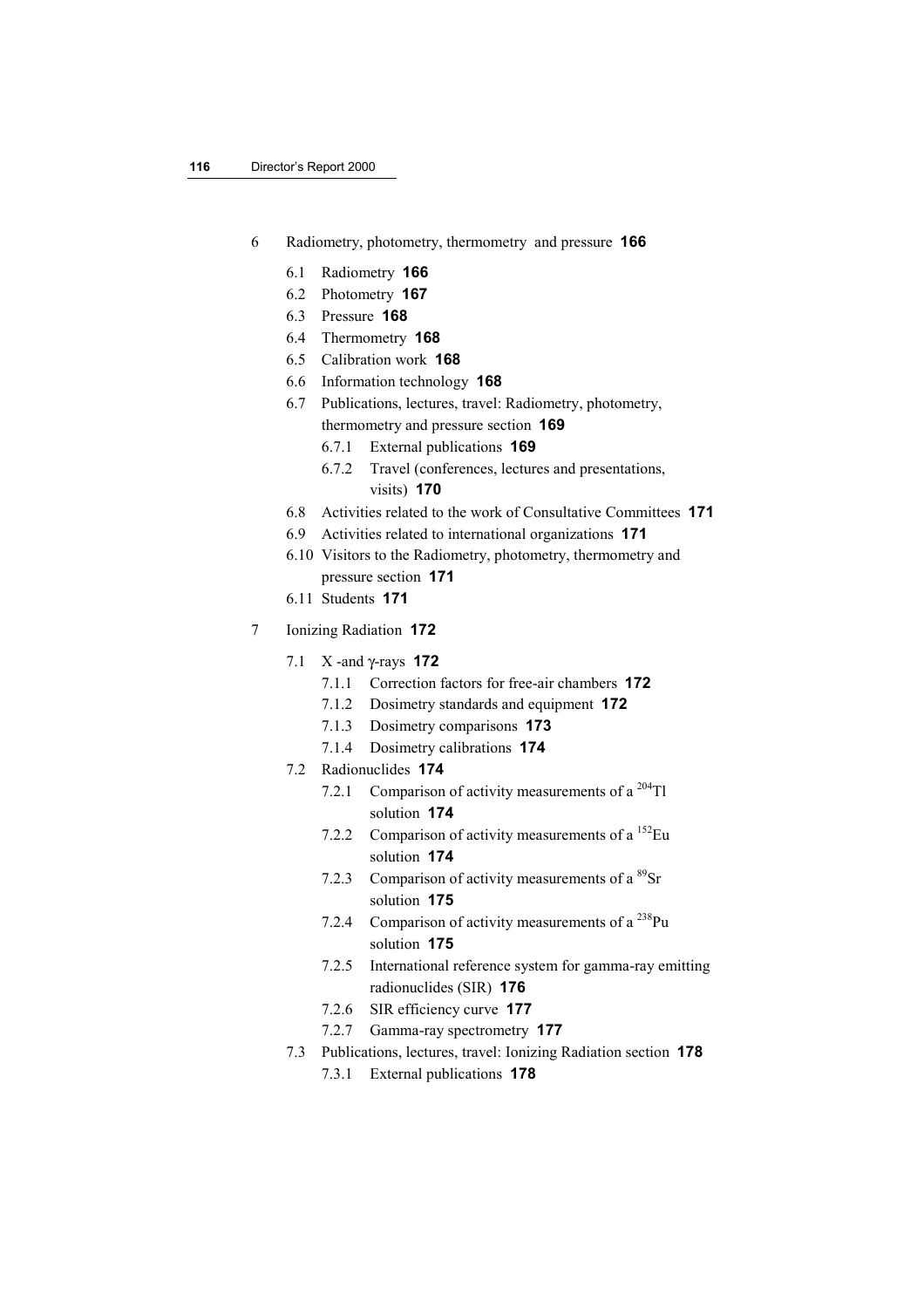- 7.3.2 BIPM reports **178**
- 7.3.3 Travel (conferences, presentations, visits) **178**
- 7.4 Activities related to external organizations **180**
- 7.5 Activities related to the work of Consultative Committees **180**
- 7.6 Visitors to the Ionizing Radiation section **180**
- 8 The BIPM key comparison database **181**
	- 8.1 Activities linked to the BIPM key comparison database **181**
	- 8.2 Travel (Conferences, lectures and presentations, visits) **185**
	- 8.3 Activities related to the work of Consultative Committees **185**
	- 8.4 Visitors **186**
- 9 Publications of the BIPM **186**
	- 9.1 Reports of the CIPM and Consultative Committees **186**
	- 9.2 Metrologia **186**
	- 9.3 BIPM website **187**
- 10 Meetings and lectures at the BIPM **187**
	- 10.1 Meetings **187**
	- 10.2 Lectures **188**
- 11 Certificates and Notes of Study **188**
- 12 Management of the BIPM **189**
	- 12.1 Accounts **189**
	- 12.2 Staff **189**
		- 12.2.1 Appointments (R. Wielgosz, G. Petitgand) **189**
		- 12.2.2 Promotions and change of grade (R. Felder,
			- J. Hostache) **190**
		- 12.2.3 Research Fellows (L. Ma, Z. Jiang) **190**
		- 12.2.4 Departure (D. Bournaud) **190**
	- 12.3 Buildings **190**
		- 12.3.1 Petit Pavillon **190**
		- 12.3.2 Grand Pavillon **190**
		- 12.3.3 Observatoire **191**
		- 12.3.4 Ionizing Radiation building **191**
		- 12.3.5 Pavillon du Mail **191**
		- 12.3.6 Other buildings **191**
		- 12.3.7 Outbuildings and park **191**

#### **List of acronyms used in the present volume 192**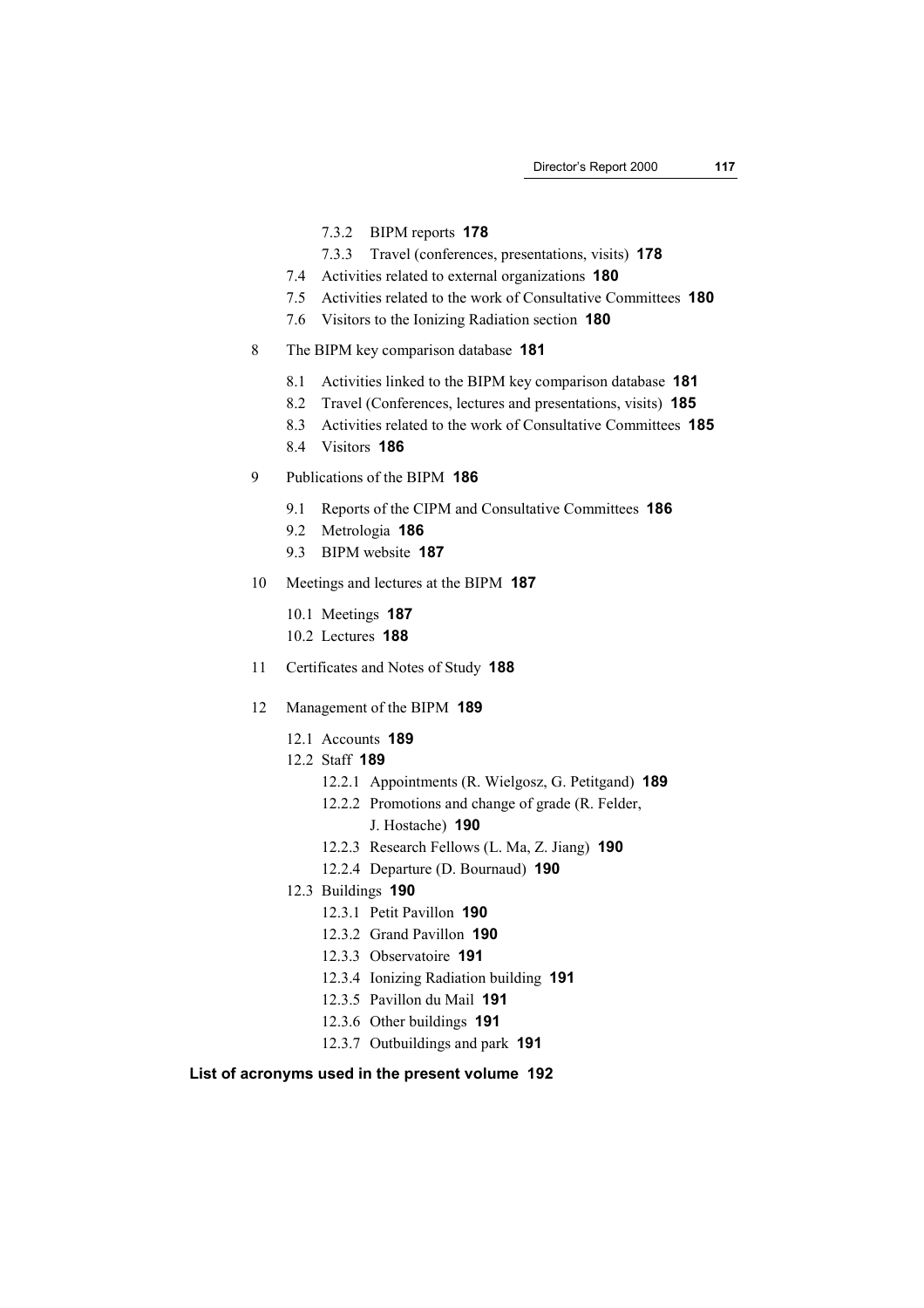## **MEMBER STATES OF THE METRE CONVENTION AND ASSOCIATES OF THE CONFÉRENCE GÉNÉRALE** as of 8 April 2000

## **Member States of the Metre Convention**

| Argentina              | Japan                         |
|------------------------|-------------------------------|
| Australia              | Korea (Dem. People's Rep. of) |
| Austria                | Korea (Rep. of)               |
| Belgium                | Mexico                        |
| <b>Brazil</b>          | <b>Netherlands</b>            |
| <b>Bulgaria</b>        | New Zealand                   |
| Cameroon               | Norway                        |
| Canada                 | Pakistan                      |
| Chile                  | Poland                        |
| China                  | Portugal                      |
| Czech Republic         | Romania                       |
| Denmark                | <b>Russian Federation</b>     |
| Dominican Republic     | Singapore                     |
| Egypt                  | Slovakia                      |
| Finland                | South Africa                  |
| France                 | Spain                         |
| Germany                | Sweden                        |
| Hungary                | Switzerland                   |
| India                  | Thailand                      |
| Indonesia              | Turkey                        |
| Iran (Islamic Rep. of) | United Kingdom                |
| Ireland                | <b>United States</b>          |
| Israel                 | Uruguay                       |
| Italy                  | Venezuela                     |
|                        |                               |

## **Associates of the Conférence Générale**

Hong Kong, China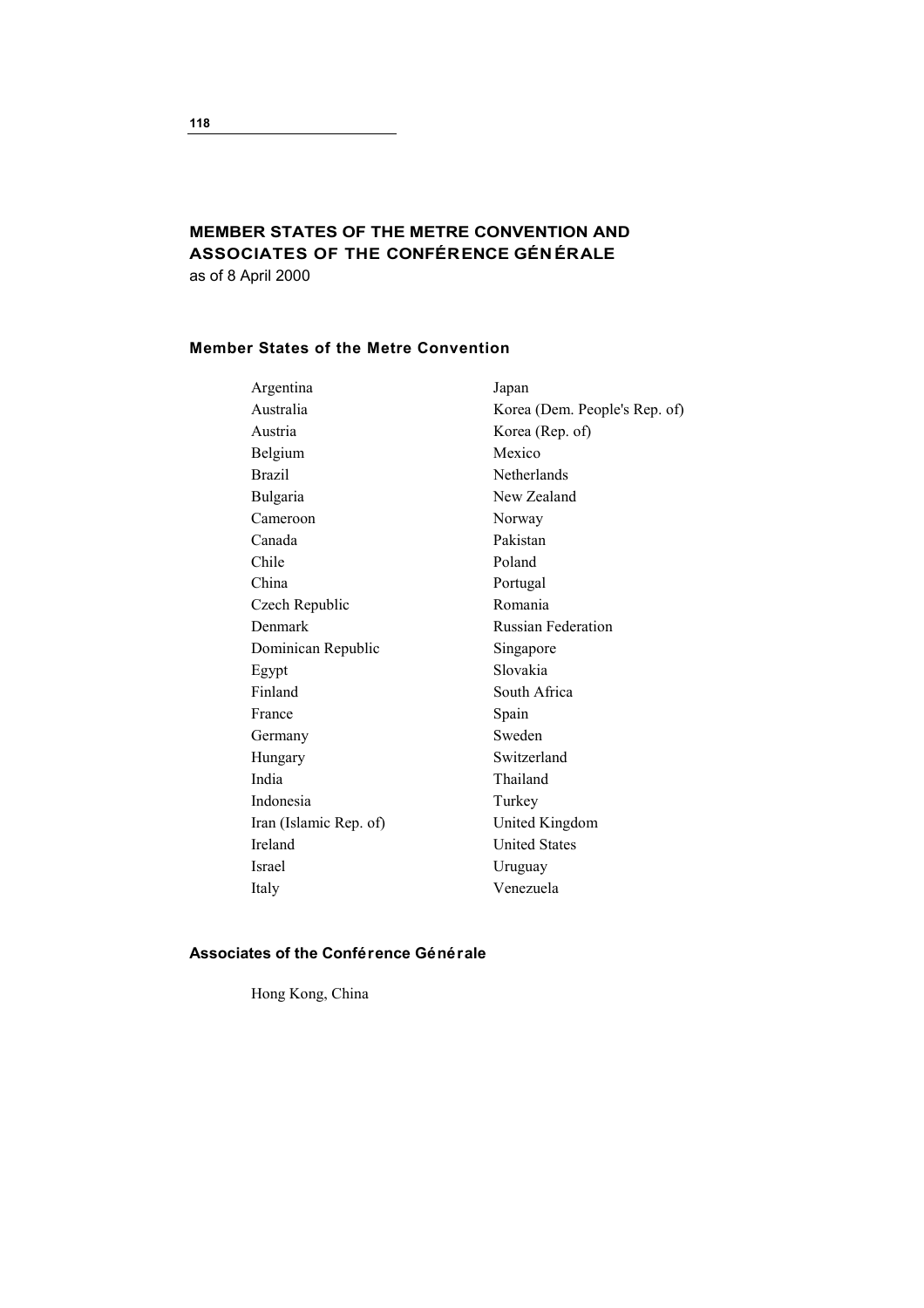## **THE BIPM AND THE METRE CONVENTION**

The Bureau International des Poids et Mesures (BIPM) was set up by the Metre Convention signed in Paris on 20 May 1875 by seventeen States during the final session of the diplomatic Conference of the Metre. This Convention was amended in 1921.

The BIPM has its headquarters near Paris, in the grounds  $(43520 \text{ m}^2)$  of the Pavillon de Breteuil (Parc de Saint-Cloud) placed at its disposal by the French Government; its upkeep is financed jointly by the Member States of the Metre Convention.

The task of the BIPM is to ensure worldwide unification of physical measurements; its function is thus to:

- establish fundamental standards and scales for the measurement of the principal physical quantities and maintain the international prototypes;
- carry out comparisons of national and international standards;
- ensure the coordination of corresponding measurement techniques;
- carry out and coordinate measurements of the fundamental physical constants relevant to these activities.

The BIPM operates under the exclusive supervision of the Comité International des Poids et Mesures (CIPM) which itself comes under the authority of the Conférence Générale des Poids et Mesures (CGPM) and reports to it on the work accomplished by the BIPM.

Delegates from all Member States of the Metre Convention attend the General Conference which, at present, meets every four years. The function of these meetings is to:

- discuss and initiate the arrangements required to ensure the propagation and improvement of the International System of Units (SI), which is the modern form of the metric system;
- confirm the results of new fundamental metrological determinations and various scientific resolutions of international scope;
- take all major decisions concerning the finance, organization and development of the BIPM.

The CIPM has eighteen members each from a different State: at present, it meets every year. The officers of this committee present an annual report on the administrative and financial position of the BIPM to the Governments of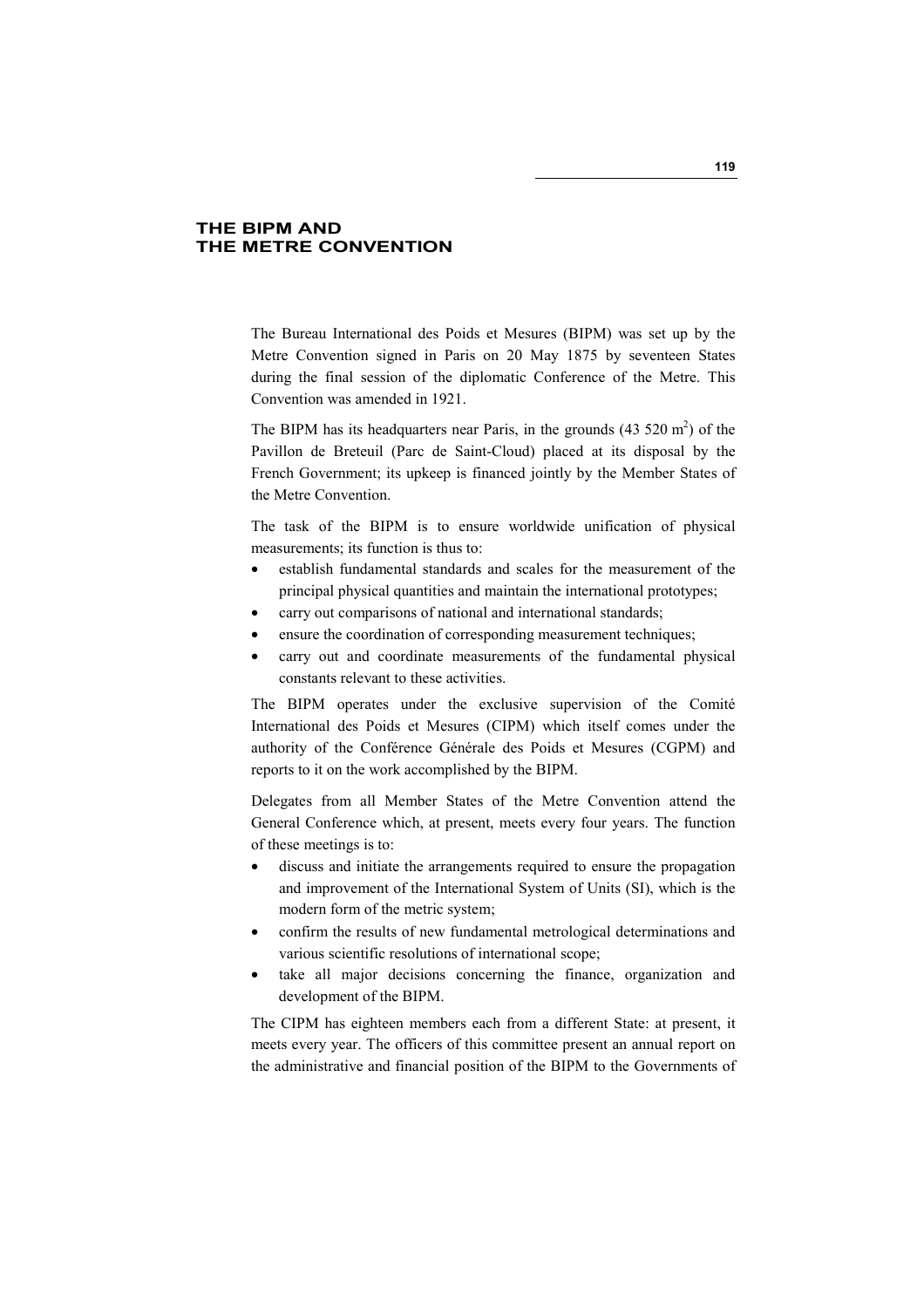the Member States of the Metre Convention. The principal task of the CIPM is to ensure worldwide uniformity in units of measurement. It does this by direct action or by submitting proposals to the CGPM.

The activities of the BIPM, which in the beginning were limited to measurements of length and mass, and to metrological studies in relation to these quantities, have been extended to standards of measurement of electricity (1927), photometry and radiometry (1937), ionizing radiation (1960) and to time scales (1988). To this end the original laboratories, built in 1876 -1878, were enlarged in 1929; new buildings were constructed in 1963-1964 for the ionizing radiation laboratories and in 1984 for the laser work. In 1988 a new building for a library and offices was opened.

Some forty-five physicists and technicians work in the BIPM laboratories. They mainly conduct metrological research, international comparisons of realizations of units and calibrations of standards. An annual report, published in the *Procès-Verbaux des Séances du Comité International des Poids et Mesures*, gives details of the work in progress.

Following the extension of the work entrusted to the BIPM in 1927, the CIPM has set up bodies, known as Consultative Committees, whose function is to provide it with information on matters that it refers to them for study and advice. These Consultative Committees, which may form temporary or permanent working groups to study special topics, are responsible for coordinating the international work carried out in their respective fields and for proposing recommendations to the CIPM concerning units.

The Consultative Committees have common regulations (*BIPM Proc.-Verb. Com. Int. Poids et Mesures*, 1963, **31**, 97). They meet at irregular intervals. The chairman of each Consultative Committee is designated by the CIPM and is normally a member of the CIPM. The members of the Consultative Committees are metrology laboratories and specialized institutes, agreed by the CIPM, which send delegates of their choice. In addition, there are individual members appointed by the CIPM, and a representative of the BIPM (Criteria for membership of Consultative Committees, *BIPM Proc.- Verb. Com. Int. Poids et Mesures*, 1996, **64**, 124). At present, there are ten such committees:

 1. The Consultative Committee for Electricity and Magnetism (CCEM), new name given in 1997 to the Consultative Committee for Electricity (CCE) set up in 1927;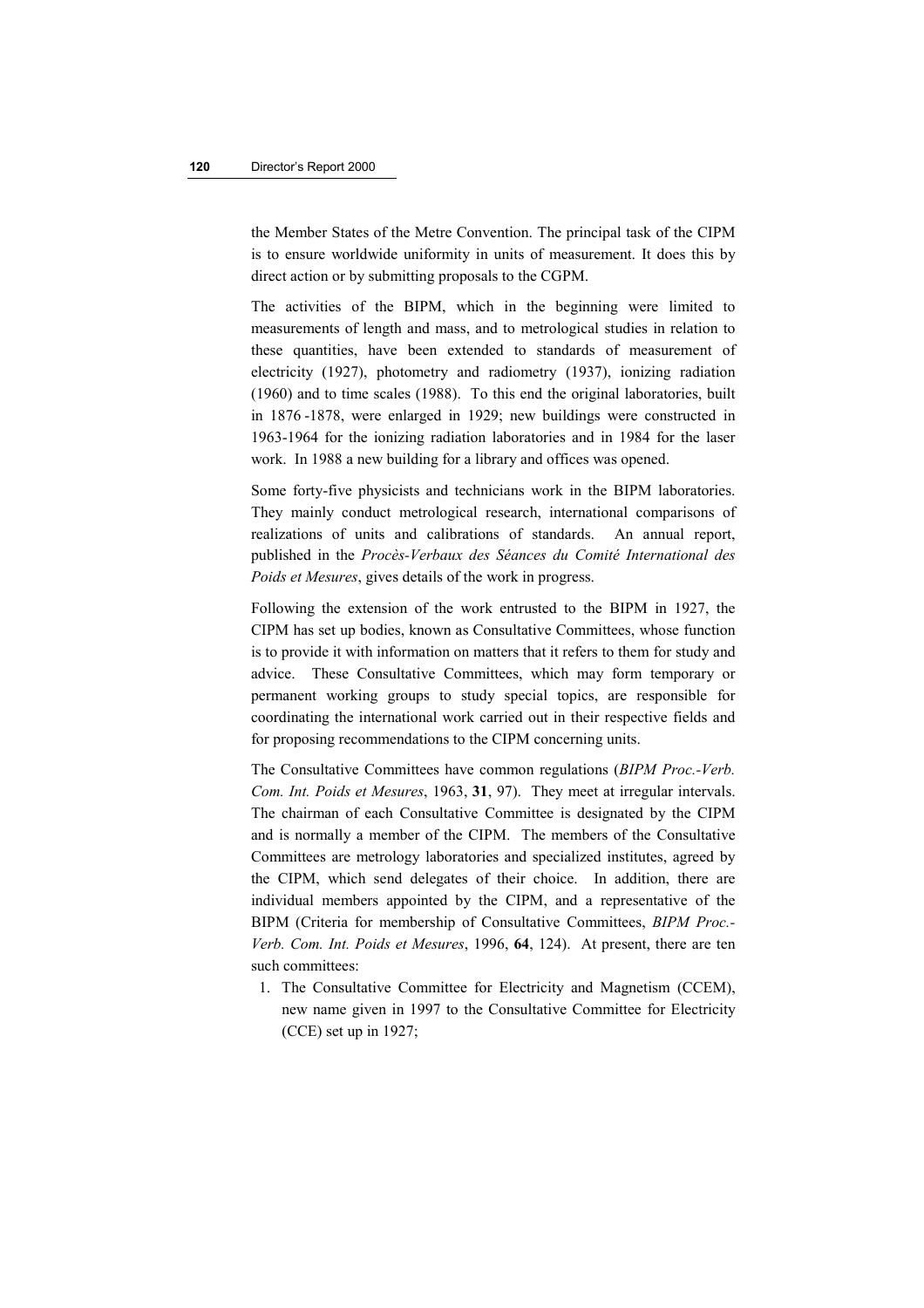- 2. The Consultative Committee for Photometry and Radiometry (CCPR), new name given in 1971 to the Consultative Committee for Photometry (CCP) set up in 1933 (between 1930 and 1933 the CCE dealt with matters concerning photometry);
- 3. The Consultative Committee for Thermometry (CCT), set up in 1937;
- 4. The Consultative Committee for Length (CCL), new name given in 1997 to the Consultative Committee for the Definition of the Metre (CCDM), set up in 1952;
- 5. The Consultative Committee for Time and Frequency (CCTF), new name given in 1997 to the Consultative Committee for the Definition of the Second (CCDS) set up in 1956;
- 6. The Consultative Committee for Ionizing Radiation (CCRI), new name given in 1997 to the Consultative Committee for Standards of Ionizing Radiation (CCEMRI) set up in 1958 (in 1969 this committee established four sections: Section I (X- and γ-rays, electrons), Section II (Measurement of radionuclides), Section III (Neutron measurements), Section IV (α-energy standards); in 1975 this last section was dissolved and Section II was made responsible for its field of activity);
- 7. The Consultative Committee for Units (CCU), set up in 1964 (this committee replaced the "Commission for the System of Units" set up by the CIPM in 1954);
- 8. The Consultative Committee for Mass and Related Quantities (CCM), set up in 1980;
- 9. The Consultative Committee for Amount of Substance (CCQM), set up in 1993;
- 10. The Consultative Committee for Acoustics, Ultrasound and Vibration (CCAUV), set up un 1999.

The proceedings of the General Conference, the CIPM and the Consultative Committees are published by the BIPM in the following series:

- *Comptes Rendus des Séances de la Conférence Générale des Poids et Mesures*;
- *Procès-Verbaux des Séances du Comité International des Poids et Mesures*;
- *Reports of Meetings of Consultative Committees*.

The BIPM also publishes monographs on special metrological subjects and, under the title *Le Système International d'Unités (SI)*, a brochure, periodically updated, in which are collected all the decisions and recommendations concerning units.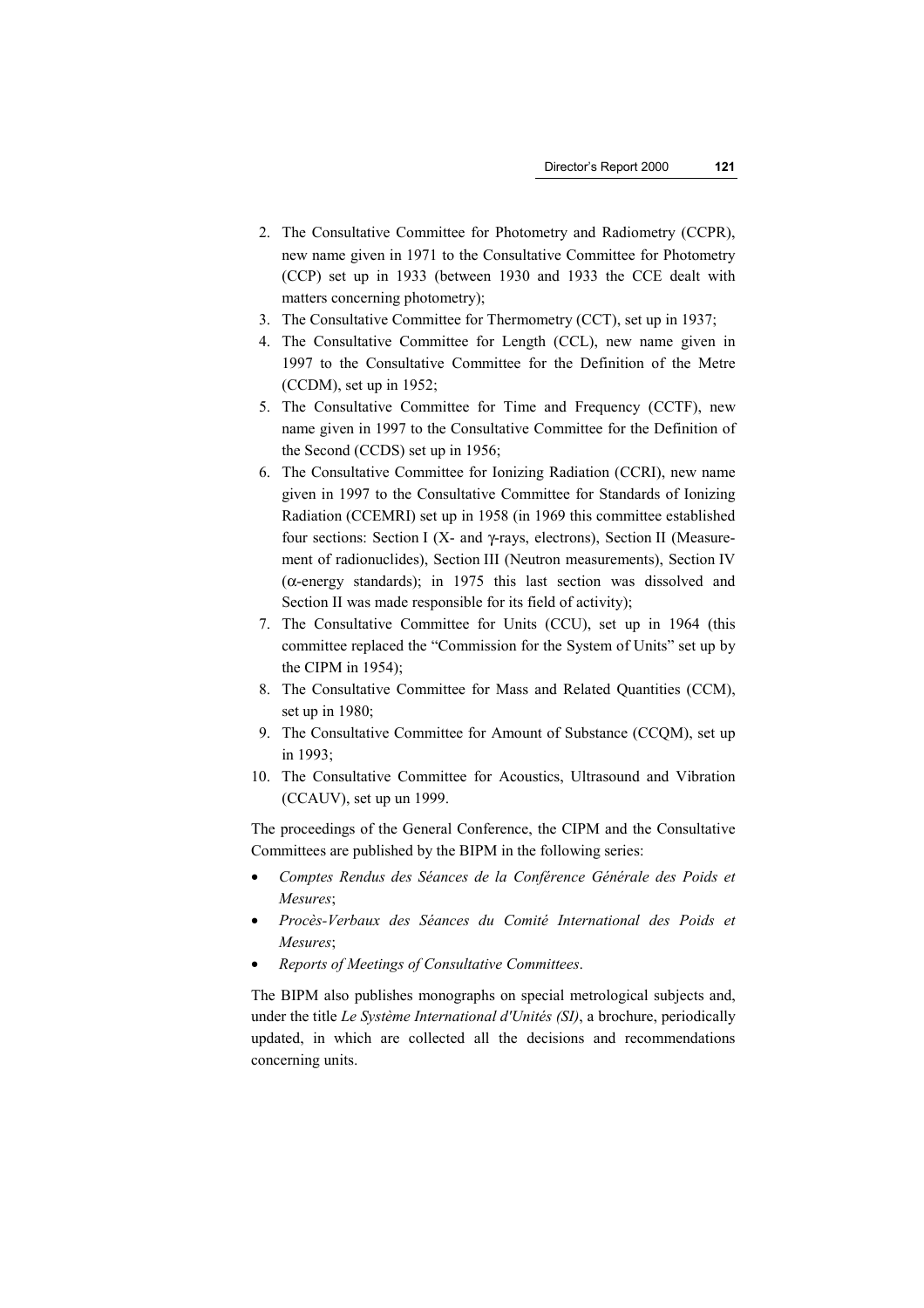The collection of the *Travaux et Mémoires du Bureau International des Poids et Mesures* (22 volumes published between 1881 and 1966) and the *Recueil de Travaux du Bureau International des Poids et Mesures* (11 volumes published between 1966 and 1988) ceased by a decision of the CIPM.

The scientific work of the BIPM is published in the open scientific literature and an annual list of publications appears in the *Procès-Verbaux* of the CIPM.

Since 1965 *Metrologia*, an international journal published under the auspices of the CIPM, has printed articles dealing with scientific metrology, improvements in methods of measurement, work on standards and units, as well as reports concerning the activities, decisions and recommendations of the various bodies created under the Metre Convention.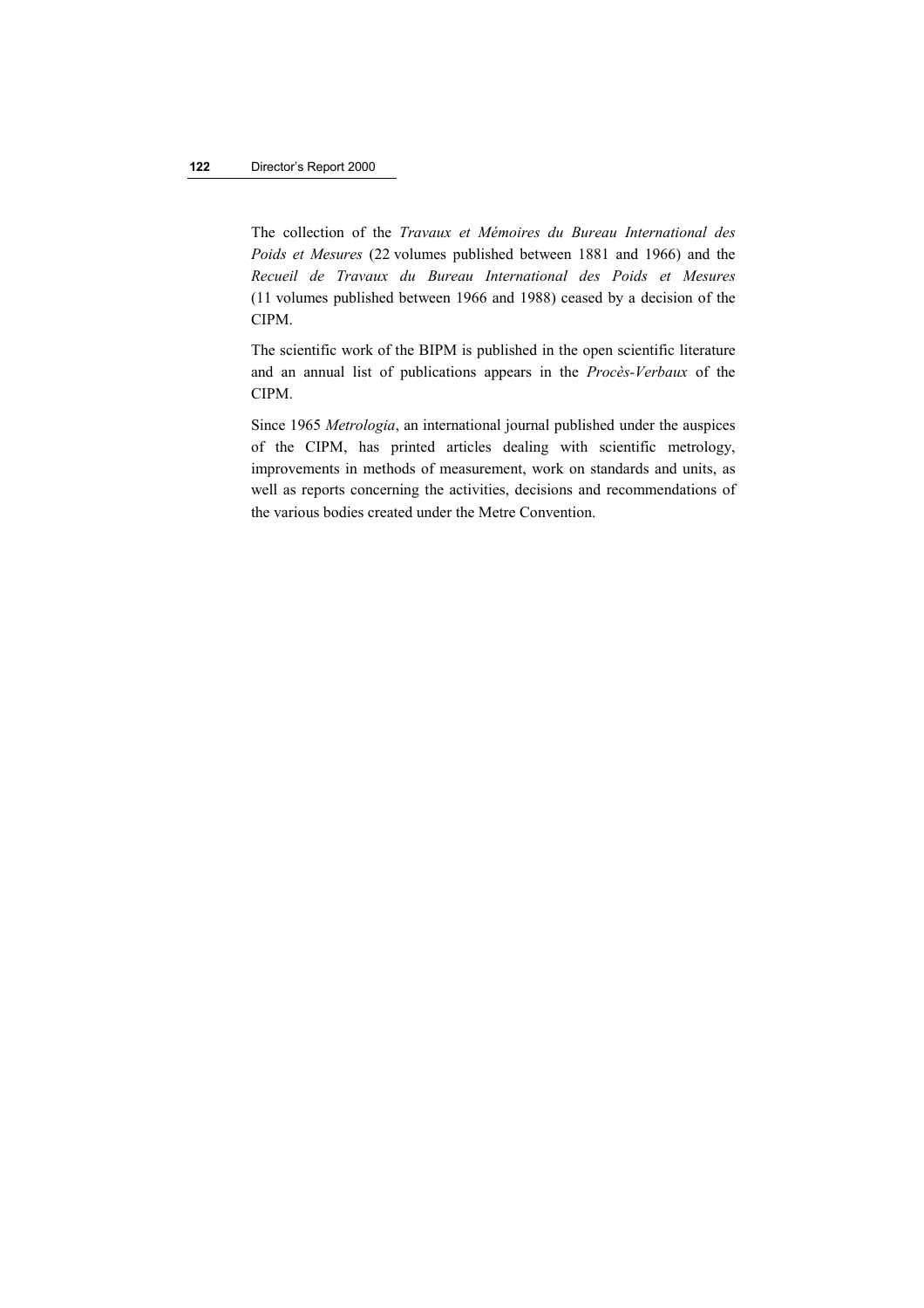## **STAFF OF THE**

## **BUREAU INTERNATIONAL DES POIDS ET MESURES**

on 1 July 2000

**Director:** Dr T.J. Quinn

**Length:** Mr J.-M. Chartier Mr R. Felder, Dr S. Picard, Dr L. Robertsson, Dr L. Ma\* Mrs A. Chartier, Mr J. Labot

**Mass:** Dr R.S. Davis Dr H. Fang\*, Mrs C. Goyon-Taillade, Mr A. Picard, Dr L.F. Vitushkin Mrs J. Coarasa, Mr J. Hostache

**Time:** Dr E.F. Arias Mr J. Azoubib, Mr Z. Jiang\*, Dr W. Lewandowski, Dr G. Petit, Dr P. Wolf Miss H. Konaté, Mr P. Moussay, Mrs M. Thomas

**Electricity:** Dr T.J. Witt Mr F. Delahaye, Dr D. Reymann, Mr A. Zarka Mr D. Avrons, Mr R. Chayramy, Mr A. Jaouen

**Radiometry and photometry:** Dr R. Köhler Mr R. Goebel, Dr M. Stock Mr L. Le Mée, Mr R. Pello, Mr G. Petitgand

**Ionizing radiation:** Dr P. Allisy-Roberts Dr D.T. Burns, Dr C. Michotte, Dr G. Ratel Mr C. Colas, Mr M. Nonis, Mr P. Roger, Mr C. Veyradier

**Chemistry:** Dr R. Wielgosz

**Publications:** Prof. P.W. Martin Dr J.R. Miles

**BIPM key comparison database:** Dr C. Thomas\*\*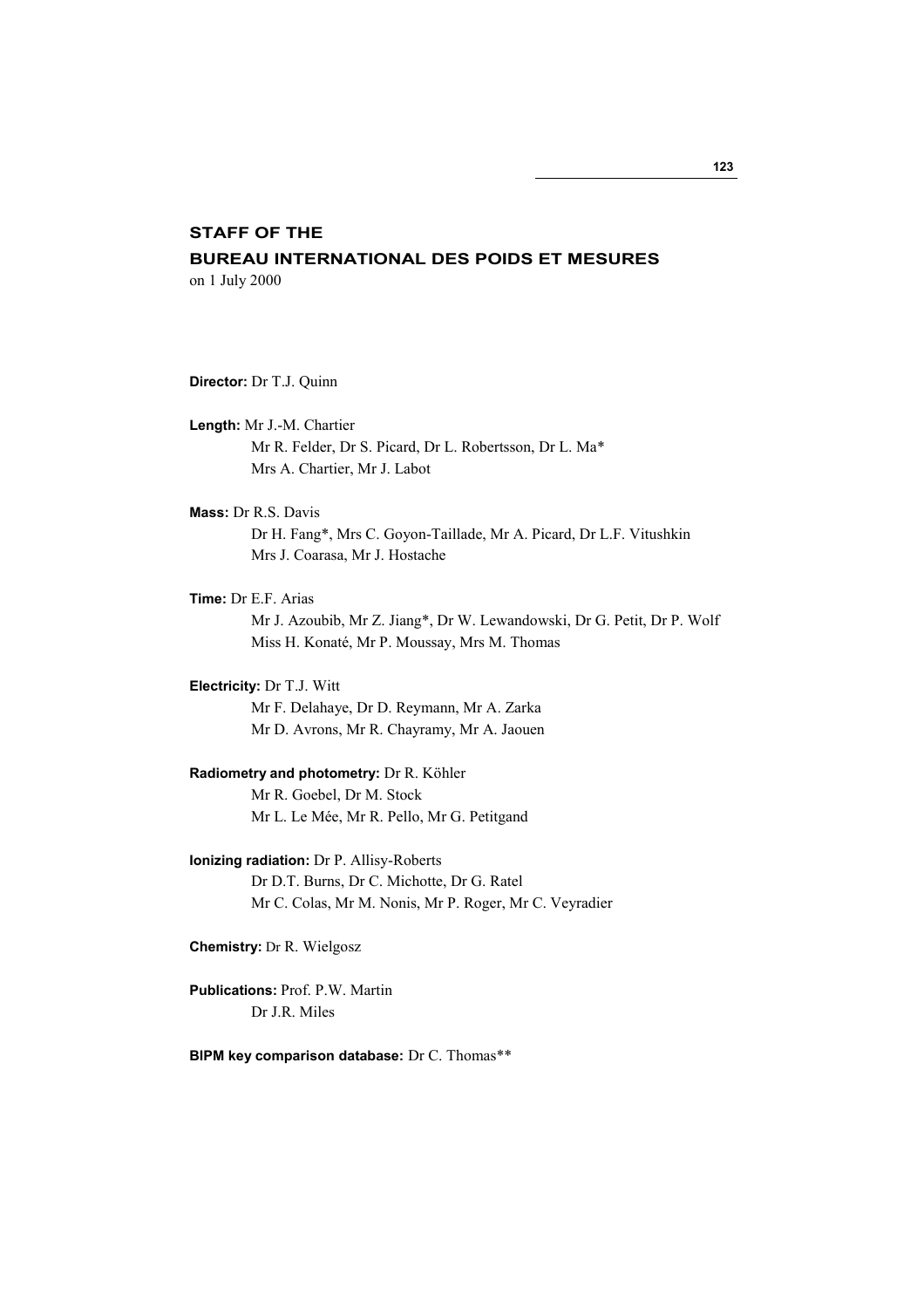## **Secretariat:** Mrs F. Joly

Mrs L. Delfour, Mrs D. Le Coz\*\*, Mrs G. Negadi

#### **Finance, administration:** Mrs B. Perent

Mrs D. Spelzini Etter, Mrs M.-J. Martin, Mrs D. Saillard\*\*

*Caretakers*: Mr and Mrs Dominguez, Mr and Mrs Neves *Domestic help*: Mrs R. Prieto, Mrs R. Vara *Gardeners*: Mr C. Dias-Nunes, Mr A. Zongo\*\*\*

## **Workshop:** Mr J. Sanjaime

Mr P. Benoit, Mr F. Boyer, Mr M. de Carvalho, Mr J.-B. Caucheteux, Mr J.-P. Dewa, Mr P. Lemartrier, Mr D. Rotrou, Mr E. Dominguez\*\*\*\*, Mr C. Neves<sup>\*\*\*\*</sup>

**Director emeritus:** Prof. P. Giacomo

**Principal Metrologist emeritus:** Mr G. Leclerc

 $\mathcal{L}=\mathcal{L}^{\mathcal{L}}$ 

<sup>\*</sup> Research Fellow.<br>\*\* Also Publications \*\* Also Publications.<br>\*\*\* Also Workshop

<sup>\*\*\*</sup> Also Workshop.<br>\*\*\*\* Also caretaker

Also caretaker.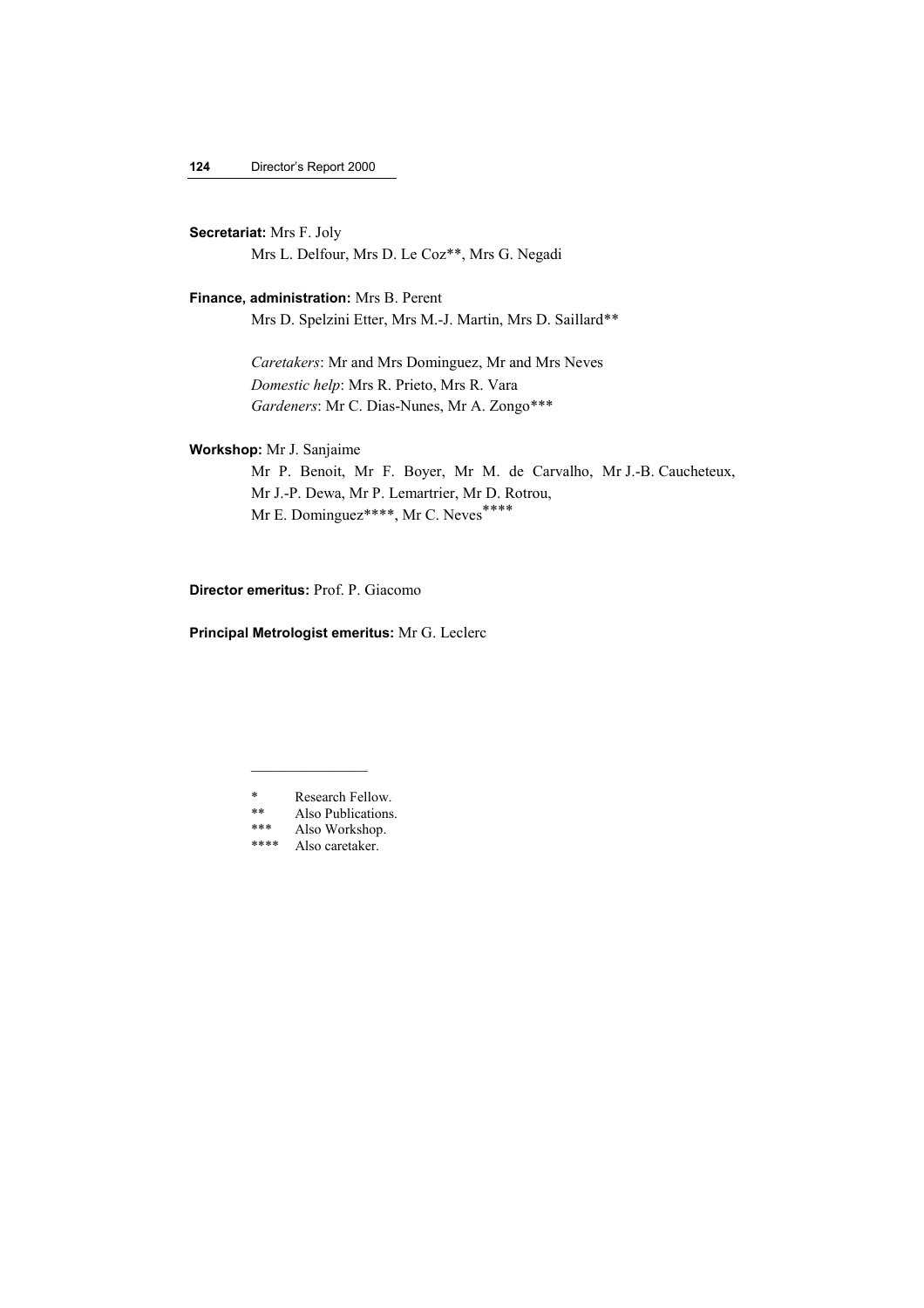Director's Report on the Activity and Management of the Bureau International des Poids et Mesures (1 October 1999 − 1 July 2000)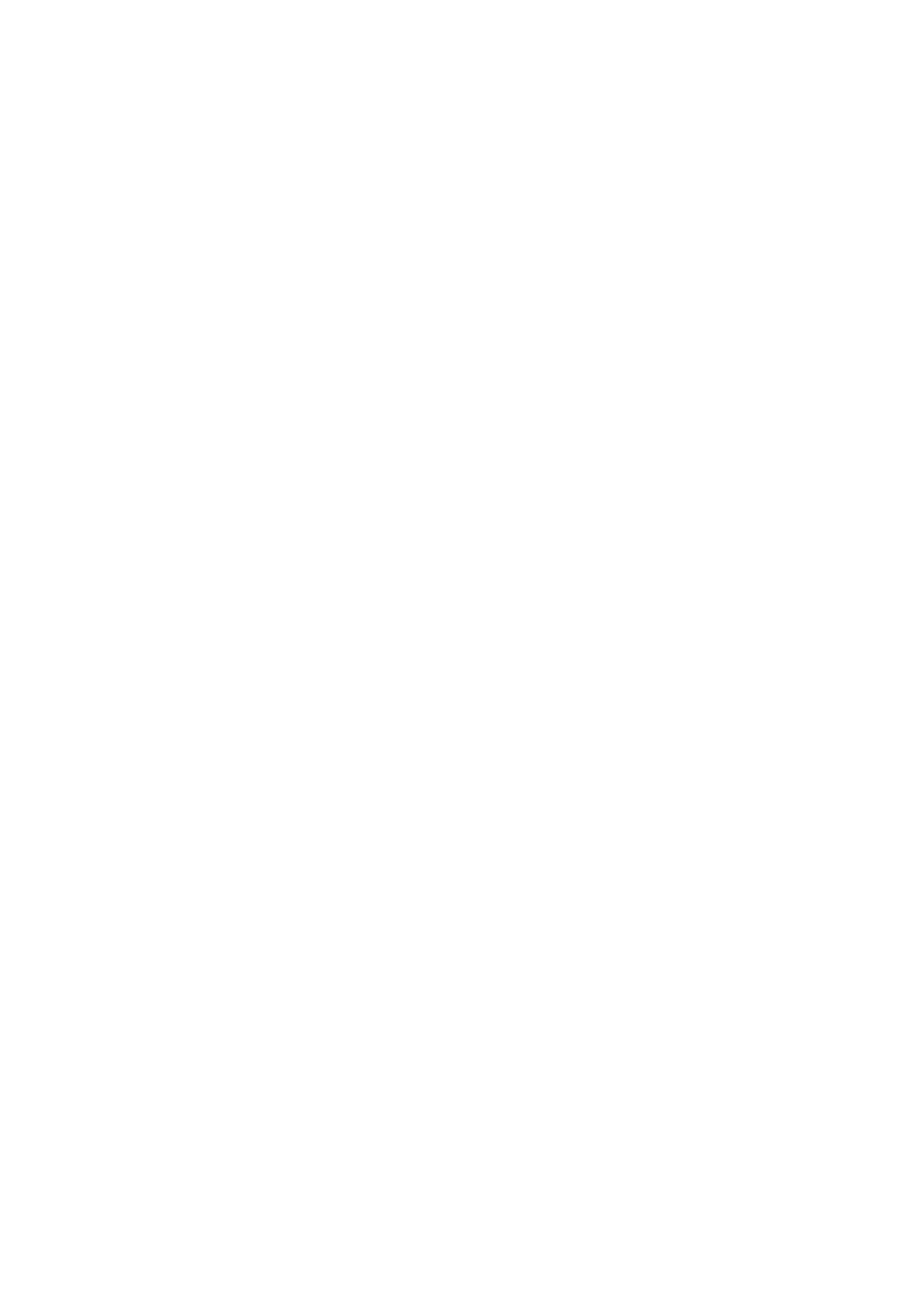#### **1 INTRODUCTION**

There are two innovations in the presentation of the Director's Report this year. The first concerns the text of the Report. In the past, the text of the Director's Report dated 1 July and distributed to members of the CIPM was considered a draft which was updated in October after the meeting of the CIPM. This will no longer be the case. Starting this year the 1 July version of the Report is the definitive one and is intended to be an account of the work carried out since 1 October 1999 and under way in the laboratories of the BIPM on 1 July 2000. The second innovation is that in this year's Report no results of international comparisons are given. Instead, the occurrence of each comparison is noted and reference is made to appropriate publications (BIPM reports or outside publications) where full details and results will be found. Results appear in the BIPM key comparison database as soon as they are approved. This is to make it clear that henceforth the official results of BIPM comparisons are those that are listed on the BIPM key comparison database.

I have also made an attempt to shorten the text. All of the significant scientific work carried out at the BIPM is published in the open literature, either in refereed publications or in conference proceedings. The aim of this report is to give a brief summary of the work with a complete list of references to publications where full information will be found. In addition to references to published articles, I include references to articles that have been submitted and accepted for publication but have not yet appeared in print. For these, preprints are available on request from the authors and the full reference will appear in next year's report. No reference is made to articles submitted but not yet accepted.

The report includes a relatively detailed description of the BIPM key comparison database. It describes the work that went into its successful launch on the BIPM web page on 30 November 1999 and the recent inclusion of the first results of key comparisons to have passed through the complete process specified in the Mutual Recognition Arrangement (MRA). We at the BIPM are very conscious of the huge amount of work that is now going on in the national metrology institutes (NMIs) concerning the key comparisons and, more particularly, the preparation of the calibration and measurement capabilities (CMCs) destined for Appendix C of the MRA. We are doing all that we can to ensure that the BIPM side of the operation is carried out as efficiently as possible and that maximum support is provided to our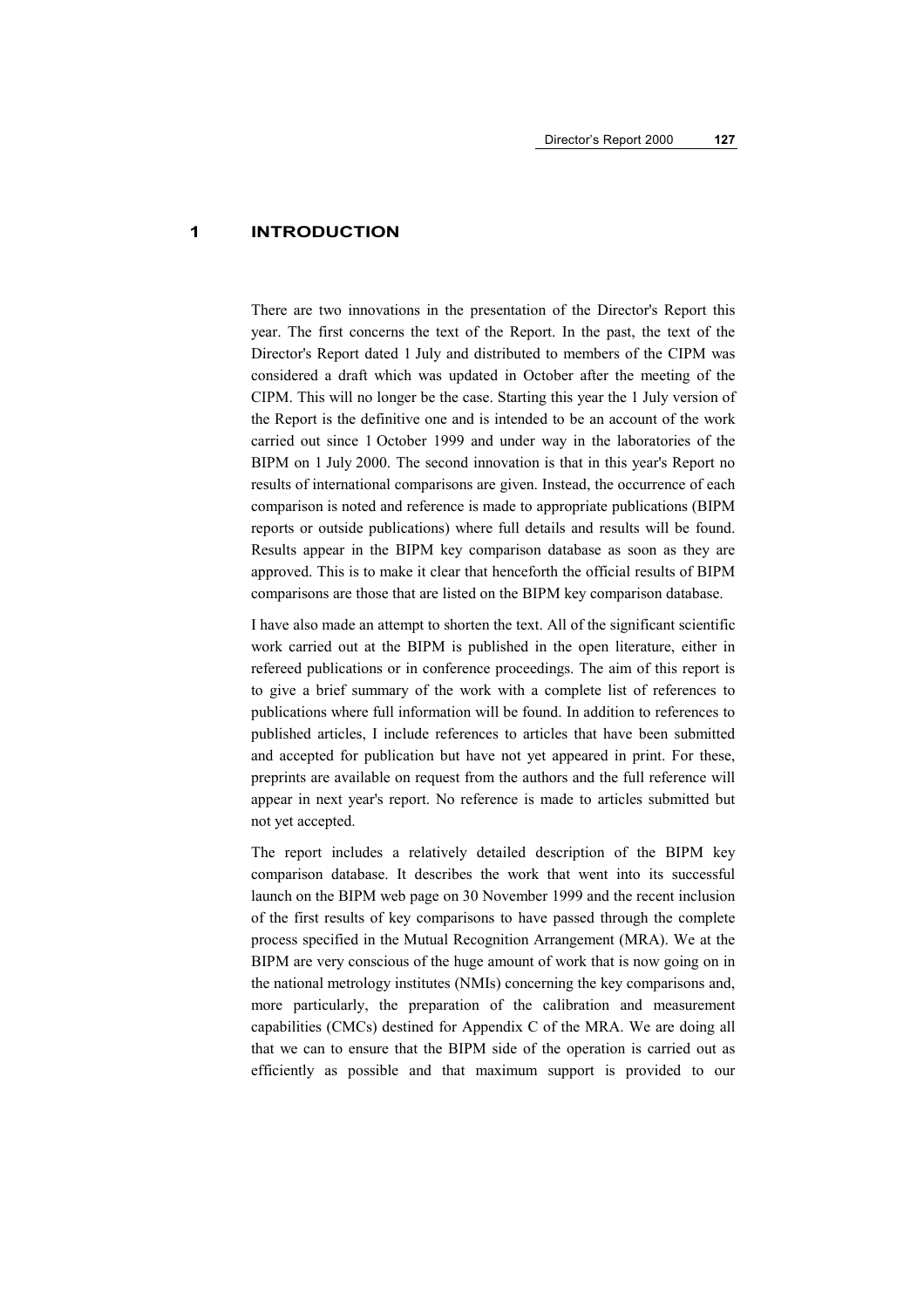colleagues in NMIs. With regard to the development of the BIPM key comparison database, the considerable progress that has been achieved would not have been possible without the close cooperation that has existed between the BIPM and the NIST, a collaboration which is gratefully acknowledged.

On 10 November 1999, Dr Elisa Felicitas Arias took up the post of head of the Time section and on 1 May 2000, Dr Robert Wielgosz took up the new post of head of the Chemistry section. Other appointments, departures and promotions are listed in their usual place at the end of this report.

The following is a summary of the scientific work of each section.

**Length:** International comparisons mainly concerned lasers working at the recommended wavelength of  $\lambda \approx 633$  nm. The BIPM lasers at  $\lambda \approx 633$  nm took part in comparisons with lasers of the following national laboratories: NIST-JILA, NRC, PTB, VNIIFTRI and VNIIM. A first comparison involving the BNM-INM (France), IMGC (Italy) and PTB (Germany) was carried out at the BIPM for doubled Nd:YAG lasers operating at the recommended wavelength of  $\lambda \approx 532$  nm. Recently considerable improvements have been obtained on both of the BIPM lasers for their frequency stability. Relative Allan standard deviations have now reached the level of  $5 \times 10^{-15}$  for a 500 s sampling time. This is close to the best value that has been obtained at the JILA.

Significant progress was made in the construction of BIPM He-Ne laser tubes for the wavelength  $\lambda \approx 3.39$  um. Our collaboration with the Institute of Laser Physics (St Petersburg) for the realization of a cheap and easy-to-use Nd:YAG laser for length measurements seems promising, with several national laboratories already showing some interest.

**Mass**: A new 1-kg balance destined for calibration work has been fully instrumented and intensively studied. We believe the reproducibility of this device can still be improved and work continues to that end. Our programme to minimize problems associated with corrections of air buoyancy is well advanced with the ability now to monitor changes in air density using a novel refractometer. This method complements the traditional reliance on an equation-of-state whose inputs are temperature, pressure, dew-point temperature and carbon-dioxide content. A third method, that measuring the difference in mass of specially made buoyancy artefacts will be added shortly. Measurements of the Newtonian gravitational constant, *G*, continue.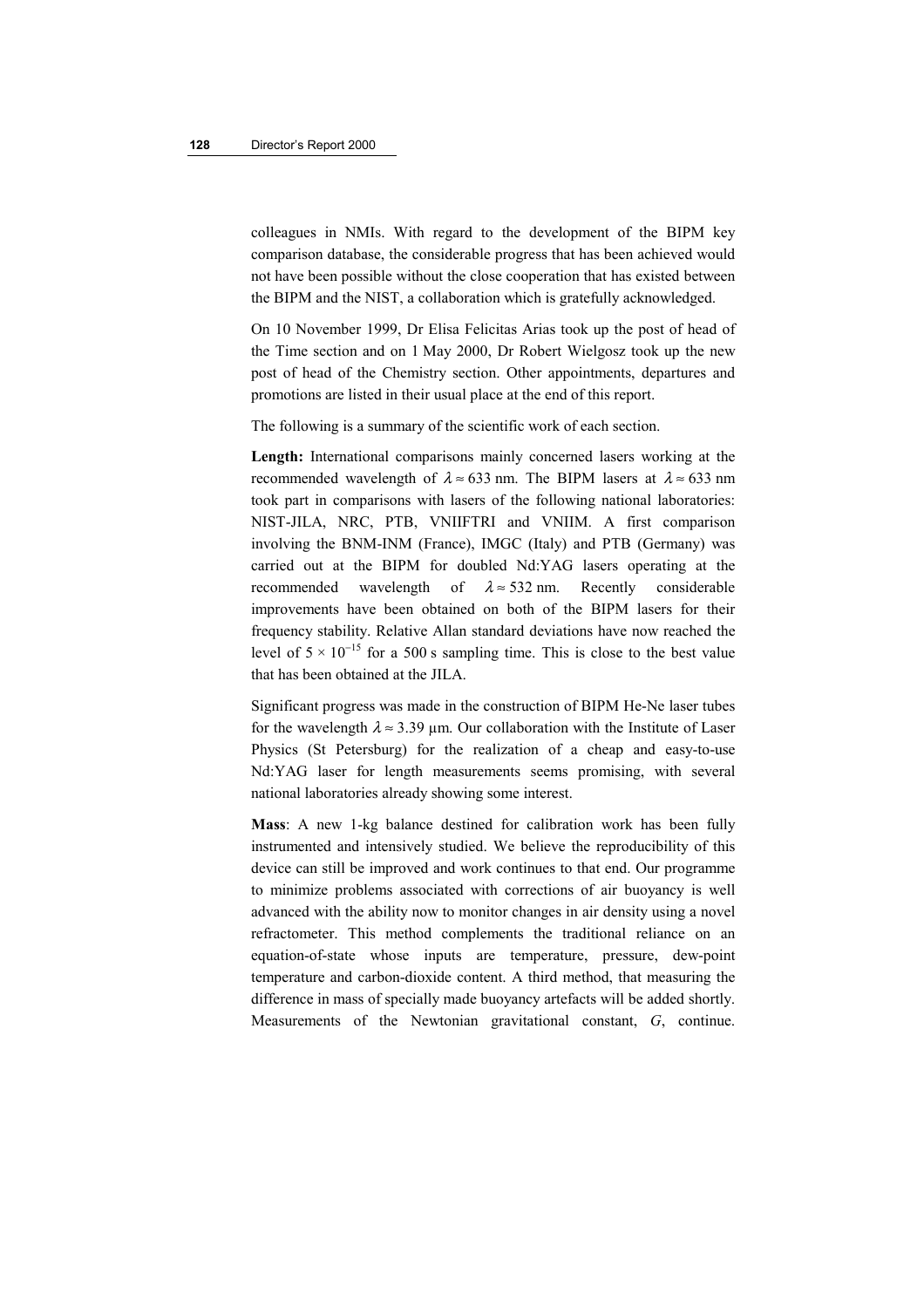We have achieved very satisfactory precision using our most recent apparatus but must still resolve the problem of an accurate calibration of our electrostatic servo-control transducer.

**Time**: In the Time section, the medium-term stability of International Atomic Time TAI, expressed in terms of an Allan deviation, is estimated to be about  $0.6 \times 10^{-15}$  for averaging times of twenty to forty days. The accuracy of TAI is based on six primary frequency standards: the three classical standards CS1, CS2 and CS3 from the PTB, operating continuously, and three optically pumped standards CRL-01, NIST-7 and NRLM-4. As a consequence of better stability and increase in the number of primary standards, the scale unit of TAI has been estimated to match the SI second to within  $4 \times 10^{-15}$  since October 1999. An important part of the activity deals with studies of time and frequency comparison using navigation satellite systems such as GPS and GLONASS, with a particular emphasis on multi-channel multi-system techniques, and on the use of GPS carrier-phase measurements. Besides the classical GPS common-view technique based on C/A-code measurements obtained from one-channel receivers, three GPS multi-channel links and four two-way time transfer links are used in the calculation of TAI. Research work is also dedicated to space-time reference systems, particularly to the relativistic framework for defining and realizing coordinate times. The BIPM Time section submitted a proposal to participate jointly with the USNO in the International Earth Rotation Service in the establishment of conventions for the space-time reference systems. Other research subjects are pulsars, future clocks in space and atom interferometry.

**Electricity:** The calibration work in the Electricity section this year reflects the keen interest in capacitance measurements in the NMIs; a total of fourteen standard capacitors from five NMIs were calibrated. These calibration results are expressed in terms of our realization of  $R_{K-90}$  with a relative standard uncertainty of 5 parts in  $10^8$ . The work in the area of comparisons of voltage standards remains steady with three new bilateral comparisons and the fourth and final round of BIPM participation in the EUROMET 10 V comparison. We have achieved a significant breakthrough in the ac measurement of the QHR at kHz frequencies this year: the linear frequency dependence of the QHR has been reduced from a few parts in  $10^7$  per kHz to  $\pm$  2 parts in  $10^8$  per kHz. This work establishes a method for using the QHE as an independent quantum impedance standard. Once again Dr B.P. Kibble, who spent two months with us this year as a guest worker, was a valuable participant in this effort. Our studies of 1/*f* noise in Zener-diode voltage standards included a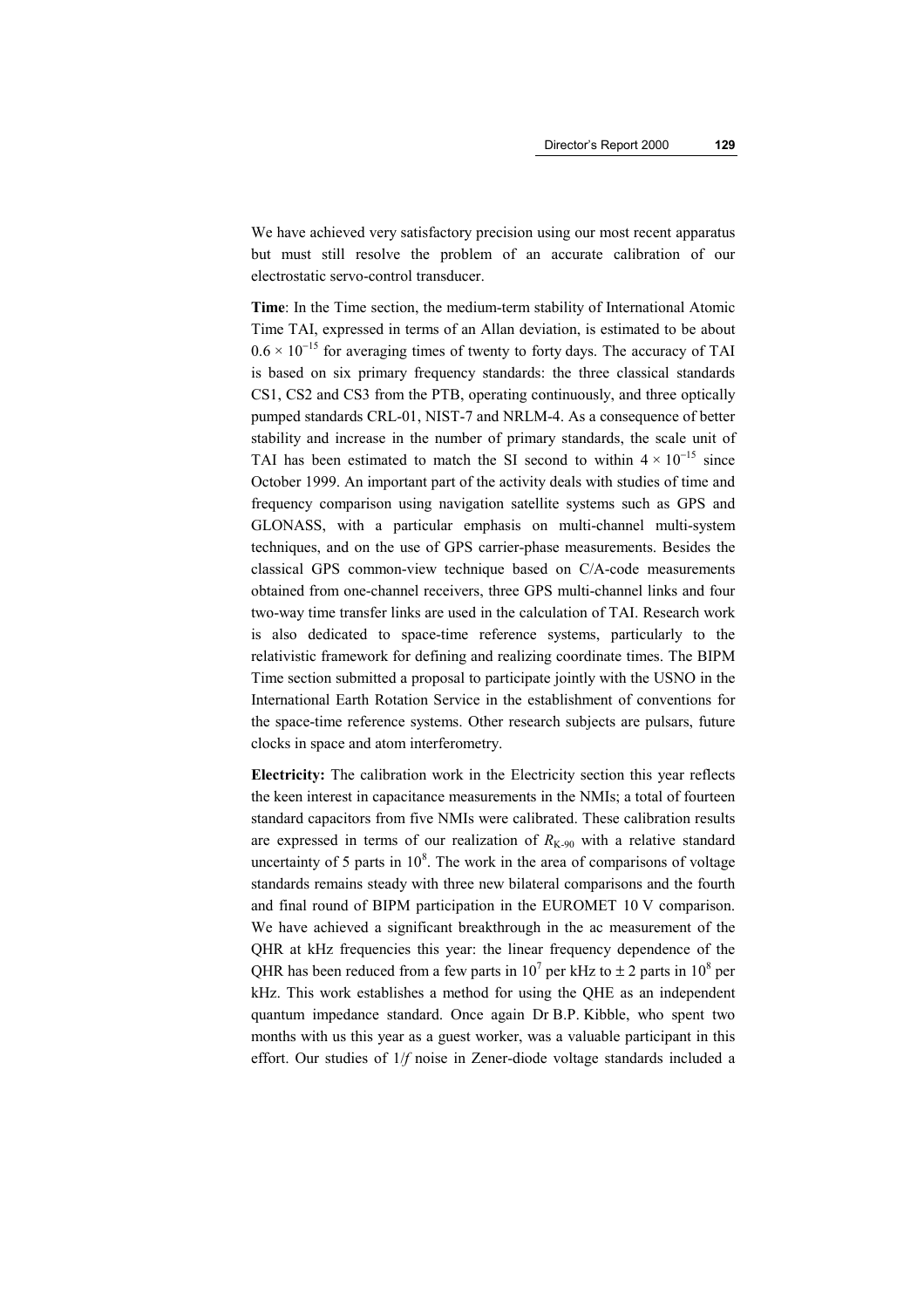survey of fifteen different instruments. All have 1/*f* noise that limits the Allan deviation of the 10 V outputs to a value characteristic of each instrument but which remains in the range between 20 nV and 80 nV, even if a great number of measurements are made. This is a fundamental limitation of this type of voltage standard. We also used spectral analysis and Allan variance techniques to characterize the noise and stability of a number of nanovoltmeters. In an ordinary laboratory environment, the Allan variance is usually limited by variations of the ambient temperature. In constant temperature conditions the ultimate limit is 1/*f* noise. The results can be used to evaluate the performance of instruments and to optimize the design of measurement routines.

**Radiometry, photometry:** Work has begun on the realization of a standard of near-infrared spectral irradiance using the high-temperature sodium heatpipe black body. Characterization of the black body is currently under way and its temperature stabilization was developed. The first successful radiometric measurements of temperature were made with three calibrated filter radiometers to verify the principle. The detectors for the CCPR key comparison of spectral responsivity in the visible range have been mounted, characterized and calibrated. They will be sent to the first group of participants later this year. Following completion of the supplementary comparison CCPR-S3 of cryogenic radiometers, one participant asked for a bilateral comparison with the BIPM. This exercise is now in progress. A check of aperture-area measurement capabilities at the BIPM and the PTB was conducted. Bilateral lamp comparisons of luminous flux and luminous intensity were also made with the PTB.

**Ionizing Radiation:** The significant programme of equipment renewal and laboratory upgrading has continued, including the installation of the new air conditioning systems. Consequently, in the field of photon dosimetry, only one BIPM comparison has been undertaken in the last seven months although eight are planned before the end of 2000. However, eight NMIs are participating in a CCRI dosimetry comparison which is being run by the section. In addition, sixteen calibrations have been made for secondary standards laboratories. The Monte-Carlo calculations for electron loss and photon scatter correction factors for free-air chambers are proving to be very useful to NMIs, with closer agreement in comparison results being achieved. An additional <sup>60</sup>Co source has been ordered with the new irradiation head required to obtain transport approval from the French authorities, and should be installed by the end of 2000. In the radionuclide field, a working group is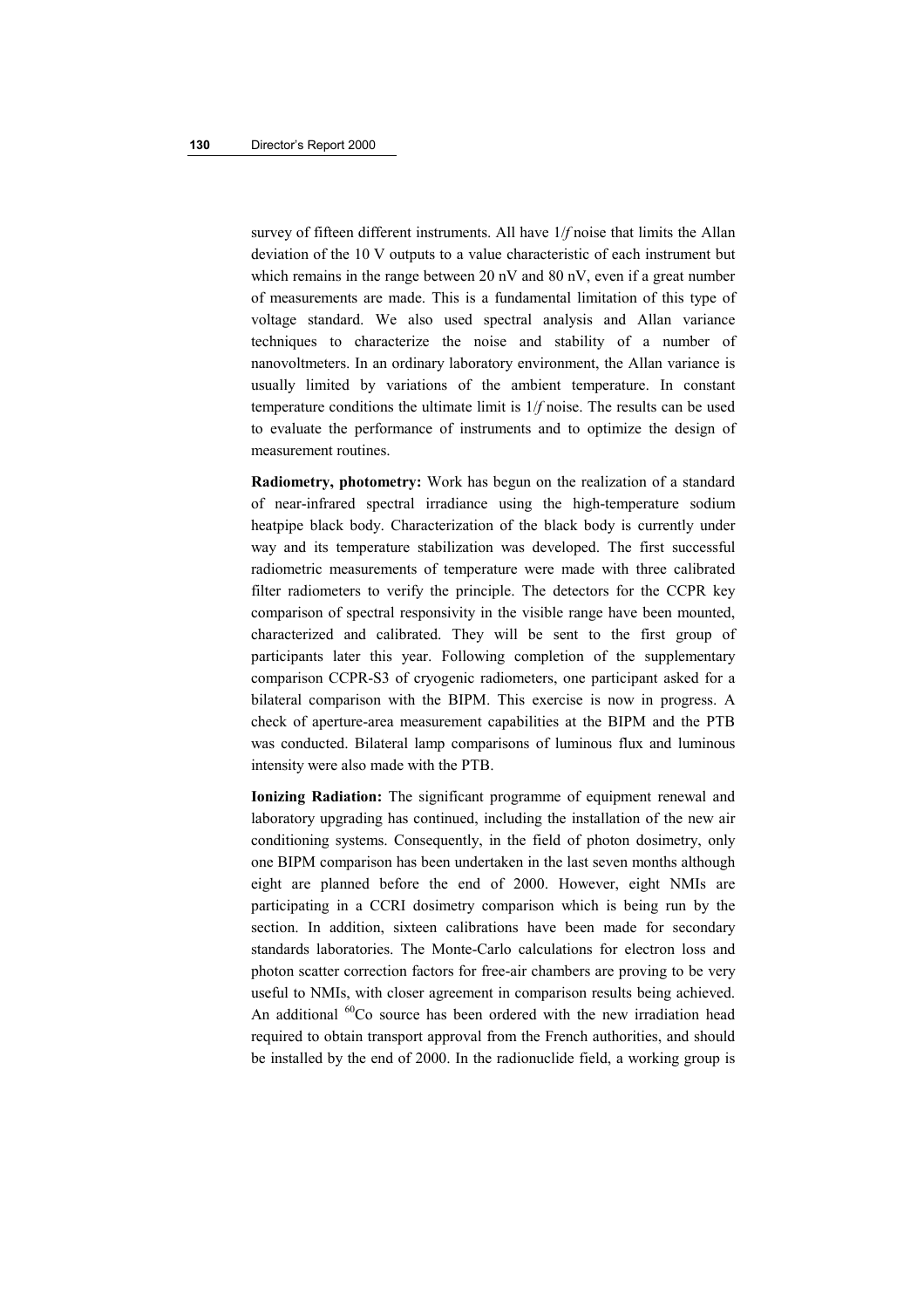undertaking actions to improve future comparisons of radionuclides with emissions similar to those from  $^{204}$ Tl as the results of the comparison with this nuclide were not acceptable. The trial comparison of activity measurements of 152Eu has been extended to a full comparison involving twenty-four NMIs and the final results are awaited. A new comparison of  $^{89}$ Sr activity has begun with the issue of radioactive solutions to twenty-two participants and a comparison of 238Pu is planned for the autumn. There was a 9 % increase in submissions to the International Reference System (SIR) this year and the monograph which will incorporate the comparison procedure as well as all past results should be ready before the end of the year. This will enable the degrees of equivalence of national standards to be submitted to the BIPM key comparison database. The BIPM gamma-ray spectrometer is proving very useful in the determination of contaminants in submitted samples and its upgrade to a hyperpure Ge-based system is well under way. Other studies in absolute activity methods are continuing.

## **1.1 Publications, lectures, travel not directly related to individual sections**

#### 1.1.1 External publications

- 1. Quinn T.J., Capacitance reaches a new standard, *Physics World*, November 1999, 22-23.
- 2. Quinn T.J., International Report: News from the BIPM, *Metrologia*, 2000, **37**, 87-98.
- 3. Quinn T.J., Fröhlich C., Accurate radiometers should measure the output of the Sun, *Nature*, 1999, **401**, 841.

#### 1.1.2 Travel (conferences, lectures and presentations, visits)

T.J. Quinn to:

- Luxor (Egypt), 3-4 October 1999, for a MENAMET meeting.
- Madrid (Spain), 24-28 October 1999, for NEWRAD'99.
- Taipei (China), 14-20 November 1999, for the APMP meeting.
- Gaithersburg (Maryland, United States), 16-21 January 2000, to attend a CCT working group; 18-21 March 2000, for the 4th meeting of the Joint Committee of the Regional Organizations and the BIPM (JCRB).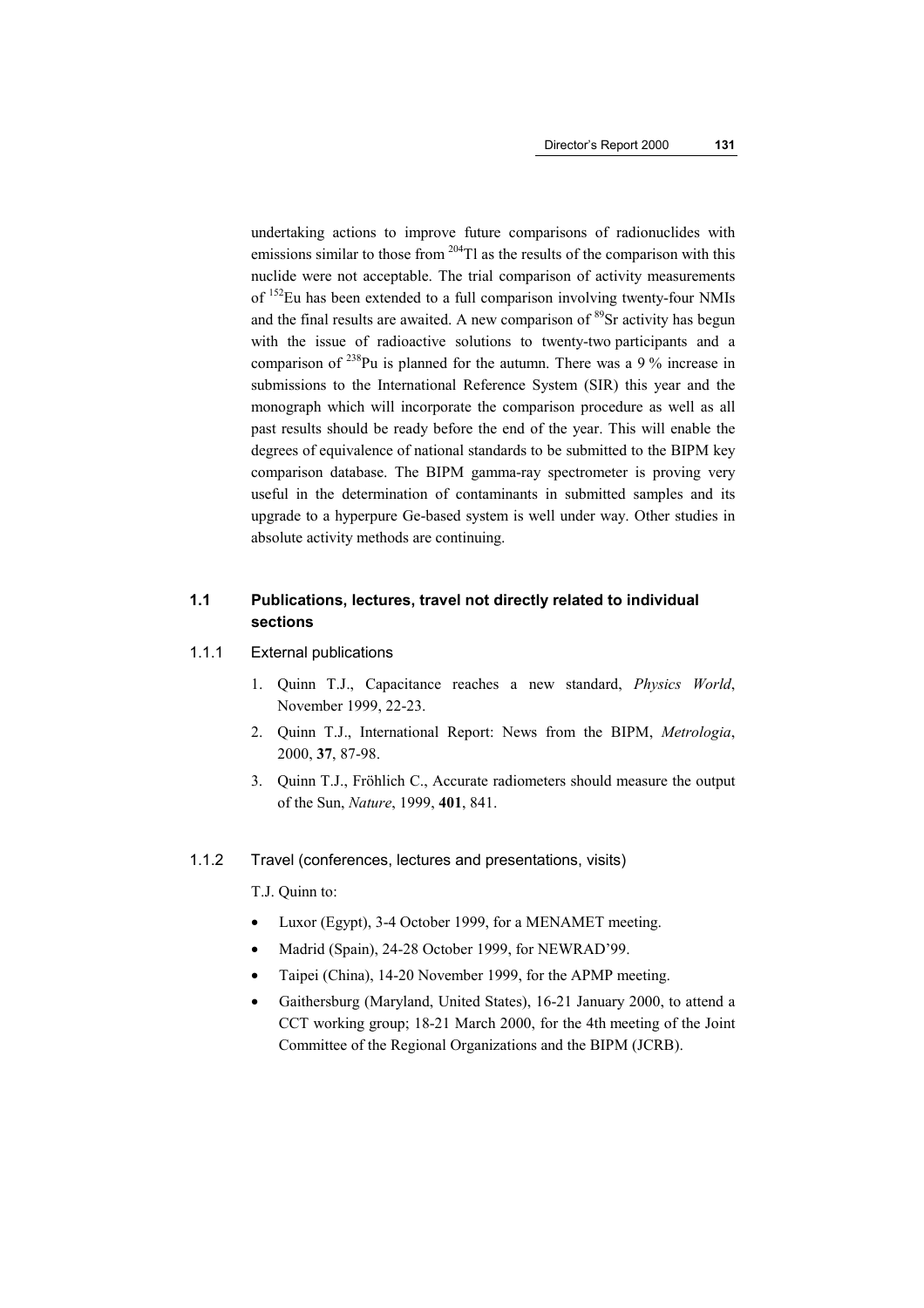- Turin (Italy), 3 February 2000, for a Scientific Council meeting of the IMGC.
- Oxford (United Kingdom), 7 February 2000, to meet Prof. K. Burnett and visit the Clarendon Laboratory.
- London (United Kingdom), 16 February and 29 June 2000, for Paul Instrument Fund Committee meetings.
- Boston (United States), 22-23 March 2000, to meet S. Richman and visit the group conducting research on the LIGO Project.
- Ottawa (Canada), 24 March 2000, for a meeting of the NRC-INMS Advisory Board.
- Singapore (Rep. of Singapore), 11 May 2000, to deliver a talk on the occasion of the World Metrology Day and the celebration of the 25th anniversary of the PSB Metrology Programme, and to speak at a meeting of Chief Executives of Singapore Industries.
- Sydney (Australia), 13-19 May 2000, to attend the CPEM and lecture on *G* and on the 125th Anniversary of the Metre Convention; 20 May 2000, for a meeting of the bureau of the CIPM.
- Istanbul (Turkey), 14-16 June 2000, to attend a EUROMET meeting.
- IPQ, Lisbon (Portugal), 20 June 2000, to give a lecture on the MRA at the "First national congress for quality".
- Teddington (United Kingdom), 21 June 2000, for the publication of NPL centenary book.

## **1.2 Activities related to external organizations**

Dr Quinn regularly attends meetings of the Scientific Council of the IMGC, is Vice-chairman of the IUPAP SUN-AMCO Commission, and is a member of the Advisory Board of the NRC-INMS, the CODATA Task Group on Fundamental Constants, and the IUPAC Interdivisional Committee on Nomenclature and Symbols. He is a Royal Society representative at the Paul Instrument Fund. He is the chairman of the Joint Committee of the Regional Metrology Organizations and the BIPM (JCRB) and of the Joint Committee for Guides in Metrology (JCGM).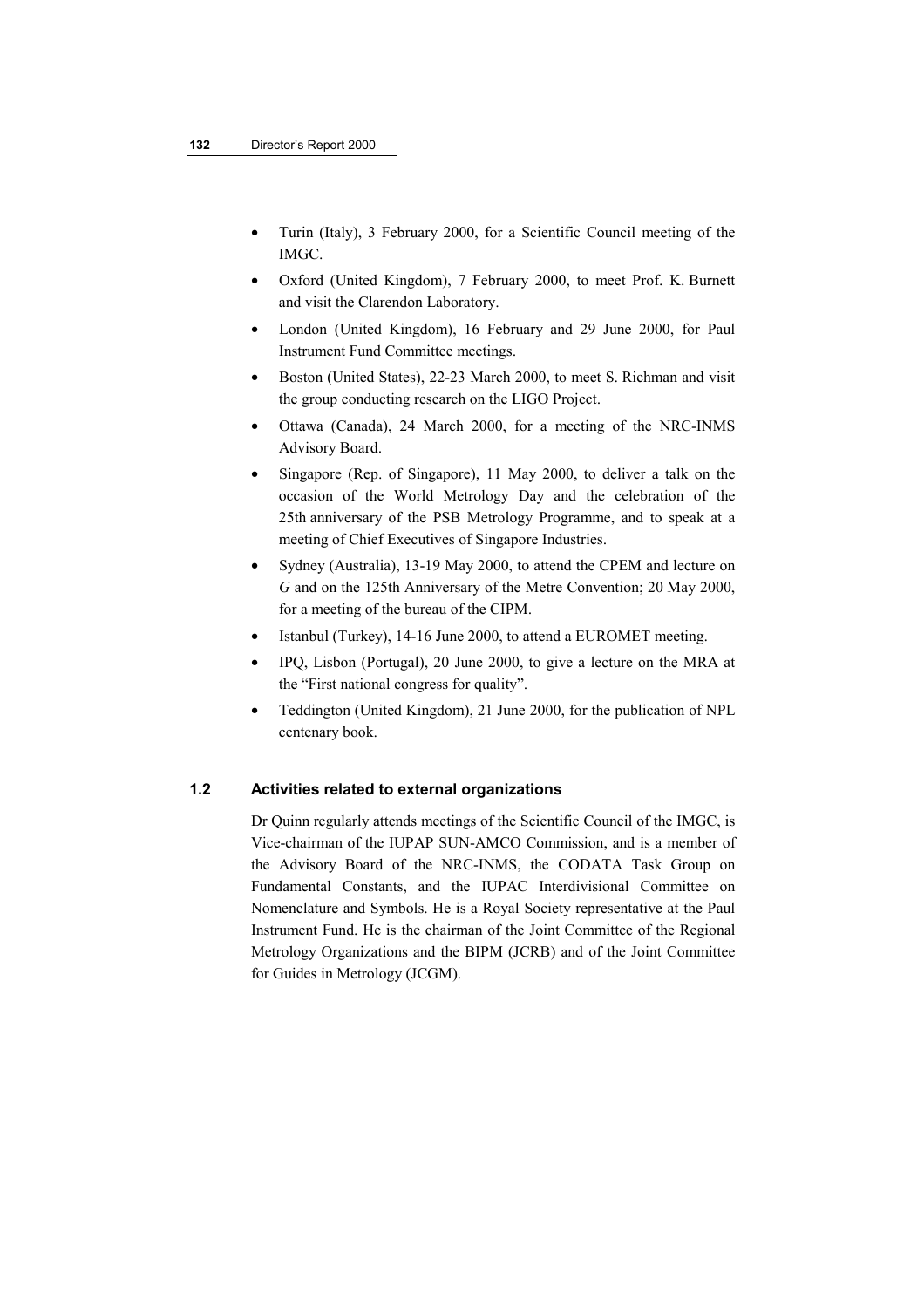## **2 LENGTH** (J.-M. CHARTIER)

#### **2.1 Lasers**

## 2.1.1 Frequency-doubled Nd:YAG laser at  $\lambda \approx 532$  nm (L.S. Ma\*, S. Picard and L. Robertsson; J. Labot)

Compared with other standards, the frequency-doubled Nd:YAG laser has several advantages from a technical point of view and can be expected to play an increasingly important role in laser metrology. Moreover, owing to its high stability and the presence of both the fundamental and frequency-doubled light, giving an optical octave, it is well suited to work in conjunction with the recently demonstrated active comb generators based on femto-second lasers. This combination can thus provide radiation for comparison of standards over the whole visible spectrum, with reference either to iodine transitions around 532 nm, which have a superior short-term stability, or directly to a caesium standard for better long-term stability and accuracy.

The development of the BIPM 532 nm standards has now reached the stage where the first comparisons have taken place. In February 1999 the frequencies of lasers from the BNM-INM, IMGC, the PTB and the BIPM were compared at the BIPM. The group of lasers reproduced the same frequency to within one part in  $10^{11}$ . This is especially encouraging since all three techniques, namely third harmonic*,* FM-side band and modulation transfer were used, with individual modulation frequencies of the different lasers in the range 5555 Hz to 10 MHz. With continued experience of this type of laser system one can expect that an improved reproducibility will be obtained.

Subsequent to the comparison, measurements have been made between the two BIPM lasers A and B. The relative frequency difference stayed within  $2 \times 10^{-12}$  for over four weeks. The relative Allan standard deviation shows a short-term stability of  $5 \times 10^{-14}$  for an averaging time of 1 s, decreasing to a flicker floor of  $6 \times 10^{-15}$  at 500 s, a value close to that obtained at the JILA.

 $\overline{a}$ 

<sup>\*</sup> Research Fellow since 24 January 2000.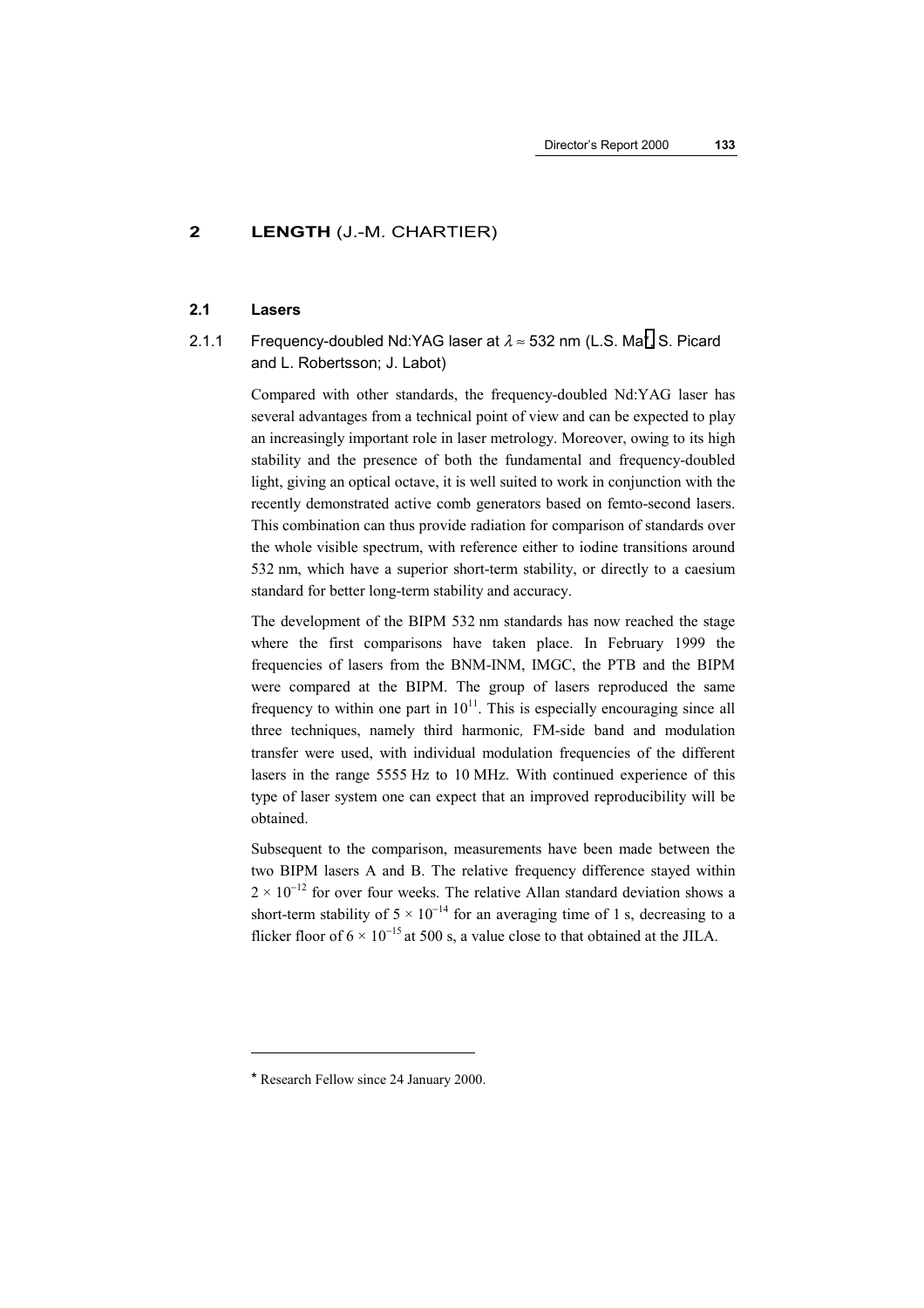## 2.1.2 Iodine-stabilized He-Ne lasers at  $\lambda \approx 633$  nm using internal cells (J.-M. Chartier; A. Chartier and J. Labot)

The BIPMP1 laser was modified for use with both third- and fifth-harmonic techniques. At present it is working only with the former but is equipped with a new gain tube which needs to be tested. The two portable BIPM lasers now used for international comparisons made outside the BIPM are BIPMP3 and BIW167, the latter being a Winters Electro Optics unit bought in 1998. Following replacement of the gain tube of the BIPMP3 laser before the comparison at the NRC, a frequency difference of around 4 kHz was found when it was compared against the BIPM4 reference and BIW167 lasers.

Since the last report the following comparisons have been carried out:

- from 6 to 17 December 1999, at the BIPM between the VNIIM, the VNIIFTRI and the BIPM;
- from 31 January to 4 February 2000, at the BIPM between the PTB and the BIPM;
- from 10 to 14 April 2000, at the NRC (Canada) between the NRC, the NIST-JILA and the BIPM; during this period the absolute frequencies of the BIPMP3 and the INMS-3 (NRC) lasers were determined using the NRC frequency chain.

The results of these comparisons will, in due course, be published and appear on the BIPM key comparison database.

Finally, a Thomson-Jaeger-BIPM laser belonging to the IGM (Belgium) was aligned and also checked for frequency stability.

## 2.1.3 Rubidium-stabilized diode lasers at  $\lambda \approx 778$  nm using the hyperfine components of 5S-5D two-photon transitions (R. Felder)

The development of our portable systems of rubidium-stabilized diode lasers is in progress. We ordered and received our first electronic servo-system and a third light collector for the detection of the fluorescence signal. The rubidium cell brought from the JILA (Boulder, United States) in 1998 was installed in a Fabry-Perot cavity designed and constructed at the BIPM. A high-vacuum system based on an ion pump was designed for the filling process of Rb cells. On this occasion, we wish to thank Mr Flory and Mr Trehin (ENS, Paris, France) for their advice in this domain.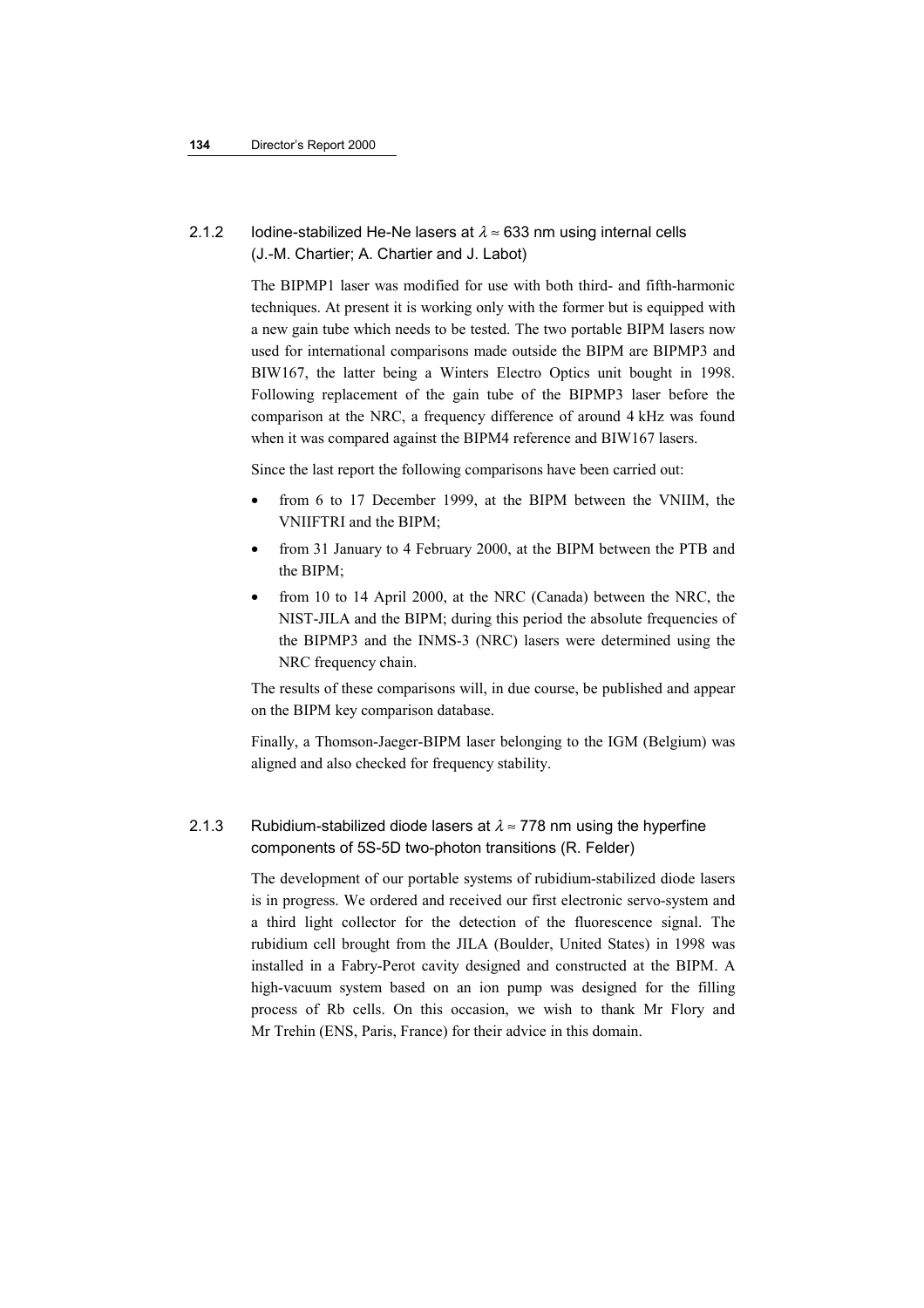## 2.1.4 Methane-stabilized He-Ne lasers at  $\lambda \approx 3.39$  µm using internal and external cells (R. Felder and D. Rotrou)

The construction and study of He-Ne laser tubes and methane cells continue. In spite of technological problems which delayed the delivery and use of new window ensembles, we obtained satisfactory results in the development of new prototypes designed for laser systems based on the two-mode technique.

The laser we purchased in 1998 from the Lebedev Institute (Moscow, Russian Fed.), BIDM1, was dismounted and the faulty He-Ne tubes were opened, modified and refilled. This laser is now being reconstructed. The spare laser tubes bought for it were also subjected to the same treatment. Although this work consumed a great deal of time, it was essential for the maintenance of our reference and then for our participation in the forthcoming international collaboration. A collaboration was also started with our colleagues of the Lebedev Institute for the development of a readily transportable system in which the recoil doublet of the central component  $[(7-6)$  transition of the hyperfine-structure triplet is resolved. The turbo-molecular pump of our second high-vacuum system was replaced, an operation which required the complete redesign of the entire system.

#### 2.1.5 Iodine cells (J.-M. Chartier and S. Picard; A. Chartier and J. Labot)

After observing a degradation in the quality of cells leading to frequency shifts in the range from 5 kHz to 10 kHz, we cleaned the vacuum system in contact with iodine and carried out a new distillation of the iodine reserve. Following these steps we opened, recleaned and refilled about ten cells, bringing the total number of saturated cells filled this year to twenty-five. These cells are not only assigned for the Winters lasers but are also bought by national laboratories or commercial companies. Frequency checks were carried out on nineteen cells.

#### **2.2 Length measurement: nanometrology**

## 2.2.1 Laser interferometric diffractometer: three-wavelength method (L.F. Vitushkin)

Modifications are being made to the opto-mechanical parts of the laser interferometric diffractometer (LID) to decrease the influence of chromatic aberrations and to diminish the length of the arms of the LID so that a larger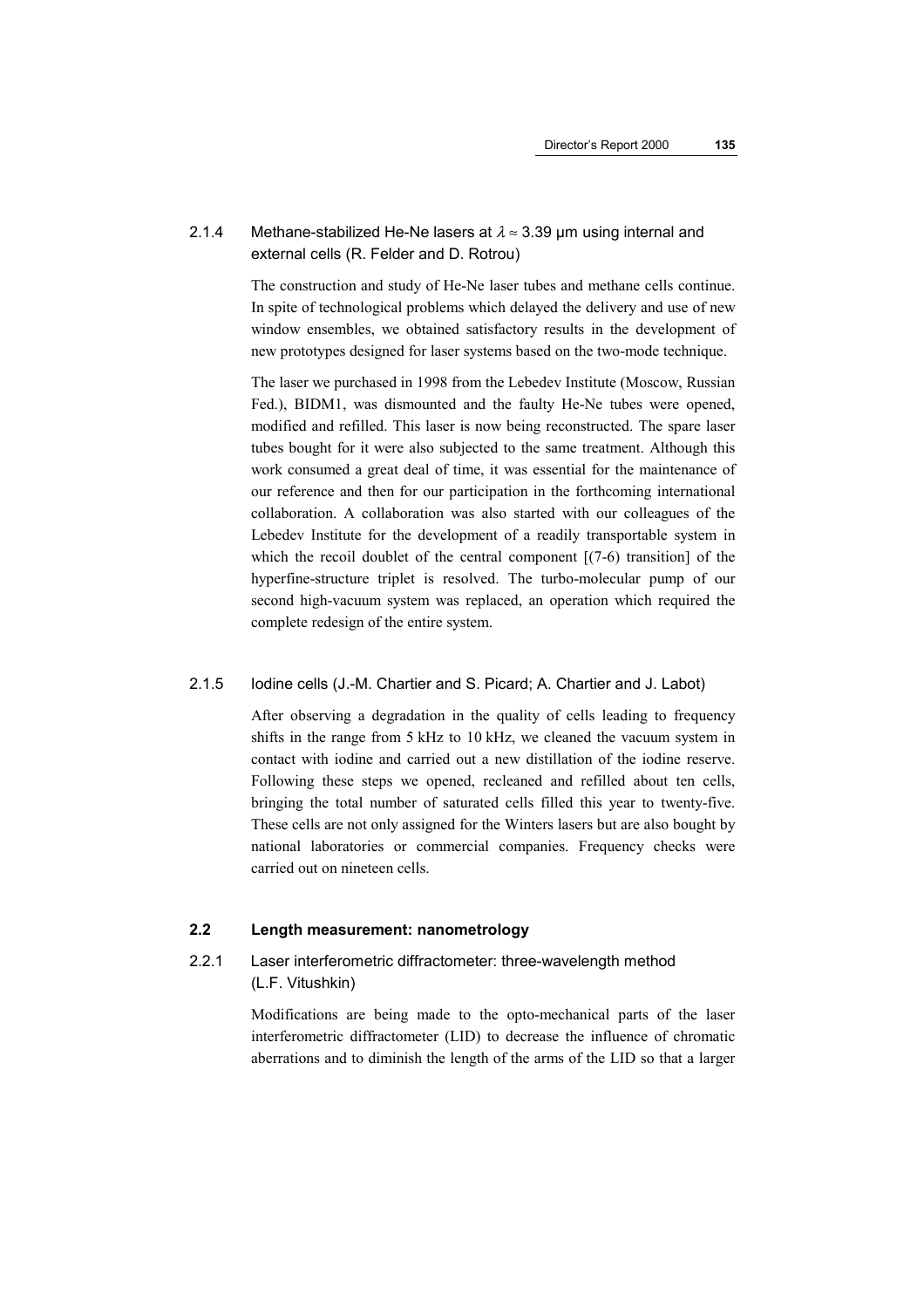number of wavelength combinations can be used. We propose to use a least mean squares method with different combinations of wavelengths in order to decrease the uncertainty in the measurements of grating spacing caused by angular misalignment of the grating with respect to the autocollimation angle.

#### 2.2.2 Laser displacement interferometry (L.F. Vitushkin)

The development of diode-pumped solid state lasers for laser displacement interferometry is under way to facilitate measurements in the micrometre and nanometre ranges. Following investigations at the BIPM of the Nd:YAG/KTP laser (ILP-532-10S-02) using a ring resonator at a wavelength of 532 nm, both a laser head and temperature-controlled electronics were improved at the Institute of Laser Physics (ILP, St Petersburg, Russian Fed.) to increase freerunning frequency stability. The third-harmonic signals of the hyperfine structure transitions in molecular iodine have been observed. Meanwhile the Nd:VO4/KTP laser with linear resonator at a wavelength of 532 nm, also developed at the ILP in collaboration with the BIPM, has been investigated for the first time at the BIPM.

#### **2.3 Gravimetry** (J.-M. Chartier and L.F. Vitushkin)

Since February 2000 regular measurements of free-fall acceleration at site A of the gravity micronetwork of the BIPM have continued using the FG5-108 absolute gravimeter. Preparations for the sixth International Comparison of Absolute Gravimeters (ICAG'2001) are in hand. A basement with two sites for free-fall acceleration measurements is planned in the Pavillon du Mail (under construction) to extend the capability of the BIPM for future ICAGs.

## **2.4 Publications, lectures, travel: Length section**

#### 2.4.1 External publications

1. Abramova L., Zakharenko Yu., Fedorine V., Blajev T., Kartaleva S., Karlsson H., Popescu GH., Chartier A., Chartier J.-M., International comparisons of He-Ne lasers stabilized with <sup>127</sup>I<sub>2</sub> at  $\lambda \approx 633$  nm (July 1993 to September 1995), Part VI: Comparison of VNIIM (Russian Federation), NCM (Bulgaria), NMS (Norway), NILPRP (Romania) and BIPM lasers at λ ≈ 633 nm, *Metrologia,* 2000, **37**, 115-120.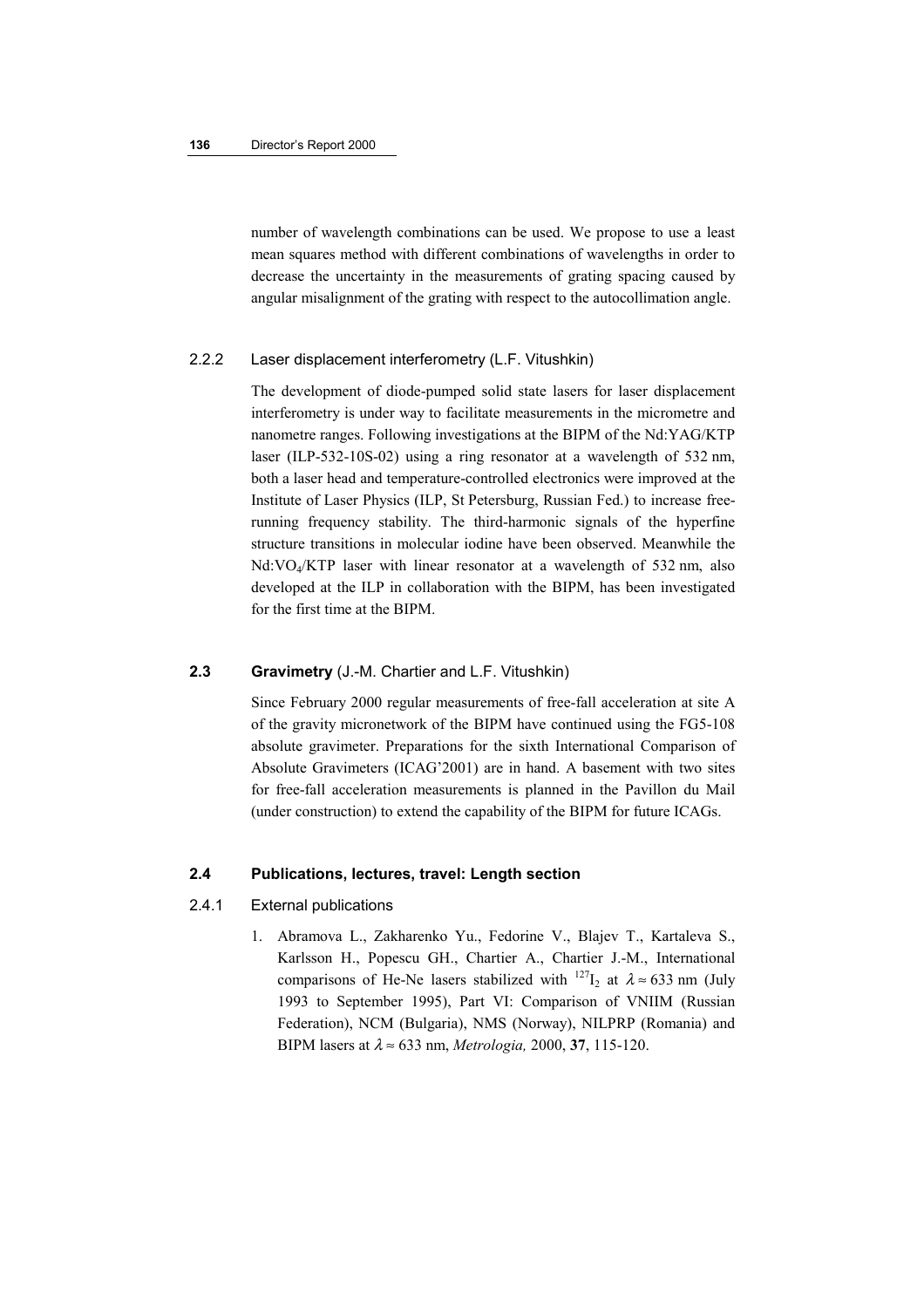- 2. Acef O., Clairon A., Rovera D., Duclos F., Hilico L., Kramer G., Lipphardt B., Shelkovnikov A., Kovalchuk E., Petrukhin E., Tyurikov D., Petrovskiy M., Gubin M., Felder R., Gill P., Lea S., Absolute Frequency Measurements with a Set of Transportable He-Ne/CH<sub>4</sub> Optical Frequency Standards, *Proc. 1999 Joint Meeting EFTF/IEEE FCS,* 1999, 742-745.
- 3. Brown N., Jaatinen E., Suh H., Howick E., Xu G., Veldman I., Chartier A., Chartier J.-M., International comparisons of He-Ne lasers stabilized with <sup>127</sup>I<sub>2</sub> at  $\lambda \approx 633$  nm (July 1993 to September 1995), Part V: Comparison of Asian-Pacific and South African lasers at λ ≈ 633 nm, *Metrologia*, 2000, **37**, 107-113.
- 4. Lassila A., Riski K., Hu J., Ahola T., Naicheng S., Chenyang L., Balling P., Blabla J., Abramova L., Zakharenko Yu.G., Fedorin V.L., Chartier A., Chartier J.-M.*,* International comparisons of He-Ne lasers stabilized with <sup>127</sup>I<sub>2</sub> at  $\lambda \approx 633$  nm, Comparison of the use of the fifth or the third harmonic-locking technique, *Metrologia,* **37**(6), accepted for publication*.*
- 5. Viliesid M., Gutierrez-Munguia M., Galvan C.A., Castillo H.A., Madej A., Hall J.L., Stone J., Chartier A., Chartier J.-M., International comparisons of He-Ne lasers stabilized with <sup>127</sup>I<sub>2</sub> at  $\lambda \approx 633$  nm, Part VII: Comparison of NORAMET <sup>127</sup>I<sub>2</sub>-stabilized He-Ne lasers at  $\lambda \approx 633$  nm, *Metrologia,* 2000, **37**, 317-322*.*
- 6. Zarka A., Abou-Zeid A., Chagniot D., Chartier J.-M., Číp O., Cliché J.-F., Edwards C.S., Imkenberg F., Jedlićka P., Kabel B., Lassila A., Lazar J., Merimaa M., Millerioux Y., Simonsen H., Têtu M., Wallerand J.-P., International comparison of eight semiconductor lasers stabilized on <sup>127</sup>I<sub>2</sub> at  $\lambda \approx 633$  nm, *Metrologia*, 2000, **37**, 329-340.

#### 2.4.2 Travel (conferences, lectures and presentations, visits)

J.-M. Chartier to:

- CMI, Prague (Czech Rep.), 25-27 October 1999, for a meeting of the EUROMET contact persons for length.
- BRGM, Paris (France), 21 January 2000, invited with L.F. Vitushkin to take part in a meeting of the Working Group: Réseau Gravimétrique et Géoïde de Référence, and to give oral presentations on the international comparisons of absolute gravimeters.
- NRC, Ottawa (Canada), 10-15 April 2000, to take part in an international comparison of iodine-stabilized lasers at  $\lambda \approx 633$  nm.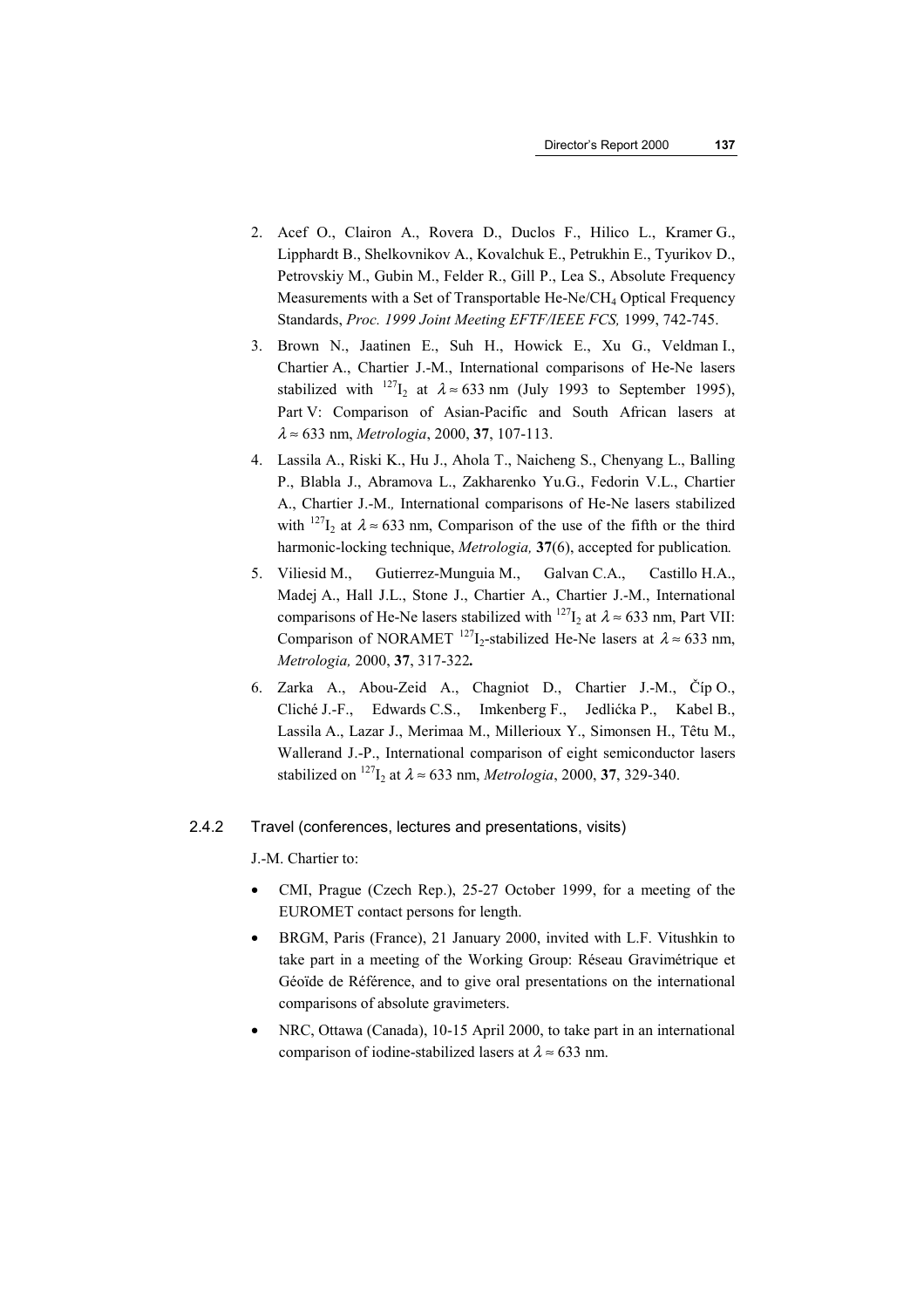• COPL, Québec (Canada), 15-19 April 2000, to visit the Centre Optique, Photonique et Laser, Département de Génie Électrique et de Génie Informatique.

L. Robertsson to CSIRO-NML, Lindfield (Australia), 22-23 May 2000, to visit the laser laboratory.

R. Felder to:

- Stigma-Optique, Montgeron (France), 14 October 1999, for technical discussions.
- Fichou, Fresnes (France), 5 April and 17 May 2000, for technical discussions.
- ENS, Paris (France), 19 April 2000, for technical discussions.
- L.F. Vitushkin to:
- ILP and VNIIM, St Petersburg (Russian Fed.), from 30 October to 6 November 1999, to participate in tests of the Nd:YAG/KTP laser.
- Semmering (Austria), from 13 to 14 January 2000, for a seminar on "Quantitative microscopy".
- Gosstandart, Moscow (Russian Fed.), from 21 to 22 March 2000, to chair a workshop "Nanometrology for nanotechnology".
- IPGP, Paris (France), 11 April 2000, for a meeting on gravity measurements in space.
- ILP and VNIIM, St Petersburg (Russian Fed.), from 15 to 23 June 2000, to take part in tests of the Nd:VO4/KTP laser.

L. Robertsson, L.S. Ma and L.F. Vitushkin attended the CPEM'2000, Sydney (Australia), 14-19 May 2000, and presented or co-authored the following posters:

- 532 nm standards at the BIPM, L. Robertsson, L.S. Ma and S. Picard, poster, post-deadline paper.
- Design of Nd:YAG/KTP laser at 532 nm, M.M. Khaleev, G.E. Novikov, O.A. Orlov, S.S. Terekhov, V.I. Ustyugov, J.-M. Chartier, L.F. Vitushkin, poster; see also *CPEM'2000 Digest*, 2000.
- On the use of conical reflectors in laser displacement interferometry, A.L. Vitushkin, L.F. Vitushkin, poster, see also *CPEM'2000 Digest*, 2000.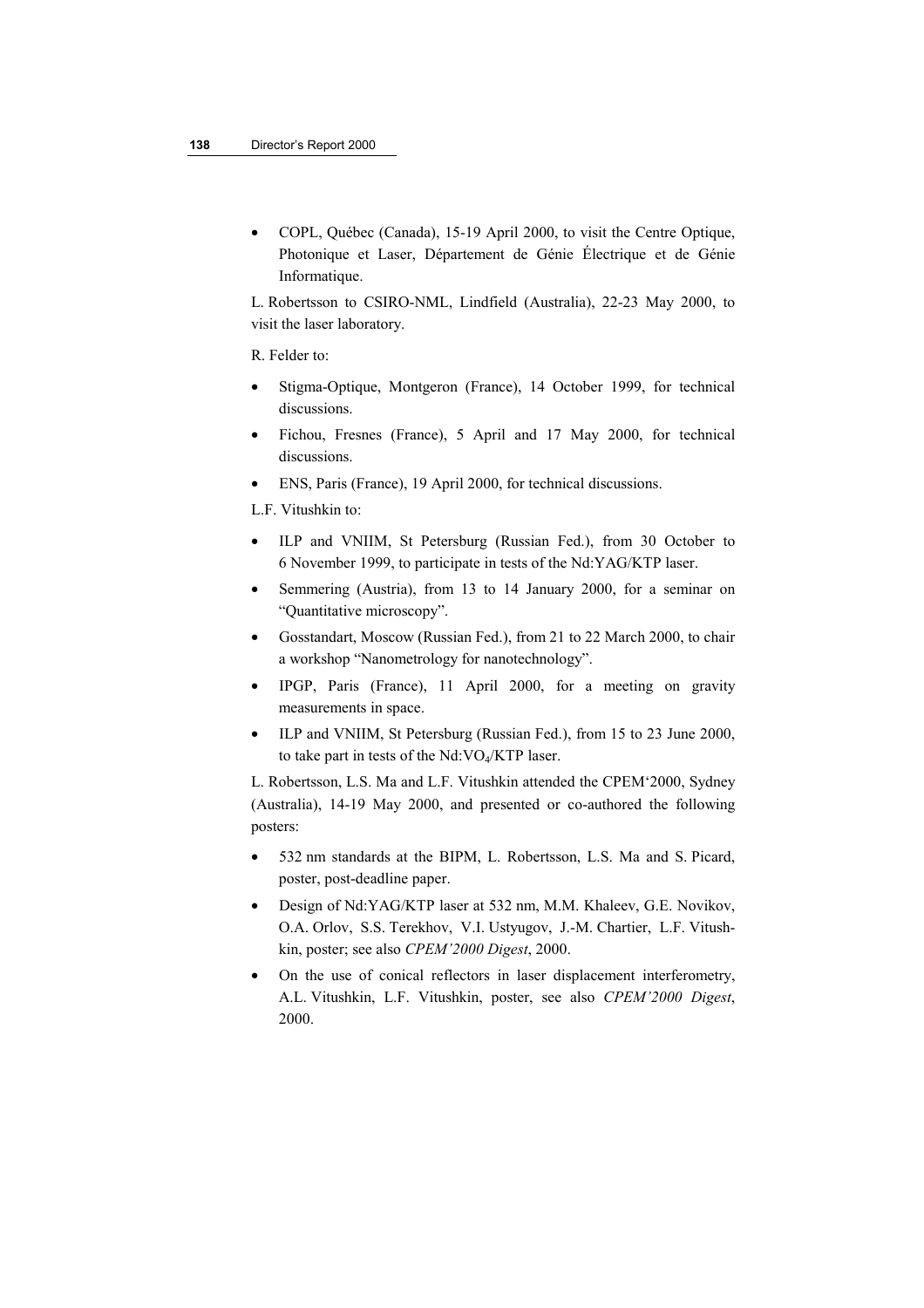#### **2.5 Activities related to the work of Consultative Committees**

J.-M. Chartier is executive secretary of the CCL and a member, with L.F. Vitushkin, of the CCL Working Group on Dimensional Metrology. He is also a member of the CCL Working Group for *the Mise en Pratique* of the Definition of the Metre.

L.F. Vitushkin is moderator of the discussion group on nanometrology (DG7) of the Working Group on Dimensional Metrology. He is acting chairman of Working Group 6 on comparisons of absolute gravimeters of International Gravity and Geoid Commission. With J.-M. Chartier, he is also a member of the Working Group: Réseau Gravimétrique et Géoïde de référence.

#### **2.6 Visitors to the Length section**

- Dr H. Belaidi (INMETRO), 1 October 1999.
- Mr F. Senotier (Laserlabs, France), 7 and 29 October, 1 and 8 December 1999, and 17 February, 1 March, 20 April, 2 and 29 May 2000.
- Mr G. Ancourt (Stigma Optique, France), 22 October 1999.
- Dr O. Acef (BNM-LPTF), 2 November 1999.
- Dr S. Shelkovnikov (Lebedev Institute, Russian Fed.), 5 November 1999 and 29 March 2000.
- Mr P. Plombin (Ets. Dumas, France), 24 November and 3 December 1999, 15 and 30 March, 5 and 26 April, 10 and 24 May 2000.
- Mr Fournier (Meca 2000, France), 29 November 1999.
- Dr Y. Domnin (VNIIFTRI), 7 December 1999.
- Dr Y. Domnin and V. Tenishev (VNIIFTRI), 13 December 1999.
- Dr M.J. Kas (CMS), 21 January 2000.
- Mrs N. Debeglia (BRGM), 2 February 2000.
- Mr R. Buchner (BEV), 18 February 2000.
- Dr A. Sakuma, 22 February 2000.
- Mrs G. Lipinsky (BNM-LNE), 9 March 2000.
- Dr M. Smid (CMI), 17 March 2000.
- Prof. J. Faller (NIST/JILA), 19 April 2000.
- Drs Tianchu Li, Mingshou Li and Jin Qian (NIM), 7 June 2000.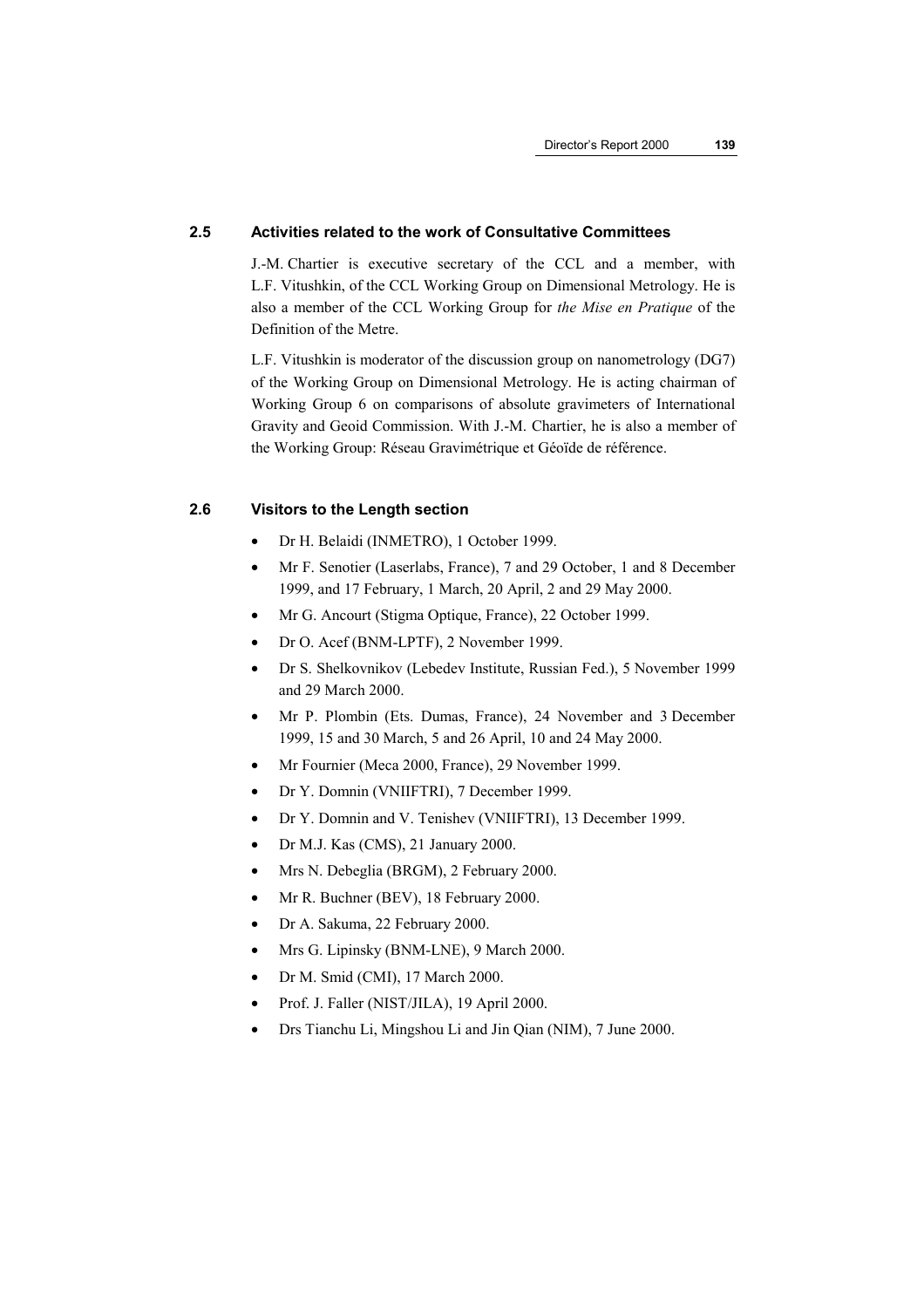## **2.7 Guest workers**

- Mr A.L.Vitushkin (JILA) and Prof. J. Faller (NIST/JILA), 19 October 1999 for a presentation "Development of a portable absolute free-fall cam-driven gravimeter".
- Drs Y.G. Zakharenko and V. Fedorine (VNIIM), Drs Y. Domnin and V. Tenishev (VNIIFTRI), 6-21 December 1999 to take part in a laser comparison at  $\lambda \approx 633$  nm.
- Mr Y. Millerioux (BNM-INM), 13-17 December 1999 and 17-21 January 2000, collaboration between the BNM-INM and the BIPM for He-Ne stabilized lasers at  $\lambda \approx 543$  nm; from February 2000 to May 2000, he spent part of his time at the BIPM to work on a stabilized laser at  $\lambda \approx 532$  nm belonging to the BNM-INM.
- Mr J.-M. Miehé, Mr F. Dupont, Mrs N. Debeglia (BRGM), 1-2 February 2000, for relative measurements of free-fall acceleration at the BIPM gravity micronetwork.
- Drs F. Bertinetto and P. Cordiale (IMGC), 31 January 4 February 2000, to take part in a laser comparison at  $\lambda \approx 532$  nm.
- Drs H. Schnatz and U. Sterr (PTB), 31 January 4 February 2000, to take part in laser comparisons at  $\lambda \approx 532$  nm and at  $\lambda \approx 633$  nm.
- Mrs M. Amalvict (École et Observatoire des Sciences de la Terre, Strasbourg), 13-14 April 2000, for the comparative test of the supersprings of absolute gravimeters FG5-108 and FG5-206.
- Mrs C. Bonara, Dr M. Diament, Prof. V. Mikhailov (IPGP) and Dr S. Bonvalor (IRD), 30 May 2000, for relative measurements of freefall acceleration at site A of the BIPM.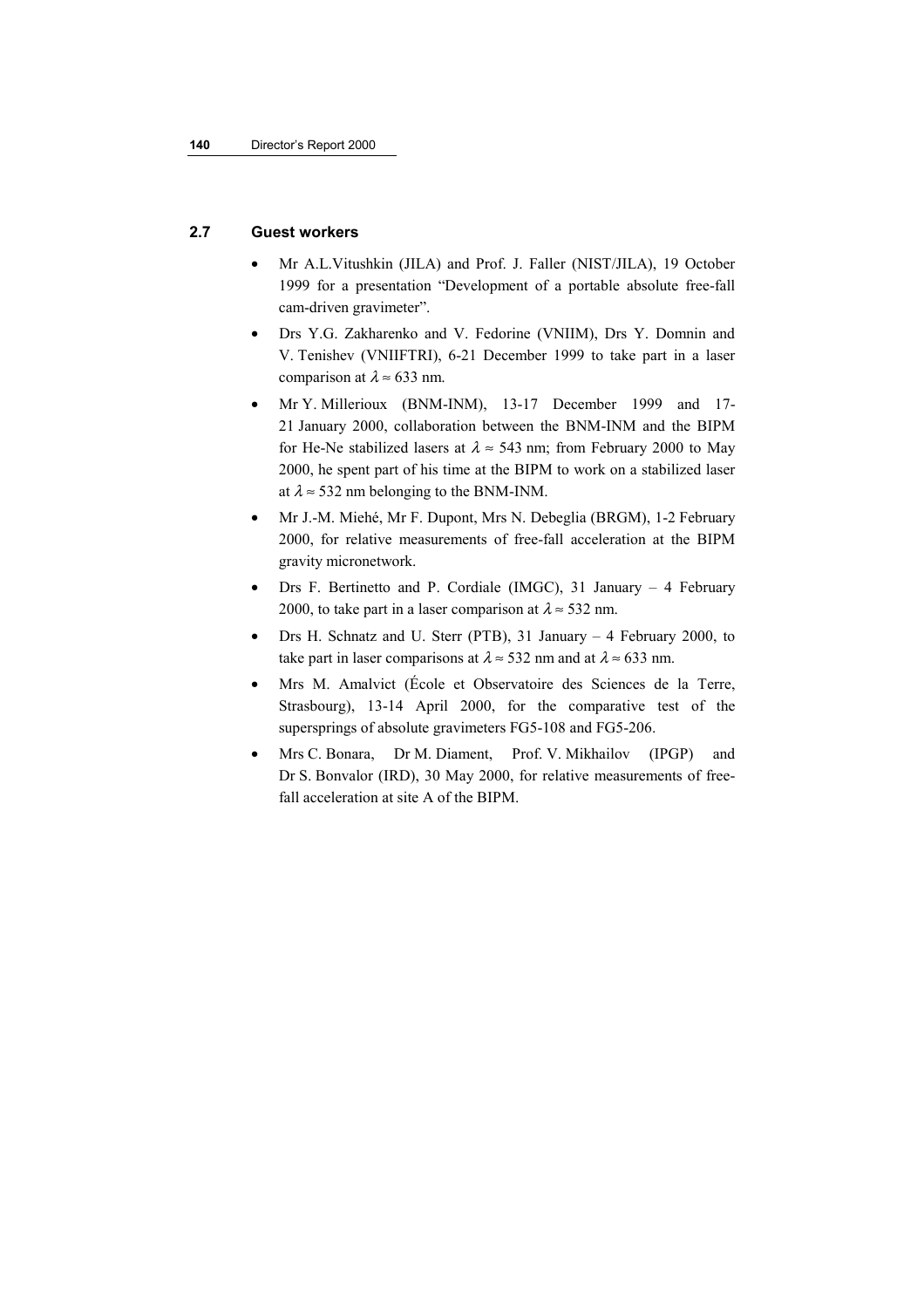#### **3 MASS AND RELATED QUANTITIES** (R.S. DAVIS)

#### **3.1 1 kg prototypes and standards**

(R.S. Davis; J. Coarasa and J. Hostache)

Prototype No. 20, the national prototype of the United States, and prototype No. 4 (also belonging to the United States) were recalibrated in terms of the working standards of the BIPM.

In addition, 1 kg standards in stainless steel were recalibrated for the following laboratories: CEM (Spain), CESMEC (Chile), INTI (Argentina), LATU (Uruguay), and MSL (New Zealand).

An extensive study of the relative performance of three dew-point meters of the BIPM Mass section was undertaken. Two of these are mounted in the airtight enclosure of the HK1000 MC balance and our newer Metrotec balance while the third, which is the most precise, can be connected to either enclosure. The coherence of the measurements gives us added confidence in the long-term stability of these instruments. Uncertainty associated with the measurement of dew-point temperature (or relative humidity) is the most significant uncertainty component in calibrating a stainless steel 1 kg standard with respect to platinum-iridium prototypes.

Studies of our newer Metrotec 1-kg balance are continuing. The repeatability of the balance is generally well below 1 µg and we are trying to ensure reproducibility at this level. The balance is housed in an airtight enclosure that has been fully instrumented for measurements of temperature, pressure, dew point and carbon-dioxide content. We have installed a purpose-built instrument for automating the balance, acquisition of data and computation of results.

#### **3.2 Flexure-strip balance** (A. Picard)

The FB2 balance is used daily for several applications. Consequently, no modification or improvement was made this year. In order to commercialize this instrument, we have narrowed our search for a company that is interested in constructing and assuming the after-sales service for such a balance. We hope that this project will take shape and that the technology transfer will proceed.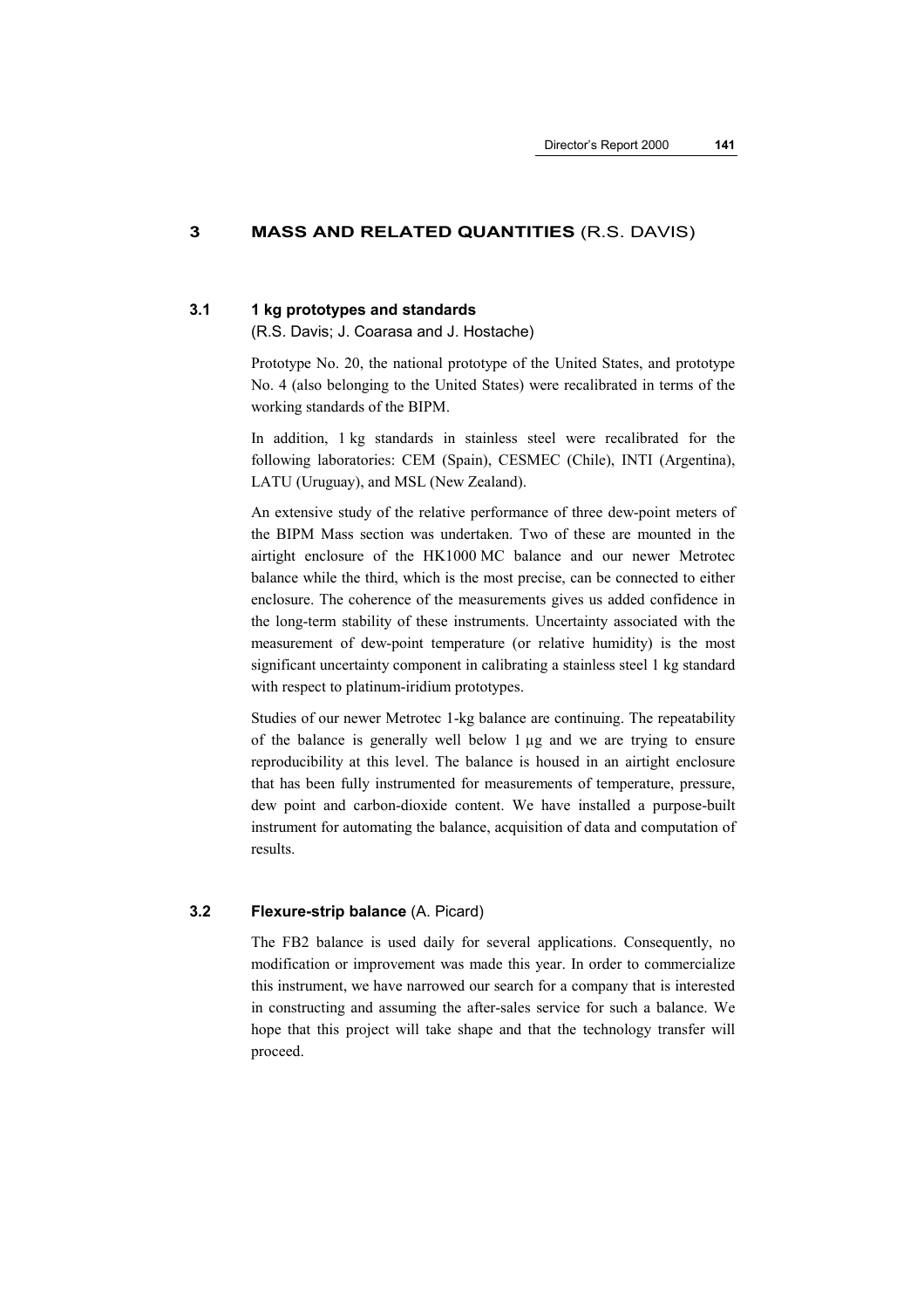#### **3.3 Air buoyancy artefacts** (A. Picard)

Last year we mentioned the satisfactory agreement obtained between the two methods used to determine the air density of moist air. One method is based on the CIPM (1981/91) formula while the second relies on mass comparisons in air and in vacuum to determine the air density. The comparisons are made between special air buoyancy artefacts that were provided by the PTB. After this study, carried out in the context of a EUROMET project, the two artefacts were returned to the PTB. To continue this work at the BIPM, two 1 kg stainless-steel artefacts of our own were polished and the masses adjusted. Designated Cc (hollow cylinder) and Cp (solid cylinder), these masses have the same surface area  $(194 \text{ cm}^2)$  but the volumes are quite different ( $V_{\text{Cc}} = 207 \text{ cm}^3$  and  $V_{\text{Cp}} = 124 \text{ cm}^3$ ). Preliminary measurements at atmospheric pressure are ongoing to estimate the mass stability of the artefacts. In the near future we plan to compare the three following methods to determine the density of moist air: by application of the CIPM (1981/91) formula; by direct determination using the air buoyancy artefacts; and by means of a new refractometer (a project developed at the BNM-INM and continued at the BIPM, see below) placed inside the enclosure of the FB2 balance.

#### **3.4 Air density by means of refractometry** (H. Fang and A. Picard)

The goal of this work is to follow changes in air density within a balance by making use of the high correlation between density and index of refraction. Construction of our refractometer, based on a novel design developed at the BNM-INM, is now completed. To recall the principle, a distributed Bragg reflector (DBR) laser diode is used to illuminate independently both cavities of a double plane-plane Fabry-Perot interferometer. The shorter cavity allows unambiguous identification of the transmission peak of the longer cavity, to which the laser frequency is servo-locked. The laser frequency is determined via a heterodyne comparison with a second DBR laser locked to a hyperfine component of the rubidium spectrum with the help of an optical beatfrequency chain up to 10 GHz.

Calibration under vacuum of our instrument was completed. The value of the free spectral interval of the longer, 100 mm, cavity and the laser beat frequency servo-locked on the Fabry-Perot interferometer were determined after counting of the interval number. The Fabry-Perot interferometer's shortand long-term stability were also investigated and studies continue on the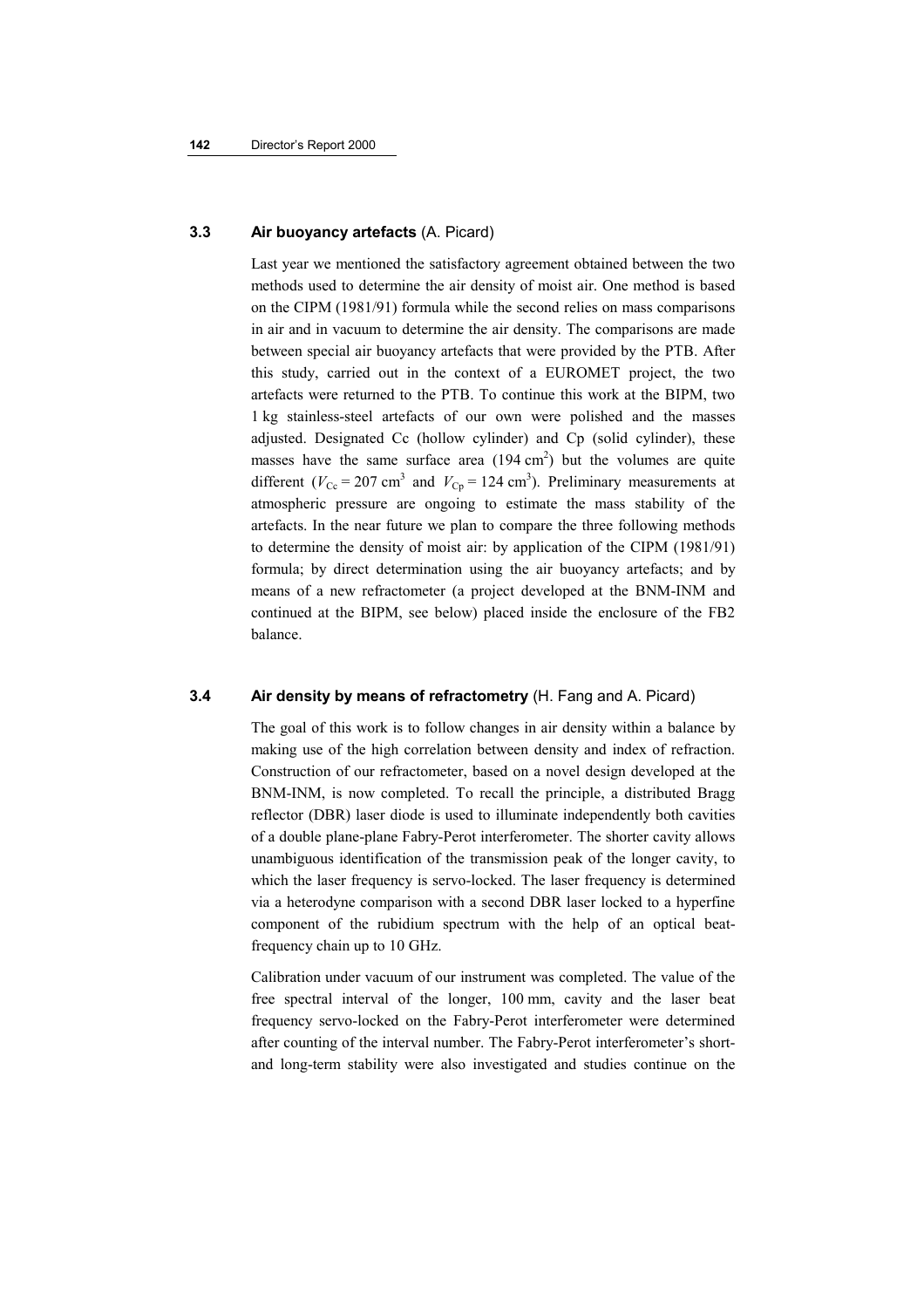latter. For applications in air density determination, the Fabry-Perot interferometer was placed inside the FB2 balance case. The refractometer itself is connected to the optical set by using a mono-mode optical fibre.

Air density determinations by means of refractometry have been operational since March 2000. The air density variation can be evaluated by measuring the refractive index of air, which is proportional to the ratio of the laser frequencies locked to the interferometer in vacuum and in air.

So far, with such a device we can detect changes in the refractive index smaller than  $2 \times 10^{-9}$  which, at normal air pressure, corresponds to a relative variation in air density of  $1 \times 10^{-5}$ .

First results show that the repeatability of the ratio of the air density evaluated using the CIPM (1981/91) formula to that derived from refractometry is within 5  $\times$  10<sup>-6</sup> over the range of conditions studied.

In the near future this study will be completed by comparing the two previous methods with that using air buoyancy artefacts.

## **3.5 Silicon artefacts** (A. Picard)

In the framework of support to the CCM Working Group on the Avogadro Constant, we have completed the measurements on the mass stability of 115 g silicon artefacts. The goal was to follow the evolution of the mass difference between the artefacts as a function of relative humidity, atmospheric pressure, air temperature and time. The last parameter is related to the recontamination of surfaces after cleaning.

Over five and one-half months, the results show that the reproducibility of the mass difference between the two artefacts is within 0.4 µg. During this period, the variation was from 30 % to 60 % for the relative humidity, from 98 500 Pa to 101 200 Pa for the atmospheric pressure and from 20 °C to 21 °C for the air temperature. In comparison to Pt-Ir artefacts, the stability in the mass difference between the two silicon artefacts is reached more quickly after a cleaning procedure but there is more scatter among the end results.

In addition to the measurements carried out at atmospheric pressure, the reproducibility of the mass difference between the measurements in air and in vacuum has been evaluated. The results indicate that the outgassing on silicon artefacts is of the same order as the outgassing obtained with Pt-Ir artefacts, which is about 200 ng/cm<sup>2</sup> for the first exposure to vacuum. Successive air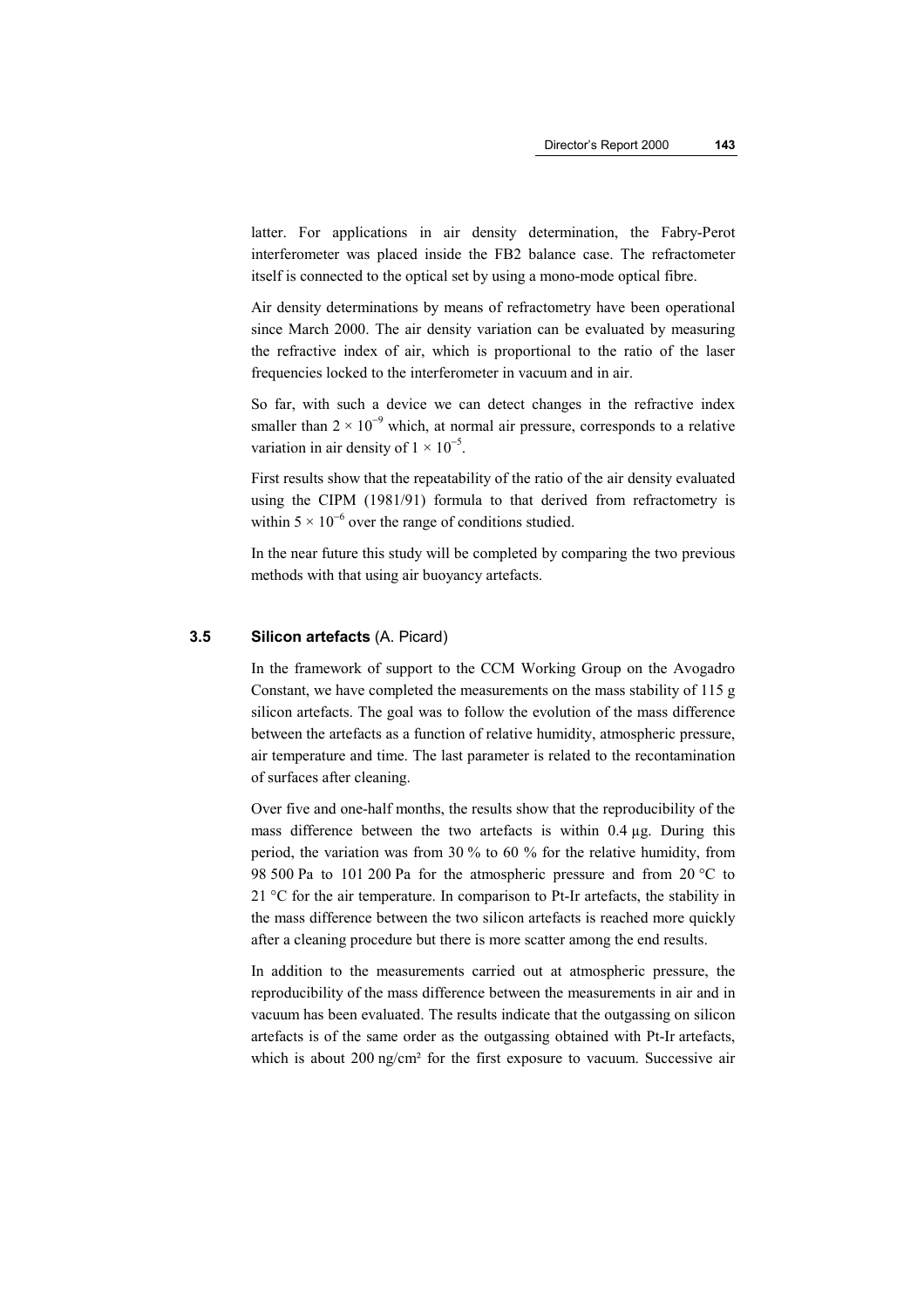and vacuum weighings show that the adsorption at atmospheric pressure and the desorption in vacuum (0.01 Pa) are reversible. This effect would be produced by physisorption and desorption of three monolayers of water.

We anticipate that the study will be completed by having an artificial layer of oxide grown on the artefacts. Similar measurements will be done after the treatment in order to evaluate the influence of the oxide layer.

#### **3.6 Measurement of mole fraction of water vapour in air** (A. Picard)

To determine the density of moist air by using the recommended CIPM (1981/91) formula one needs to know, among other parameters, the mole fraction of water vapour. Usually we evaluate this indirectly by measuring the atmospheric pressure and the dew-point temperature. A more direct method is to measure this quantity by infrared absorption using a commercial gas analyser. The present study attempts to evaluate the metrological characteristics of this more direct method.

A few measurements were achieved using the FB2 enclosure as a passive humidity generator. The mole fraction of water vapour in air was varied from 1.2 % to 1.7 % and the difference observed between the two methods ranges between 0.03 % to -0.05 %. So far the stability of the commercial instrument used for this study is not sufficient. The study continues to improve the direct measurement.

## **3.7 Hydrostatic weighing apparatus**

(C. Goyon-Taillade and L.F. Vitushkin)

The purpose of this apparatus is to determine the volumes of mass standards. The volume, when combined with a determination of air density (see above) permits us to correct for the effects of air buoyancy by means of Archimedes' principle. A computer program for controlling the weight exchangers has been developed using the LabVIEW graphical programming language environment. Software has been written for data acquisition of the balance readings and associated temperature measurements.

Investigations of the temperature distributions and variations inside and outside the hydrostatic balance as a function of various strategies of thermal insulation have led us to the following modifications: the four motors used for exchanging objects on the upper and lower pans of the balance will be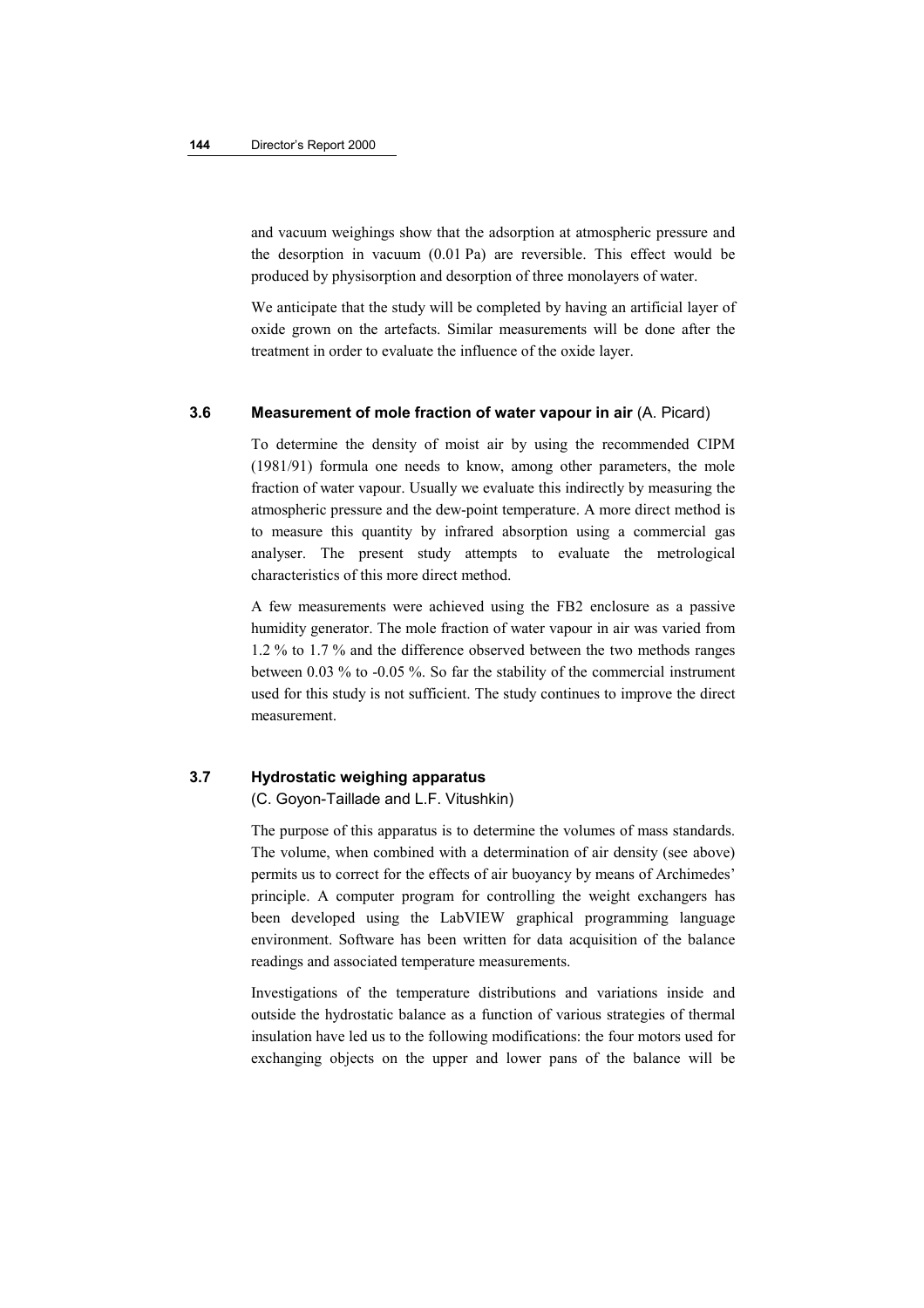mounted outside the central column of the apparatus. This eliminates a troublesome source of heat but requires a more complicated transmission mechanism. In addition, a cabin with excellent thermal insulation has been installed about the apparatus as protection from draughts produced by the room air-conditioning system.

## **3.8** *G***, torsion balance** (R.S. Davis, T.J. Quinn, S.J. Richman\* and C.C. Speake\*\*; J. Hostache)

Work has continued on the measurement of *G* using the BIPM torsion balance (*Meas. Sci. Technol.,* 1999, **10**, 460-466). We had hoped that by now results would have been published involving two of the three configurations of the balance, namely using electrostatic servo-control and free-deflection. Unfortunately, at the end of 1999 we encountered a problem related to possible ac/dc effects in the electrostatic servo-system that has so far defied solution. Excluding the hitherto unquantified uncertainty in the electrostatic servo-system, both results have uncertainties close to 1 part in  $10<sup>4</sup>$  but they differ by about 3 parts in  $10^4$ . Work is continuing to resolve the problem of the electrostatic servo-system which we also hope will resolve this discrepancy between the two results.

#### **3.9 Magnetic properties of mass standards** (R.S. Davis)

A method developed at the BIPM for characterizing the magnetic properties of mass standards has been studied further in collaboration with our colleagues at the SP (Borås). Recent efforts have been directed toward characterizing the accuracy of the apparatus.

## **3.10 Publications, lectures, travel: Mass section**

#### 3.10.1 External publications

 $\overline{a}$ 

1. Chung J.-W., Do J.-Y., Chon B.-S., Davis R.S., Effect of the Earth's magnetic field on measurement of volume magnetic susceptibility of mass, *Metrologia*, 2000, **37**, 65-70.

<sup>\*</sup> Present address, Massachusetts Institute of Technology (United States).

<sup>\*\*</sup> Gest worker, University of Birmingham (United Kingdom).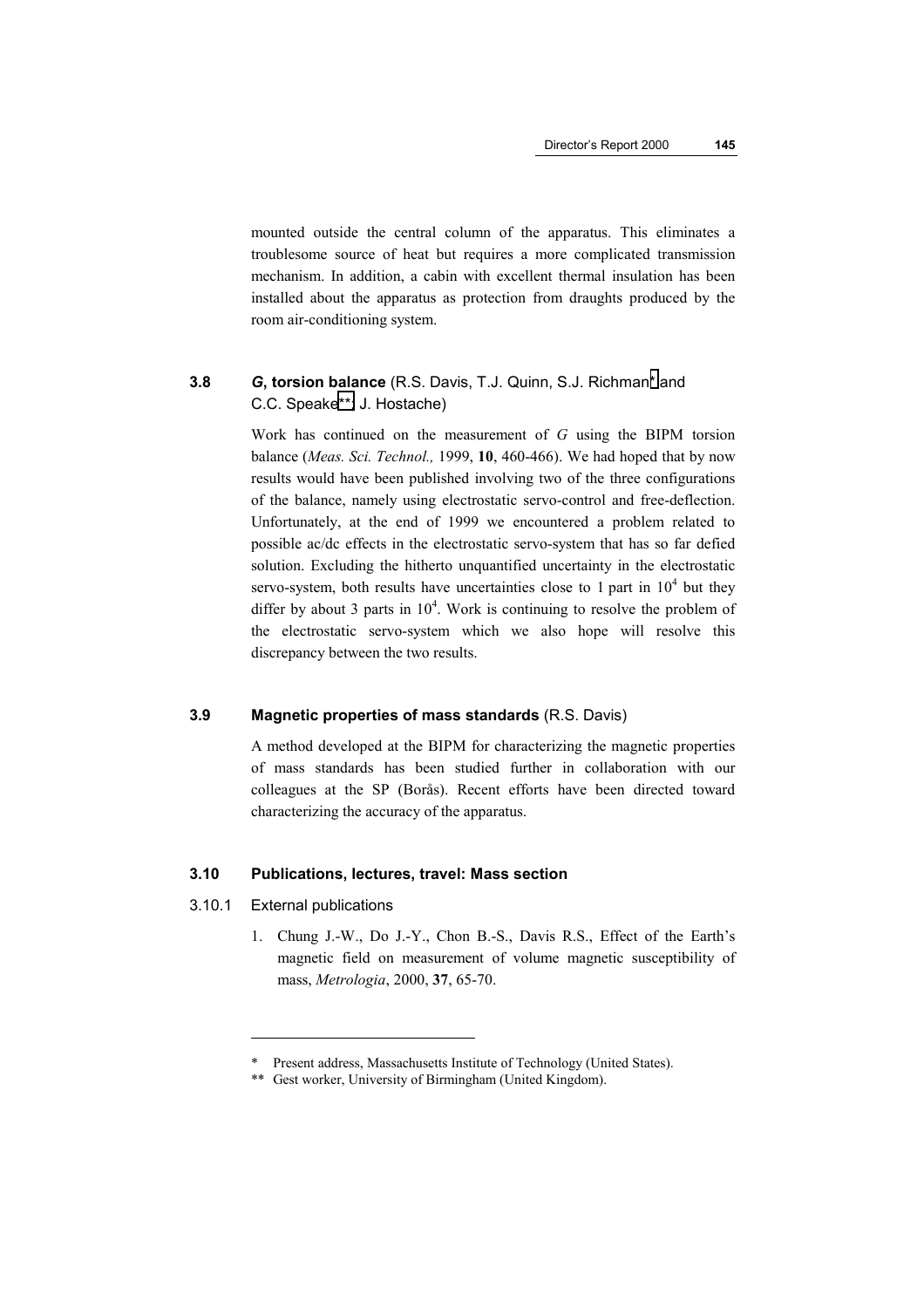#### 3.10.2 Travel (conferences, lectures and presentations, visits)

R.S. Davis to:

- OFMET, Wabern (Switzerland), 8 December 1999.
- Mettler-Toledo, Greifensee (Switzerland), 9 December 1999.
- IPQ, Lisbon (Portugal), 10 December 1999, to participate in planning of the conference on Advanced Mathematical and Computational Tools in Metrology (AMCTM 2000).
- MIKES, Helsinki (Finland), 14-18 February 2000, to attend the EUROMET mass contact persons meeting, accompanied by A. Picard. Presented an invited talk on the MRA.
- SP, Borås (Sweden), 24 March 2000, to discuss collaborative measurements on magnetic susceptibility and to present an invited talk.
- NPL, Teddington (United Kingdom), 20 April 2000, to discuss measurements of magnetic susceptibility.
- CPEM, Sydney (Australia), 15-19 May 2000 (L.R. Pendrill, R.S. Davis, L. Neugebauer, H. Källgren and J.-E. Thor "Treaceable meaurements of the magnetic susceptibility of weakly-magnetic mass standards"; S.J. Richman, C.C. Speake, T.J. Quinn and R.S. Davis "A measurement of the Newtonian constant of gravitation, *G*, using the BIPM torsion strip balance").
- PSB (Singapore), 26 May 2000, to discuss future collaboration between the PSB and BIPM.

A. Picard to:

- OFMET, Bern (Switzerland), 24 May 2000, to visit the mass laboratory and watt balance experiment.
- Sartorius, Göttingen (Germany), 6-7 June 2000, accompanied by R.S. Davis.
- CEM, Madrid (Spain), 20-21 June 2000, to visit the laboratory and for technical discussions with C. Matilla.

H. Fang to BNM-INM, Paris (France), 28 April 2000 for technical discussions and CPEM's oral presentation preparation with Prof. P. Juncar and Dr L. Pendrill.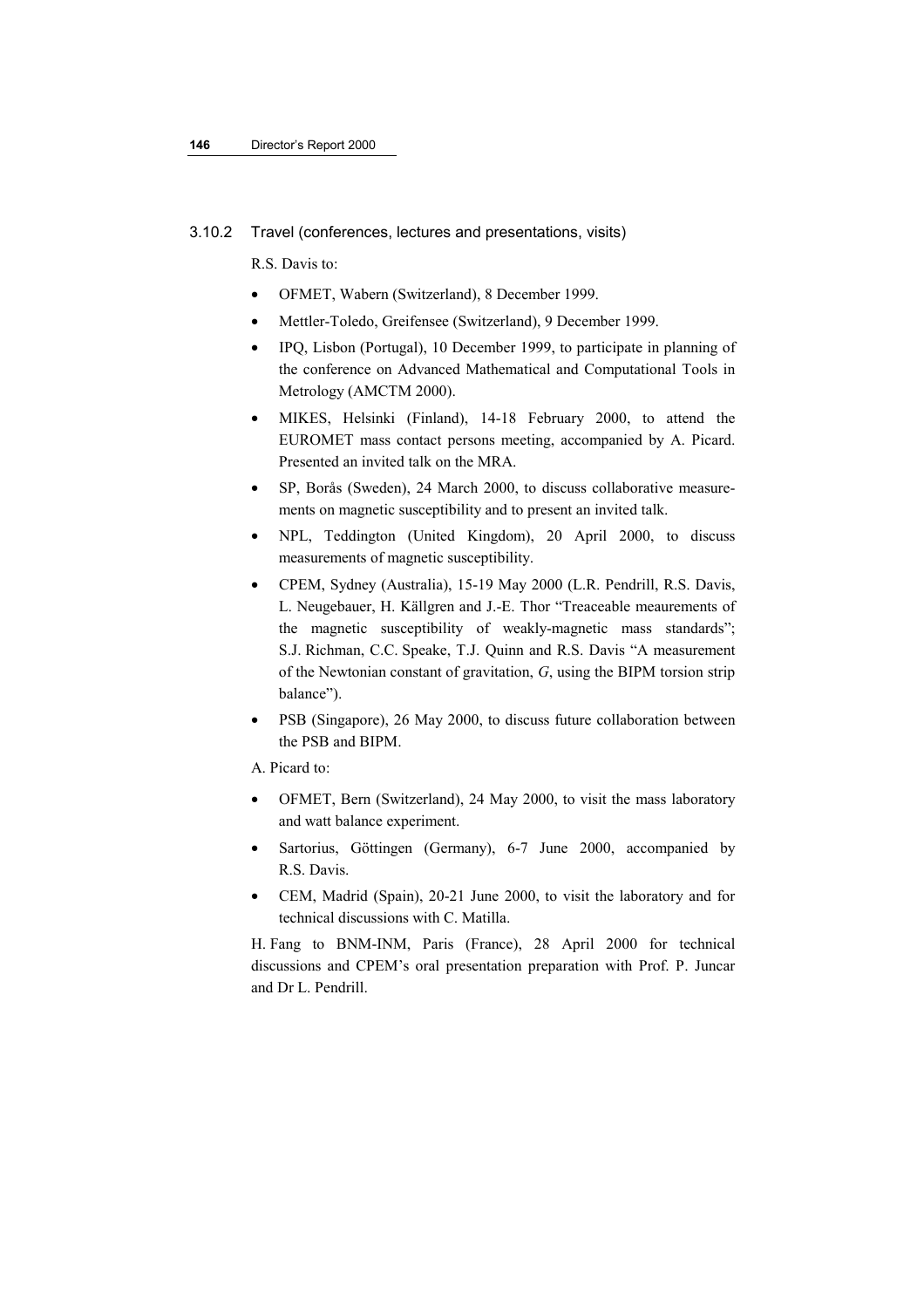### **3.11 Activities related to the work of Consultative Committees**

R.S. Davis is executive secretary of the CCM and, until 1 May 2000, of the CCQM.

### **3.12 Visitors to the Mass section**

- Mr T. Fehling (Sartorius), 4 October 1999 and 24 February 2000.
- Prof. D. Beaglehole (Beaglehole Instruments), 15-21 December 1999.
- Prof. P. Juncar (BNM-INM), 28 February 2000.
- Messrs P. Pinot, M. Lecollinet, G. Genevès (BNM-INM, BNM-LCIE), 9 March 2000.
- Mr P. Riety (BNM-INM), 31 March 2000.
- Ms Y. Hong (NIM), 29 June 2000.
- Mr S. Schlamminger (University of Zurich), 30 June 2000.

#### **3.13 Guest workers**

• Dr C. Speake (University of Birmingham), 3-8 May, 15-17 May and 15--30 June 2000.

# **4 TIME** (G. PETIT, interim, then E.F. ARIAS)

**4.1 International Atomic Time (TAI) and Coordinated Universal Time (UTC)** (E.F. Arias, J. Azoubib, Z. Jiang, W. Lewandowski, G. Petit and P. Wolf; H. Konate, P. Moussay and M. Thomas)

> Reference time scales TAI and UTC have been computed regularly and have been published in the monthly *Circular T*. Definitive results for 1999 have been available in the form of computer-readable files in the BIPM home page and on printed volumes of the *Annual Report of the BIPM Time Section for 1999,* Volume 12 [16]. Changes were introduced in this last issue with the aim of progressing towards a report in electronic form.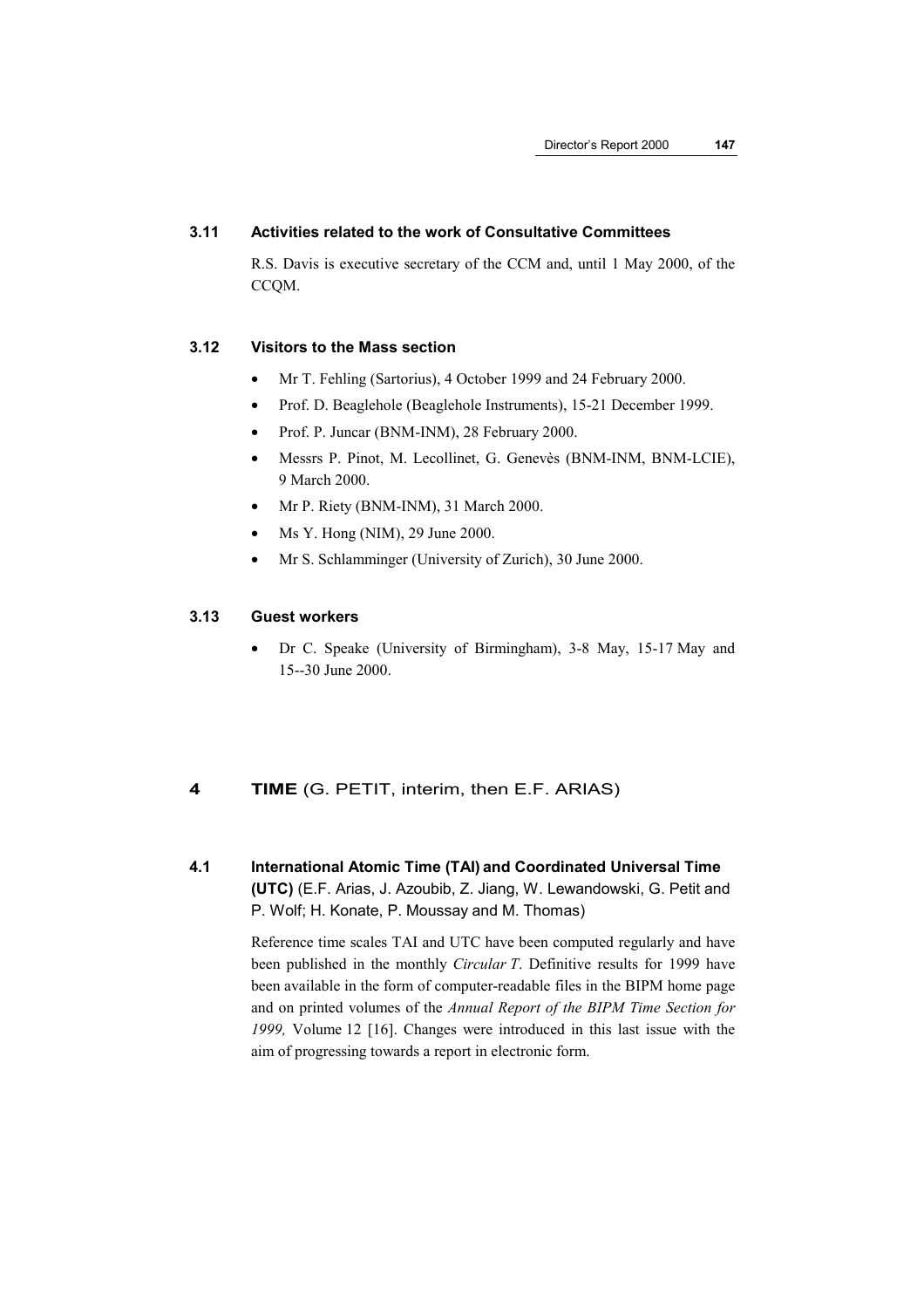Work is in progress to automate the calculation of TAI and UTC, thus allowing a shorter delay in the publication of *Circular T* [17] and providing an increased reliability for the system.

### **4.2 Algorithms for time scales** (J. Azoubib, G. Petit and P. Wolf)

Research concerning time-scale algorithms includes studies to improve the long-term stability of the free atomic time scale EAL and the accuracy of TAI. Studies are being undertaken to evaluate the feasibility of providing UTC in quasi-real time.

#### 4.2.1 EAL stability

Some 80 % of the clocks are now either commercial caesium clocks of the type HP5071A or active, auto-tuned active hydrogen masers, and together they contribute 86 % of the total weight with consequent improvement in the stability of EAL. The medium-term stability of EAL, expressed in terms of an Allan deviation, is estimated to be  $0.6 \times 10^{-15}$  for averaging times of twenty to forty days over the period January 1998 to March 2000. This improves the predictability of UTC for averaging times of between one and two months.

### 4.2.2 TAI accuracy

To characterize the accuracy of TAI, estimates are made of the relative departure, and its uncertainty, of the duration of the TAI scale interval from the SI second as produced on the rotating geoid by primary frequency standards. Since October 1999, individual measurements of the TAI frequency have been provided by six primary frequency standards.

The global treatment of individual measurements led to a relative departure of the duration of the TAI scale unit from the SI second on the geoid ranging, since October 1999, from  $+0.2 \times 10^{-14}$  to  $+0.6 \times 10^{-14}$ , with a standard uncertainty of  $0.4 \times 10^{-14}$ .

New procedures have been developed for using primary frequency standards to ensure the accuracy of TAI and for reporting the results [11]. Concerning the regular publication of results of the bilateral comparisons with TAI, a joint PTB/BIPM report has been submitted for publication. The new procedures have been in regular use since May 2000.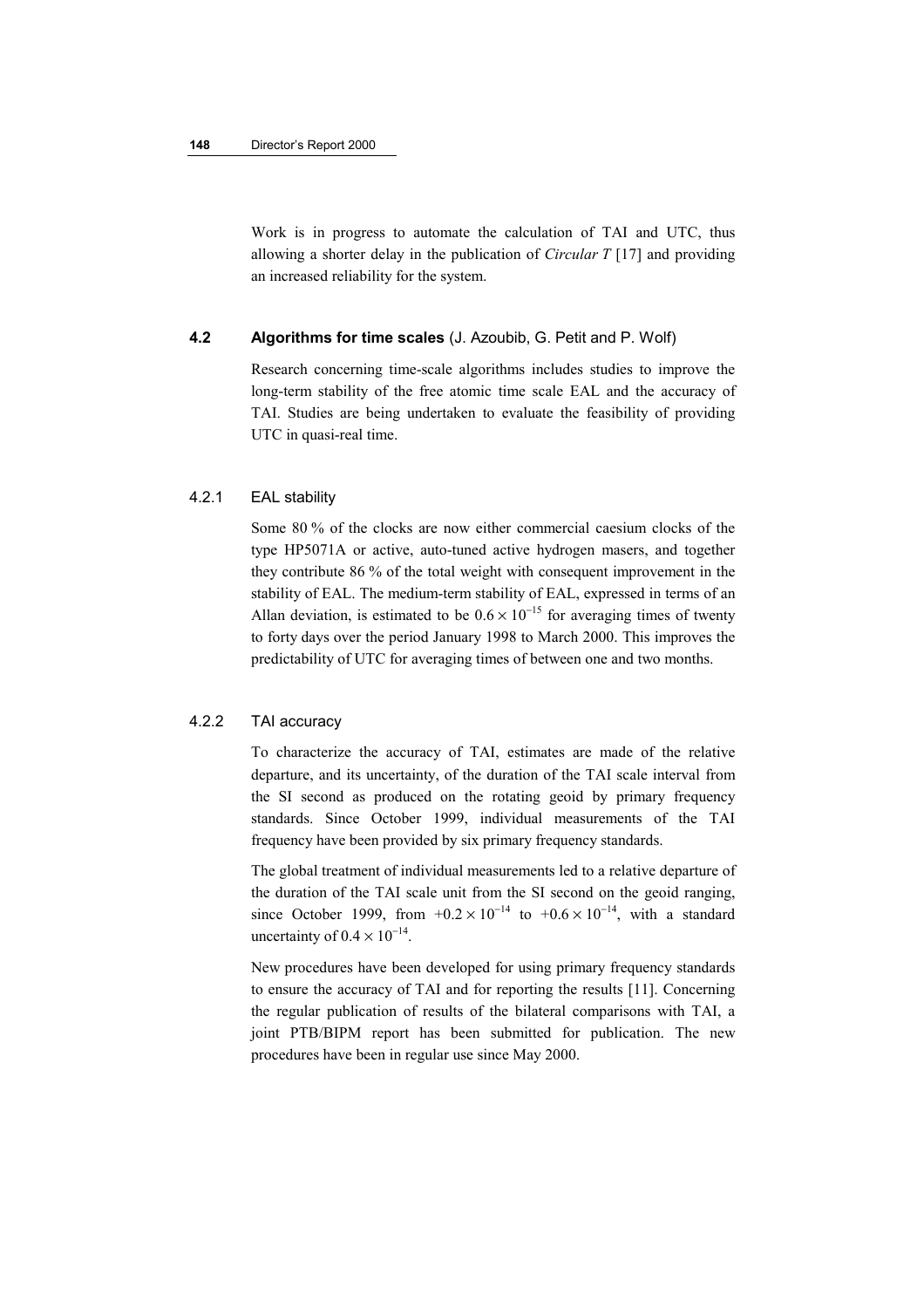# **4.3 Time links** (J. Azoubib, Z. Jiang, W. Lewandowski, G. Petit and P. Wolf; H. Konate, P. Moussay and M. Thomas)

The classical GPS common-view technique based on C/A-code measurements obtained from single-channel receivers has been extended for use of multichannel dual-code dual-system (GPS and GLONASS) observations, with the aim of improving the accuracy of time transfer. Also the first TWSTFT links were introduced into computation of TAI. In addition, the BIPM Time section continues to test other time and frequency comparison methods, such as phase measurements.

### 4.3.1 Global Positioning System (GPS) and Global Navigation Satellite System (GLONASS) code measurements

### *i) Current work*

The BIPM publishes an evaluation of the daily time differences [*UTC – GPS time*] and [*UTC – GLONASS time*] in its monthly *Circular T* and routinely issues GPS and GLONASS international common-view schedules. The international network of GPS single-time links used by the BIPM follows a pattern of local stars within a continent, together with long-distance links, for which data are corrected to take account of ionospheric measurements and post-processed precise satellite ephemerides. The first multi-channel GPS links were introduced into TAI.

### *ii) Determination of differential delays of GPS and GLONASS receivers*

Part of our work is to check the differential delays between GPS receivers which operate on a regular basis in collaborating timing centres. A series of differential calibrations of GPS equipment involving the European time laboratories equipped with two-way time transfer stations began in June 1997. In December 1999 differential calibrations of GPS/GLONASS multichannel dual-code receivers were initiated involving laboratories in Australia, Europe, Japan, South Africa and the United States. The first trip ended in March 2000 and the results are under evaluation.

#### *iii) Standards for GPS and GLONASS receivers*

The Time section is actively involved in the work of the CCTF sub-group on GPS and GLONASS time-transfer standards, and several decisions made by the sub-group have their origins in studies initiated at the BIPM where a key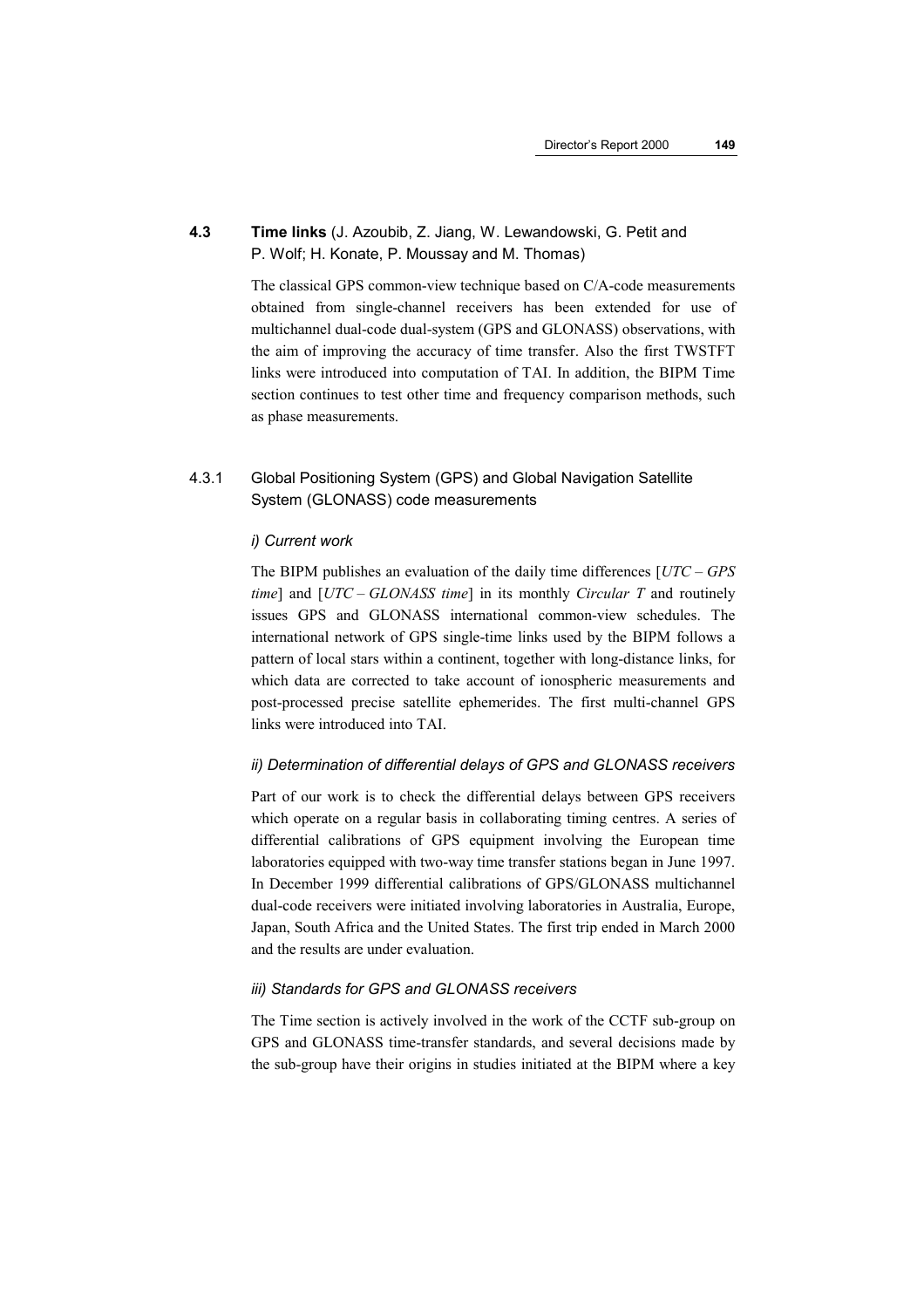role has been played in the adaptation of the standard GPS data format for use in dual-system, dual-frequency, dual-code observation. This format (CGGTTS Version 2) is now used in commercially available receivers.

### *iv) Multichannel GPS and GLONASS time links*

The first multichannel GPS links were introduced into TAI at the beginning of 2000 [7]. The introduction of multichannel GPS+GLONASS links into TAI is also under study. Procedures for the use of multichannel GLONASS P-code [1] and GLONASS precise ephemerides were established.

### *v) IGS estimated ionospheric corrections*

Ionospheric parameters estimated by the IGS are routinely used to correct several long- and medium-distance links for ionospheric delays in regular TAI calculations [15].

### 4.3.2 Phase measurements

GPS and GLONASS time and frequency transfer may also be carried out using dual-frequency carrier-phase measurements rather than code measurements. This technique, already in common use in the geodetic community, can be adapted to the needs of time and frequency transfer.

Studies using an Ashtech Z12T GPS receiver in operation at the BIPM have been conducted in close collaboration with the BNM-LPTF, which owns a similar receiver. It has been shown [3] that two distant H-masers may be compared with a relative frequency uncertainty of the order of  $1 \times 10^{-15}$  for an averaging time of one day, a promising step for confirming the capability of this technique for the comparison of new primary frequency standards. Experiments have been carried out to perform the differential calibration of the Z12T hardware delays by comparison with an NBS-type time transfer receiver at the BIPM [12]. A similar differential calibration has been performed for the BNM-LPTF unit. As a result, these two Ashtech receivers may be used for time transfer as an alternative to the classical common-view method with a much better relative precision and a comparable absolute uncertainty of a few nanoseconds. Work is under way to perform an absolute calibration of our Z12T receiver for studies being conducted in the framework of the IGS/BIPM Pilot Project with a view to providing accurate time and frequency comparisons using GPS phase and code measurements.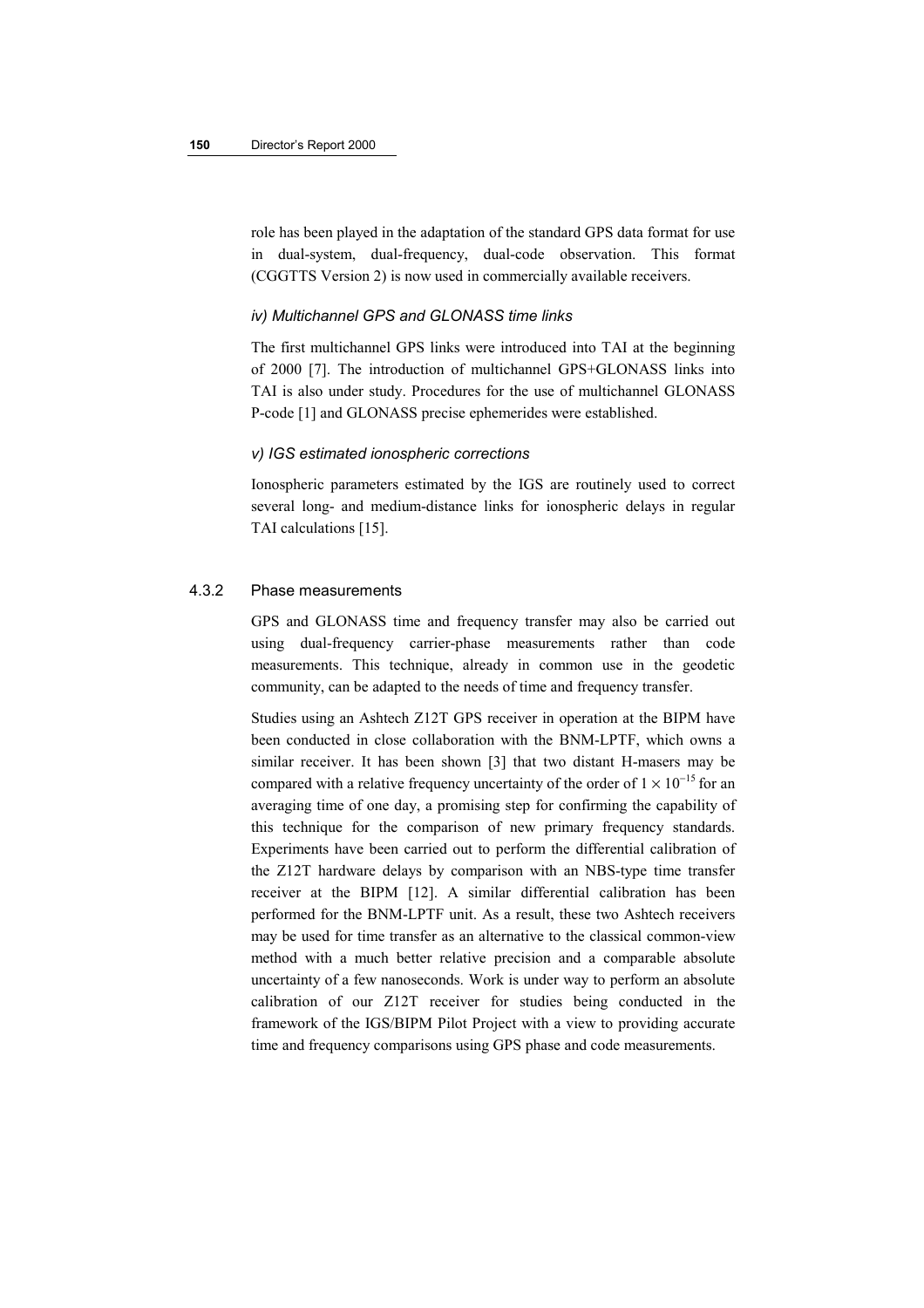The 3S Navigation receivers in operation at the BIPM have the capability to provide GLONASS phase measurements; software has been installed to allow automatic data retrieval. One 3S receiver has been collecting data for IGEX'98 since October 1998. The objective of this project is, among others, to produce post-processed precise GLONASS satellite ephemerides. A new JPS Legacy GPS/GLONASS receiver has been acquired in 2000.

#### 4.3.3 Two-way time transfer

Two meetings related to TWSTFT activities were held since September 1999. The BIPM collects two-way data from seven operational stations and undertakes treatment of some two-way links [4]. A staff member of the BIPM provides the secretariat of the CCTF Working Group on TWSTFT. The BIPM is also involved in the calibration of two-way time transfer links by comparison with GPS. Starting in January 2000, two new TWSTT links were introduced into the computation of TAI; two additional links are scheduled for July 2000. The Time section commenced the issue of BIPM TWSTFT monthly reports in May 1999.

#### **4.4 Pulsars** (G. Petit)

Because millisecond pulsars have the potential to sense the very long-term stability of atomic time, collaboration is maintained with radio-astronomy groups observing pulsars and analysing pulsar data. The Time section provided these groups with the latest version of its post-processed realization of Terrestrial Time TT(BIPM2000) in March 2000.

The work on a new technique to search for pulsars in a sky survey has been completed. The Observatoire Midi-Pyrénées (OMP) is taking over the continuation of this project. A small programme of survey observations, which had been conducted at Nançay (France) in 1998, is currently being processed [13].

#### **4.5 Space-time references** (E.F. Arias, G. Petit and P. Wolf)

The BIPM/IAU Joint Committee on General Relativity for Space-time Reference Systems and Metrology (JCR) continued its work. The website (http://www.bipm.org/WG/CCTF/JCR) provides general information on the JCR.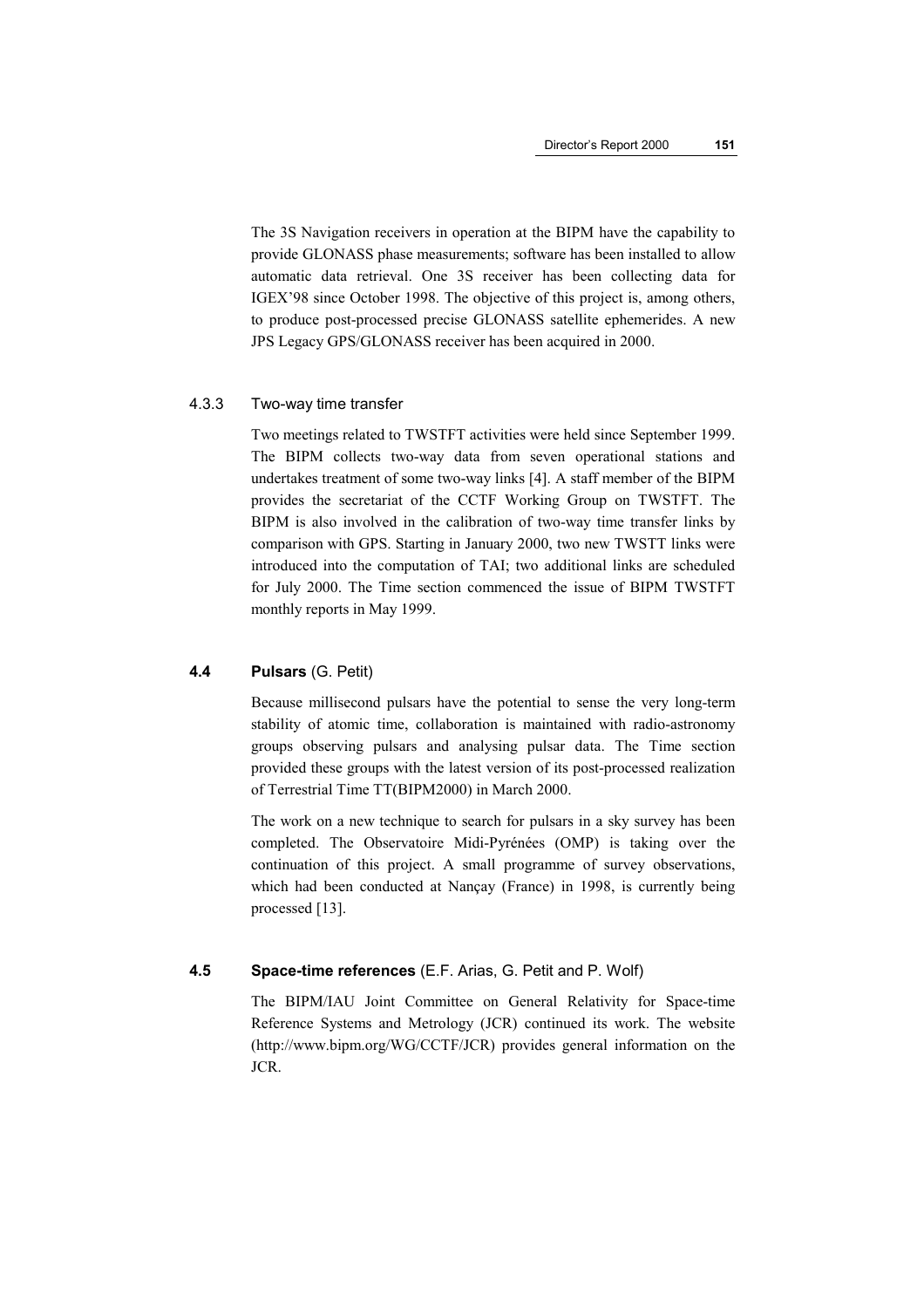Two studies have been conducted at the BIPM in collaboration with other members of the JCR. One concerns the extension of the relativistic framework to allow a correct treatment for time transformations and the realization of barycentric coordinate time at the full post-Newtonian level [14]. The second concerns the realization of geocentric coordinate times. Following the report of the JCR [9], two Resolutions will be presented to the XXIVth IAU General Assembly.

Uniformity in the definition of space reference systems is becoming of importance to basic metrology. Such uniformity is essential for activities that use sets of measurements that are not local, as is the case of the astro-geodetic techniques contributing to the International Earth Rotation Service (IERS). Following a call for participation of the IERS, the BIPM has proposed to take part with the IERS in providing its Conventions Product Center.

#### **4.6 Other studies** (P. Wolf)

In collaboration with the BNM-LPTF, scientists of the section are involved in the evaluation of the possible use for international time keeping of highly stable and accurate space clocks, in particular those that will be operated within the ACES (Atomic Clock Ensemble in Space) experiment on board the international space station in 2003. Because of the micro-gravity environment such laser-cooled clocks are expected to reach relative uncertainties in the low 10<sup>−</sup>16 region, hence presenting an improvement by at least one order of magnitude with respect to current primary standards. They will therefore be of primordial interest for the establishment of TAI accuracy. Within this work an important part concerns the calculation, at the required accuracy, of relativistic corrections affecting the clocks themselves as well as the time transfer between the space and ground clocks. Detailed calculations of this type were carried out in collaboration with the Observatoire de Paris and the École Normale Supérieure (ENS).

More generally the active field of atomic interferometry using laser-cooled atoms on the ground and on-board satellites stimulates collaboration between the Time section and laboratories involved in these developments. As a consequence P. Wolf is on a one-year secondment to the BNM-LPTF on a CNES (Centre National d'Études Spatiales) grant to study possible applications of this technology in fundamental physics and metrology.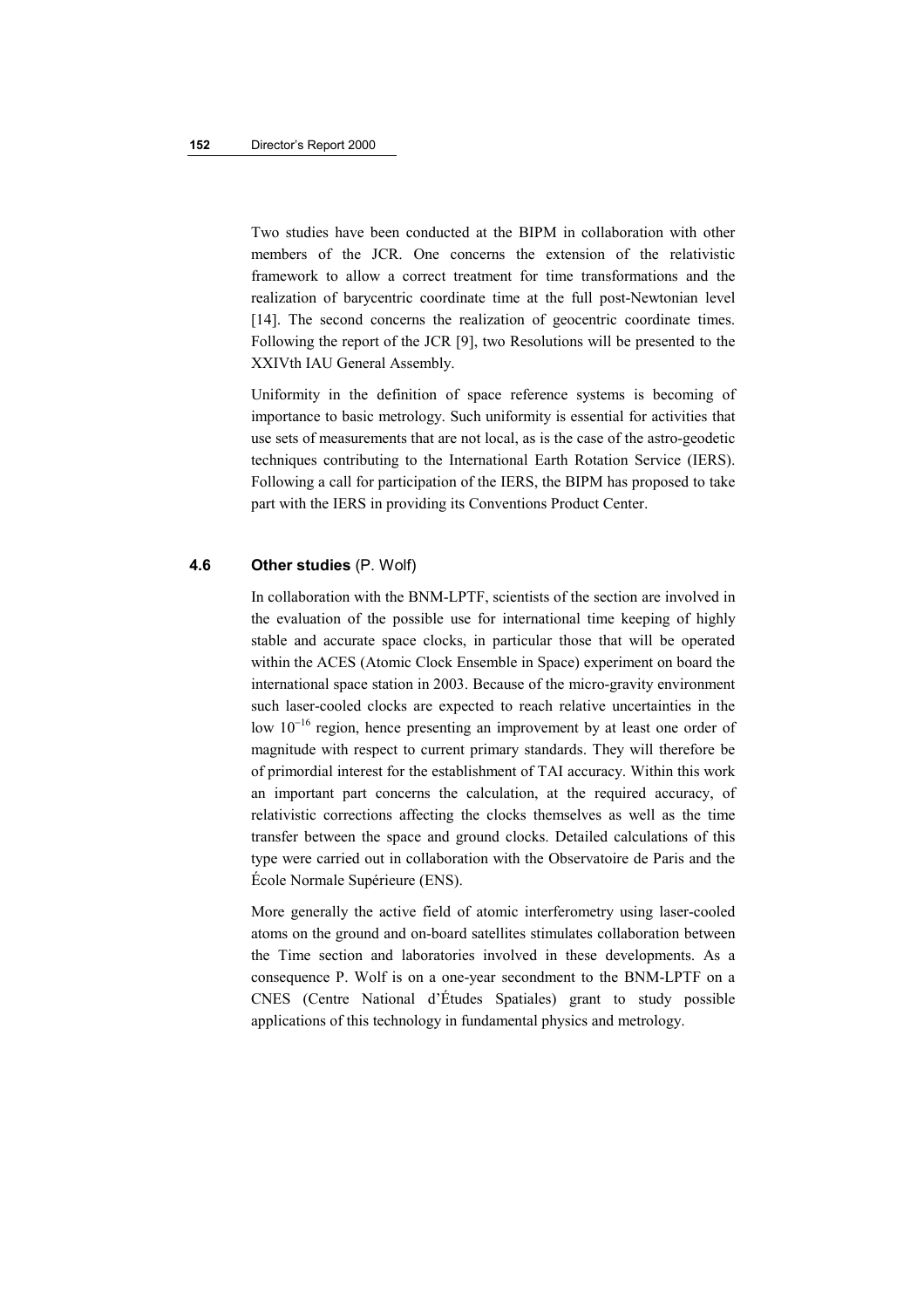### **4.7 Publications, lectures, travel: Time section**

### 4.7.1 External publications

- 1. Azoubib J., Lewandowski W., A test of GLONASS P-Code Time Transfer, *Metrologia*, 2000, **37**, 55-59.
- 2. Azoubib J., Lewandowski W., Nawrocki J., Matsakis D., Continental and Intercontinental Tests of GLONASS P-Code Time Transfer, *Proc. ION-GPS,* 1999, 1053-1056.
- 3. Jiang Z., Petit G., Uhrich P., Taris F., Use of GPS carrier phase for high precision frequency (time) comparison*, Int. Assoc. Geodesy Symposia* (Vol. 121, K.P. Schwarz ed.)/Springer-Verlag, 2000, 41-46.
- 4. Lewandowski W., Azoubib J., Time Transfer and TAI, *Proc. IEEE/EIA Int. Frequency Control Symposium*, 2000, invited paper.
- 5. Lewandowski W., Azoubib J., Vers des tranferts de temps meilleurs que la nanoseconde, *Revue XYZ,* 1999, **81**, No. 4, 21-26.
- 6. Lewandowski W., Nawrocki J., Azoubib J., Recent Progress in Time Transfer and Use of IGEX GLONASS Precise Ephemerides, *J. Geodesy*, accepted for publication.
- 7. Nawrocki J., Lewandowski W., Azoubib J., GPS Multi-Channel Time Transfer Unit Based on a Motorola Receiver and Using CCTF Standards, *Metrologia*, 2000, **37**, accepted for publication.
- 8. Petit G., Importance of a common framework for the realization of spacetime reference systems, *Proc. IAG Symposium Towards an Integrated Global Geodetic Observing System (IGGOS)*, International Association for Geodesy Symposia/Springer-Verlag, 2000, 3-7.
- 9. Petit G., Report of the BIPM/IAU Joint Committee on General Relativity for Space-time Reference Systems and Metrology, *Proc. IAU Colloquium 180*, accepted for publication.
- 10. Petit G., Terrestrial timescales, *Enc. Astron. Astrophys.*, IOP Pub., accepted for publication.
- 11. Petit G., Use of primary frequency standards for estimating the duration of the scale unit of TAI, *Proc. 31st PTTI*, accepted for publication.
- 12. Petit G., Jiang Z., Uhrich P., Taris F., Differential calibration of Ashtech Z12-T receivers for accurate time comparisons, *Proc. 14th EFTF*, accepted for publication.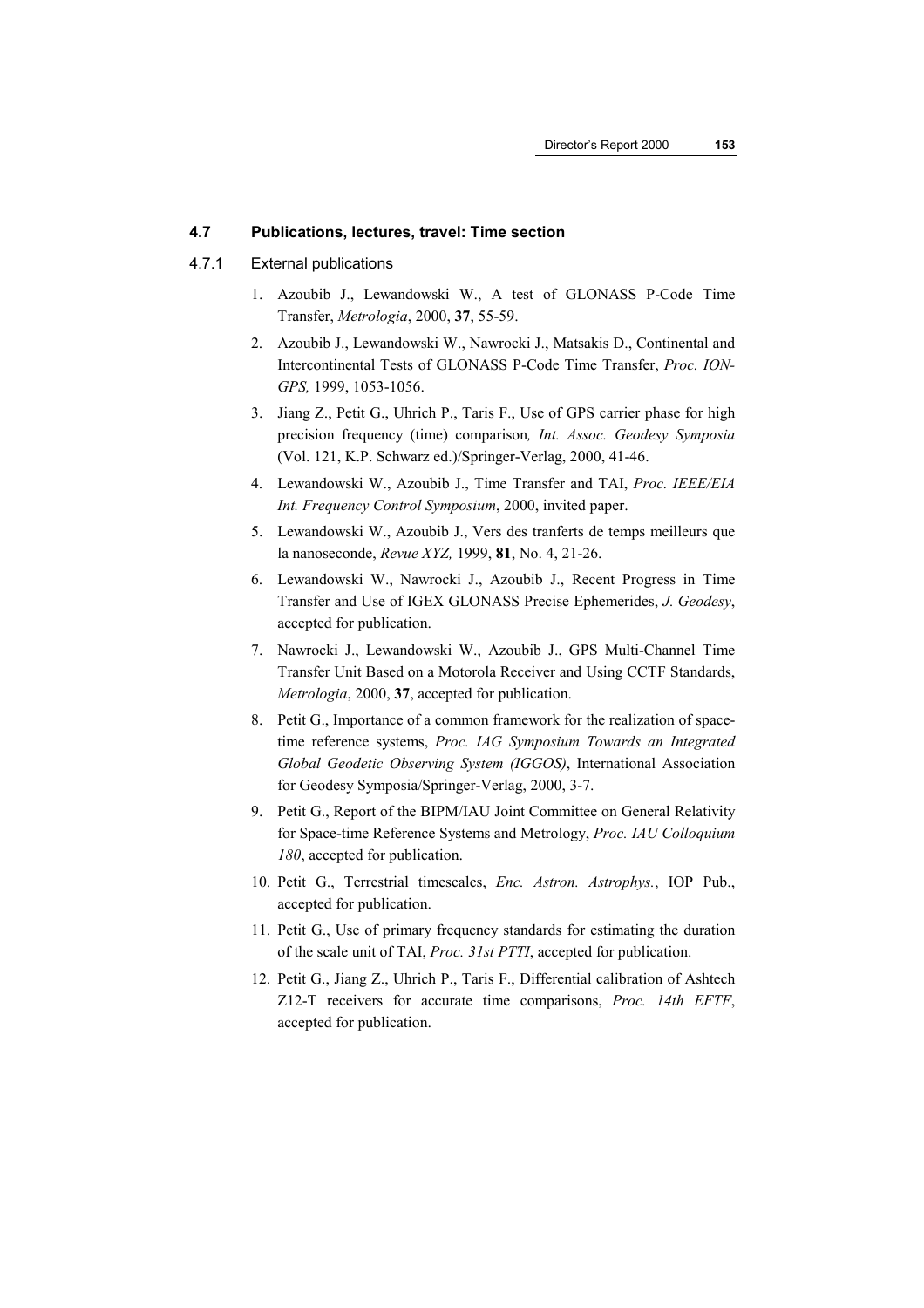- 13. Rougeaux B., Petit G., Fayard T., Davoust E., Experimental set-up for detecting very fast and dispersed millisecond pulsars, *Exper. Astron*., accepted for publication.
- 14. Soffel M., Klioner S., Petit G., Wolf P., New relativistic framework for the realization of space-time reference frames and its application to time and frequency in the Solar System, *Journées 1999 Systèmes de Référence Spatio-Temporels and IX Lohrmann-Kolloquium*, 2000, 34-47.
- 15. Wolf P., Petit G., Use of IGS ionosphere products in TAI, *Proc. 31st PTTI*, accepted for publication.

### 4.7.2 BIPM publications

- 16. *Annual Report of the BIPM Time Section (1999)*, 2000, **12**, 99 pp.
- 17*. Circular T* (monthly), 6 pp.

### 4.7.3 Travel (conferences, lectures and presentations, visits)

E F. Arias to:

- Kötzting (Germany), 21-25 February 2000, for the IVS 1st General Meeting and Analysis Centres Workshop.
- Turin (Italy), 14-16 March 2000, for the 14th EFTF meeting and meeting of the participating stations of the CCTF Working Group on TWSTFT.
- Washington DC (United States), 27-31 March 2000, for the IAU Colloquium 180; 3 June 2000, for the IERS Directing Board Meeting.

J. Azoubib and W. Lewandowski to :

- Dana Point (United States), 7-9 December 1999, for the 31st PTTI meeting, and the open forum on GPS and GLONASS standardization.
- Washington DC (United States), 13-14 December 1999, for the 7th meeting of the CCTF Working Group on TWSTFT, oral presentation.
- Turin (Italy), 14-16 March 2000, for the 14th EFTF meeting, and meeting of the participating stations of the CCTF Working Group on TWSTFT, oral presentation.

W. Lewandowski to:

• Brussels (Belgium), 27 January 2000, for the Galileo Science and Timing User Forum.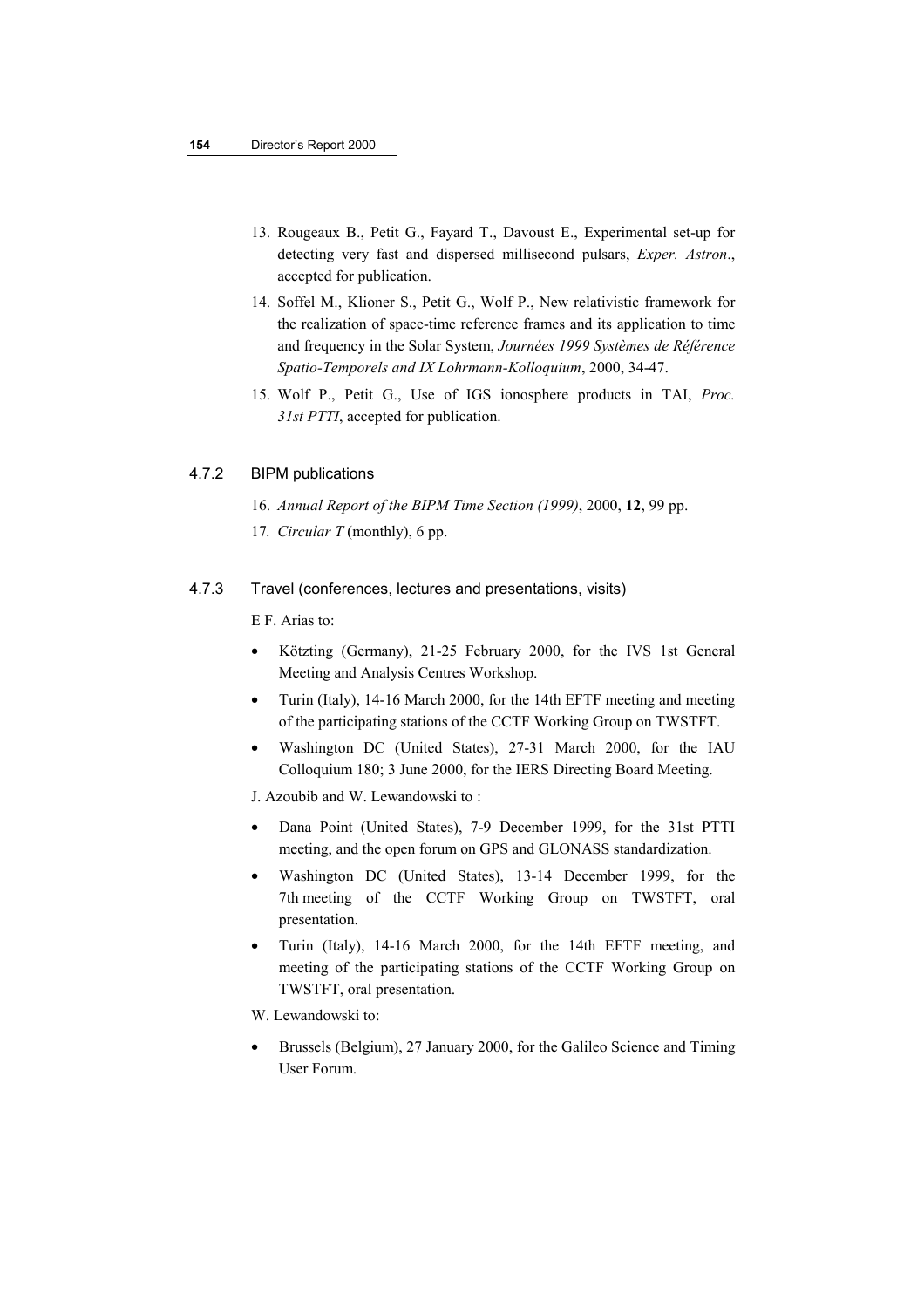- CRL, Tokyo (Japan), 13-20 February 2000, to discuss progress in Japanese and Pacific Rim time links.
- CSAO, Lintong (China), 21-26 February 2000, to visit Chinese time services.
- SO, Shanghai (China), 27-29 February 2000, to discuss Shanghai Observatory contribution to TAI.
- Fairfax (United States), 27-30 March 2000, for the 35th meeting of the Civil GPS Service Interface Committee.
- GUM, Warsaw (Poland), 25-28 April 2000, to discuss the coordination of Polish time metrology laboratories.
- Edinburgh (Scotland), 3 May 2000, for the GNSS 2000 conference.
- Kansas City (United States), 6-9 June 2000, for the 2000 International Frequency Control Symposium, lecture on "Time Transfer and TAI".

G. Petit to:

- Toulouse (France), 26-27 October 1999, for a visit to the CNES and the OMP.
- Brussels (Belgium), 16 November 1999, for a meeting of the European GNSS Secretariat.
- Dana Point (United States), 6-9 December 1999, for the 31st PTTI meeting, lecture on " Use of primary frequency standards for estimating the duration of the scale unit of TAI", and the open forum on GPS and GLONASS standardization.
- Paris (France), 22 February 2000, for a meeting on GNSS at the French Ministry of Research.
- Turin (Italy), 14-16 March 2000, for the 14th EFTF meeting, lectures on "Differential calibration of Ashtech Z12-T receivers for accurate time comparisons" and on "Result of the recent introduction of IGS ionospheric corrections for several TAI links".
- Washington DC (United States), 27-30 March 2000, for the IAU Colloquium 180, lecture on " Report of the BIPM/IAU Joint Committee on General Relativity for Space-time Reference Systems and Metrology", meeting of the BIPM/IAU Joint Committee on General Relativity for Space-time Reference System and Metrology.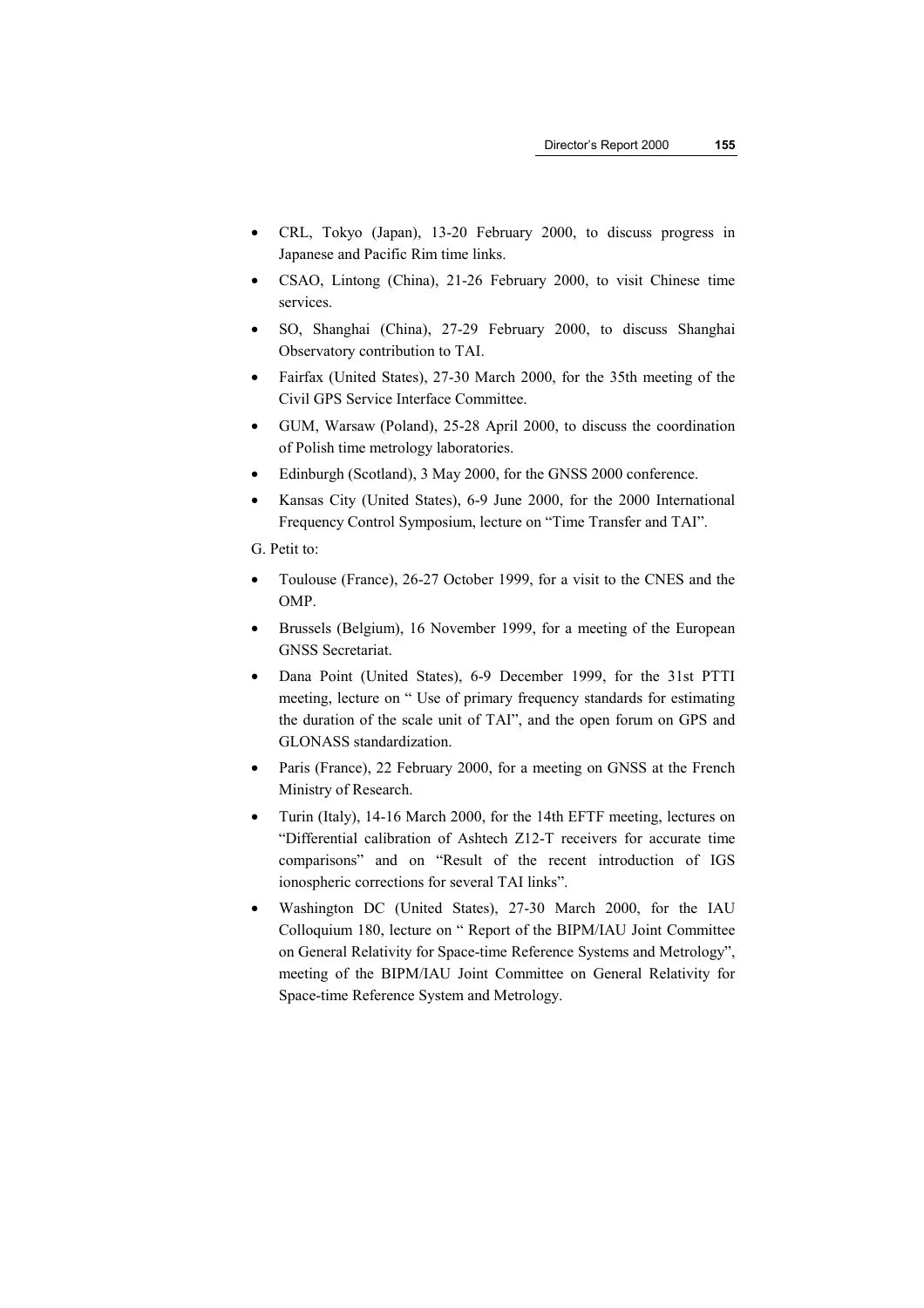P. Wolf to:

- Braunschweig (Germany), 10 October 10 November 1999, invited by the PTB.
- Dana Point (United States), 7-9 December 1999, for the 31st PTTI meeting, lecture on "Use of IGS ionosphere products in TAI".
- Sèvres (France), 7-8 March 2000, for the first meeting of WG 1 of the BIPM/ISO/IEC/IFCC/IUPAC/IUPAP/OIML Joint Committee for Guides in Metrology.
- Paris (France), since 1 May 2000, on a one-year leave to the BNM-LPTF.

#### **4.8 Activities related to external organizations**

E.F. Arias is a member of the IAU, acting in the organizing committee of its Commission 19 and in the working groups on nutation and on the International Celestial Reference System (ICRF). She conducts research in the Central Bureau of the IERS. She is a member of the IVS, and of its analysis working group on the ICRF. Since January 2000 she has co-chaired the IGS/BIPM Pilot Project. She is a member of the Argentine Council of Research and an associate astronomer to the DANOF (Observatoire de Paris).

W. Lewandowski is the BIPM representative on the Civil GPS Service Interface Committee and chairman of its subcommittee on time.

G. Petit participates in the work of the IAU, for which he is vice-chairman of Commission 31 (Time) and chairman of the BIPM/IAU Joint Committee on General Relativity for Space-time Reference Systems and Metrology. He is a member of the Scientific Council of the IERS Central Bureau (France) and of the Comité National Français de Géodésie et Géophysique.

P. Wolf is a member of the BIPM/IAU Joint Committee on General Relativity for Space-time Reference Systems and Metrology, of WG 1 of the BIPM/ISO/IEC/IFCC/IUPAC/IUPAP/OIML Joint Committee for Guides in Metrology, and participates in the work of the GREX (Groupe de Recherche du CNRS: Gravitation et Expériences).

The BIPM has been invited by the European Commission to provide its expertise on UTC and multisystems (GPS+GLONASS) during the definition period of the European navigation system Galileo. The BIPM is involved in two projects: GENESIS and GEMINUS.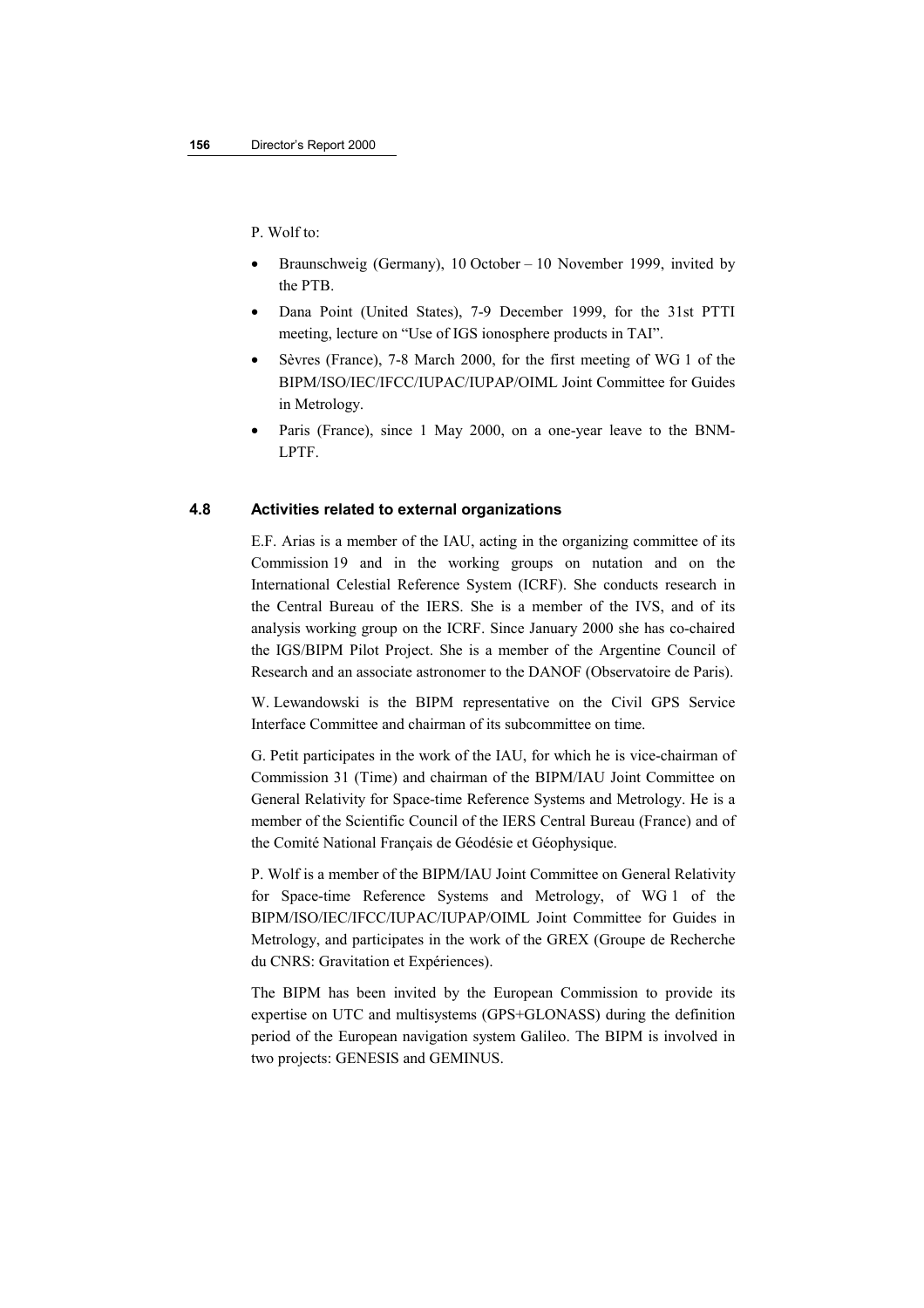### **4.9 Activities related to the work of Consultative Committees**

E.F. Arias has been executive secretary of the CCTF since November 1999.

J. Azoubib is a member of the CCTF Working Group on TWSTFT and of the CCTF sub-group on GPS and GLONASS time transfer standards.

W. Lewandowski is secretary of the CCTF Working Group on TWSTFT and secretary of the CCTF sub-group on GPS and GLONASS time transfer standards.

G. Petit is a member of the CCTF Working Group on TAI and its subworking group on algorithms, and of the CCTF sub-group on GPS and GLONASS time transfer standards.

#### **4.10 Visitors to the Time section**

- Dr J. Laverty and Dr P. Whibberley (NPL), 4 February 2000.
- Dr B. Warrington (CSIRO), 19 June 2000.

### **5 ELECTRICITY** (T.J. WITT)

### **5.1 Electrical potential: Josephson effect** (D. Reymann)

### 5.1.1 Josephson array measurements

We routinely calibrate Zener voltage standards with respect to reference standard cells, themselves calibrated with our Josephson array voltage standard. For 10 V Zeners a resistive comparator is used to step down the voltage to 1.018 V. Steady improvements in the stability of the arrays, particularly at 10 V, now enables us to calibrate frequently 1.018 V and 10 V Zeners directly with an array. The direct calibration results are used to check the results of calibrations made using reference cells.

We use Josephson arrays to calibrate potentiometers and digital voltmeters for the Electricity section and other groups at the BIPM. One such application has led to a method of using an array to calibrate the 1.018 V-to-10 V comparator.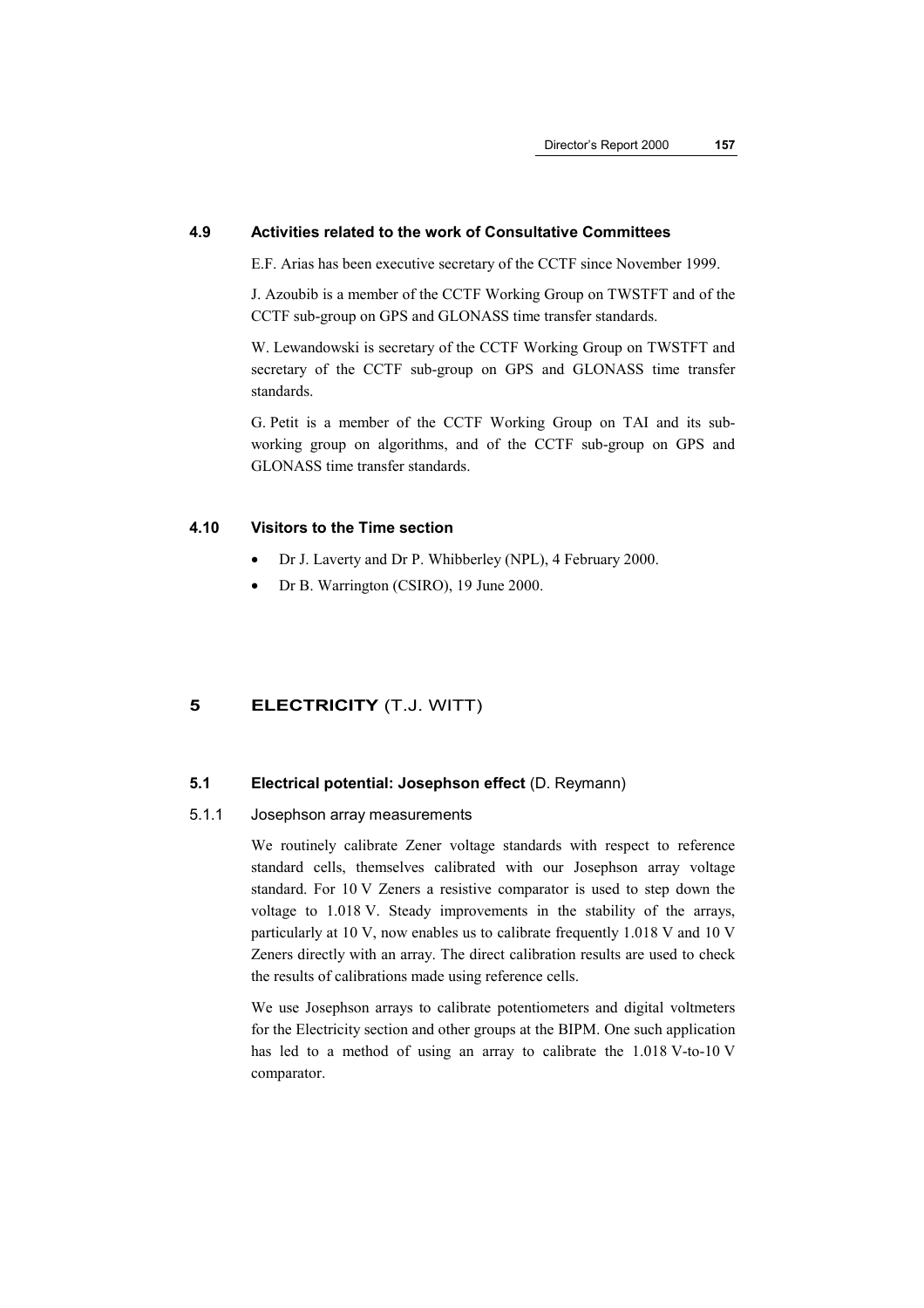### 5.1.2 EUROMET project 429: 10 V comparison

The BIPM participated in EUROMET project 429 which is a comparison of the 10 V standards of some twenty NMIs using four Zener travelling standards (see 1999 Director's report, p. 266). As a separate check on the reproducibility of the travelling standards, we measured them on four different occasions; the last measurement set was completed in May 2000.

### **5.2 Electrical resistance and impedance**

# 5.2.1 EUROMET project 487: use of a temperature- and pressure-stabilized 100  $\Omega$  resistor as a transfer standard

The BIPM participated in EUROMET project 487, which is an indirect comparison of quantum Hall dc resistance standards using a  $100 \Omega$  travelling standard. The participating laboratories were the VTT (pilot), the BNM-LCIE, the PTB and the BIPM. The travelling standard is a Tinsley resistor in a temperature-controlled and hermetically-sealed enclosure built by the VTT. The travelling standard was at the BIPM in November 1998 where it was compared with a BIPM 100 Ω standard calibrated in terms of  $R_{K-90}$  using the BIPM quantum Hall resistance standard. The comparison results were presented at CPEM 2000.

# 5.2.2 Measurements of the quantized Hall resistance at kHz frequencies (F. Delahaye, B.P. Kibble∗ and A. Zarka)

We continued our research on the ac behaviour of the quantized Hall resistance (QHR), with the participation of Dr B.P. Kibble. Considerable progress was made toward understanding the ac losses arising in GaAs-based quantum Hall effect (QHE) devices and their influence on the measured QHR value. Furthermore, we found a method of reducing the QHR frequency coefficient to a value as low as 1 to 2 parts in  $10^8$  per kHz, at least for a particular type of QHE device (LEP 514 heterostructures fabricated by the Laboratoires d'Électronique Philips, LEP).

We believe that ac losses are mainly caused by dissipative charging of the device along its edges. Charging is induced by the passage of the Hall current and by capacitive coupling between an edge and any nearby conductor

l

<sup>∗</sup> Guest worker, January and February 2000.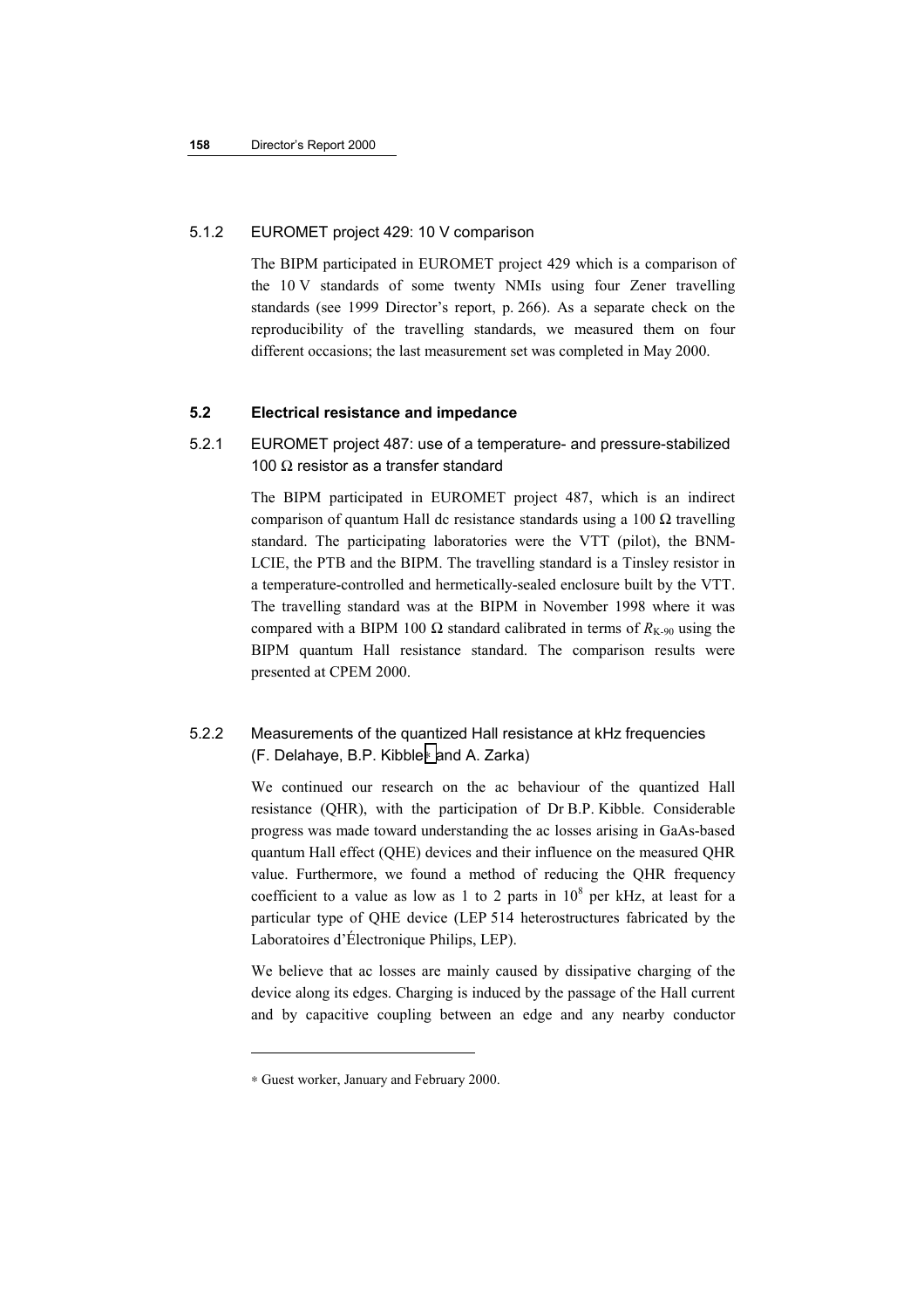maintained at an ac potential different from that of the edge. One example would be a conductor at shield potential. The ac losses have two main characteristics: they are proportional to frequency and are non-linear. More precisely, the loss power is strictly proportional to frequency and it increases more rapidly than the square of the applied voltage or current. We suggest that the ac loss mechanism could be a dissipative transfer of electrons between the two-dimensional electron gas and other layers of the heterostructure, particularly the Si doped GaAlAs layer. It is now clear that the QHR "current" coefficient (which is in fact a voltage coefficient) is caused by the non-linearity of the ac losses and not, as we thought previously, by the increase in the electron temperature.

Losses can be modelled in terms of in-phase loss currents which are a function of the amplitude of the ac charge entering or leaving the edges. The model predicts that the QHR frequency and voltage coefficients are both zero, at least to first order, when the loss current for one portion of the highpotential edge and that for a corresponding portion of the low-potential edge are equal and of opposite sign. We designed and tested a simple method for approaching that balance condition. It consists of placing gates under the device edges and adjusting the ac gate potentials so that the QHR voltage coefficient, evaluated at a constant frequency, is zero. This method does not require the use of an external resistance standard with known frequency dependence. We tested the effect of applying a gate voltage, properly adjusted according to the above criterion, on two different types of GaAs/GaAlAs devices. The best results were obtained on LEP 514 devices. For five different samples the residual QHR frequency coefficients do not exceed  $\pm$  2 parts in 10<sup>8</sup> per kHz. Thus our method provides an independent quantum impedance standard which should be useful for capacitance and ac resistance metrology.

# 5.2.3 Maintenance of a reference of capacitance and capacitance calibrations (F. Delahaye)

The BIPM measurement chain linking 10 pF capacitance standards to the quantized Hall resistance (measured at 1 Hz) was operated three times this year, in order to monitor our group of four 10 pF capacitance standards. This group is used for capacitance calibrations. We now offer national laboratories a calibration service for 10 pF and 100 pF capacitance standards. Results are given in terms of  $R_{K-90}$  with a standard uncertainty of 5 parts in 10<sup>8</sup> for measurements at 1592 Hz and 6 parts in  $10^8$  for measurements at 1000 Hz.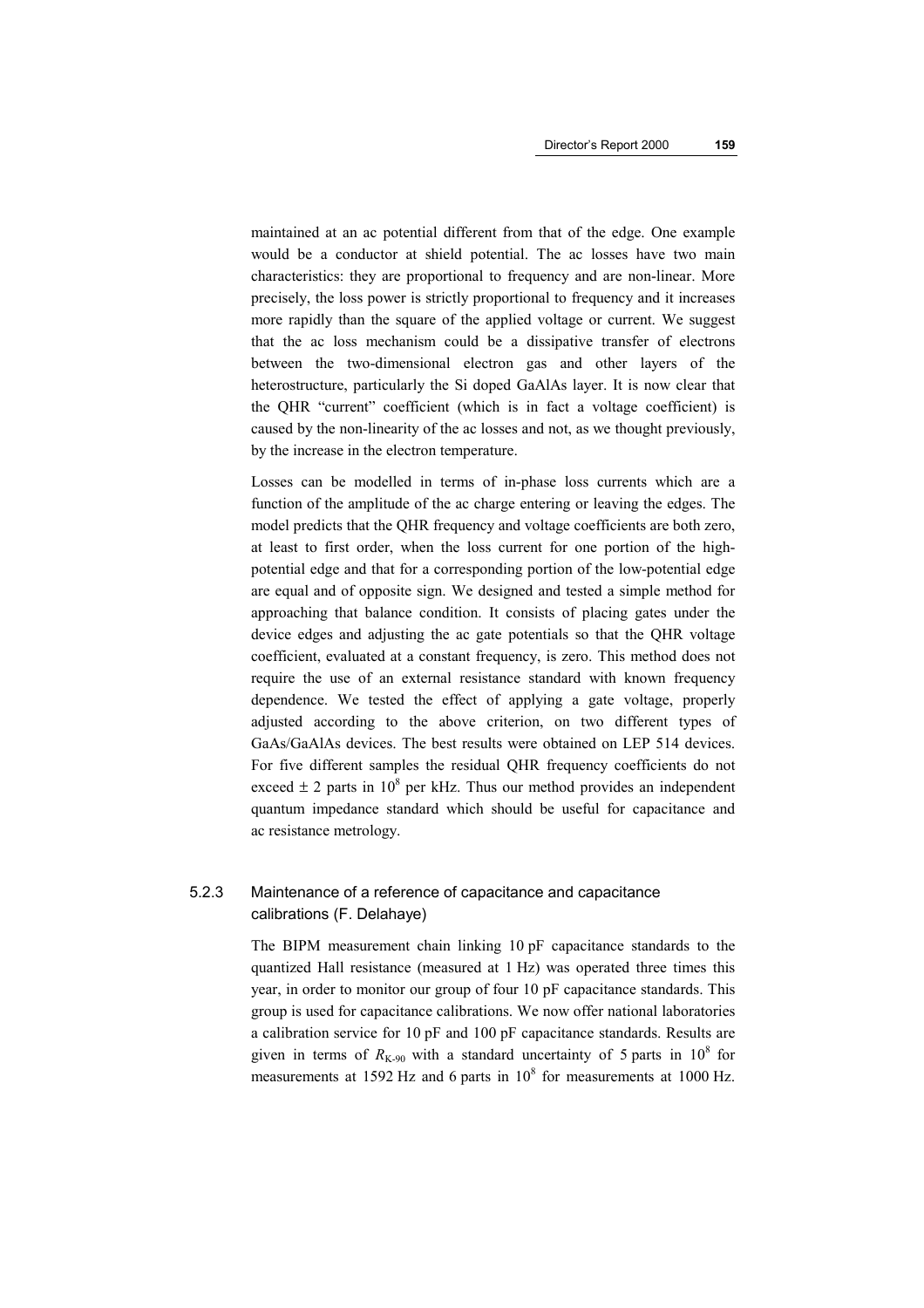There is an enthusiastic demand for this service and this year we calibrated a total of fourteen capacitance standards for five different national laboratories.

# **5.3 Characterization of stability and noise of voltage standards and nanovoltmeters** (T.J. Witt)

Electronic instruments based on Zener diodes are the most widely used voltage standards. Once calibrated with a Josephson voltage standard, they are used to maintain and disseminate voltage standards and serve as travelling standards, even for the purpose of comparing Josephson voltage standards. We have identified a significant dependence of Zener output voltages on pressure and, to a lesser extent, on temperature. The pressure and temperature coefficients of the BIPM Zeners used in bilateral comparisons have been determined and corrections can be applied to decrease comparison uncertainties significantly. We have assembled and tested new equipment for determining pressure and temperature coefficients so that we can now offer NMIs the option of determining these coefficients for certain Zeners.

This year we completed a systematic survey of the ultimate limitation on the uncertainty of Zener voltage standards, 1/*f* noise. An important adjunct to this work is the examination of the limiting noise and stability of the nanovoltmeters used for the voltage measurements.

# 5.3.1 New equipment for the determination of pressure and temperature coefficients of Zener voltage standards (T.J. Witt and R. Chayramy)

A new enclosure is now being used for pressure and temperature coefficient measurements on Zeners over the range from 850 hPa to 1050 hPa and 18 °C to 27 °C. Improvements over the older enclosure include multiple-voltage outputs, so that two Zeners can be measured simultaneously, and polarityreversal switches so that the perturbing effects of thermo-electromotive forces are reduced.

# 5.3.2 Characterization of the noise and stability of Zener-diode voltage standards and of nanovoltmeters (T.J. Witt)

This year we applied the results of our studies of serial correlations in dc voltage measurements to two important problems, the noise of Zener voltage standards and of dc nanovoltmeters. Time series of from 1000 to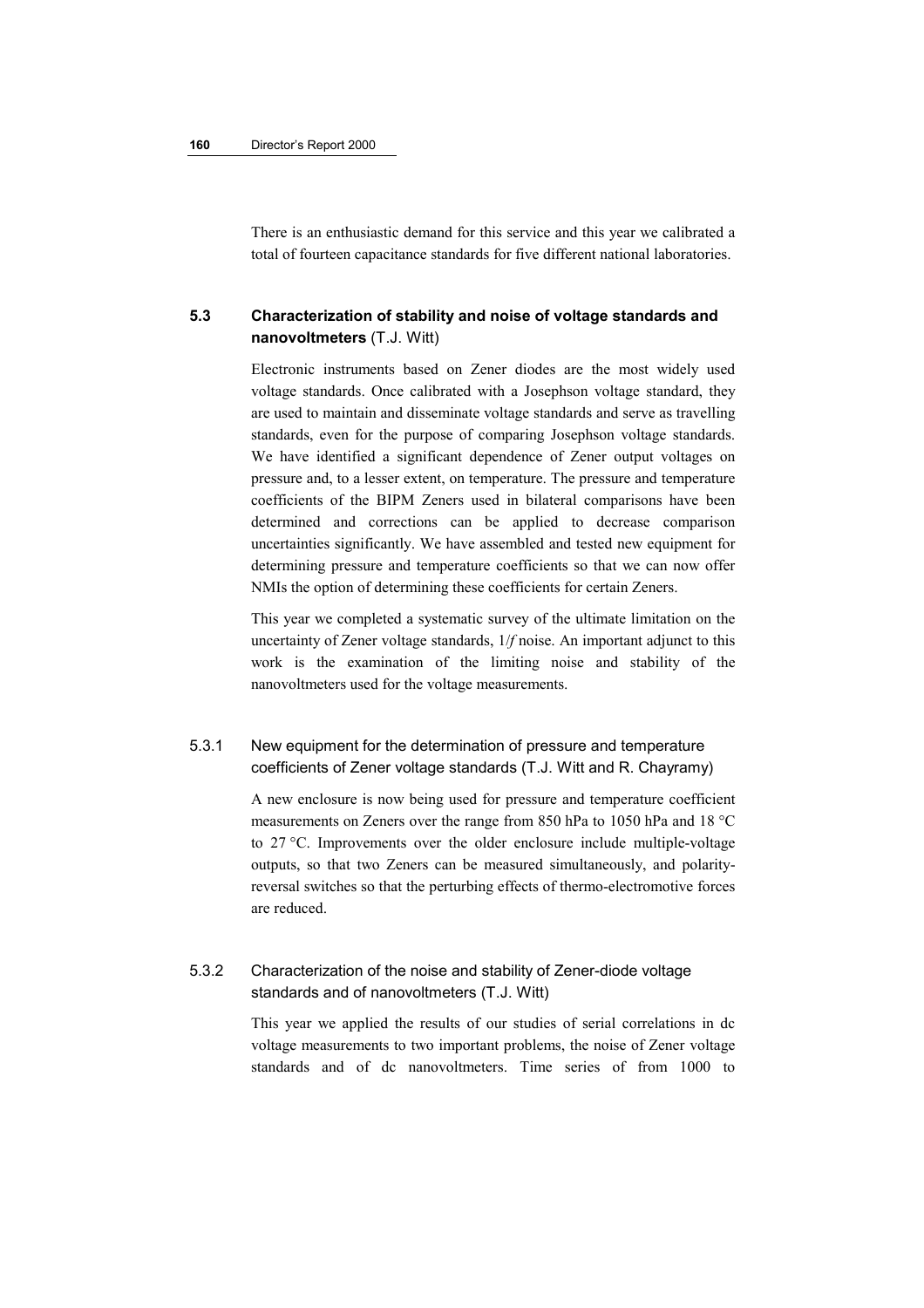100 000 voltage measurements, equally spaced in time, are analysed in the frequency domain using the power spectral density (PSD) and in the time domain using the Allan variance. The former analysis effectively uses a nanovoltmeter as a low-frequency spectrum analyser. For Zeners, the PSD takes on a constant value at higher frequencies that is indicative of the white noise of the nanovoltmeter. At low frequencies, the PSD varies as 1/*f*. If *T* is the sampling time, the corresponding Allan deviation decreases as  $T^{-1/2}$  in the white noise regime and takes on a constant value, called the 1/*f* noise floor, in the 1/*f* regime. We interpret this as a measure of the minimum value of the uncertainty in the mean of repeated measurements of a Zener. All of the fifteen Zeners we examined show the characteristics of 1/*f* noise. At 10 V, thirteen Zeners were compared directly with the BIPM Josephson standard. The  $1/f$  noise floor varies from Zener to Zener but all values fall in a range between 20 nV and 80 nV (between 2 parts in  $10^9$  and 8 parts in  $10^9$  of the nominal output voltage). Noise measurements were carried out on the 1.018 V outputs of a smaller number of Zeners by comparing them with a standard cell or with the Josephson standard. The results are similar (indeed, the Zener standards include a resistive divider to derive the 1.018 V output from the 10 V source) and the average 1/*f* noise floor of the 1.018 V output is about 7 nV (7 parts in 10<sup>9</sup>). The sampling time required to achieve the  $1/f$ noise floor of a given Zener depends on the quality of the nanovoltmeter. For the better nanovoltmeters, it is surprisingly short: from 10 s to 100 s.

In interpreting Zener noise measurements, it is of course necessary to distinguish the contribution of the Zener from that of the voltmeter and this led us to analyse the noise of eight digital nanovoltmeters and four analogue nanovoltmeters. Not surprisingly, the most important factor limiting voltmeter uncertainty is the variation of ambient temperature. (For seven digital nanovoltmeters, one of the enclosures constructed for Zener-diode studies was used to stabilize the temperature of a voltmeter or to vary the temperature in order to determine the temperature coefficient). The analysis of nanovoltmeter measurements made under constant temperature conditions also showed regimes of white noise for short sampling times and 1/*f* regimes for longer times. The 1/*f* noise floors were generally at least an order of magnitude below those of the Zeners.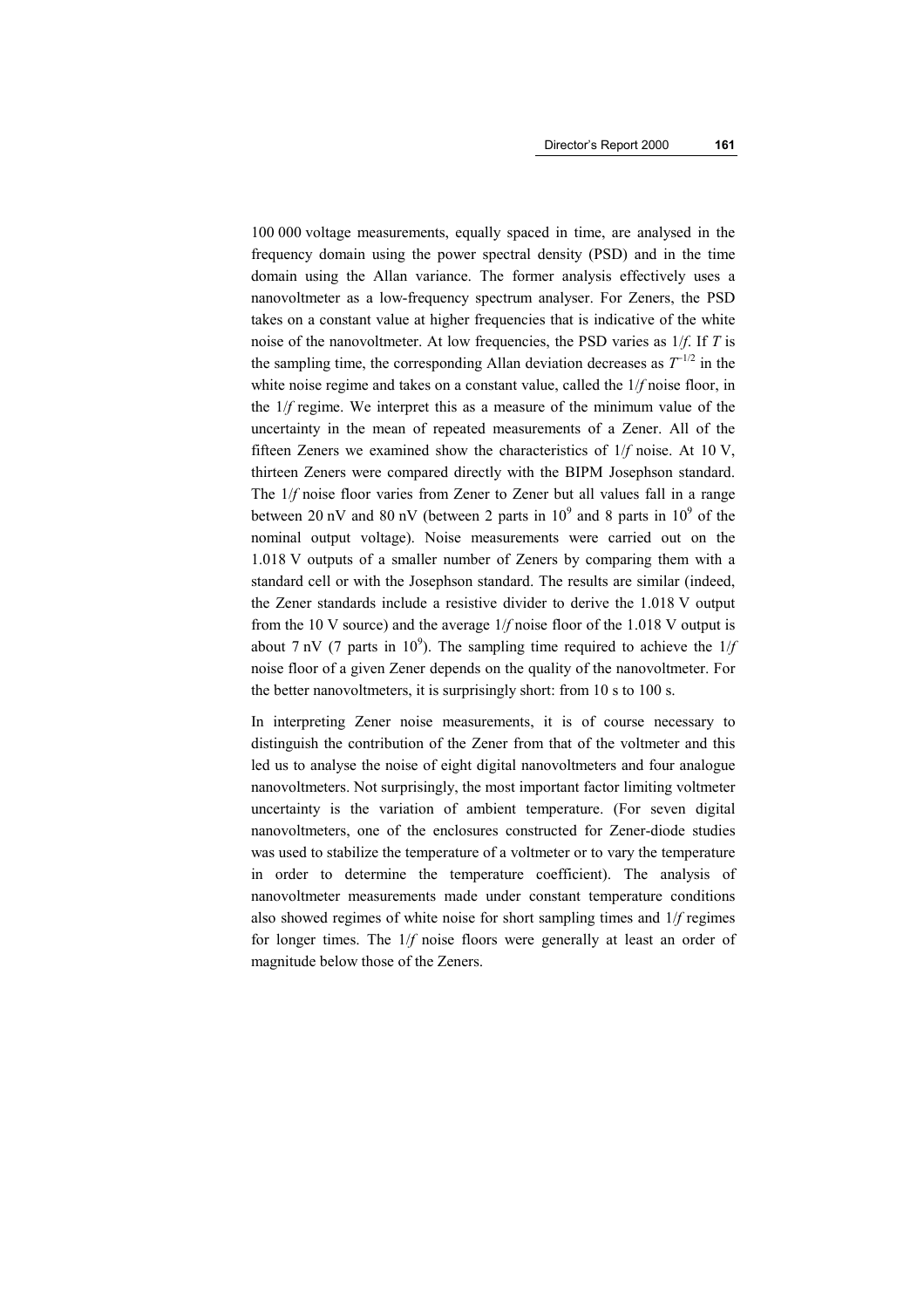# **5.4 Monitoring ambient temperature, pressure and relative humidity** (T.J. Witt and R. Chayramy)

The identification of subtle variations in secondary reference standards, such as Zeners or resistance standards, as a function of ambient conditions and the increasingly more rigorous demands of quality systems have led us to start replacing the traditional pen recordings of ambient pressure, temperature and relative humidity with high-quality instruments for which traceability can be clearly established. A prototype "weather station" using a quartz manometer, platinum temperature sensors and a dew-point humidity gauge was installed in the voltage laboratory, Room 4. Current data are presented in graphic form on a PC and are regularly saved to hard discs and a CD-ROM. Data can be viewed from any computer having access to the BIPM intranet.

### **5.5 Bilateral comparisons of electrical standards at the BIPM**

(T.J. Witt, F. Delahaye and D. Reymann; D. Avrons and A. Jaouen)

The BIPM conducts ongoing comparisons of voltage and resistance standards with interested NMIs. Participants include both NMIs that use their own Josephson and QHR standards, and NMIs that have established the values and temporal behaviour of their conventional standards with respect to the quantum standards at the BIPM (or elsewhere) by previous calibrations and comparisons. Participants have the choice of using their own Zener,  $1 \Omega$  or 10 kΩ travelling standards or using those of the BIPM.

Since October 1999 we have completed the bilateral comparisons with the NML (Ireland) and the CMI (Czech Rep.). The results show that such comparisons are effective in maintaining accurate reference standards to a few parts in  $10<sup>7</sup>$  in laboratories, including some NMIs, that do not possess Josephson and QHE standards. In NMIs that do possess quantum standards, these comparisons can confirm the equivalence of voltage and resistance standards to a few parts in  $10^8$ .

# **5.6 Calibrations** (T.J. Witt, F. Delahaye, D. Reymann and A. Zarka; D. Avrons, R. Chayramy and A. Jaouen)

This year, routine calibrations were carried out on the following standards: Zener diode standards at 1.018 V and 10 V for Belgium, Portugal and Romania;  $1 \Omega$  resistors for Portugal and Romania;  $10 \text{ k}\Omega$  resistors for Romania; 10 pF capacitors for Belgium, the Czech Republic, France, the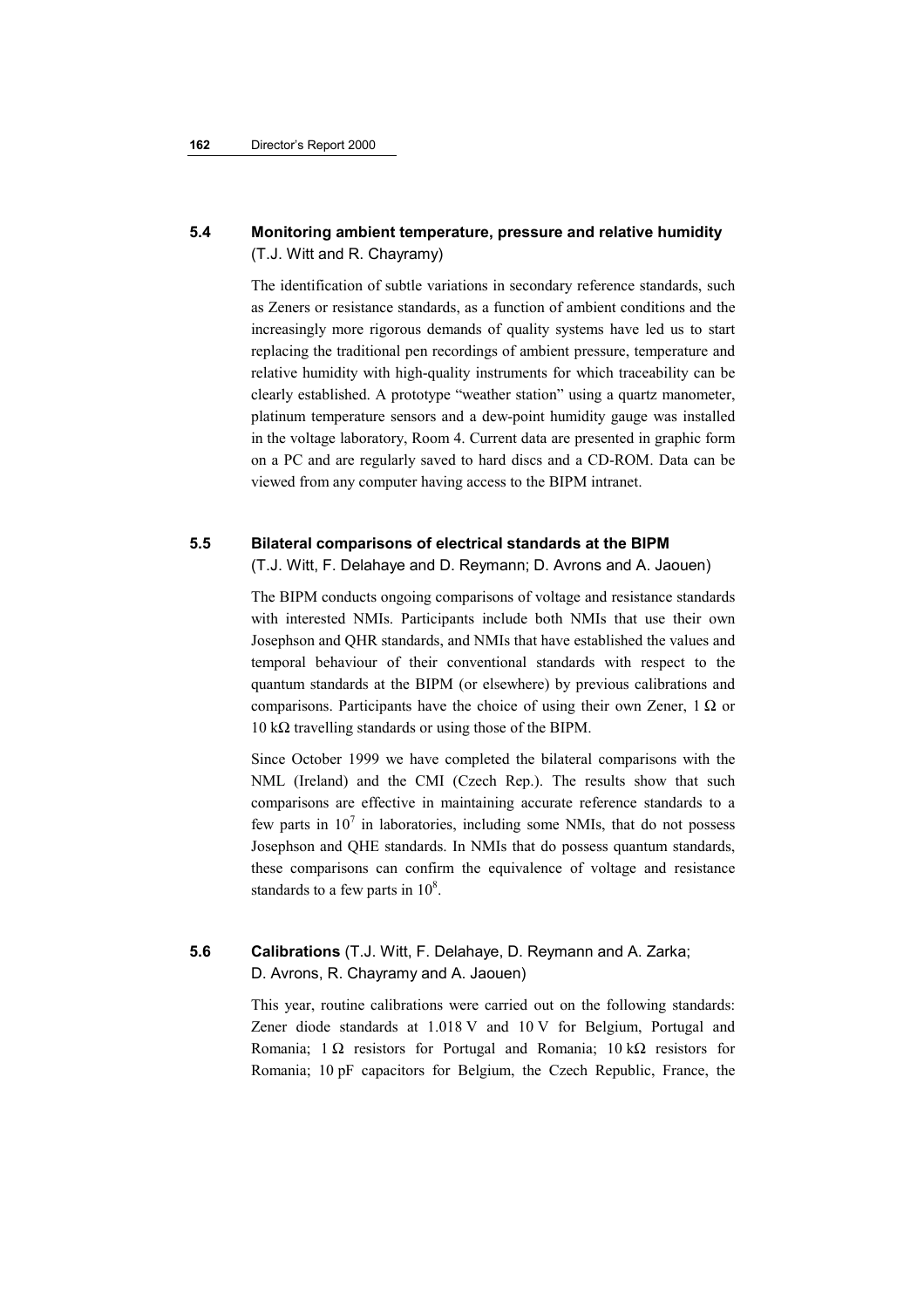Netherlands and Portugal, and 100 pF capacitors for Belgium, France and the Netherlands.

### **5.7 Publications, lectures, travel: Electricity section**

### 5.7.1 External publications

- 1. Delahaye F., Kibble B.P., Zarka A., Controlling ac losses in quantum Hall effect devices, *Metrologia*, 2000, **37**(6), accepted for publication.
- 2. Delahaye F., Witt T.J., Elmquist R.E., Dziuba R.F., Comparison of quantum Hall effect resistance standards of the NIST and the BIPM, *Metrologia*, 2000, **37**, 173-176.
- 3. Witt T.J., Reymann D., Using power spectra and Allan variances to characterize the noise of Zener-diode voltage standards, *IEE Proc. Sci. Meas. Technol.,* 2000, **147**, accepted for publication.
- 4. Witt T.J., Testing for correlations in measurements, In *Advanced Mathematical and Computational Tools in Metrology IV* (P. Ciarlini, A.B. Forbes, F. Pavese and D. Ricter eds), World Scientific, 2000, 273- 288.

#### 5.7.2 BIPM reports

- 5. Reymann D., Witt T.J., Barczi O., Vrabček P., Comparison of the Josephson Voltage Standards of the SMU and the BIPM, *Rapport BIPM*-99/14, 1999, 8 pp.
- 6. Jeanneret B., Reymann D., Witt T.J., Bilateral comparison of 10 V standards between the OFMET, Wabern, Switzerland, and the BIPM, March to May 1999, *Rapport BIPM*-99/15, 1999, 8 pp.
- 7. Armstrong K., Power O., Reymann D., Witt T.J., Bilateral comparison of 10 V standards between the NML, Ireland, and the BIPM, June 1999, *Rapport BIPM*-99/16, 1999, 7 pp.
- 8. Delahaye F., Witt T.J., Hartland A., Williams J.M., Comparison of quantum Hall effect resistance standards of the NPL and the BIPM, December 1997, *Rapport BIPM-99/*18, 1999, 7 pp.
- 9. Power O., Reymann D., Witt T.J., Bilateral comparison of 1.018 V and 10 V standards between the NML, Ireland, and the BIPM, April 2000, *Rapport BIPM*-2000/2, 2000, 7 pp.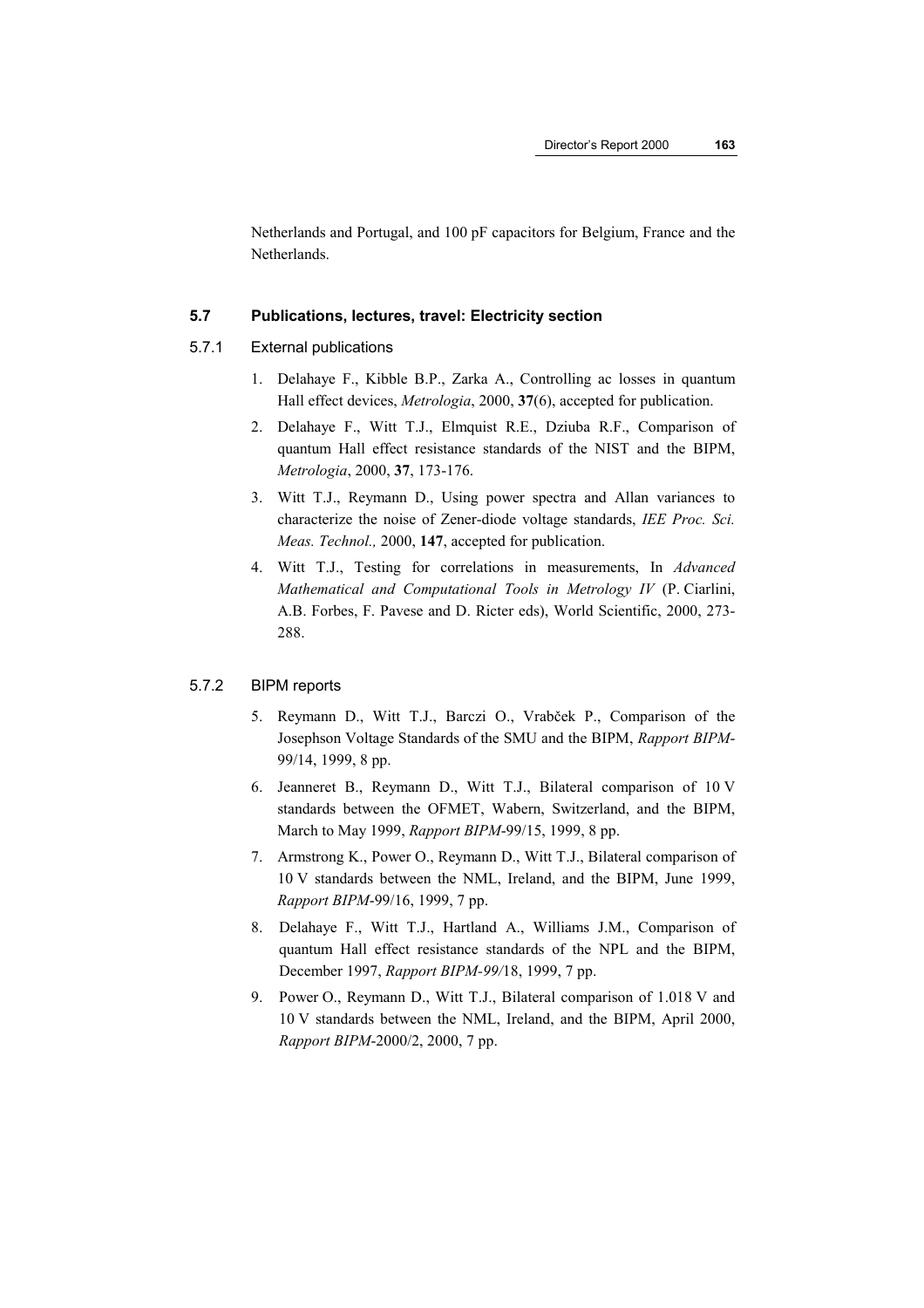10. Šebela A., Reymann D., Witt T.J., Bilateral comparison of 1.018 V and 10 V standards between the CMI, Czech Republic, and the BIPM, April 2000, *Rapport BIPM*-2000/3, 2000, 7 pp.

### 5.7.3 Travel (conferences, lectures and presentations, visits)

T.J. Witt to:

- the BEMC'99, Brighton (United Kingdom), 2-4 November 1999; he presented a lecture entitled "Characterizing the noise of Zener-diode voltage standards", co-authored by D. Reymann; *see* also *BEMC'99 Conference Digest*, 1999, 6/1-6/4.
- EUROMET meeting of contact persons in electricity, Oslo, Norway, 10- 11 November 1999; he presented a lecture entitled "Time correlations in electrical measurements".
- IEN, Turin (Italy), 26 October 1999 and 6 March 2000, for meetings of the Scientific Council of the IEN.
- NPL, Teddington (United Kingdom), 20 December 1999, for visit to the magnetic measurements facilities and discussions with L.C.A. Henderson and M.J. Hall about possible CCEM comparisons in magnetics.

T.J. Witt, F. Delahaye, D. Reymann and A. Zarka attended the CPEM'2000, Sydney (Australia), 14-19 May 2000, and presented or co-authored the following lectures and posters:

- Effect of a back gate on the ac characteristics of quantum Hall devices, F. Delahaye, B.P. Kibble, A. Zarka, extended lecture by F. Delahaye; *see* also *CPEM'2000 Digest*, 2000, 152-153.
- Recent developments in BIPM voltage standard comparisons, D. Reymann, T.J. Witt, P. Vrabček, Y.H. Tang, C.A. Hamilton, A. Katkov, B. Jeanneret, O. Power, poster; *see* also *CPEM'2000 Digest*, 2000, 253-254.
- Quick comparison of QHR systems using a 100  $\Omega$  transfer resistor, A. Satrapinski, H. Seppä, B. Schumacher, P. Warnecke, F. Delahaye, W. Poirier, F. Piquemal, poster; *see* also *CPEM'2000 Digest*, 2000, 560- 561.
- Using the Allan variance and power spectral density to characterize dc nanovoltmeters, T.J. Witt, lecture; *see* also *CPEM'2000 Digest*, 2000, 667-668.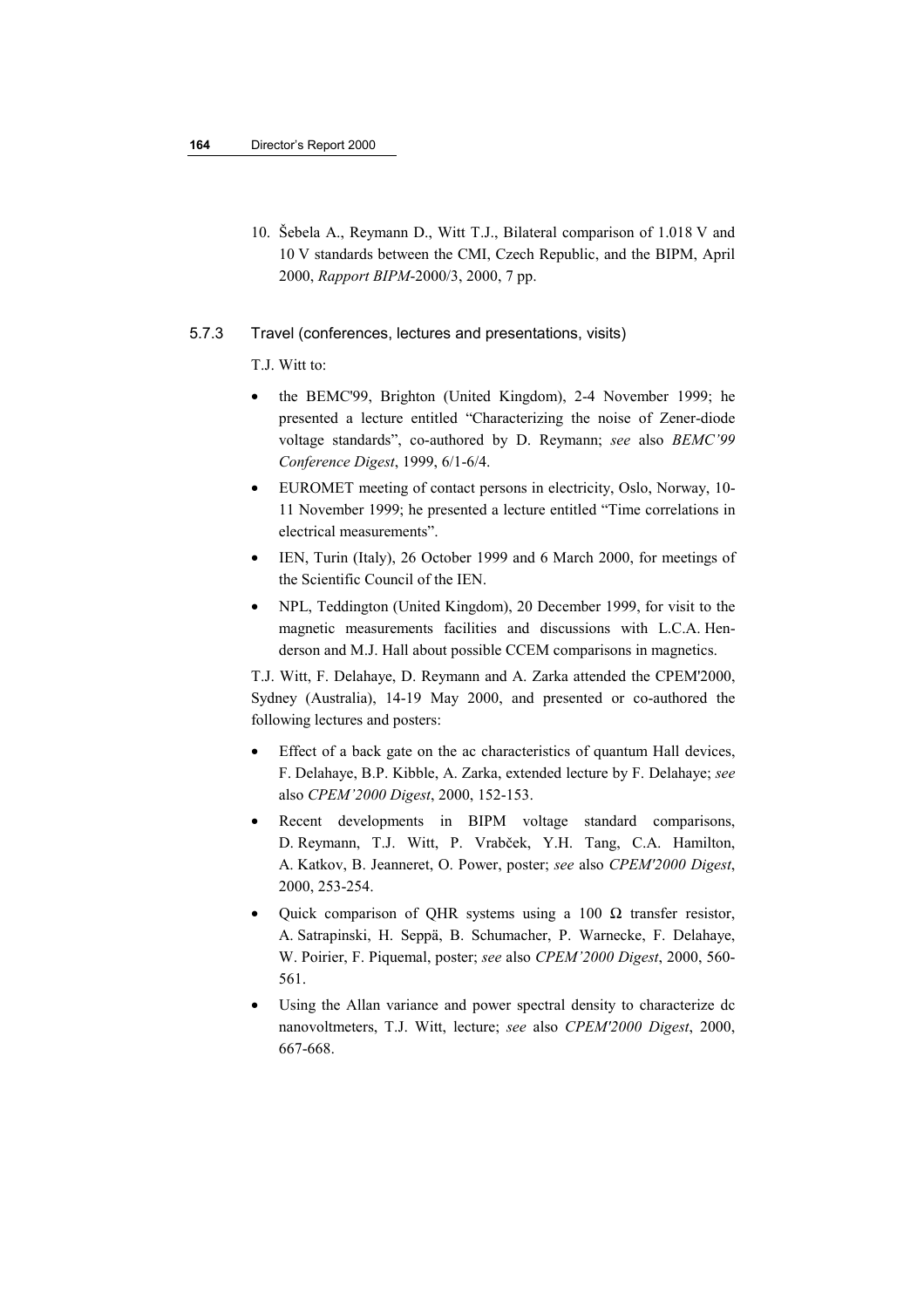T.J. Witt, F. Delahaye, D. Reymann and A. Zarka visited the CSIRO, Lindfield (Australia), 19 May 2000.

At the time of CPEM 2000, T.J. Witt attended the following meetings:

- discussion meeting on CCEM activities in magnetics, 15 May;
- meeting of the executive committee of the CPEM, 18 May;
- meeting of the CCEM Working Group on ac Measurements of the Quantized Hall Resistance, 18 May (with F. Delahaye);
- meeting of the CCEM Working Group on Key Comparisons, 20 May.

#### **5.8 Activities related to external organizations**

T.J. Witt is a member of the Scientific Council of the IEN, a member of the executive committee of the CPEM, and a member of the IEEE Measurement Systems Modernization Project; he is an assessor for the United Kingdom Accreditation Service.

F. Delahaye is a member of the IEC Working Group on General Concepts in Electrotechnology. He is also member of the Joint Committee for Guides in Metrology.

T.J. Witt, F. Delahaye and D. Reymann are members of the technical committee of CPEM'2000.

T.J. Witt served as an external examiner for the master's thesis from the Dublin Institute of Technology, Dublin (Ireland) of James Kevin Armstrong, entitled "Characterisation of the effects of time and pressure on a group of electronic voltage standards".

### **5.9 Activities related to the work of Consultative Committees**

T.J. Witt is executive secretary of the CCEM, a member of the CCEM Working Group on Key Comparisons and takes part in meetings of the Working Group on Radiofrequency Quantities.

### **5.10 Visitors to the Electricity section**

- Mr J.R. Da Silva (INMETRO), 9 December 1999.
- Mr R. Mello Freitas (INETI), 7 January 2000.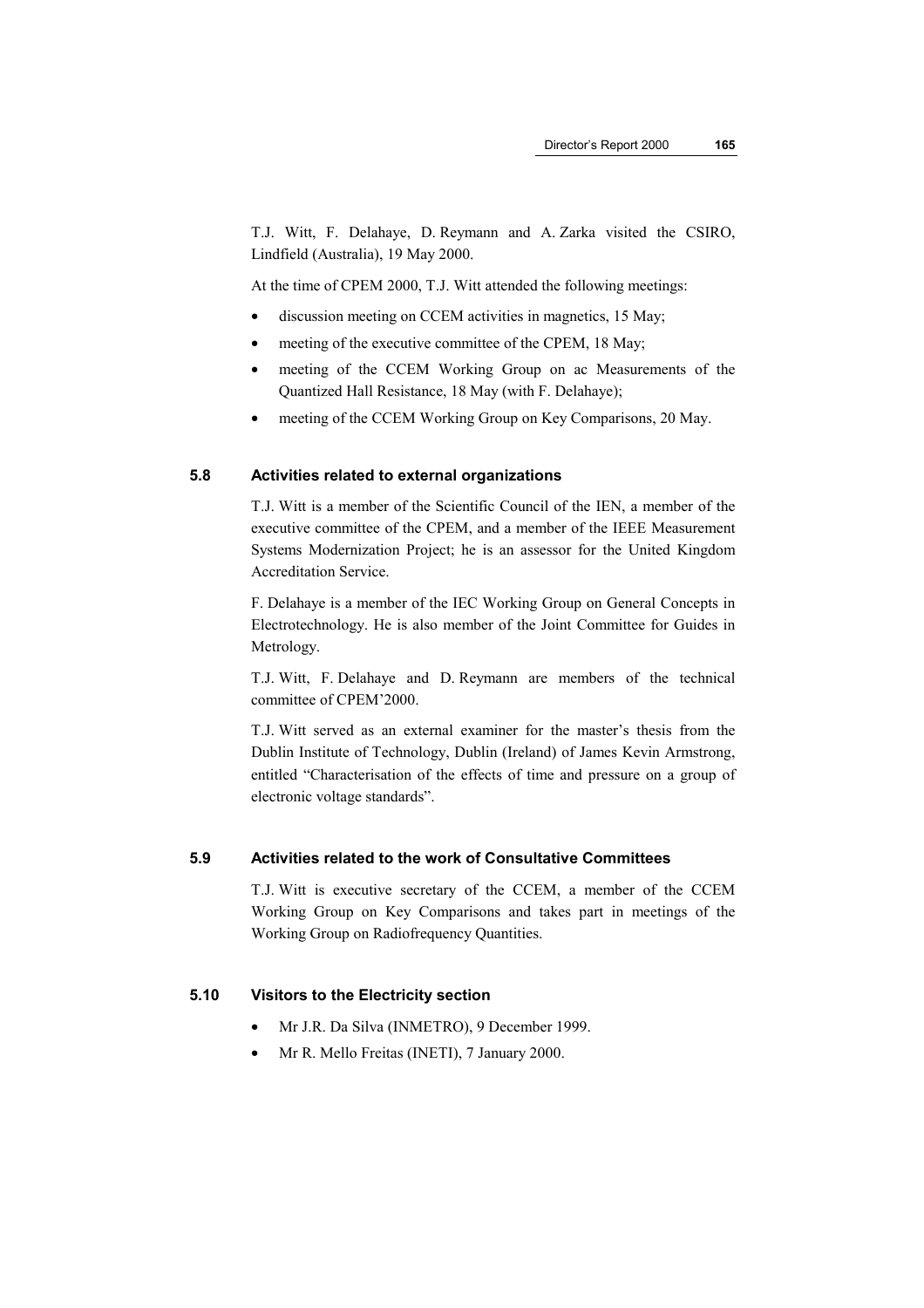- Mr M. Nunes (INETI), 21 January 2000
- Mr P. Chrobok and Dr A. Sebela (CMI), 5 April 2000.
- Mr E. Dierikx (NMi-VSL), 5 May 2000.

### **5.11 Guest workers**

• Dr B.P. Kibble (NPL), January-February 2000.

# **6 RADIOMETRY, PHOTOMETRY, THERMOMETRY AND PRESSURE** (R KÖHLER)

### **6.1 Radiometry** (R. Köhler, R. Goebel and M. Stock)

Following completion of the supplementary comparison CCPR-S3 of cryogenic radiometers, the ETL asked for a bilateral comparison with the BIPM. This exercise is currently under way.

Arrangements for the planned key comparison CCPR-K2.b have been completed. The comparison will be made in two rounds, each with nine participants. Each participating laboratory will receive a batch of detectors consisting of two single-element photodiodes and two three-element reflection trap detectors. The detectors have been mounted and characterized, and are currently calibrated. Owing to the work load of many of the participants, their circulation was postponed, with the first round now due to start in September 2000. A detailed protocol has been drawn up and approved by all the participants.

In radiometry, work has begun on the realization of a standard of nearinfrared spectral irradiance using a high-temperature sodium heatpipe black body. The black-body furnace, ordered in 1998, was only delivered in October 1999. A temperature-control system for it was developed, allowing a temperature stability of 4 mK at 900 °C to be achieved. A satisfactory temperature uniformity of the heatpipe bottom, directly viewed by the filter radiometers, was found for intermediate temperatures. For the highest temperatures a hitherto unresolved non-uniformity of about 50 mK was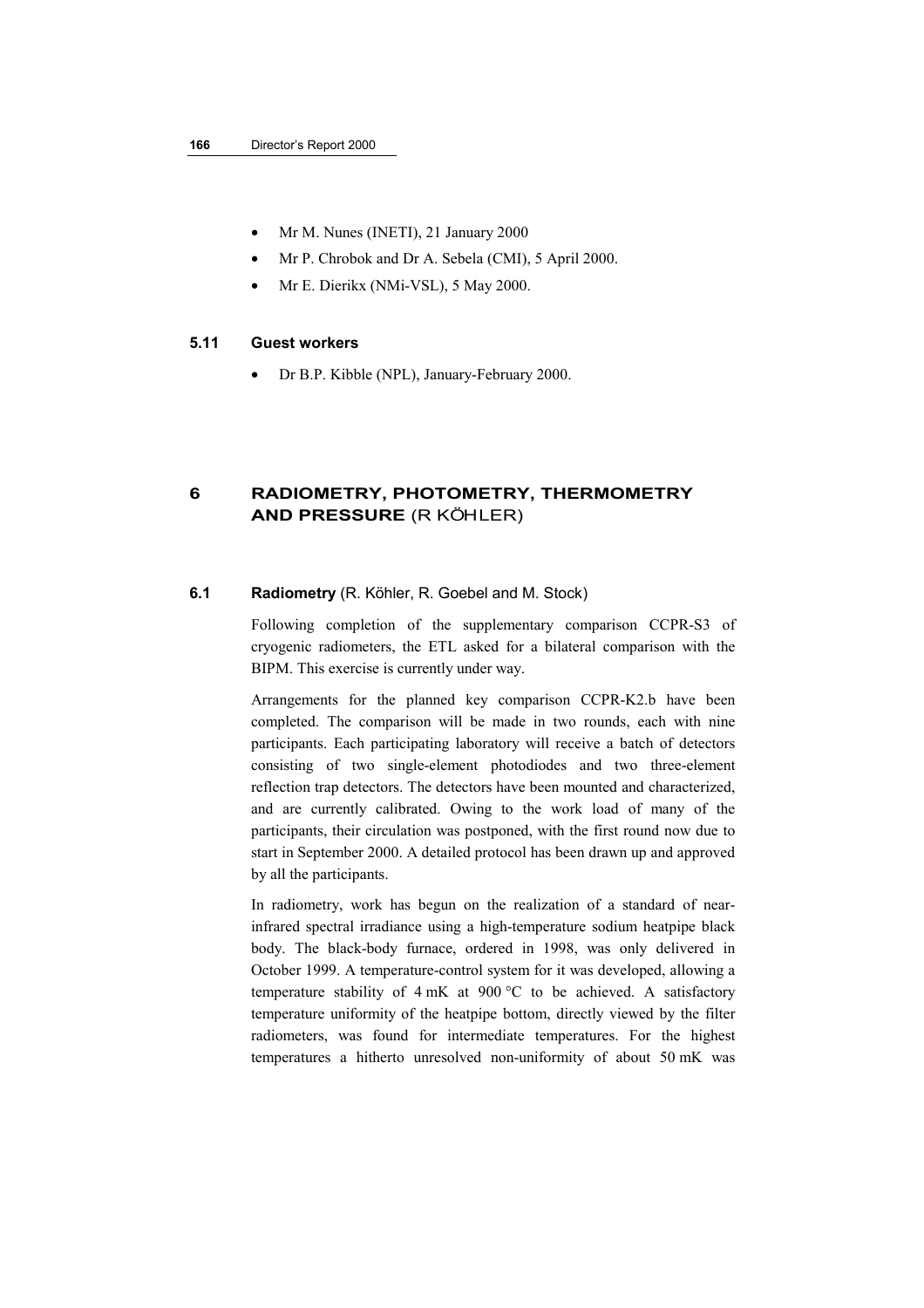encountered. The first temperature measurements, still with a relatively high uncertainty, were made with three calibrated filter radiometers to verify the principle and to find which difficulties have to be resolved in the next step. A platinum resistance thermometer (PRT) was calibrated at the BNM-INM to check the radiometric measurements of temperature, following which the calibration was subsequently transferred to three other PRTs using the heatpipe black body.

A check of aperture-area measurement capabilities at the BIPM and the PTB was made by the exchange of an aperture measured at both institutes. An unexplained significant difference of the results was found which probably stems from the very different measurement techniques employed compounded by problems associated with the small imperfections of the aperture edges. This work will be continued by exchanging another type of aperture.

### **6.2 Photometry** (R. Köhler, R. Goebel and M. Stock)

After key comparisons CCPR-K3.a (luminous intensity) and CCPR-K4 (luminous flux) were completed, a bilateral comparison was made between the BIPM and the pilot laboratory (PTB) of the key comparisons to provide a robust link between the units maintained at the BIPM and the new key comparison reference values (KCRVs). For the quantity luminous intensity, both the key and bilateral comparisons with the PTB yield the same difference between the BIPM scale and the KCRV. Measurement results obtained at the BIPM are at the moment 0.3 % higher than those based on the KCRV.

For luminous flux the situation is somewhat unsatisfactory since one of the two measurement series at BIPM is not compatible with the other information available. At the moment we are unable to offer a satisfactory explanation for this discrepancy. Since the key comparison result, the integrating sphere has been repainted: the second comparison with the PTB and one with the NIST all agree within 0.1 %. It is reasonable then to attribute a value of 0.3 % - 0.4 % to the difference between the BIPM scale and the KCRV.

Since the last adjustment to the BIPM scales in 1986 was made with the idea of achieving a close compatibility of luminous flux and luminous intensity units with the world mean, it is gratifying to find a comparable difference between the scales maintained at the BIPM and the new KCRVs for both quantities.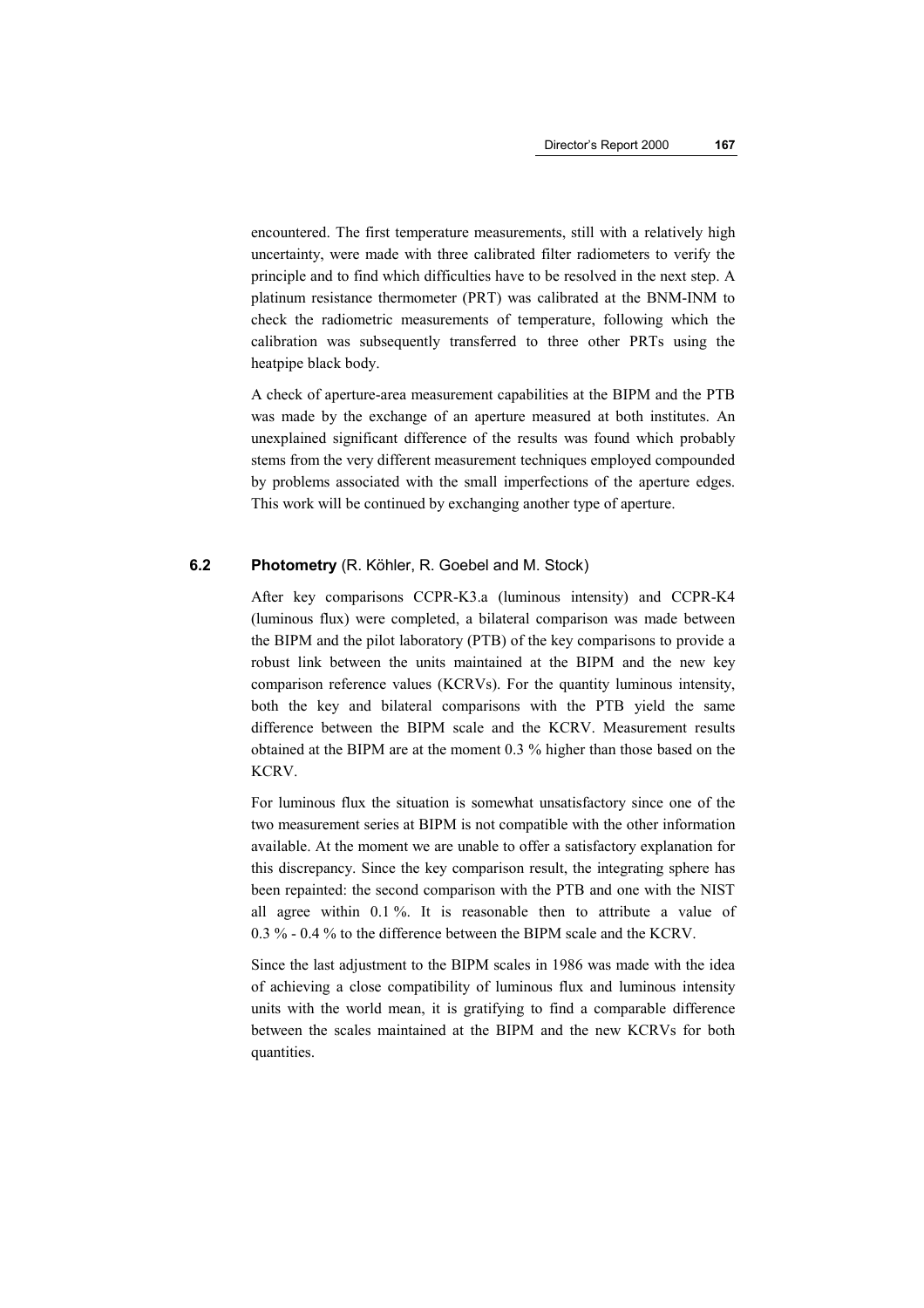### **6.3 Pressure** (M. Stock and R. Pello)

The manobarometer has been reactivated and periodic calibrations for other sections resumed after a period of nearly a year when it was out of commission during the removal of the old line-scale comparator and subsequent refurbishment of the room.

### **6.4 Thermometry** (R. Pello)

Four high-temperature standard PRTs were characterized for use with the high-temperature black body. Two triple-point of water cells from UME were compared with the BIPM reference group.

### **6.5 Calibration work** (R. Goebel, R. Pello and M. Stock)

In photometry, lamps have been calibrated for Austria, the Czech Republic, India and Poland. Pressure gauges have also been calibrated for other sections at the BIPM; such calibrations are required about once a month. In total, ten thermometers for various laboratories of the BIPM were calibrated. Three optical power-meters were also calibrated for the BIPM Length section.

# **6.6 Information technology**

(R. Köhler and R. Goebel; L. Le Mée and G. Petitgand)

In common with most national institutes, the provision of an up-to-date and reliable information technology (IT) service is of high priority for the BIPM in support of internal IT requirements and for the maintenance and development of the BIPM website.

The BIPM website (see Section 9.3) is becoming an evermore important means of disseminating information on issues of significance to international metrology. With the addition of the BIPM key comparison database (see Section 8) the site has become an important reference source. To meet the demand for information from the site, the speed of access to the internet has been doubled. In addition, new hardware and software have been installed to maintain a high-security protection of the site. The security of the site has been audited by an external company, and was found to be of extremely high quality.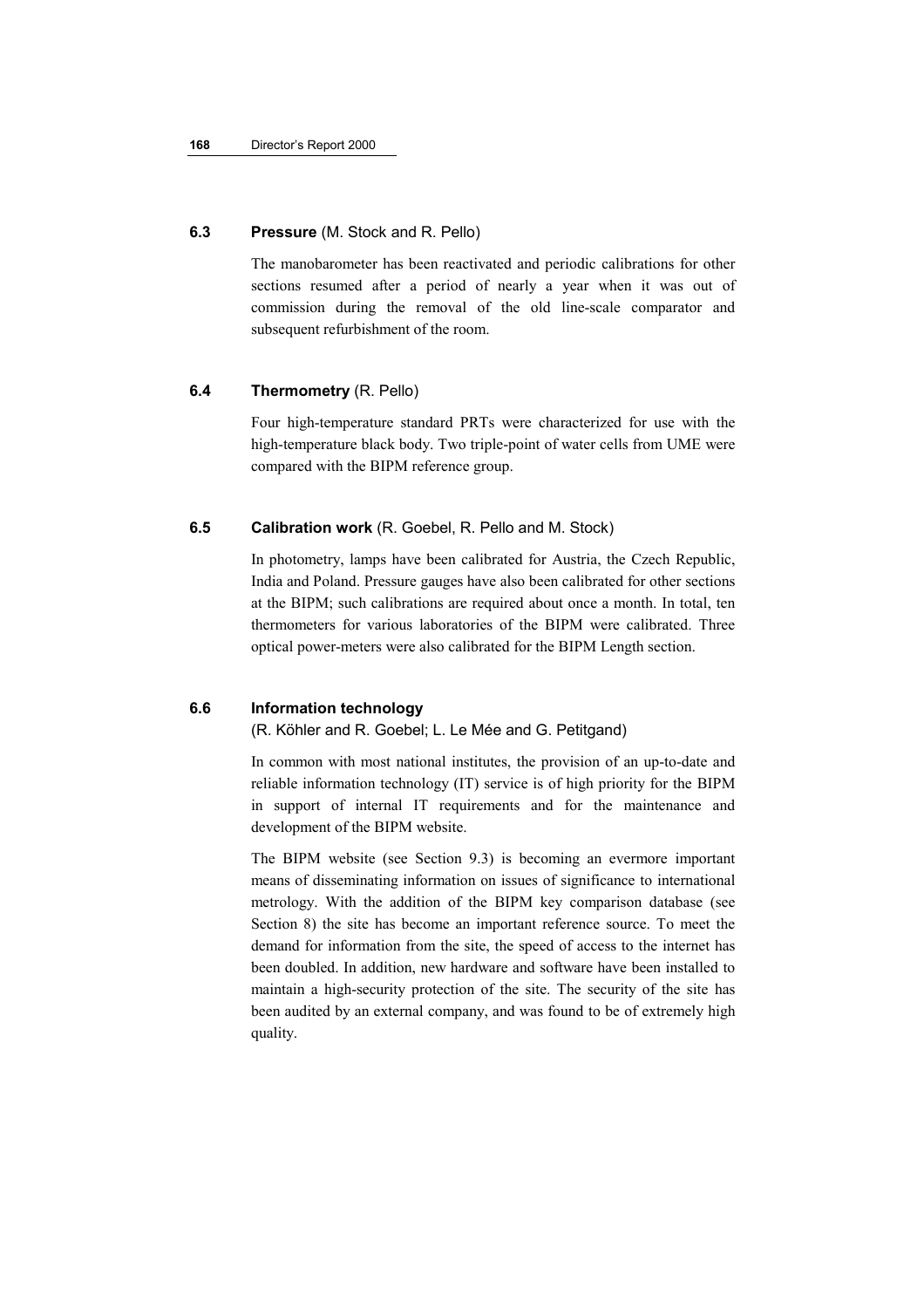The requirement for the development of internal IT facilities has remained high, with most experiments now being computer-controlled and requiring networking for efficient data handling. For the BIPM internal network (Intranet), many new PCs have been installed permitting a generalized access to the networking facilities and e-mail.

For an efficient use of modern technology, the staff must have a means of being informed and trained in the use of new software as it appears. It is also highly desirable that people be on hand who can give immediate answers to the multitude of daily questions related to these matters and who can deal with routine hardware problems.

In response to all of this I have initiated a review of how we can further respond to the opportunities this rapidly advancing technology is now presenting and how to make the best use of the small number of highly qualified people we have available.

# **6.7 Publications, lectures, travel: Radiometry, photometry, thermometry and pressure section**

### 6.7.1 External publications

- 1. Köhler R., International comparisons in photometry and radiometry, *Proc. CIE Symposium'99 "75 Years of CIE Photometry"*, CIE, 1999, 120-123.
- 2. Novikova S.I., Pello R., Stock M., Calibration of VNIIM's pistoncylinder pressure balance by BIPM primary standard, *Meas. Tech.*, 1999, **42**, 70-72.
- 3. Ohno Y., Köhler R., Stock M., An ac/dc technique for the absolute integrating sphere method, *Metrologia*, 2000, **37**, 579-582.
- 4. Quinn T.J., On the use of the term "scale(s)" in radiometric and photometric metrology: Comment on the letter from J.L. Gardner, *Metrologia*, 2000, **37**, 543.
- 5. Stock M., Goebel R., Practical aspects of aperture-area measurements by superposition of Gaussian laser beams, *Metrologia*, 2000, **37**, 629-632.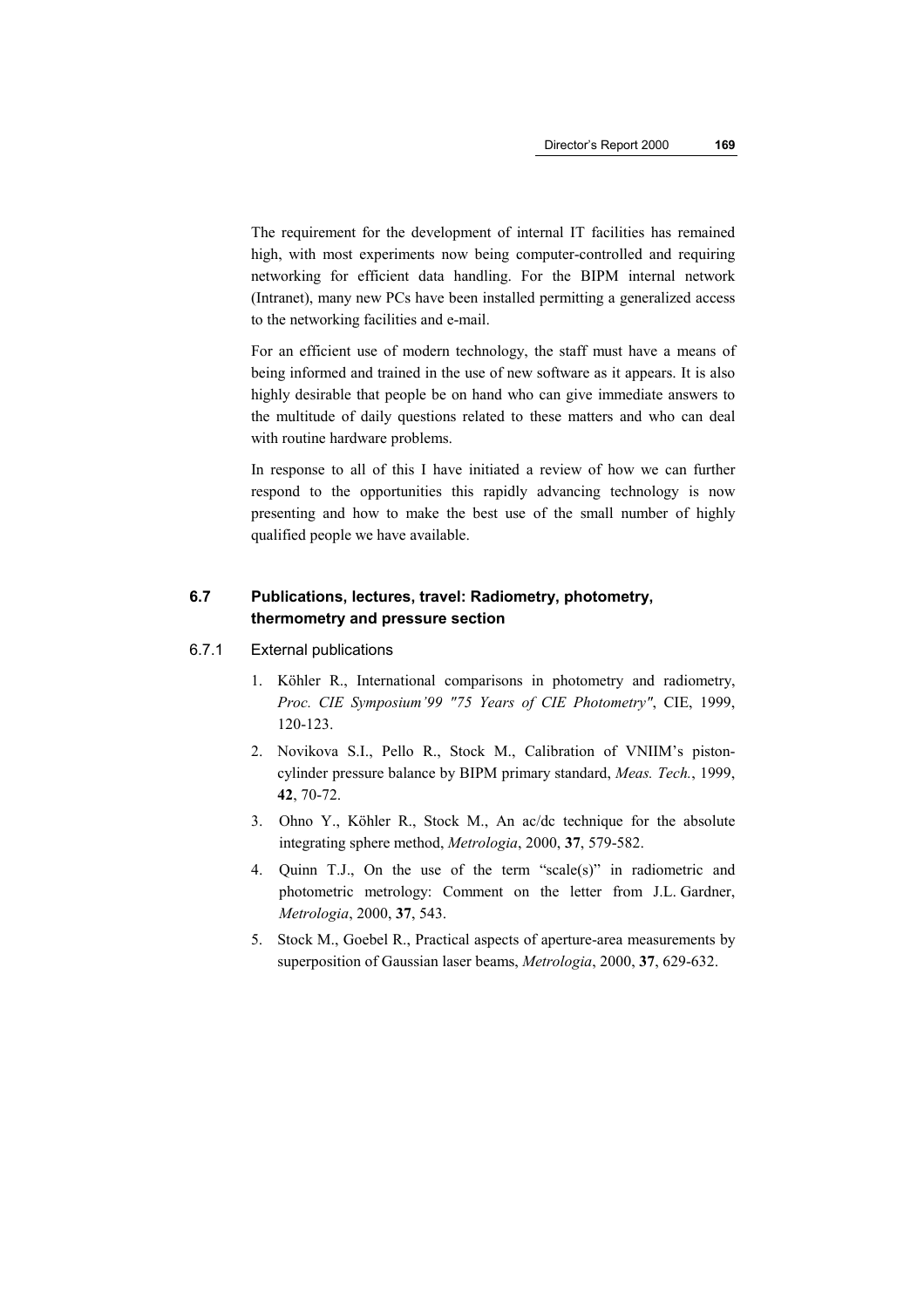#### 6.7.2 Travel (conferences, lectures and presentations, visits)

R. Köhler to:

- Madrid (Spain), for the NEWRAD'99 conference, 25-27 October 1999, where he gave two talks on "International comparisons in photometry and radiometry" and "Ac/dc technique for the absolute integrating sphere method"; CCPR Working Group on Key Comparisons, 24 October 1999; UV Workshop by the PTB, 28 October 1999; CCPR Working Group on Air UV, 29 October 1999.
- PSB (Singapore), 6 December 1999, for laboratory visits and to give a talk on "Radiometry and Photometry at the BIPM and activities of the CCPR".
- CSIRO, Lindfield (Australia), 13 December 1999, laboratory visit and discussions.
- BNM-INM, Paris (France), 11 January 2000, to transport SPRT and for discussions about CCT Working Group 3.
- IPQ, Lisbon (Portugal), 10-13 March 2000, for the conference on Advanced Mathematical and Computational Tools in Metrology (AMCTM 2000) where he gave a talk "Estimators for key comparison reference values".
- SMU, Bratislava (Slovakia), 27-29 March 2000, for a EUROMET contact persons meeting on thermometry.
- UME, Istanbul (Turkey), 3-5 April 2000, for a EUROMET contact persons meeting on radiometry and photometry.
- NPL, Teddington (United Kingdom), 5-6 June 2000, for a joint meeting of the CCPR Working Group on Key Comparisons and representatives of RMOs.

M. Stock to:

- Madrid (Spain), for the NEWRAD'99 conference, 25-27 October 1999, to present a poster on "Practical aspects of aperture-area measurements using the laser beam scanning technique".
- PTB, Braunschweig (Germany), 13-14 December 2000, for the EUROMET contact persons meeting on CMCs for photometry and radiometry.
- BNM-INM, Paris (France), 11 February 2000, to bring the thermometer to be calibrated and for discussions about PRTs and thermocouples.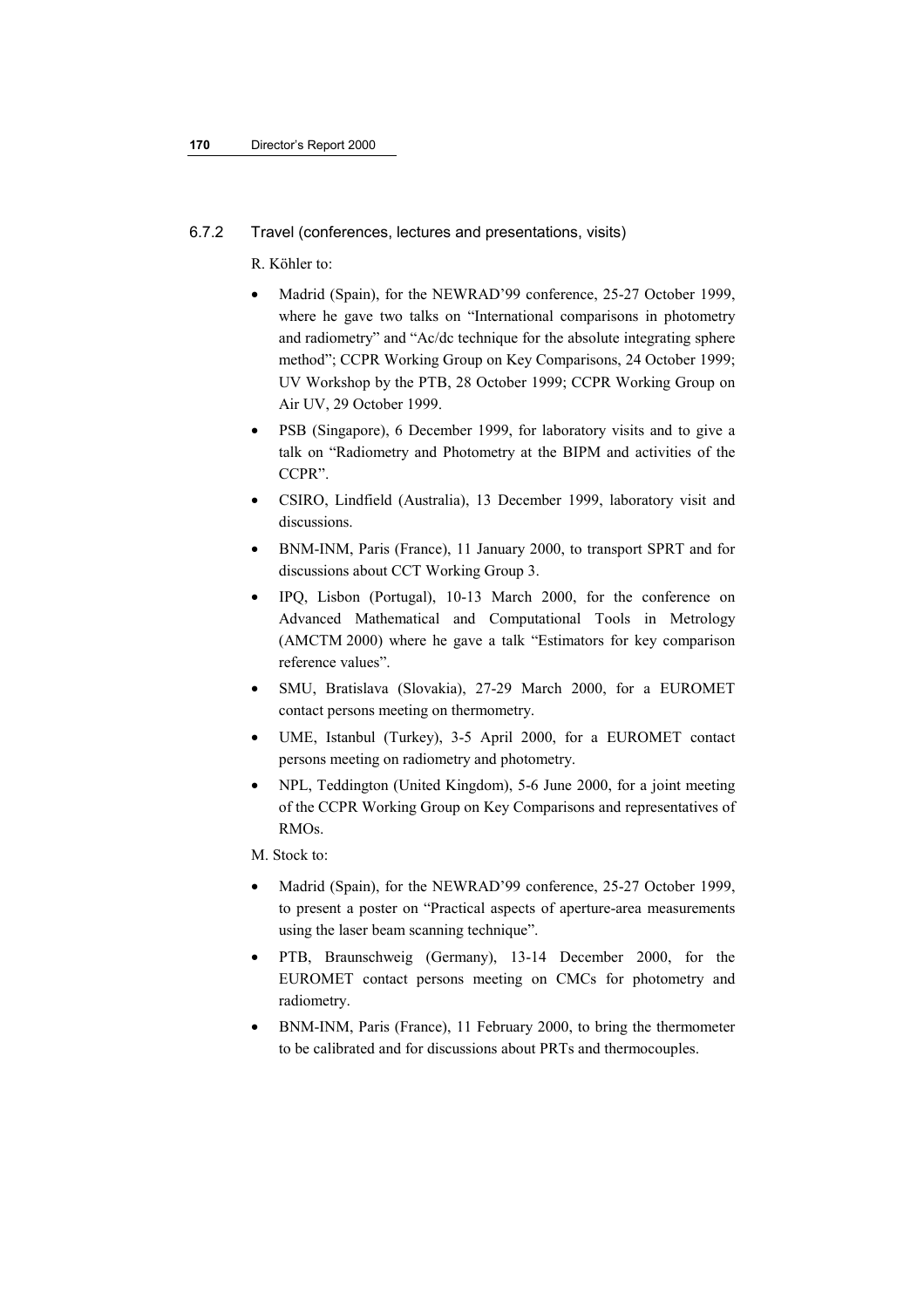R. Goebel to Madrid (Spain), for the NEWRAD'99 conference, 25- 27 October 1999, to present a poster on "Results of an international comparison of cryogenic radiometers".

### **6.8 Activities related to the work of Consultative Committees**

R. Köhler is executive secretary of the CCT and the CCPR, secretary of the CCT and the CCPR working groups on key comparisons and a member of CCT Working Group 3.

#### **6.9 Activities related to international organizations**

R. Köhler acts as liaison officer between the CCPR and CIE divisions 1 and 2. He is a member of the following CIE Division 2 technical committees: TC2-37 (photometers), TC2-43 (uncertainties) and TC2-29 (linearity).

# **6.10 Visitors to the Radiometry, photometry, thermometry and pressure section**

- Dr R. Datla (NIST), to transport lamps, and visit of laboratories, 21 October 1999.
- Mr M. Briaudeau (BNM-INM), 18 November 1999.
- Mrs A. Doğan (UME), to deliver two triple-point of water cells, 24 January 2000.
- Mr R. Buchner (BEV), to deliver lamps, 18 February 2000.
- Dr J. Hartmann (PTB), for discussions, 13 March 2000.
- Dr M. Smid (CMI), to deliver lamps, 17 March 2000.
- Dr W. Mitkovits (BEV), to collect lamps, 30 June 2000.

### **6.11 Students**

• Mr T. Hasebe, 1 March – 31 August 2000.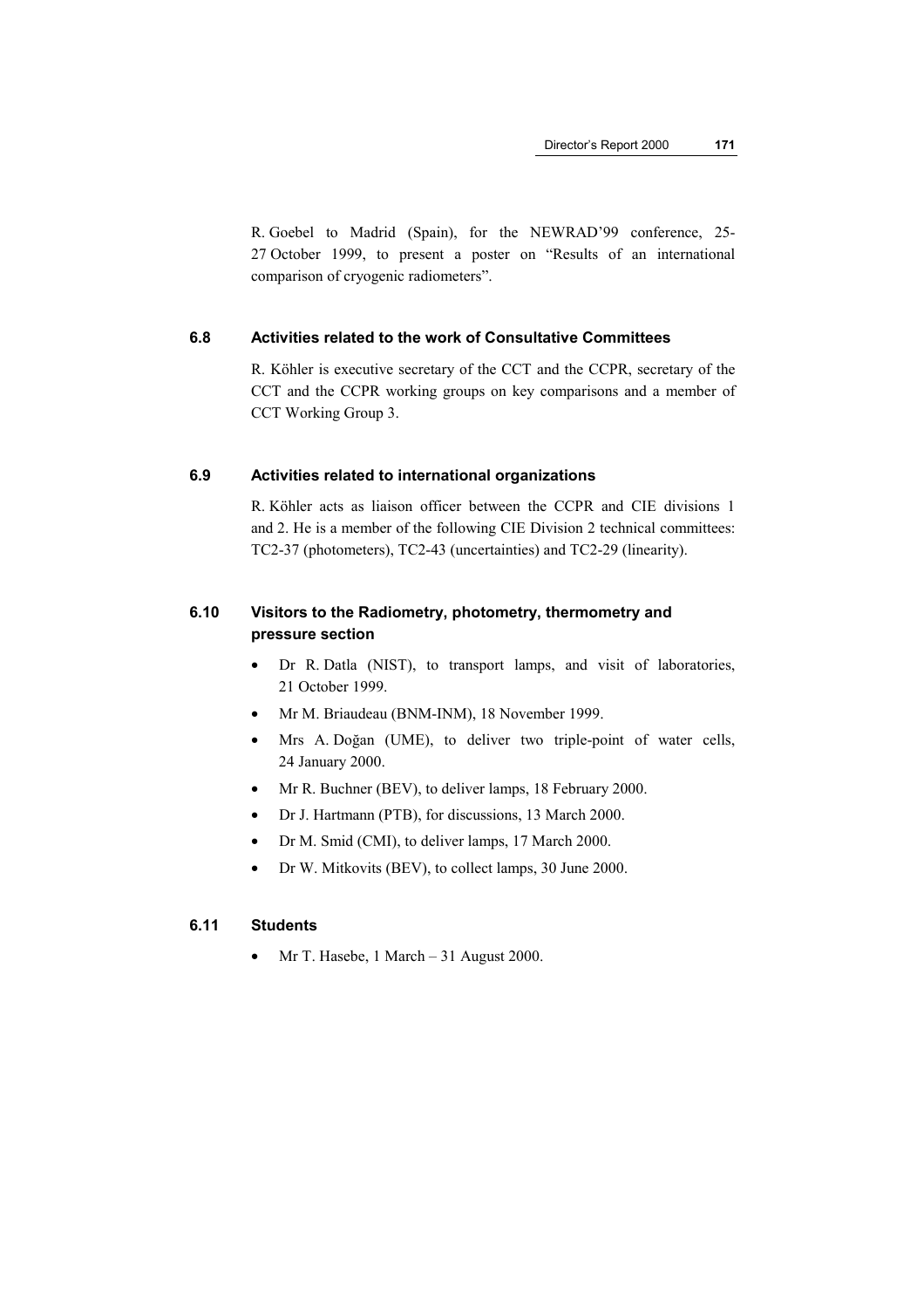# **7 IONIZING RADIATION** (P.J. ALLISY-ROBERTS)

#### **7.1 X -and** γ**-rays** (P.J. Allisy-Roberts and D.T. Burns; P. Roger)

### 7.1.1 Correction factors for free-air chambers

Work continues using the Monte Carlo code EGS4 to calculate electron-loss and photon-scatter correction factors for free-air chamber standards. A study in which the parameters modelling the transport of electrons were varied uncovered a dependence on the electron step size, leading to lower values for the electron-loss correction factor. Consequently, the new value for the NMi chamber at the 50 kV(a) quality is 0.4 % smaller than the value calculated by the NMi. The NMi has recently confirmed this result and has now adopted the lower value for its standard. Correction factors calculated at the BIPM have also been supplied to the ARPANSA and to the NIST.

### 7.1.2 Dosimetry standards and equipment

After almost forty years of service, the negative polarity high-tension generator, which serves both the low- and medium-energy x-ray facilities, failed and proved impossible to repair. A new 160 kV Seifert generator was purchased and the existing voltmeter modified to work in conjunction. A novel method of stabilization, using commercial equipment, was invoked to work in tandem with the generator, with a resulting x-ray tube voltage stability of around 0.1 V. Work has commenced to characterize the CCRI reference radiation qualities for low-energy x-rays.

The current-measuring system for the medium-energy x-ray and γ-ray dosimetry standards has been changed, with a Keithley 642 unit replacing the Cary electrometer which had become difficult to maintain. The controlling computer and acquisition software were also upgraded to avoid year-2000 problems and the thirty-year-old air conditioning systems have been replaced, necessitating the closure of all the dosimetry laboratories for two months.

A new <sup>60</sup>Co source and container have been ordered for the air kerma and absorbed dose dosimetry standards. (The current container is no longer acceptable for radiation transport regulations.) The old source continues to be used for comparisons and calibrations.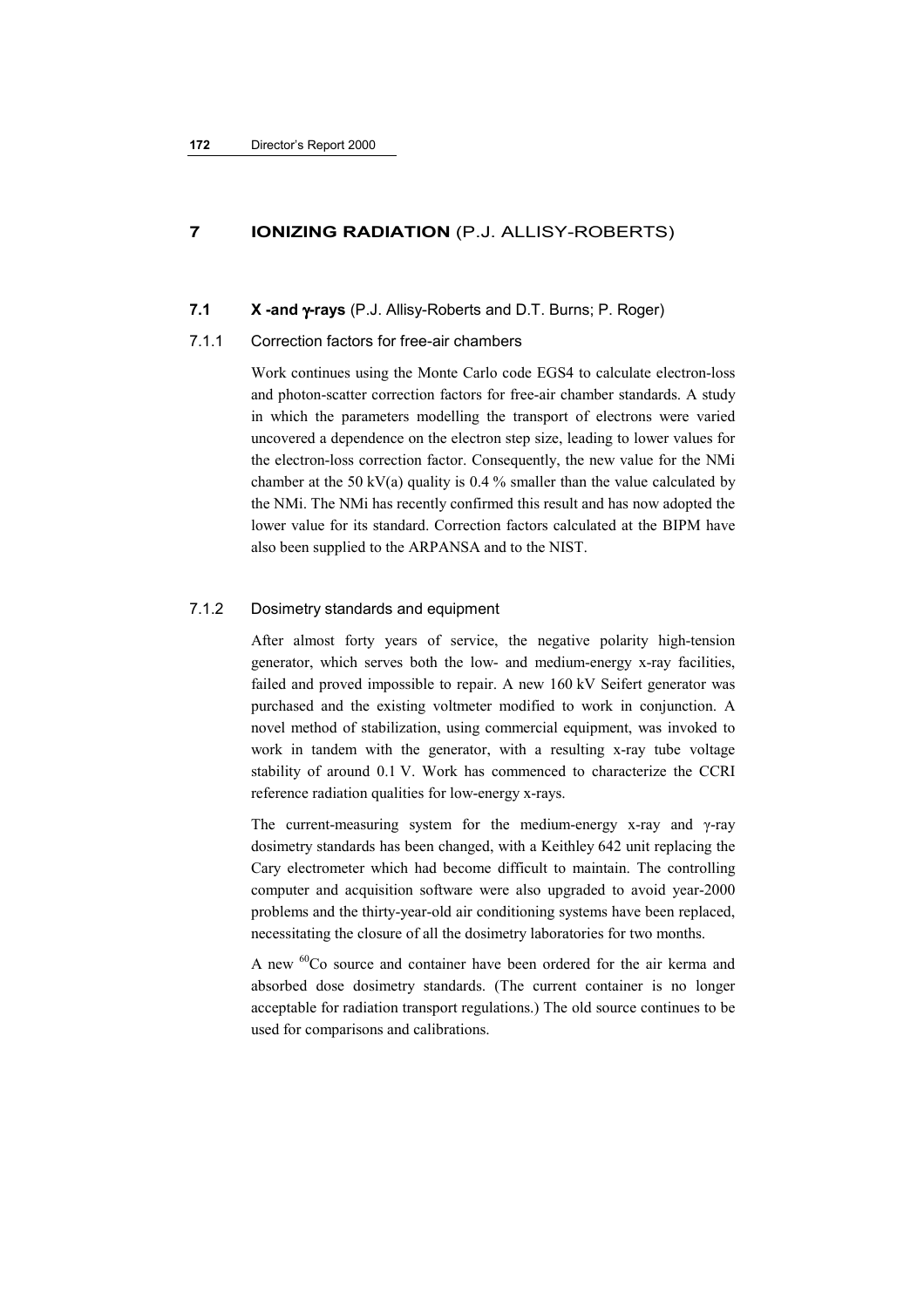#### 7.1.3 Dosimetry comparisons

The analysis and reporting of the results of the x-ray air kerma comparisons made last year continue. Reports on comparisons with the NMi and the ENEA have been published, and those with the NPL, NRC, OMH, PTB and the VNIIM are in preparation. In view of the failure of the x-ray generator, no x-ray comparisons have been made since October 1999. However, x-ray comparisons with the BEV and the OMH are planned for the year 2000.

No air kerma gamma-ray dosimetry comparisons have been undertaken this year although up to six are scheduled with the OFMET, the PTB and the SMU before the end of 2000. Work continues on the analysis and reporting of previous air kerma comparisons, with the publication of the NRC report and five reports, for the BARC, ENEA and the NPL, in preparation. A first absorbed dose comparison in  ${}^{60}Co$  was made with the NMi. The results have been analysed and a draft report completed. Reports of absorbed dose comparisons with the ARPANSA, the LSDG and the NRC have been published, while a report for the NPL is pending.

The results of each of these comparisons are being prepared for the BIPM key comparison database. The CCRI has agreed that only results published within the last ten years will be included. Earlier values will simply be referenced.

The BIPM has organized and is taking part in a CCRI key comparison of ionization chamber calibrations in terms of absorbed dose to water in  ${}^{60}Co$ gamma radiation, with the following NMIs maintaining primary standards: ARPANSA, BEV, BNM-LNHB, ENEA, NIST, NPL, NRC and PTB. Three ionization chambers of different types (one on loan from the OMH) are being sent to each NMI in turn for calibration. The chambers are hand-carried and returned for re-calibration at the BIPM after each NMI measurement. Measurements have been made so far at the ARPANSA, BEV, BNM-LNHB and the NPL.

The CCRI supplementary comparison of standards of absorbed dose to water for  ${}^{60}$ Co at high-dose levels (up to 30 kGy) was completed last year. The results, which have since been presented to the CCRI and the ICRU, are being prepared for publication.

The four transfer chambers for the high-energy absorbed-dose comparison project continue to be measured periodically in the BIPM <sup>60</sup>Co beam and show consistent behaviour.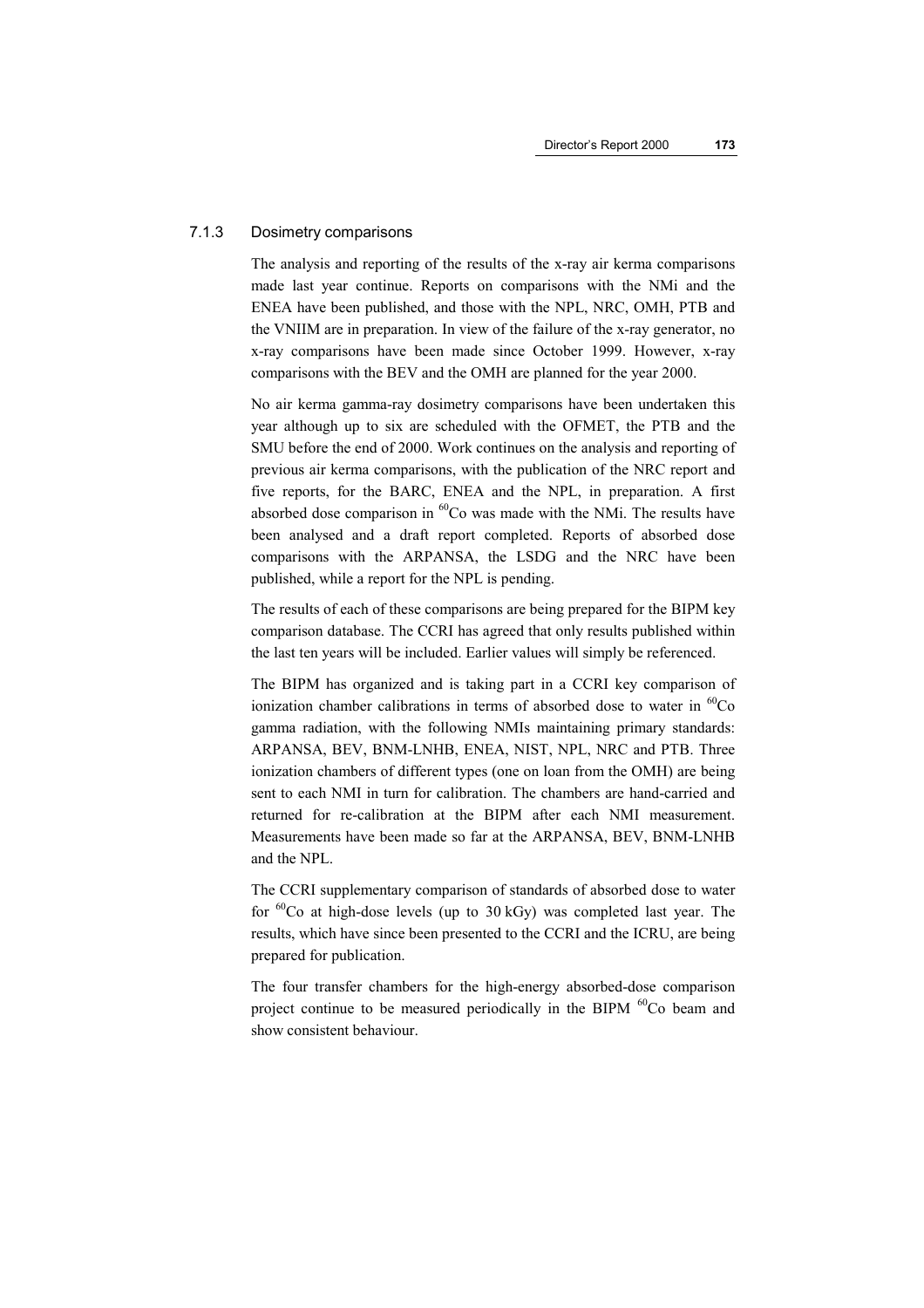### 7.1.4 Dosimetry calibrations

Sixteen calibrations of secondary standards for the BARC, the CIEMAT and the CRRD, were made in x- and  $\gamma$ -ray beams in terms of the quantities air kerma and absorbed dose to water. Collaboration with the IAEA continues on the <sup>60</sup>Co irradiation of their thermoluminescence dosimeters for the secondary standard dosimetry laboratory (SSDL) programme.

#### **7.2 Radionuclides**

(C. Michotte and G. Ratel; C. Colas, M. Nonis and C. Veyradier)

# 7.2.1 Comparison of activity measurements of a  $^{204}$ TI solution

The working group of the CCRI(II), established for the analysis of the results of the international comparison of  $204$ Tl, met in February 2000. Its remit is to identify possible reasons for the discrepancies in the comparison results and to initiate actions which might prevent a recurrence of similar problems in future comparisons. Most of the discussion concerned the composition of the radioactive solution used, and the subsequent preparation of solid sources which present some difficulties (adsorption and residual activity, chemical composition, carrier concentration and acidity). Efficiency-tracing methods of measurement were also discussed in detail as were some inconsistencies in the values and presentation of uncertainties. Liquid-scintillation techniques were noted to produce consistent results for <sup>204</sup>Tl. The working group identified the substantial effort needed for additional studies before a new comparison could be made. Recognizing the usefulness of such working group meetings, Dr Los Arcos (CIEMAT) was invited to organize a similar meeting to discuss the problems raised by the extension of the SIR to beta emitters.

# 7.2.2 Comparison of activity measurements of a <sup>152</sup>Eu solution

The trial comparison of activity measurements of a  $152$ Eu solution among five laboratories (BNM-LNHB, ETL, NRC, OMH and PTB) which was reported last year gave results in satisfactory agreement. A report has been prepared and distributed to the participants. The rest of the ampoules, containing aliquots of the same solution, were then distributed to eighteen other laboratories (BARC, BEV, CIEMAT, CMI-IIR, CNEA, ENEA, IFIN, INMETRO-LNMRI, IRA-OFMET, IRMM, KRISS, NIM, NIST, NPL, PSPKR, RC, SMU and VNIIM). Fifteen results have been returned so far to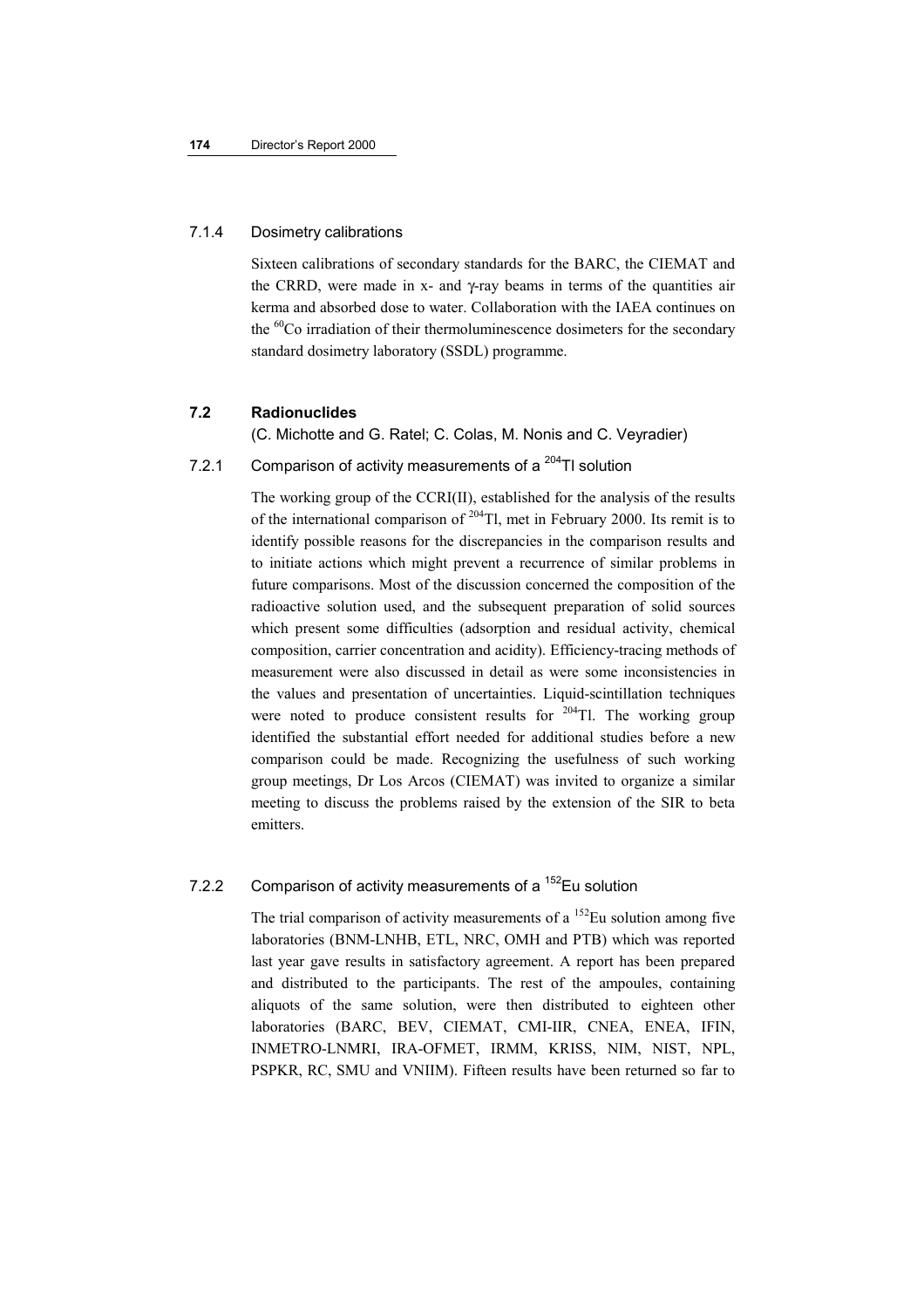the BIPM, which is also a participant. Once the remaining results have been received, a report will be issued for discussion prior to any inclusion in the BIPM key comparison database.

# 7.2.3 Comparison of activity measurements of a <sup>89</sup>Sr solution

A comparison of activity measurements of a  ${}^{89}Sr$  solution, mainly a beta emitter, was planned for the first part of the year 2000 by the CCRI(II). The solution of  $SrCl<sub>2</sub>$  diluted in HCl was prepared by the PTB and bottled in 30 ampoules each containing about 2 g of the radioactive preparation, with an approximate specific activity of 270 kBq  $g^{-1}$  at the reference date, 15 April 2000. Preliminary measurements of one of the ampoules using the BIPM  $Ge(Li)$  spectrometer identified  ${}^{85}Sr$  as an impurity in the solution. Further investigations have determined the ratio of  ${}^{85}Sr/{}^{89}Sr$  activity. The PTB has also identified  ${}^{85}Sr$ ,  ${}^{84}Rb$  and  ${}^{86}Rb$ , and is investigating the possible presence of other contaminants such as  $^{90}Sr$  and  $^{90}Y$ . The ampoules have been sent by the BIPM to the other participating laboratories (ANSTO, BARC, BNM-LNHB, CIEMAT, CMI-IIR, CNEA, ENEA, ETL, IFIN, INMETRO-LNMRI, IRA-OFMET, IRMM, KRISS, NIM, NIST, NPL, OMH, PSPKR, PTB, RC and VNIIM). The value  $T_{1/2} = 50.53$  d;  $u = 0.07$  d [*PTB-Bericht PTB-Ra-16/5*, Braunschweig, September 1998] has been adopted. The deadline for sending the results to the BIPM is 1 December 2000.

In parallel, the PTB sent 6 ampoules of  ${}^{89}Sr$  of specific activity 30.35 MBq  $g^{-1}$  to the BIPM for measurement in the SIR ionization chambers to study the efficiency of the chambers for β emitters.

# 7.2.4 Comparison of activity measurements of a <sup>238</sup>Pu solution

The CCRI(II) also planned a comparison of activity measurements of a  $^{238}$ Pu solution. A questionnaire was designed and sent by the BIPM inviting national laboratories to participate; the ANSTO, BIPM, BNM-LNHB, CIEMAT, CNEA, IFIN, IRA-OFMET, IRMM, NIST, NPL, OMH, PSPKR, PTB, RC, SMU and the VNIIM have agreed to take part. The solution will be prepared by the NPL with ampoules distributed by the BIPM during the second part of 2000 so that measurements (adopting  $T_{1/2} = 3.203 \times 10^4$  d;  $u = 0.011 \times 10^4$  d, see *PTB-Bericht PTB-Ra-16/5*, Braunschweig, September 1998) will be finished by the end of the year. The deadline for submission of the results has been fixed as 1 December 2000.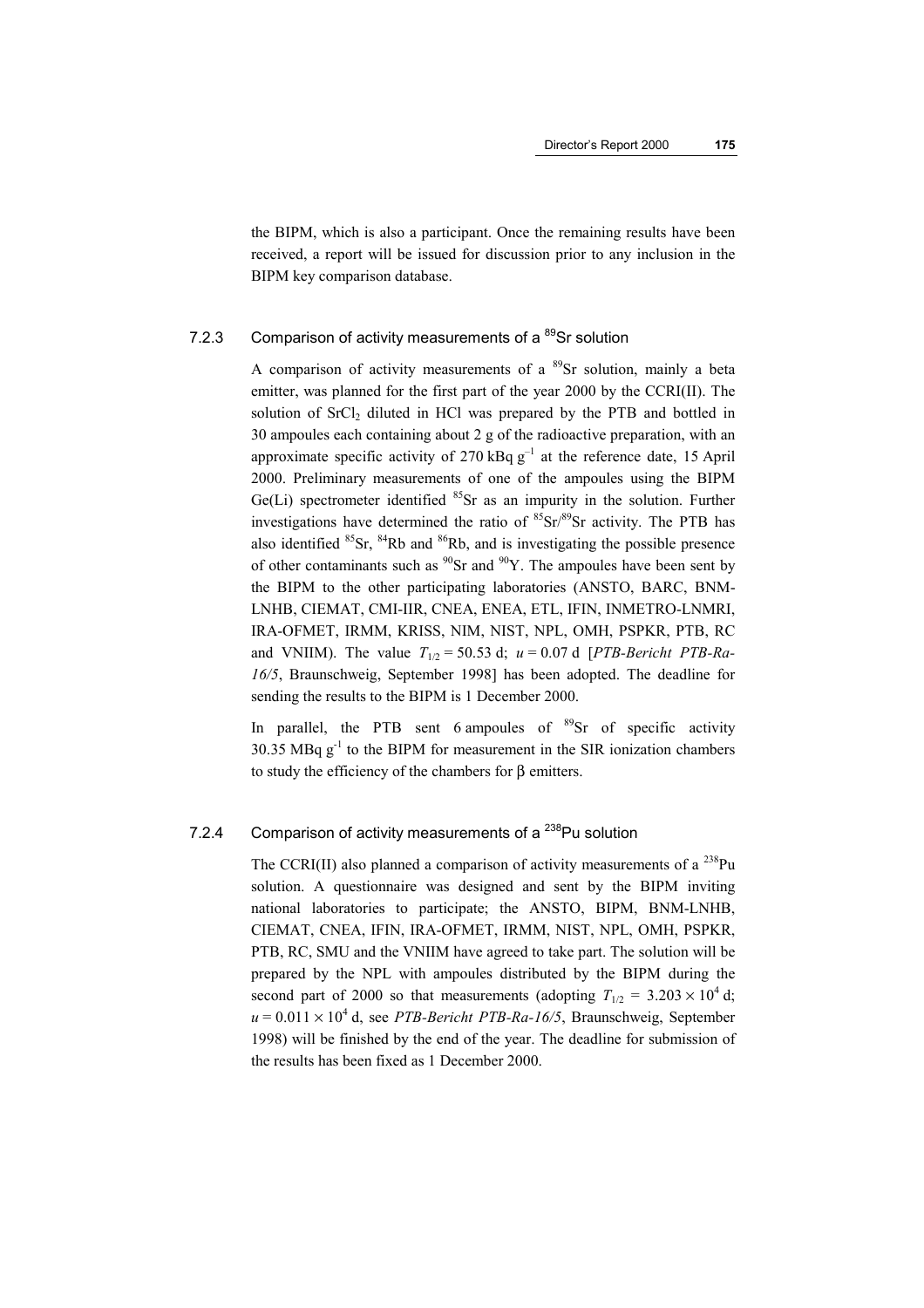## 7.2.5 International reference system for gamma-ray emitting radionuclides (SIR)

During 1999 the BIPM received 33 ampoules from 14 laboratories (ANSTO, BARC, BNM-LNHB, CIEMAT, CMI-IIR, ETL, KRISS, LNMRI, NAC, NIM, NIST, NPL, OMH and PTB) filled with 17 radionuclides. As a consequence 22 new results have been registered for  ${}^{54}$ Mn,  ${}^{57}$ Co (2 results), <sup>59</sup>Fe, <sup>60</sup>Co (3 results), <sup>65</sup>Zn, <sup>88</sup>Y (3 results), <sup>131</sup>I (2 results), <sup>137</sup>Cs, <sup>139</sup>Ce  $(2$  results),  $^{153}$ Sm (2 results),  $^{166m}$ Ho,  $^{192}$ Ir and  $^{203}$ Hg (2 results). Further results for  ${}^{51}Cr$ ,  ${}^{57}Co$ ,  ${}^{65}Zn$ ,  ${}^{67}Ga$ ,  ${}^{141}Ce$  and  ${}^{201}Tl$  are pending. The cumulative number of ampoules measured since the beginning of the SIR is now 780, corresponding to a total of 545 independent results for 58 different radionuclides.

Together with the SIR measurements of the ampoules standardized by various laboratories, 30 ampoules of  $^{152}$ Eu solution prepared by the PTB were also measured in the SIR (25 of which were sent to laboratories for the activity comparison), the total representing an increase in 1999 of more than 9 % over the previous year. The central role of the SIR in establishing equivalence between laboratories explains this keen interest.

As usual, every new result is communicated first to the submitting NMI. However, the implementation of the MRA and the central role of the SIR has forced the CCRI(II) to define a new policy for accepting results. First, a detailed uncertainty budget must be submitted with the results; second, withdrawal of a result within one month after its reception is now only possible if the measurements have been made as a pilot study. Samples submitted in a pilot study will not be used for equivalence purposes. These decisions required changes to the SIR reporting form.

The registered SIR data for  $^{125}I$  were modified following the recommendation of the CCRI(II) by making use of the half-life value recommended by the IAEA (59.43 d;  $u = 0.06$  d) instead of the value selected in 1976 for the SIR (i.e. 60.14 d;  $u = 0.11$  d). However, the revised equivalent activities for <sup>125</sup>I generally do not change significantly. In addition, for solutions containing an  $126$ I impurity, the corresponding correction was evaluated using more recent values for its half-life and equivalent activity. Again, this has not changed the  $125$ I equivalent activities significantly.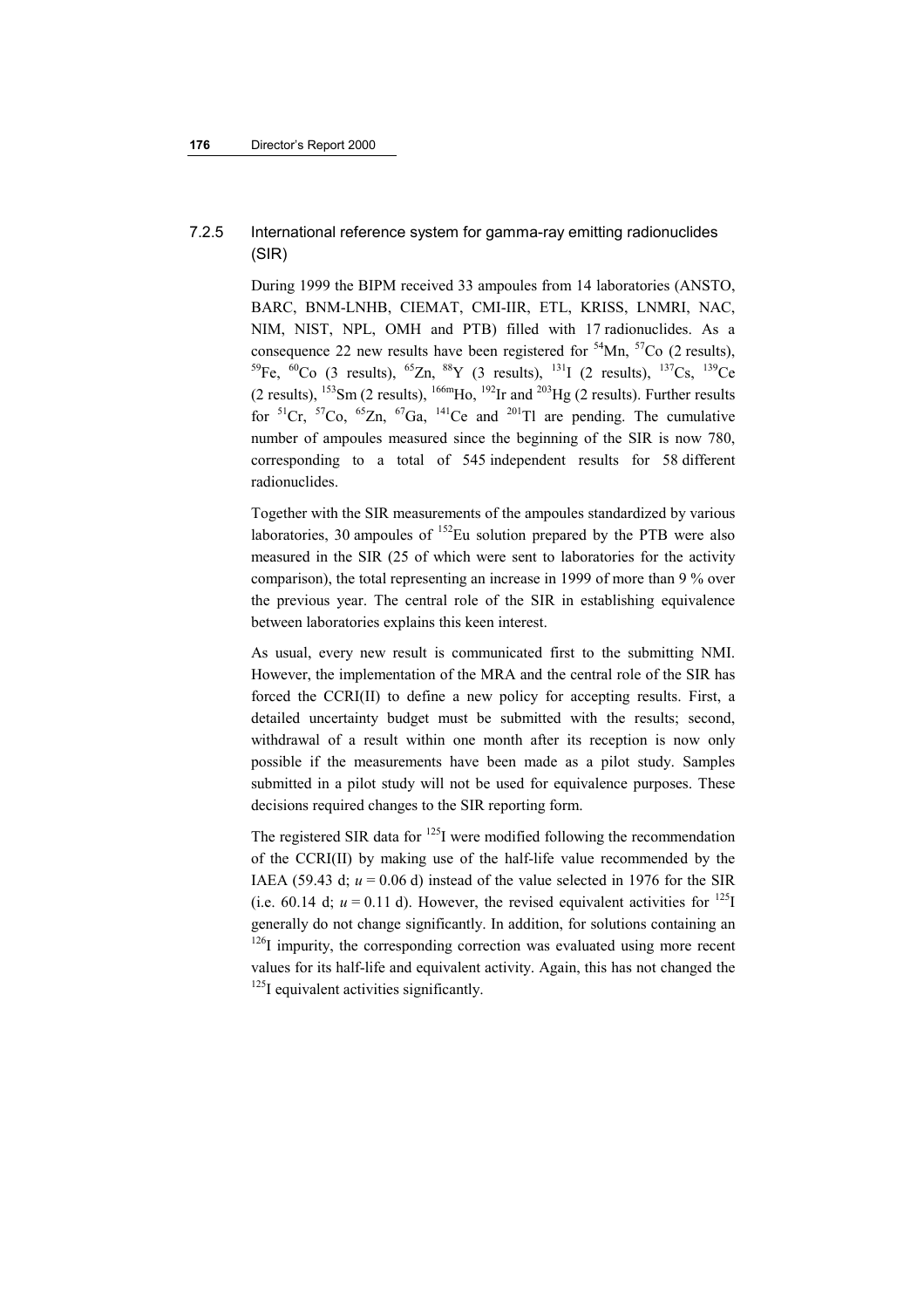#### 7.2.6 SIR efficiency curve

The efficiency curve of the SIR ionization chambers has been modified at low energies (< 100 keV). The fit of the *f* factors to a growing exponential function has been replaced by a third-order polynomial whose coefficients were obtained by a method to be detailed in a report in preparation. Furthermore, a correction is now applied for radionuclides that emit highenergy beta rays which contribute to the ionization current. This correction is deduced from the beta efficiency curve of the SIR ionization chamber obtained by Rytz using quasi-pure beta emitters which has been checked and updated with more recent data.

### 7.2.7 Gamma-ray spectrometry

The efficiency curves of the Ge(Li) spectrometer have been completed using  $51Cr$  and  $88Y$  SIR ampoules. The long-term stability of the Ge(Li) detector is monitored by periodic measurements of  $^{137}Cs$  and  $^{60}Co$  ampoules. A decreasing trend is now confirmed for both ampoules, with a stronger effect for  ${}^{60}Co$ . One interpretation could be a slow decrease in the active volume of the detector.

The main objective for the gamma spectrometer at the BIPM is to make impurity checks of SIR ampoules. This has been done for  $^{152}$ Eu and  $^{153}$ Sm solutions. In the latter case, a discrepant SIR result was shown to be due to an underestimation of the impurities by the participating laboratory, which in consequence withdrew its result from the SIR. The BIPM gamma spectrometer was also used for secondary measurements of  $^{152}$ Eu and  $^{237}$ Np activities during international comparisons (CCRI(II)-K2.Eu-152 and EUROMET-416, respectively), giving results in agreement with the other participants within the uncertainties.

The Ge(Li) spectrometer will be superseded by the HP-Ge spectrometer in the near future. The new spectroscopy amplifier (Canberra 2026) was replaced by an older generation model 2024 because the latter gives better gamma-energy resolution despite identical performance specifications by the manufacturer. Genie-2000 software is used for the data acquisition but Fitzpeak software is preferred for the gamma-peak analysis. Work has begun on the efficiency calibration of this new system, the method being similar to that used successfully for the Ge(Li) spectrometer.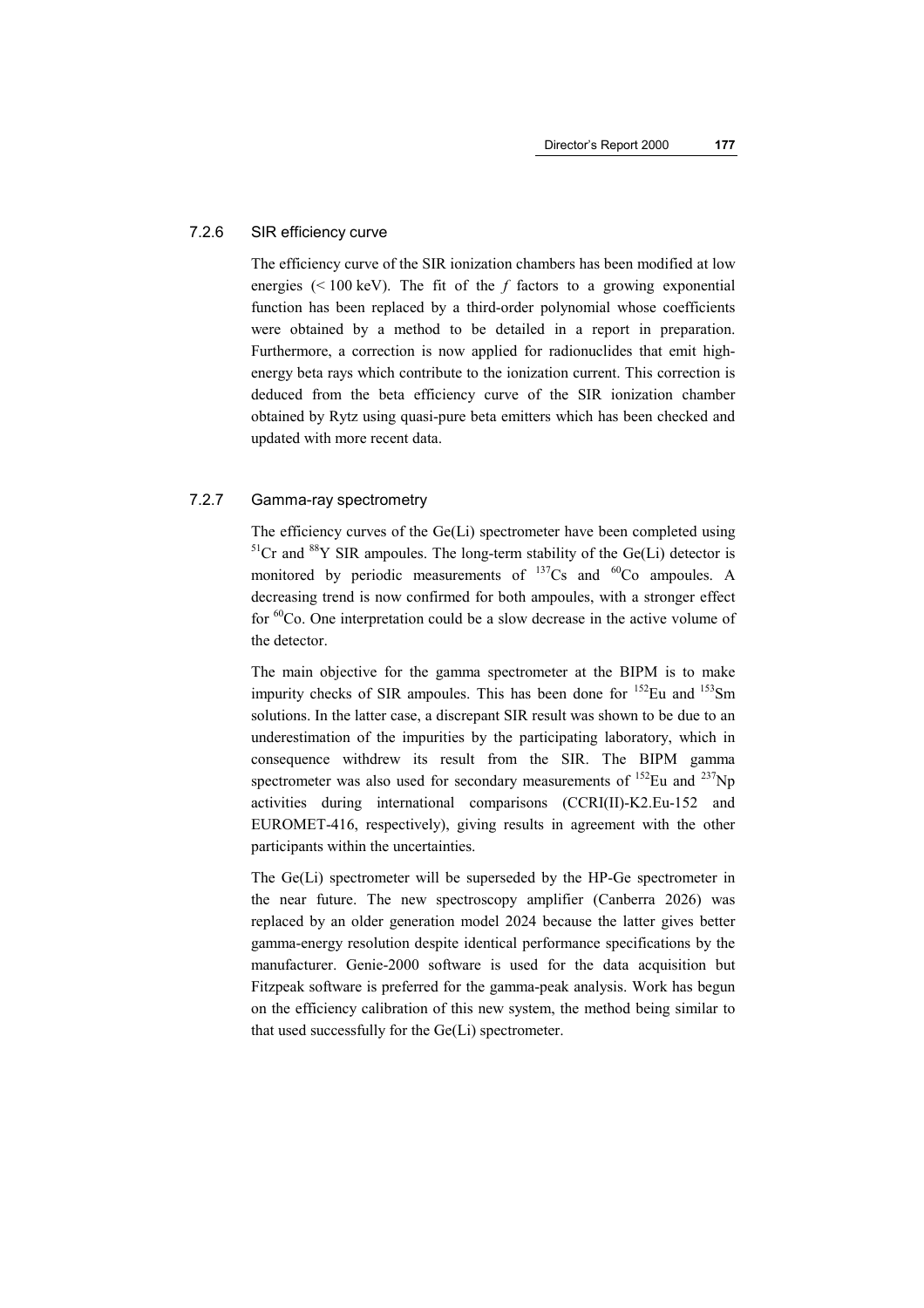### **7.3 Publications, lectures, travel: Ionizing Radiation section**

### 7.3.1 External publications

- 1. Michotte C., Influence of radioactive impurities on the SIR measurements, *Appl. Radiat. Isot*., 2000, **52,** 319-323.
- 2. Van Dijk E., Grimbergen T.W.M., Burns D.T., Boutillon M., Comparison of the air kerma standards of the NMi and the BIPM in the low-energy x-ray range, *NMi-VSL Report S-TS*-00.01, 2000.

#### 7.3.2 BIPM reports

- 3. Burns D.T., Toni M.P., Bovi M., Comparison of the air-kerma standards of the ENEA-INMRI and the BIPM in the low-energy x-ray range, *Rapport BIPM*-99/11, 1999, 10 pp.
- 4. Allisy-Roberts P.J., Burns D.T., Shortt K.R., Ross C.K., Comparison of the air kerma standards of the NRC and the BIPM for  ${}^{60}Co$  γ rays, *Rapport BIPM-*99/12*,* 2000, 10 pp.
- 5. Allisy-Roberts P.J., Burns D.T., Shortt K.R., Seuntjens J.P., Comparison of the standards of absorbed dose to water of the NRC, Canada and the BIPM for 60Co γ rays, *Rapport BIPM-*99/13*,* 2000*,* 12 pp.
- 6. Allisy-Roberts P.J., Burns D.T., Boas J., Huntley R.B., Wise K.N., Comparison of the standards of absorbed dose to water of the ARPANSA and the BIPM for 60Co gamma radiation, *Rapport BIPM*-99/17, 2000, 15 pp.
- 7. Allisy-Roberts P.J., Burns D.T., Palmans H., Comparison of the standards of absorbed dose to water of the LSDG, Belgium and the BIPM for 60Co γ rays, *Rapport BIPM-*2000/01, 2000, 10 pp.
- 7.3.3 Travel (conferences, lectures and presentations, visits)

P.J. Allisy-Roberts to:

- Teddington (United Kingdom), 15 September 1999, Vienna (Austria), 5 November 1999 and Saclay (France), 7 January 2000, to transport the transfer instruments for the CCRI(I) supplementary comparison to the NPL, BEV and the BNM-LNHB, respectively.
- London (United Kingdom), 18 October 1999, 9 March and 21 June 2000, for the UK Health and Safety Commission Ionizing Radiation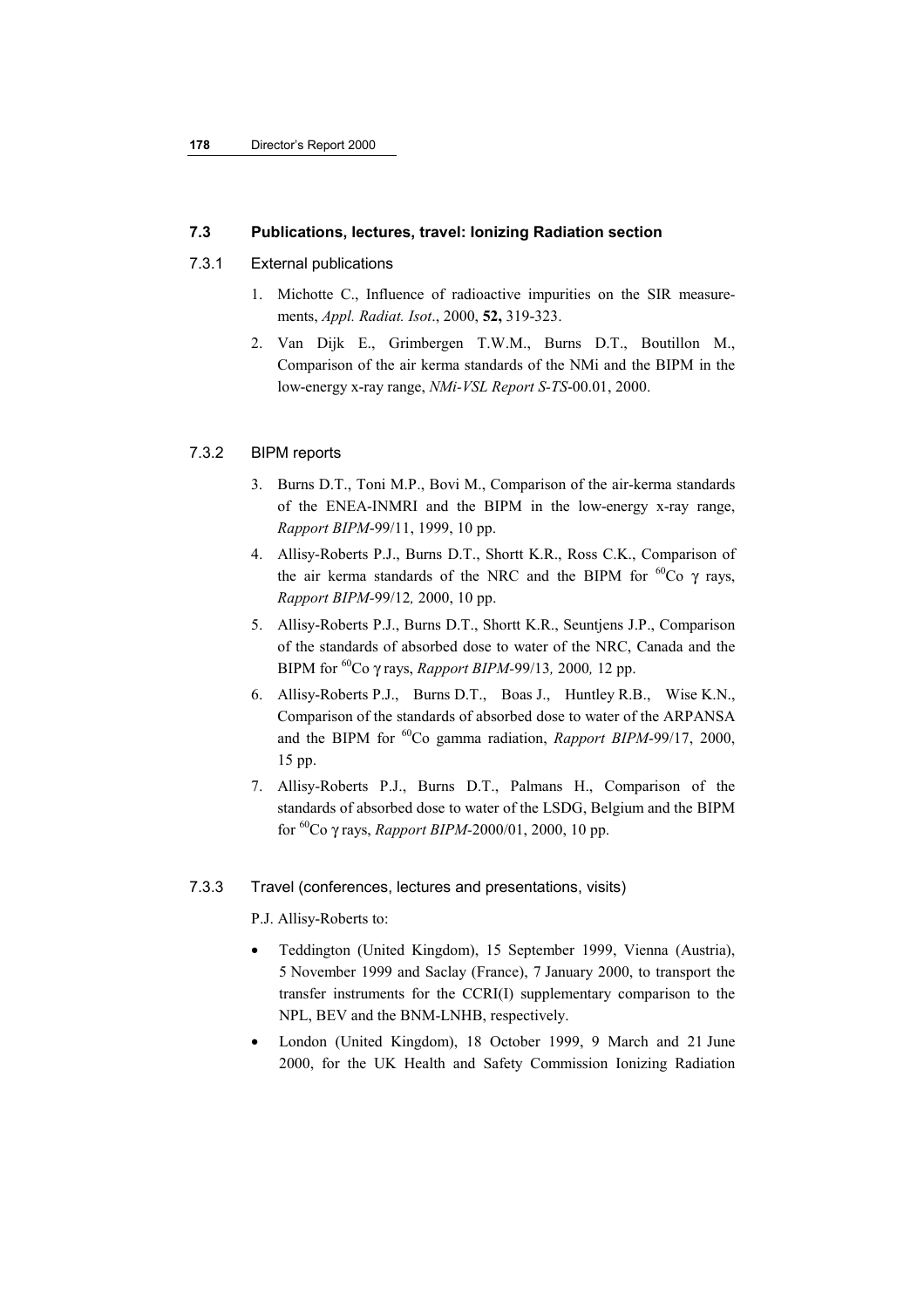Advisory Committee (IRAC); 13 April 2000, for the editorial board of the *Journal of Radiological Protection.*

- Richmond (United Kingdom), 25-26 October 1999, for the U.K. Department of Trade and Industry – Measurement Advisory Committee (MAC).
- Brighton (United Kingdom), 1-3 November 1999, to present the paper "International equivalence and traceability in radiotherapy dosimetry" at the National Measurement Conference.
- Teddington (United Kingdom), 23-24 November 1999, to chair the MAC review of the NPL acoustics and ionizing radiation programmes; 27 June 2000, for the British Committee on Radiation Units (BCRU).
- Athens (Greece), 15-17 May 2000, to assess the national dosimetry standards laboratory on behalf of the IAEA.

#### D.T. Burns to:

- Richmond-Upon-Thames (United Kingdom), 8-10 December 1999, to present the paper *"*BIPM Comparisons of Standards for Air Kerma and Absorbed Dose in  ${}^{60}Co$  γ-Radiation" at the NPL Workshop on Recent Advances in Calorimetric Absorbed Dose Standards.
- Mol (Belgium), 24-25 January 2000, as the BIPM representative at the EUROMET Contact Persons Meeting for Ionizing Radiation and Radioactivity (CPM-IRR) held near the IRMM.
- Melbourne (Australia), 20-31 March 2000, to transport the transfer instruments for the CCRI(I) supplementary comparison, to conduct comparison measurements at the ARPANSA and to present the work of the Section.
- Oslo (Norway), 4-5 May 2000, as the BIPM representative at the EUROMET CPM-IRR held at the NRPA.

C. Michotte to Louvain-la-Neuve (Belgium), 23 February 2000, for a presentation to students of her experiences as a physicist, at the Journée portes ouvertes of the Université Catholique de Louvain.

C. Michotte and G. Ratel to Lisbon (Portugal), 10-13 May 2000, for the conference on Advanced Mathematical and Computational Tools in Metrology (AMCTM 2000). G. Ratel presented a poster on the use of the SIR for evaluating degrees of equivalence between laboratories.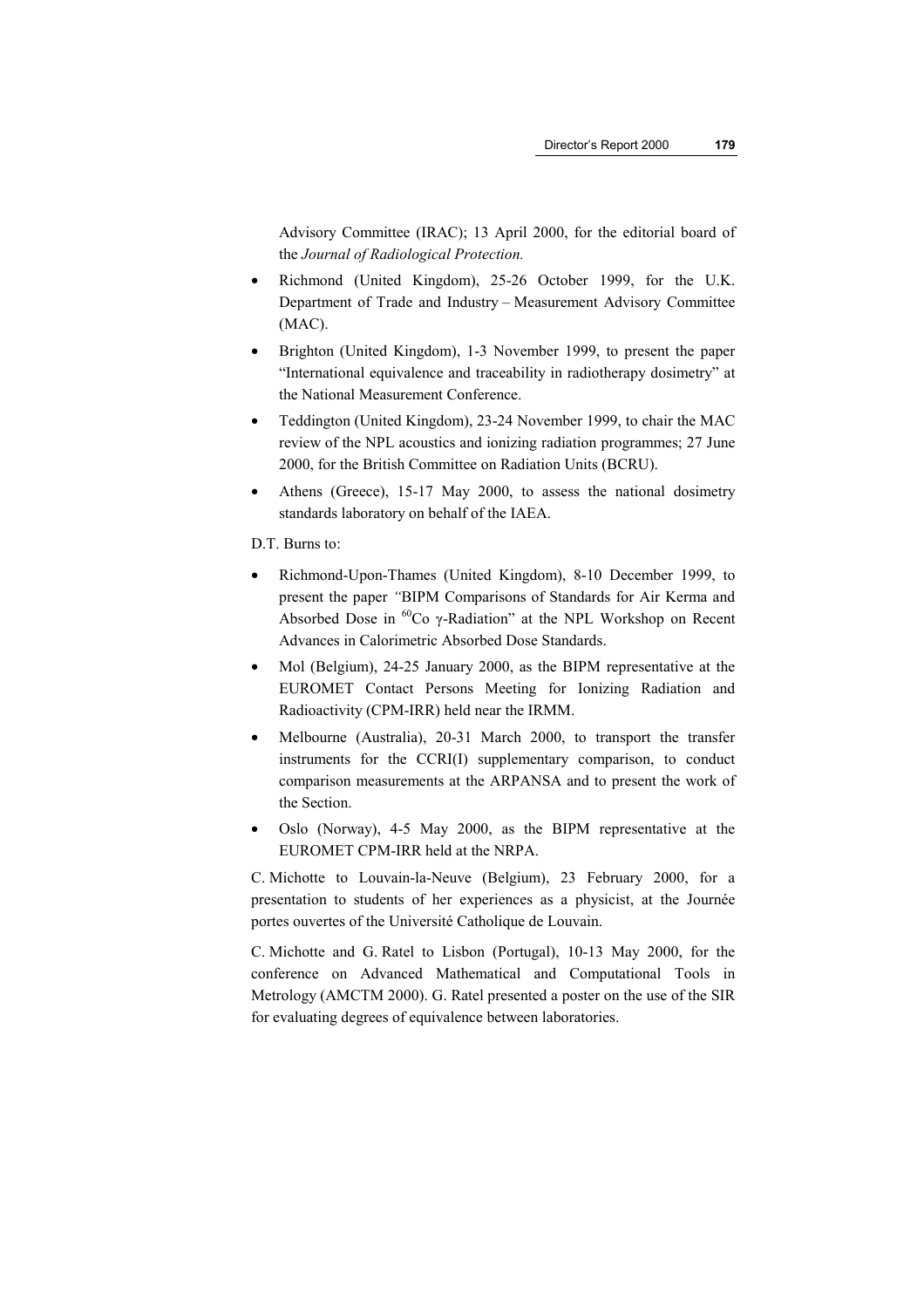G. Ratel to Lausanne (Switzerland), 18 June 1999, for the presentation "Le système international de référence (SIR) et son extension: un outil essentiel pour définir le degré d'équivalence".

### **7.4 Activities related to external organizations**

P.J. Allisy-Roberts is a member of the BCRU. She is a member of the MAC and is a scientific member of the IRAC. She is the BIPM representative on the IAEA SSDL Scientific Committee and a member of the editorial board of the *Journal of Radiological Protection.*

D.T. Burns is a Chief Scientific Investigator for the IAEA Coordinated Research Programme developing an international Code of Practice for radiotherapy dosimetry. He is the BIPM representative at the ICRU and is the BIPM contact for EUROMET for ionizing radiation and radioactivity. He is a referee for *Physics in Medicine and Biology* and for *Medical Physics*.

G. Ratel is the BIPM representative at the ICRM.

### **7.5 Activities related to the work of Consultative Committees**

P.J. Allisy-Roberts is executive secretary of the CCRI and of the CCAUV. She and D.T. Burns are members of the CCRI(I) working groups on key comparisons and on air kerma correction factors for cavity chambers. G. Ratel is a member of the CCRI(II) working groups on the extension of the SIR to beta emitters, the systematic analysis of the SIR, equivalence of standards, the  $^{204}$ Tl comparison and the  $^{192}$ Ir comparison. C. Michotte is the BIPM contact for the JCGM/WG1.

#### **7.6 Visitors to the Ionizing Radiation section**

- Dr H. Servière (IPSN), 1 October 1999.
- Dr M. Vijayam (BARC), 16-23 October 1999.
- Dr A. Brosed (CIEMAT), 22-29 October 1999.
- Miss E. Leblanc and Dr P. Cassette (BNM-LNHB), 27 October 1999.
- Mr R. Huntley (ARPANSA), 29-30 November 1999.
- Drs E. van Dijk and M. Pieksma (NMi), 10-18 January 2000.
- Mrs A. Doğan (Turkey), 24 January 2000.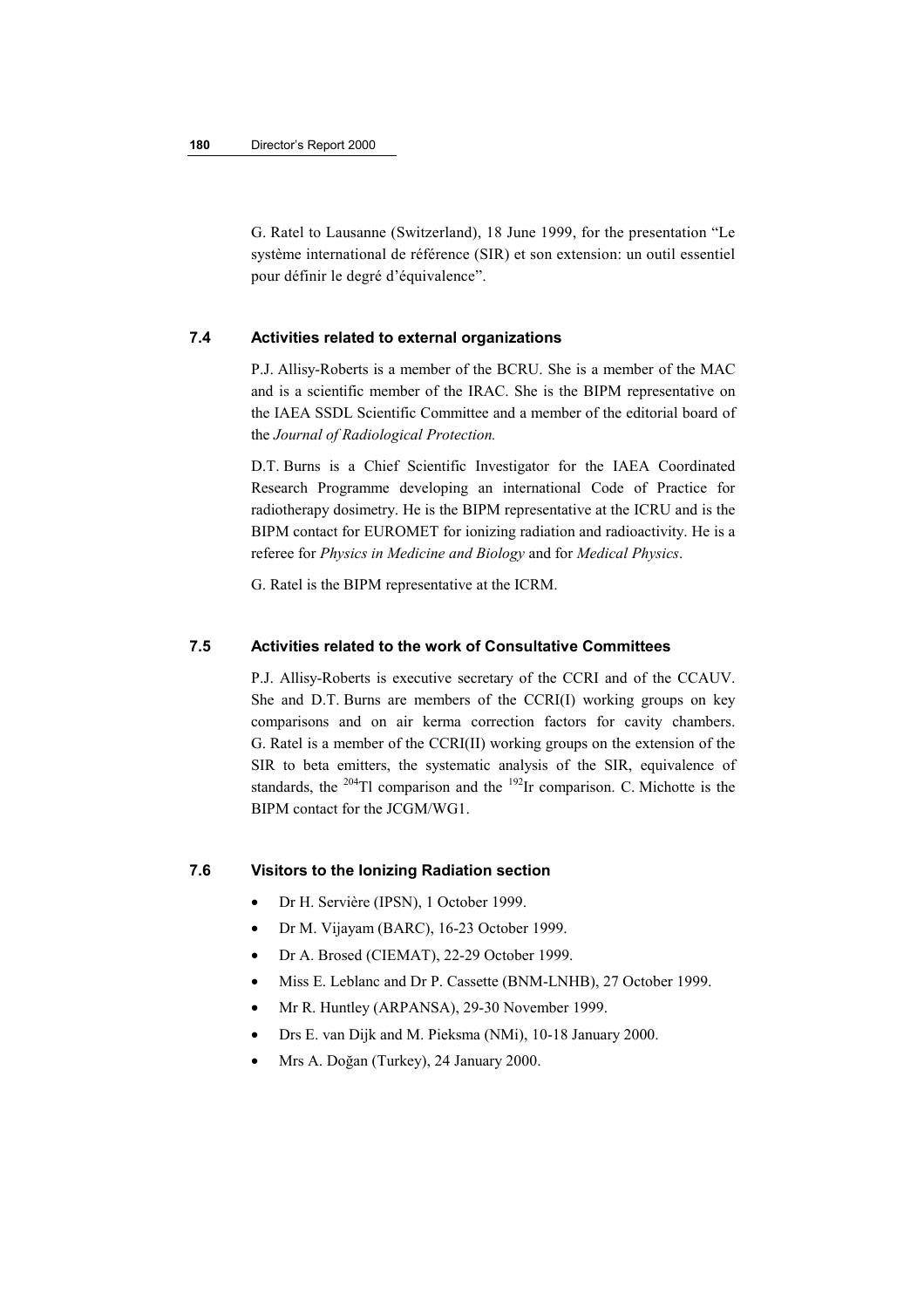- Mr G. Walwyn Salas (Cuba), 24 May 2000.
- Mr M. Mollin and Mr G. Le Roy (BNM-LCIE), 24 May 2000.
- Dr N. Takata (ETL), 12-13 June 2000.

# **8 THE BIPM KEY COMPARISON DATABASE** (C. THOMAS)

# **8.1 Activities linked to the BIPM key comparison database** (C. Thomas and L. Le Mée)

The BIPM key comparison database was officially open to the public via the Internet on the BIPM website (http://www.bipm.org) on 30 November 1999. This database is the result of a close collaboration between the NIST and the BIPM started a few years ago, and, on the same date, Dr R.L Watters and his team (NIST, Gaithersburg, United States) launched a database on the NIST website, identical in structure and content to the BIPM key comparison database and named the International Comparisons DataBase (ICDB).

At that time, the BIPM database was a replica of the NIST database. Technically, it was possible to change the content of the BIPM database, but not its structure. The BIPM rapidly observed that considerable effort was required to bring additions or modifications to its database, as a result of which a few months later the NIST generously provided the BIPM with the master database from which the BIPM and the NIST databases are both issued. The master database contained at that time, and until the beginning of June 2000, only the list of key and supplementary comparisons decided by the Consultative Committees, together with lists of a small number of corresponding key comparisons carried out by the Regional Metrology Organizations, namely Appendix D of the Mutual Recognition Arrangement (MRA). For all of the listed comparisons, the following information is given: the identifier of the comparison, its description, the measurand and its approximate level, the status of the comparison, the start and end year of measurements, the transfer devices if any, the pilot laboratory, the name and address details of the contact person, and the list of participants.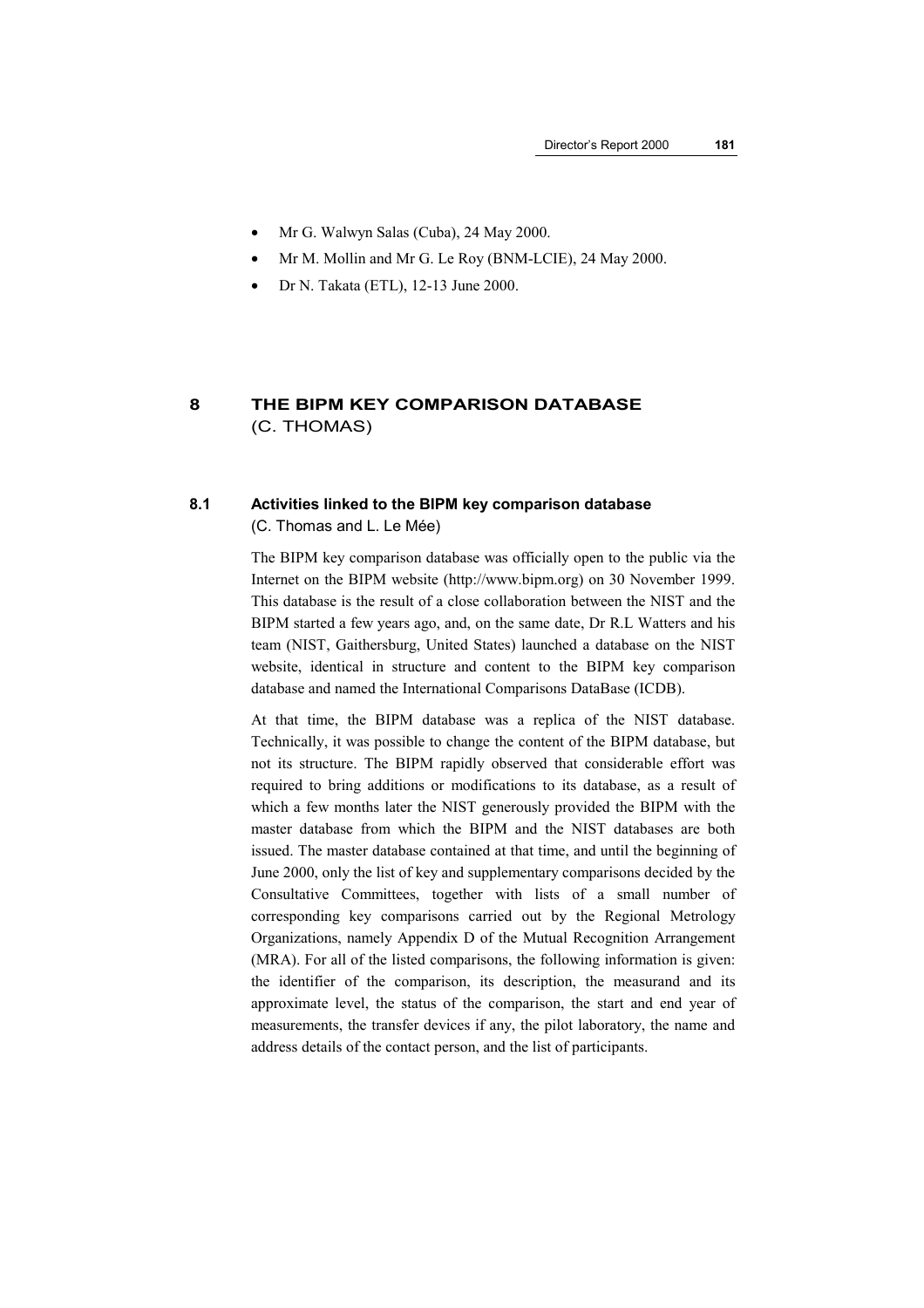Access to the master database has made it possible to organize the work at the BIPM as follows, with the installation of three different databases:

- the BIPM key comparison database, or production database, available to the users via the Internet;
- the pre-production database (not open to the public), identical in its structure to the production database, but slightly different in its content, which is updated each time modifications or additions to the production database are known; and
- the prototype database (not open to the public), which is used for testing significant modifications both in structure and in content.

The modifications and additions entered in the pre-production database are designated "small corrections". They consist mainly of corrections such as misspellings, rectification of the lists of participants or address details of the contact persons, *etc.* When a session of a Consultative Committee or a meeting of a Consultative Committee working group is held, new key and supplementary comparisons (including regional comparisons) may be decided and information about existing comparisons rectified. These are also included in the set of small corrections. Once a sufficient number of small corrections have been entered into the pre-production database, they are passed on to the BIPM website after careful checking. It thus becomes the updated production database, characterized by the date of the transfer. Such updates occur approximately every two weeks and the last date of modification is shown. At present there is no automatic mechanism for synchronizing updates to the BIPM and the NIST databases. Keeping these two databases identical thus necessitates that the small corrections brought by the BIPM to its preproduction database be transmitted in a reliable manner to the NIST; this is carried out via e-mail messages sent regularly by the BIPM to the NIST. The small corrections are then entered by the NIST in the ICDB at a date convenient for them, and sometimes in a way that may differ from that used by the BIPM. It follows that the NIST and the BIPM databases are no longer strictly identical as they were on 30 November 1999, but a great deal of effort is devoted to check that they never include contradictory information.

The BIPM prototype database became a very useful tool in April 2000, when the results of the first comparisons already approved by the appropriate Consultative Committees became available. The results extracted from the final report of the comparison are processed in order to present them in a uniform way; namely, they are entered in an Excel file, the template of which was drawn up step by step over several months and accepted by the CCQM at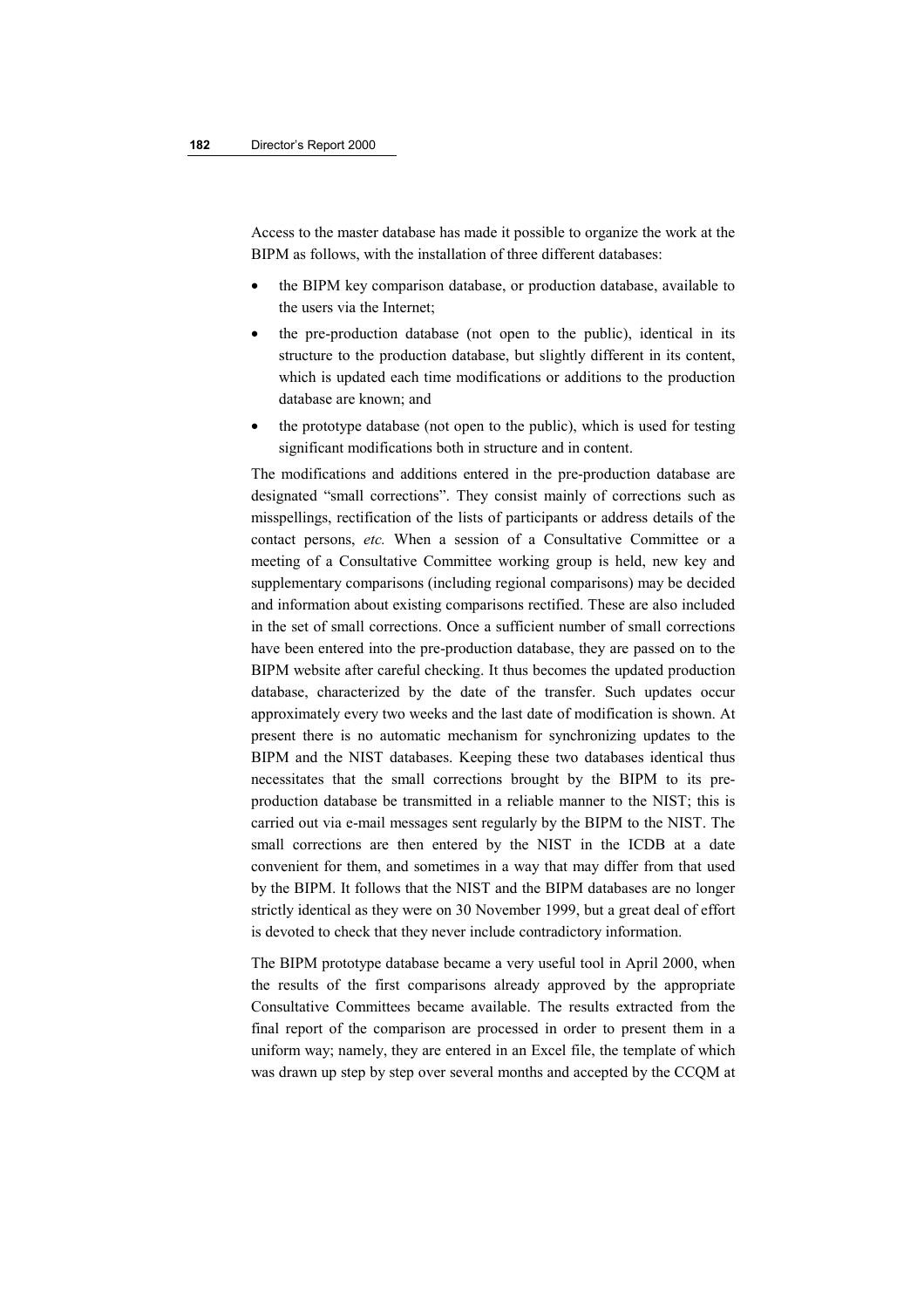its 6th meeting at the beginning of April 2000. The Excel results file related to one (sub) comparison comprises:

- the laboratory individual measurements (together with their combined standard uncertainty);
- the equivalence statements under the form of a set of sentences and equations explaining how the reference value of the (sub) comparison is chosen, giving its value and combined standard uncertainty, and how the degrees of equivalence (offsets and corresponding expanded uncertainties at a 95 % level of confidence) are computed;
- the matrix of equivalence, which gathers the degrees of equivalence for all participating laboratories versus the reference value and by pairs of laboratories; and
- any graph of interest.

At the end of April 2000, the Excel results files were ready for the seven subcomparisons CCQM-K1.a to 1.g on gas mixtures approved at the 5th meeting of the CCQM in February 1999. At the beginning of June 2000, similar files were drafted for the comparisons CCPR-K3.a, CCPR-K3.b, and CCPR-K4 in the field of photometry, approved at the 15th meeting of the CCPR in March 1999. Results of other key and supplementary comparisons, especially those of the ongoing BIPM comparisons, were also treated in the same way in order to see if the Excel template could accommodate them, and to prepare them for presentation at the next meetings of the corresponding Consultative Committees with a view to their approval.

Drawing up an Excel template applicable with only minor changes to the results of any comparisons was a laborious task, but it proves to be of prime importance for the unification of the BIPM key comparison database. Indeed, the Excel result files can easily be accommodated for the production of hypertext pages that, when added to the prototype database, constitute Appendix B of the MRA. On 29 May 2000, the prototype database included these pages for the seven CCQM-K1 sub-comparisons. On 5 June 2000, the formal authorization from the President of the CCQM was given to the BIPM for making these results available publicly. The following day, 6 June 2000, the prototype database was launched on to the BIPM website, thus becoming the new production database. Results of key comparisons have thus been available on the BIPM website since this date. On 1 July 2000, the BIPM key comparison database provided results for CCQM-K1, CCQM-K2 and CCPR-S3, and hypertext pages corresponding to the results of the comparisons in photometry quoted above should be ready at the beginning of autumn 2000.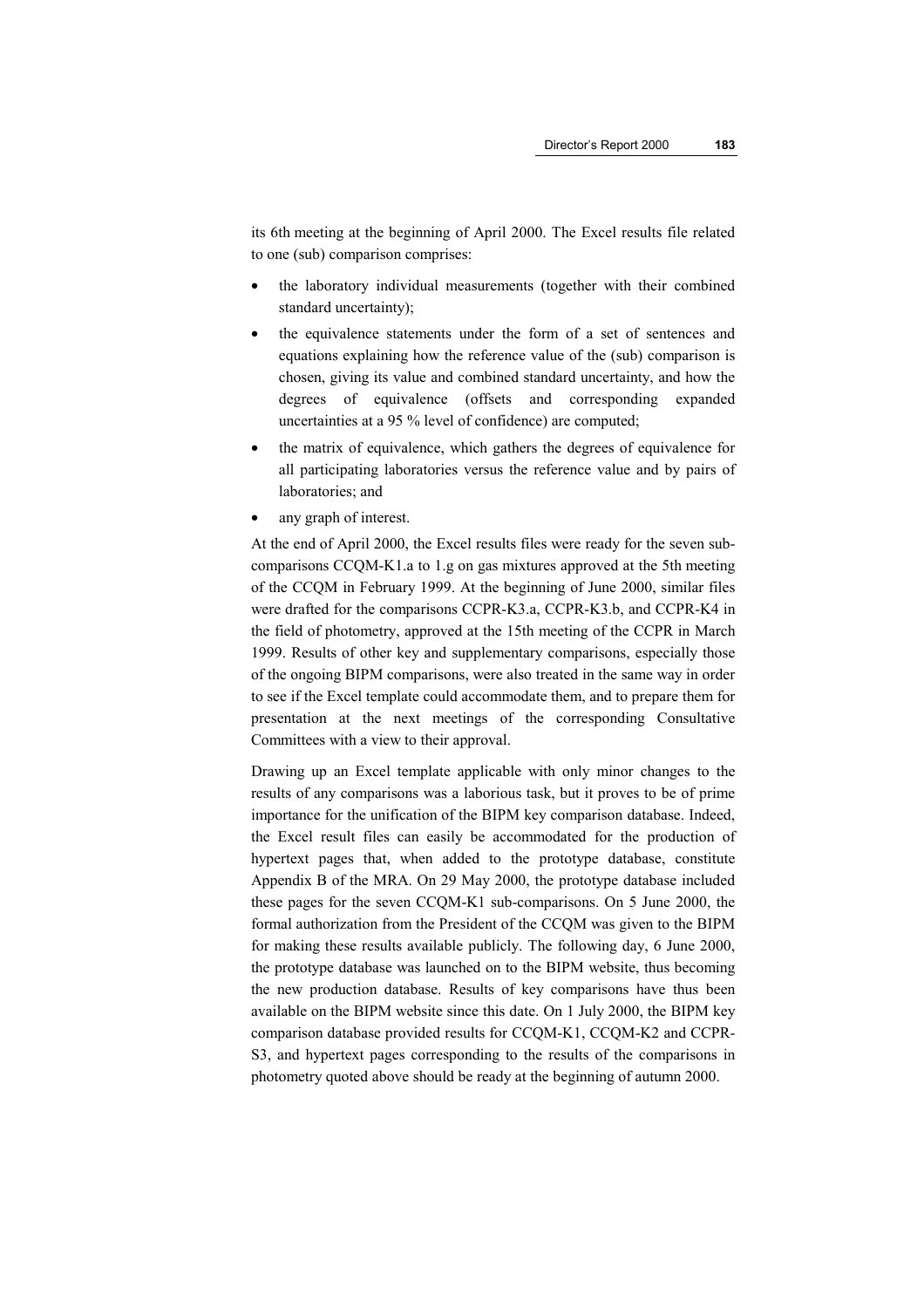Some final remarks should be mentioned concerning Appendix B of the MRA in the BIPM key comparison database: as shown above, it takes the form of hypertext pages that have been specially conceived for the web user. They are simple, short, coloured, and attractive for web surfing. They are secure because they are composed of static images built from the Excel results files with no re-computation. Their design and realization were made at the BIPM in close collaboration with R.L. Watters who had a privileged, private view of the BIPM prototype database throughout its development.

The activities linked to the BIPM key comparison database concern not only Appendices B and D of the MRA, but also its Appendix C: the Calibration and Measurement Capabilities (CMCs) of the national institutes of metrology. These capabilities are established under the form of electronic files of welldefined format, inside the Regional Metrology Organizations. A procedure was established by the Joint Committee of the Regional Metrology Organizations and the BIPM (JCRB) for inter-regional reviews of the content of these files. The BIPM plays a pivotal role here by ensuring that successive versions of the CMCs files received from the regions are carefully kept, analysed uniformly from an editorial point of view (not in terms of judgement of the content), and redistributed to the regions. These files are carefully archived at the BIPM, and on each occasion of a JCRB meeting (every six months) CDs are engraved with the most complete and recent information available a few days before the meeting. The CDs produced at the BIPM are distributed during the JCRB meetings and are available on request. This practice, which 'freezes' the information and allows its distribution as a physical object, was very well received at the 4th JCRB meeting held in March at the NIST.

The CMCs files are already nearly ready for all laboratories in the domains of length and electricity and magnetism. The part of the database that will contain Appendix C of the MRA is now under design at the BIPM. This work includes the development of a complicated search procedure that should make it easy for the web user to find the laboratories proposing the specific service the client needs. The prototype database concerning Appendix C of the MRA should be presented at the meeting of Directors of National Metrology Institutes on 18 October 2000, and should be launched on to the web before the end of that year. It will then include only the fields of length and of electricity and magnetism, and will be supplemented later with other data. It is worth noting that CMCs in chemistry constitute a special case that will require further work for the database designers.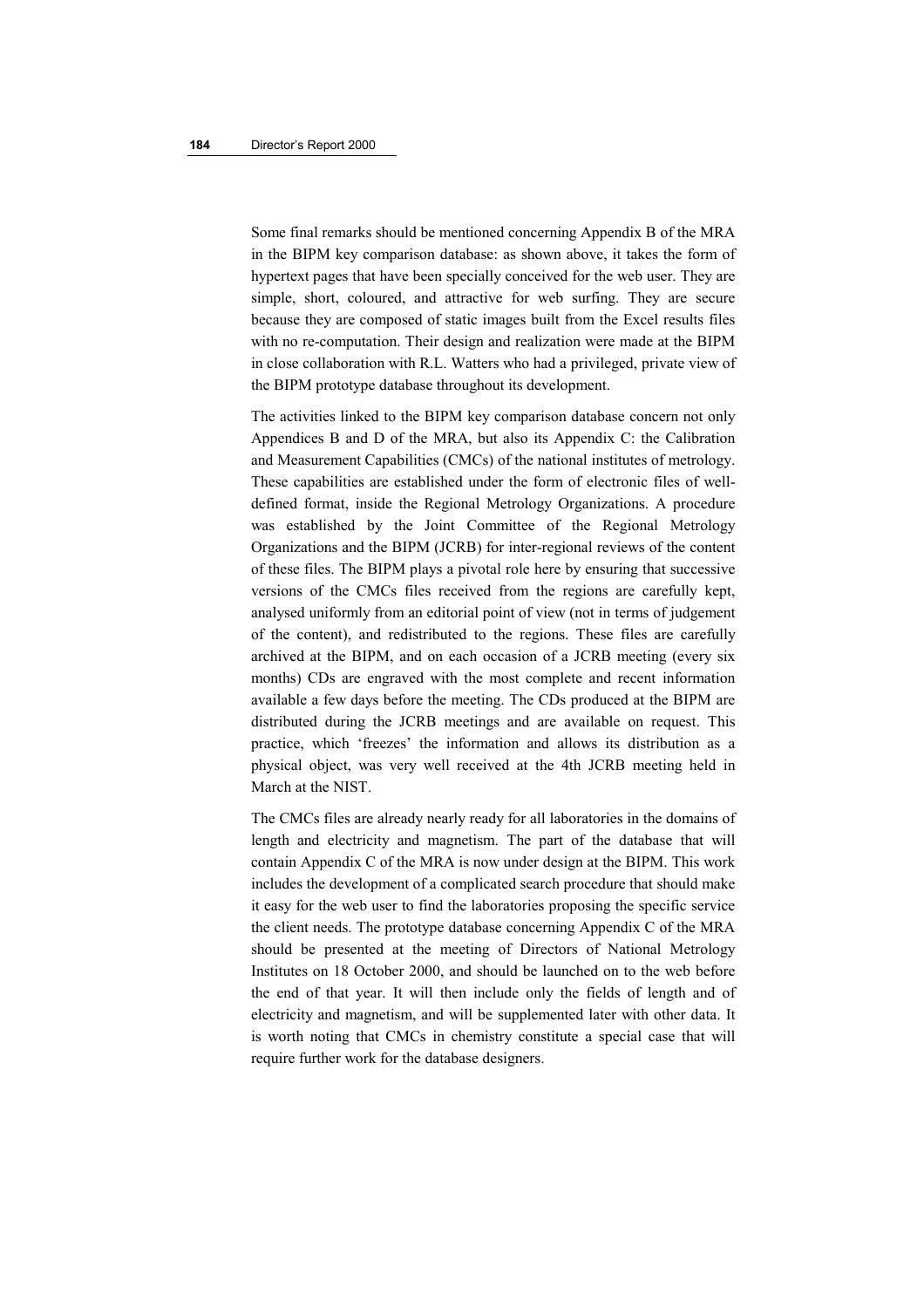Finally, 330 key or supplementary comparisons (both CIPM and RMO) were listed in the database on 1 July 2000; about 180 files of laboratory CMCs were archived on 15 June 2000; and on average there are 5 connections (about 300 hits) per working day on the BIPM key comparison database.

#### **8.2 Travel (Conferences, lectures and presentations, visits)**

C. Thomas to:

- Paris (France), 14 October 1999, for a presentation of the BIPM key comparison database at the meeting of Directors of National Metrology Institutes.
- NPL, Teddington (United Kingdom), 11-12 November 1999, to attend the NPL Workshop on Statistical Analysis of Interlaboratory Comparisons.
- NIST, Gaithersburg (United States), 6-10 December 1999, accompanied by L. Le Mée, for discussions on the database with Dr R.L. Watters and his team.
- NIST, Gaithersburg (United States), 20-21 March 2000, for a presentation on the state-of-the-art of the Appendix C of the MRA (Calibration and Measurement Capabilities of National Metrology Institutes) at the 4th JCRB meeting, and for discussions on the database (22 March 2000) with Dr R.L. Watters and Mr W.D. Camara.

## **8.3 Activities related to the work of Consultative Committees**

C. Thomas attended the following meetings where she presented the BIPM key comparison database:

- CCQM Working Group on Uncertainties, 1-2 December 1999,
- CCQM Working Group on Gas Analysis, 3-4 April 2000,
- 6th CCQM meeting, 6-7 April 2000,
- CCT Working Group on Key Comparisons, 11 April 2000, and
- 20th CCT meeting, 12-14 April 2000.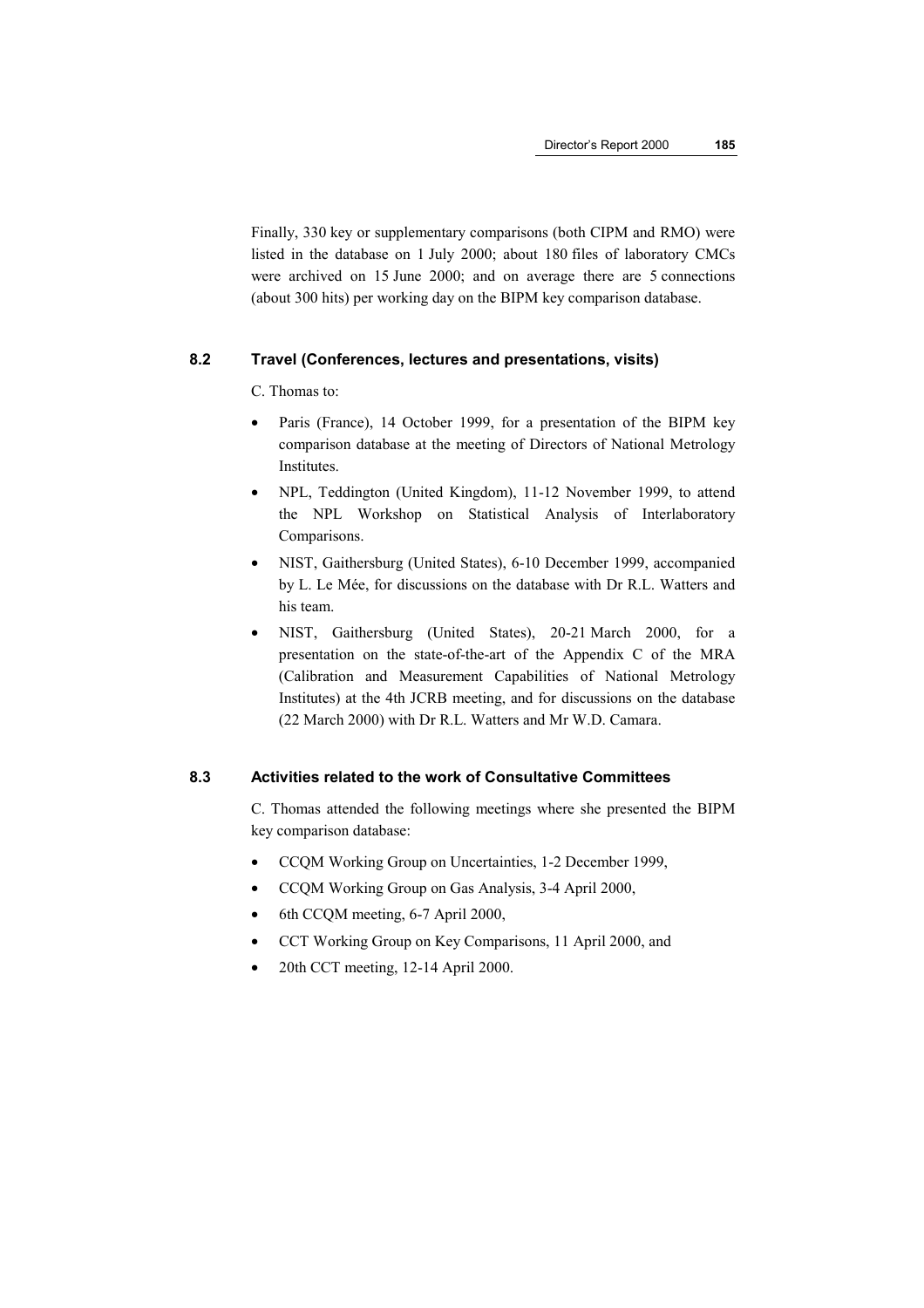#### **8.4 Visitors**

- Dr K. Berry (NPL), 27 January 2000.
- Dr L. Érard (BNM-LCIE), 31 May 2000.

#### **9 PUBLICATIONS OF THE BIPM** (P.W. MARTIN)

## **9.1 Reports of the CIPM and Consultative Committees**

(P.W. Martin, J.R. Miles and C. Thomas; D. Le Coz)

Since October 1999 the following have been published:

- *Procès-Verbaux des Séances du Comité International des Poids et Mesures*, 88th meeting (1999), 2000, **67**, 311 pp.
- *Consultative Committee for Photometry and Radiometry*, 15th meeting (1999), 2000, 86 pp.
- *Consultative Committee for Time and Frequency*, 14th meeting (1999), 2000, 137 pp.
- *Supplement 2000: addenda and corrigenda to the 7th edition (1998) of the SI brochure*, June 2000, 9 pp.

Note: all scientific publications are listed in the appropriate sections of the report.

## **9.2 Metrologia**

(P.W. Martin and J.R. Miles; D. Saillard and C. Veyradier)

Volume **36** of *Metrologia* was published in 1999, comprising four regular research plus two special issues. The latter, which afford a useful way of showcasing state-of-the-art measurements in the field, have been well received with the result that they rapidly become valuable reference sources for researchers. The first of these, *Metrologia* **37**(4), contained a series of articles on airborne acoustics, vibration and shock, ultrasound, and underwater acoustics; the second, issue No. 6, published the proceedings of the 3rd CCM International Conference on Pressure Metrology from Ultra-High Vacuum to Very High Pressures ( $10^{-7}$  Pa to  $10^{9}$  Pa). For future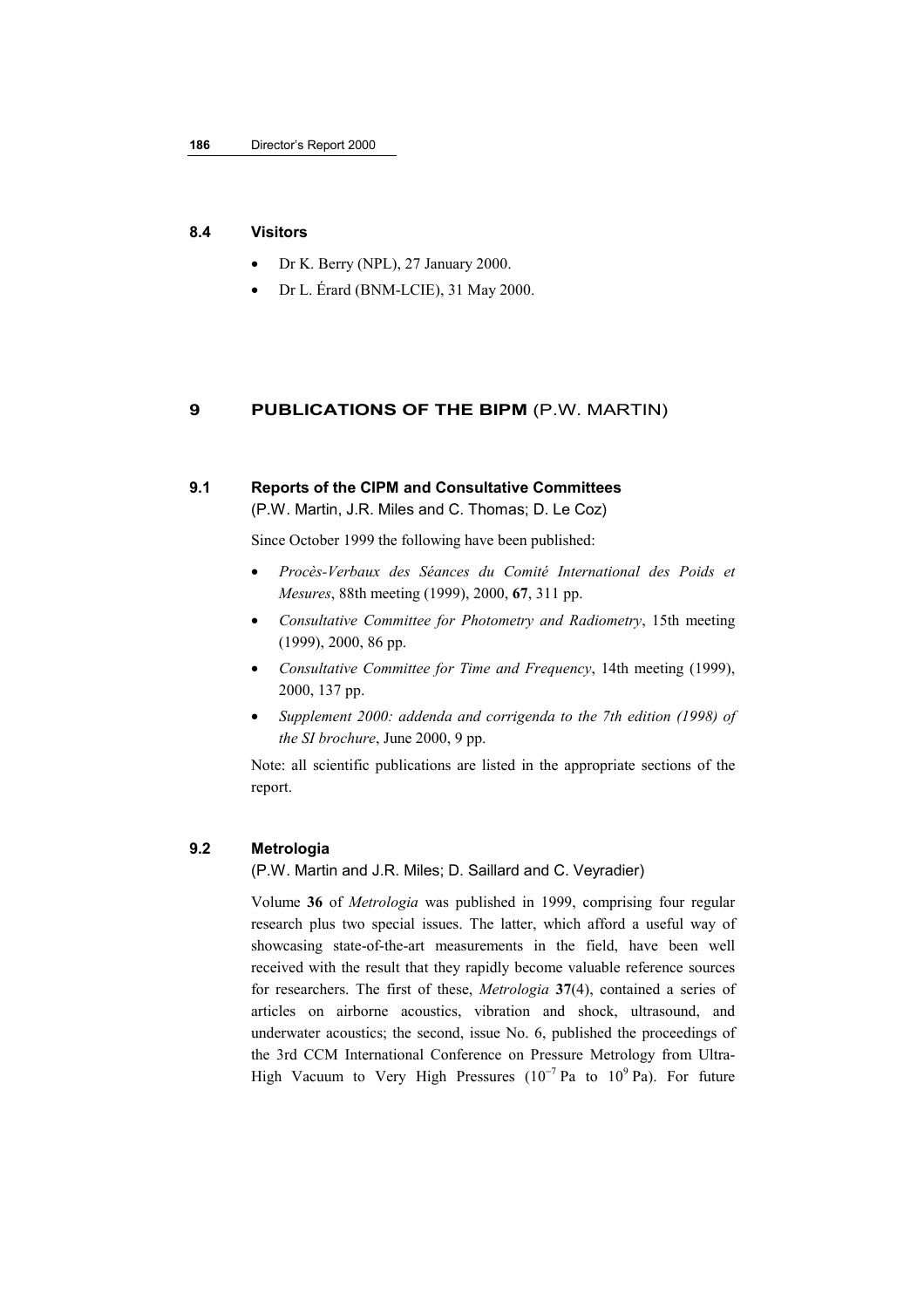conference issues both Word and LaTeX style files will be available in the *Metrologia* section of the BIPM website.

## **9.3 BIPM website** (J.R. Miles and L. Le Mée)

The BIPM website [\(http://www.bipm.o](http://www.bipm.fr/)rg) continues to grow and now attracts visits from over three hundred sites per day. Particularly popular are the new section on key comparisons, including access to the BIPM key comparison database, the on-line UTC and TAI clocks, the collection of "useful links" to other sites of interest, and the pages with information on the SI and various Committees of the Metre Convention. Resolutions adopted by the 21st General Conference are also available in electronic form.

## **10 MEETINGS AND LECTURES AT THE BIPM**

#### **10.1 Meetings**

- The CCRI(II) Working Group on the <sup>204</sup>Tl Comparison met on 10 and 11 February 2000.
- Working Group 1 (GUM) of the Joint Committee for Guides in Metrology met on 7-8 March 2000, and Working Group 2 (VIM) on 9-10 March.
- A symposium on primary methods of measurement in chemistry was held on 4-5 April 2000.
- The CCQM met on 6-7 April 2000.
- The CCT met on 12, 13 and 14 April 2000, preceded by a meeting of CCT Working Group 3 on equivalence on 11 April.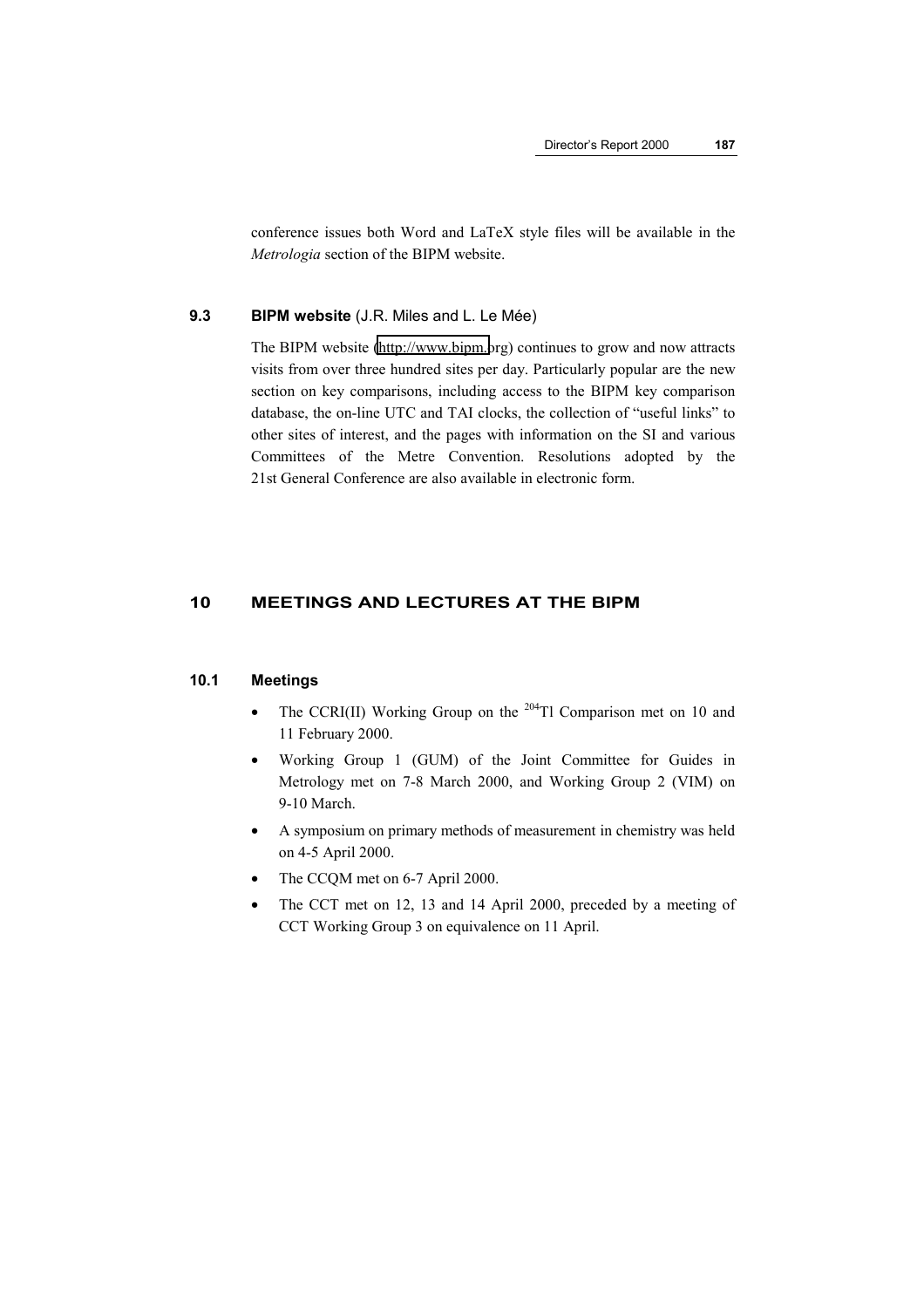## **10.2 Lectures**

The following lectures were given at the BIPM, as part of the regular schedule of seminars:

- E. Leblanc (CEA/DAMRI/LNHB, Saclay): Application des détecteurs cryogéniques à la métrologie des rayonnements ionisants, 27 October 1999.
- R. Huntley (ARPANSA, Melbourne): Australian radiation dosimetry standards and their dissemination, 30 November 1999.
- G. Mana (IMGC, Turin): Science and technology in precision measurements, the determination of the Avogadro constant, 2 February 2000.
- V.A. Brumberg (Inst. Appl. Astron., St Petersburg): Fundamental astronomy concepts and constants in general relativity, 1 March 2000.
- Y. Millerioux (BNM-INM/CNAM, Paris): Lasers asservis, références de longueurs d'ondes ou de fréquences, 7 June 2000.

## **11 CERTIFICATES AND NOTES OF STUDY**

In the period from 1 October 1999 to 30 June 2000, 56 Certificates and 5 Notes of Study were delivered.

For a list of Certificates and Notes see on pages 87-92.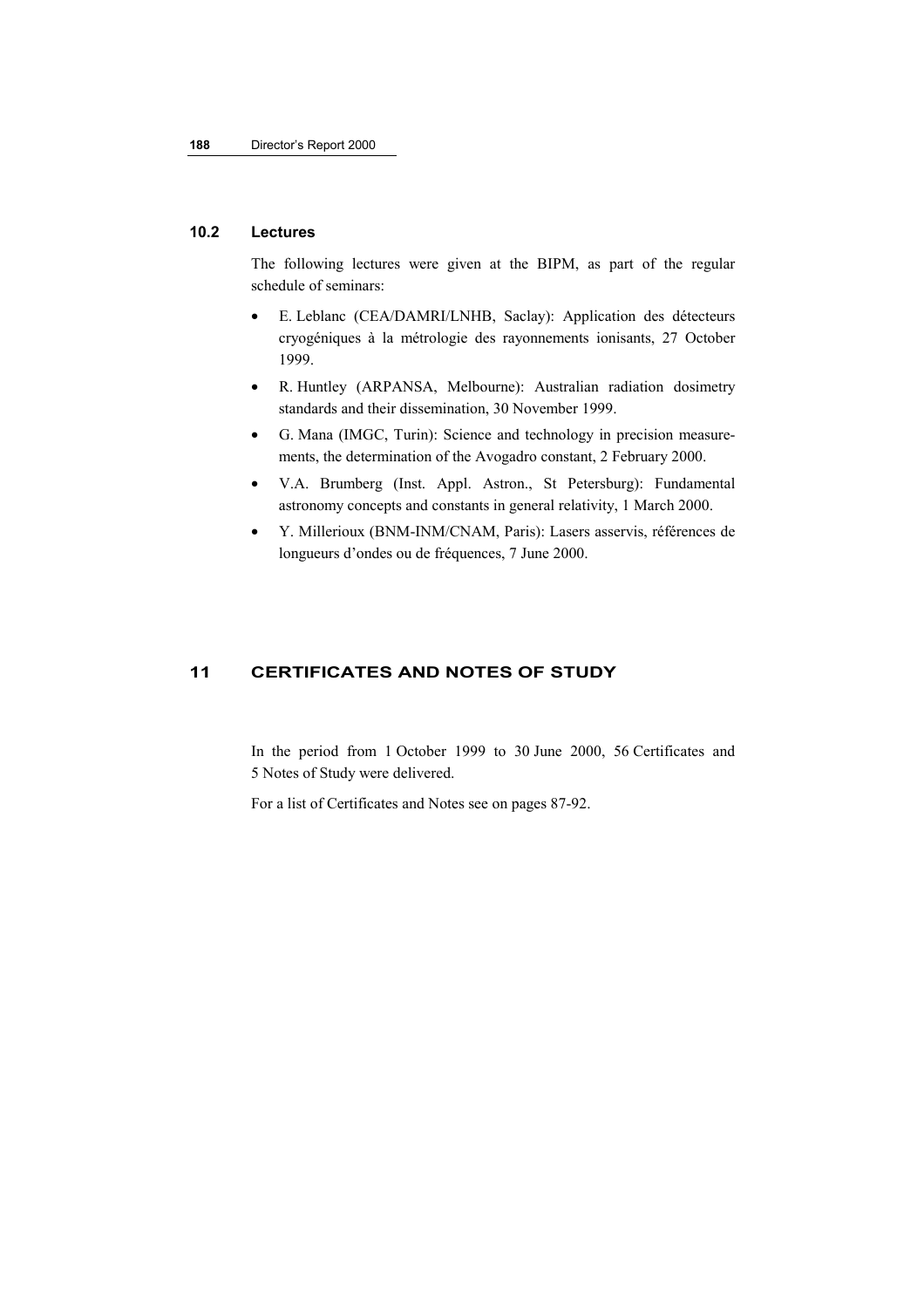### **12 MANAGEMENT OF THE BIPM**

#### **12.1 Accounts**

Details of the accounts for 1999 may be found in the *Rapport annuel aux Gouvernements des Hautes parties contractantes sur la situation administrative et financière du Bureau International des Poids et Mesures*. An abstract of Tables taken from this report may be found on pages 93-98.

The headings for the tables may be translated as follows:

| <b>Compte I: Fonds ordinaires</b>     | <b>Account I: Ordinary funds</b>      |
|---------------------------------------|---------------------------------------|
| Compte II : Caisse de retraite        | <b>Account II: Pension fund</b>       |
| Compte III : Fonds spécial pour       | <b>Account III: Special fund</b>      |
| l'amélioration du matériel            | for the improvement of                |
| scientifique                          | scientific equipment                  |
| Compte IV : Caisse de prêts sociaux   | <b>Account IV: Special loans fund</b> |
| Compte V : Réserve pour les bâtiments | <b>Account V: Building reserve</b>    |
| Compte VI : Metrologia                | <b>Account VI: Metrologia</b>         |
| Compte VII : Fonds de réserve pour    | <b>Account VII: Reserve fund for</b>  |
| l'assurance maladie                   | medical insurance                     |

Two additional tables detail the payments made against budget in 1999 and the balance of accounts at 31 December 1999. This is done under the headings:

**Détail des dépenses budgétaires Statement of budgetary expenditure** Bilan au 31 décembre 1999 Balance at 31 December 1999

It should be noted that in all tables the unit of currency is the gold franc (franc-or) which is defined by the equivalence 1 franc-or  $= 1.81452$  French francs.

## **12.2 Staff**

## 12.2.1 Appointments

- Dr Robert Wielgosz, born 1971 in London (United Kingdom), British nationality, previously Senior Research Scientist in the National Physical Laboratory, Teddington (United Kingdom), was appointed *physicien* and head of the Chemistry section from 1 May 2000.
- Mr Gerald Petitgand, born 1979 in Metz (France), previously technician in a private company, was engaged as *technicien* in the Radiometry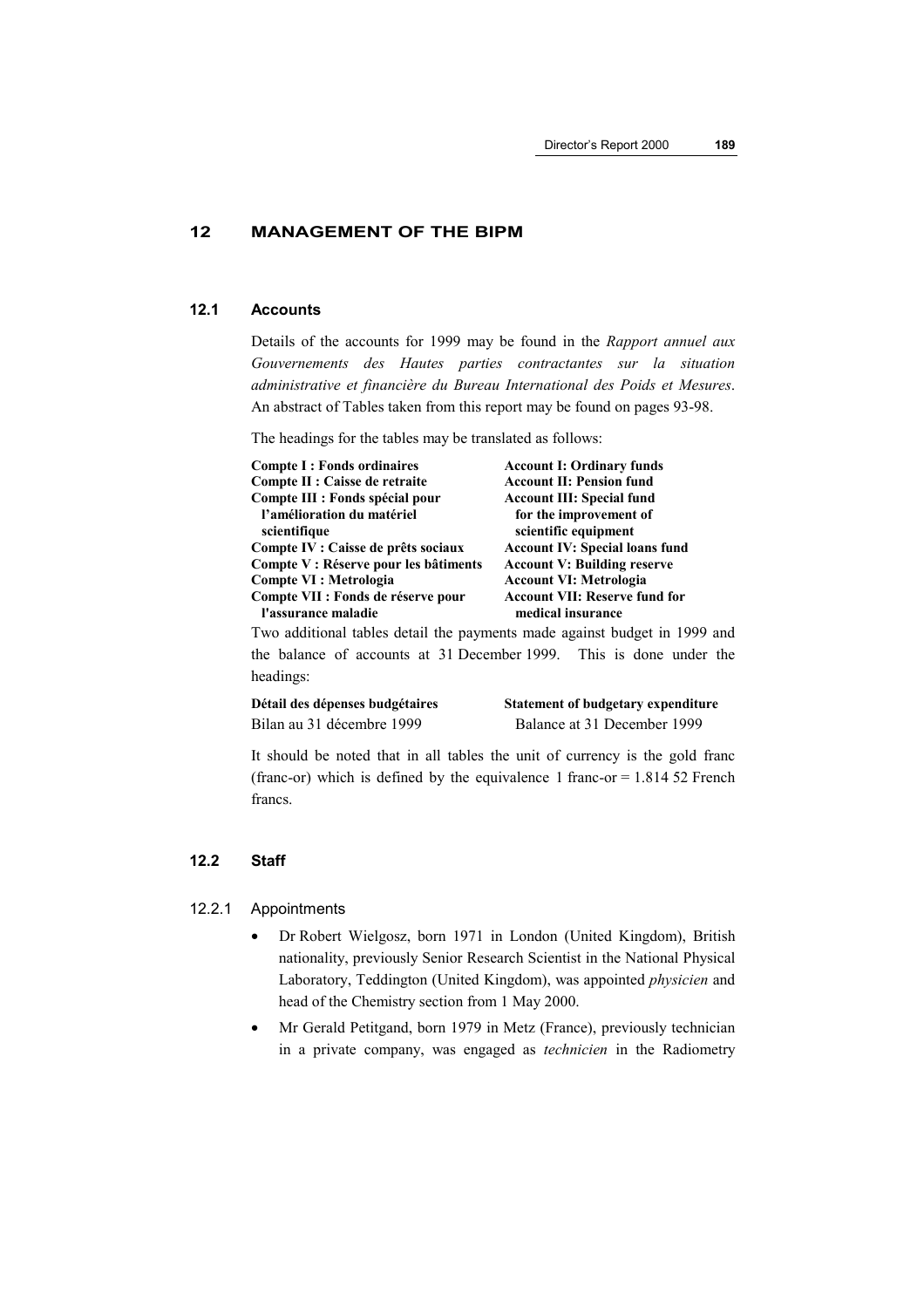section from 15 February 2000. Specifically, he will attend to the maintenance of the internal computer network and personal computers.

#### 12.2.2 Promotions and change of grade

- Mr Raymond Felder, *physicien* in the Length section, was promoted *physicien principal* from 1 January 2000.
- Mr Jean Hostache, *technicien principal* in the Mass section, was promoted *technicien métrologiste* from 1 January 2000.

#### 12.2.3 Research Fellows

- Dr Longsheng Ma, born 1941 in Shanghai (China), Chinese nationality, previously Professor in the East China Normal University of Shanghai (China) and guest worker in the Joint Institute for Laboratory Astrophysics in Boulder (United States), was engaged as Research Fellow in the Length section from 25 January 2000 for a period of one year.
- Dr Zhiheng Jiang, Research Fellow in the Time section from 1 January 1998, has had his fellowship extended until 31 December 2002.

### 12.2.4 Departure

• Mr Daniel Bournaud*, technicien principal* in the Electricity section, retired on 31 December 1999 after 36 years of effective and devoted service.

## **12.3 Buildings**

- 12.3.1 Petit Pavillon
	- Waterproofing repairs to the structure housing the main BIPM transformer.

## 12.3.2 Grand Pavillon

• Redecoration of the staff canteen.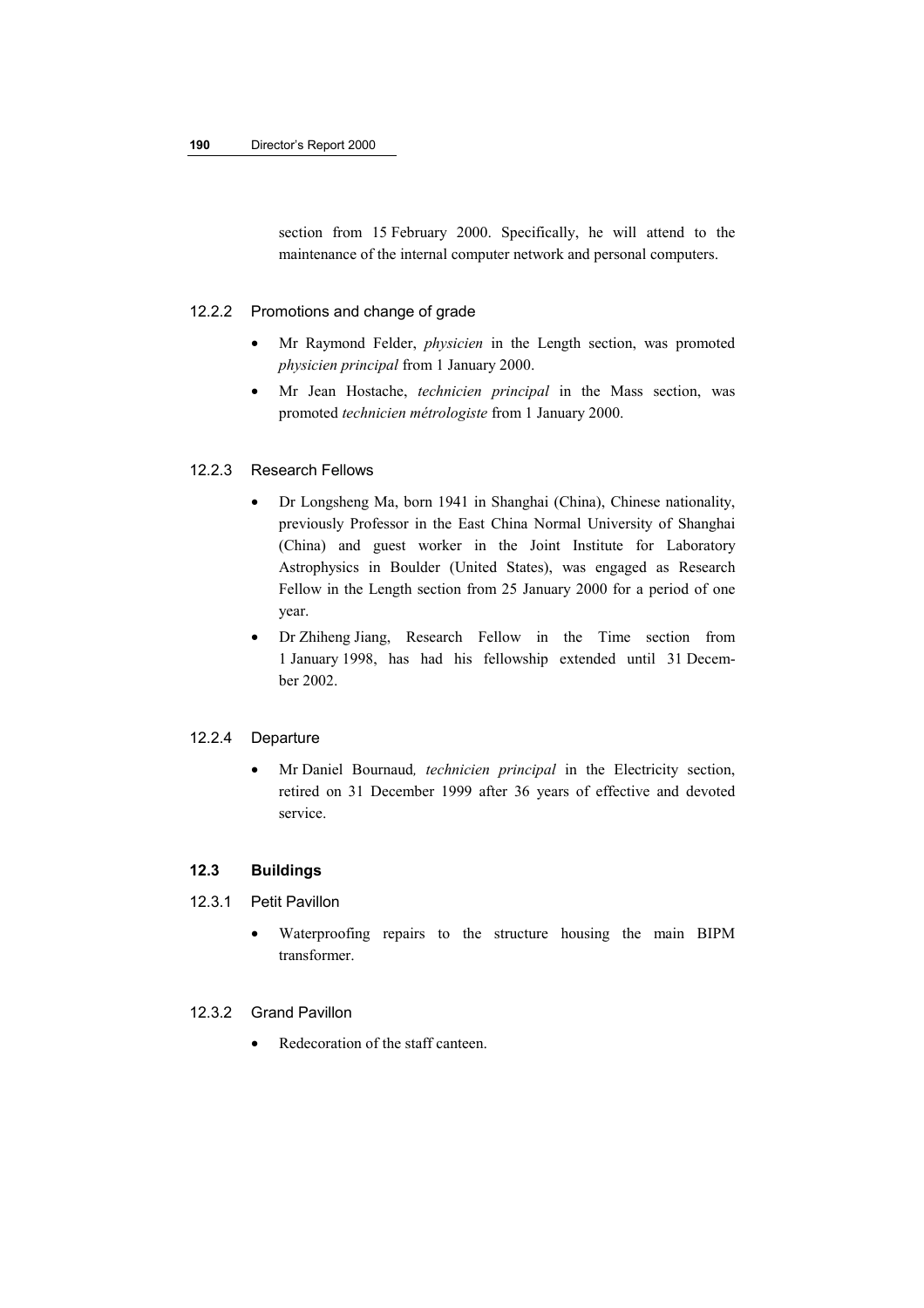## 12.3.3 Observatoire

• Replacement of the air-conditioning equipment in five rooms  $(4, 5, 104, 100)$ 105, 13).

#### 12.3.4 Ionizing Radiation building

- Removal of the central-heating boiler and its replacement by electric heaters.
- Replacement of the air-conditioning equipment in the basement.
- Refurbishment of three rooms and installation of new air-conditioning.
- Refurbishment of the x-ray room.
- Refurbishment of the computer room.
- Repainting of the corridor.
- Repair of the roof after the storm of 26 December 1999.
- Construction of a small wall in front of the building to attenuate γ-rays from the new source.

## 12.3.5 Pavillon du Mail

• Construction of the building.

#### 12.3.6 Other buildings

- Installation of a digicode security system for all laboratories.
- Replacement of the telephone switchboard.

### 12.3.7 Outbuildings and park

- Felling of a number of dangerous trees and repair of part of the boundary fence after the storm of 26 December 1999.
- Partial replacement of old boxhedges in the garden.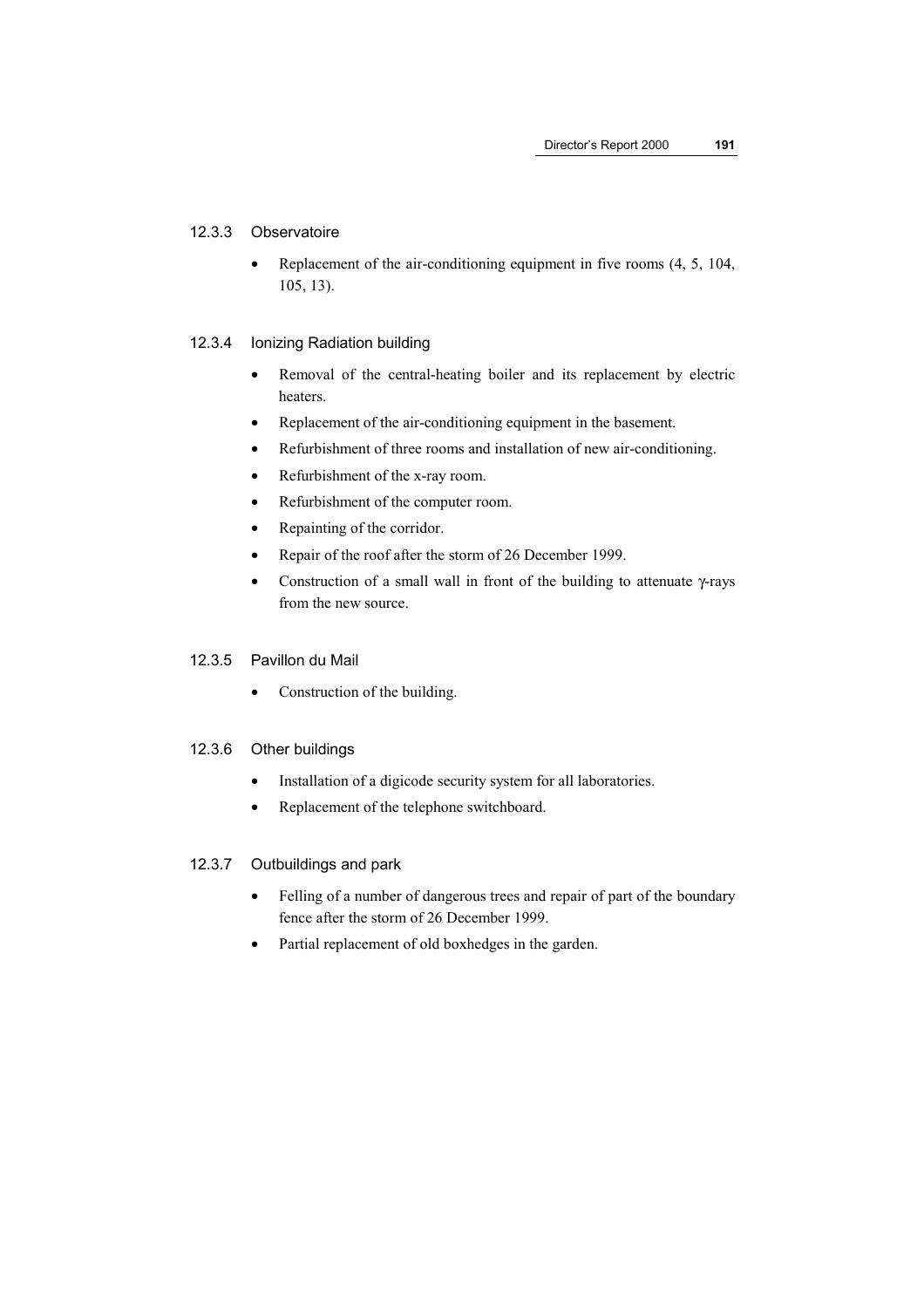$\overline{a}$ 

# **LIST OF ACRONYMS USED IN THE PRESENT VOLUME**

## **1 Acronyms for laboratories, committees and conferences**

| <b>AMCTM</b>     | Advanced Mathematical and Computational Tools in           |
|------------------|------------------------------------------------------------|
|                  | Metrology Conference                                       |
| <b>ANSTO</b>     | Australian Nuclear Science and Technology Organisation,    |
|                  | Menai (Australia)                                          |
| <b>APMP</b>      | Asia/Pacific Metrology Programme                           |
| <b>ARPANSA</b>   | Australian Radiation Protection and Nuclear Safety Agency, |
|                  | Sydney and Melbourne (Australia)                           |
| <b>BARC</b>      | Bhabha Atomic Research Centre, Trombay (India)             |
| <b>BCRU</b>      | British Committee on Radiation Units                       |
| <b>BEMC</b>      | British Electromagnetic Measurements Conference            |
| <b>BEV</b>       | Bundesamt für Eich- und Vermessungswesen, Vienna           |
|                  | (Austria)                                                  |
| <b>BIPM</b>      | Bureau International des Poids et Mesures                  |
| <b>BNM</b>       | Bureau National de Métrologie, Paris (France)              |
| <b>BNM-CNAM</b>  | Bureau National de Métrologie, Conservatoire National des  |
|                  | Arts et Métiers, Paris (France)                            |
| <b>BNM-INM</b>   | Bureau National de Métrologie, Institut National de        |
|                  | Métrologie, Paris (France)                                 |
| <b>BNM-LCIE</b>  | Bureau National de Métrologie, Laboratoire Central des     |
|                  | Industries Electriques, Fontenay-aux-Roses (France)        |
| <b>BNM-LNE</b>   | Bureau National de Métrologie, Laboratoire National        |
|                  | d'Essais, Paris (France)                                   |
| <b>BNM-LNHB</b>  | (formerly the BNM-LPRI) Bureau National de Métrologie,     |
|                  | Laboratoire National Henri Becquerel, Gif-sur-Yvette       |
|                  | (France)                                                   |
| <b>BNM-LPRI*</b> | Bureau National de Métrologie, Laboratoire Primaire des    |
|                  | Rayonnements Ionisants, Paris (France), see BNM-LNHB       |
| <b>BNM-LPTF</b>  | Bureau National de Métrologie, Laboratoire Primaire du     |
|                  | Temps et des Fréquences, Paris (France)                    |
|                  |                                                            |

<sup>\*</sup> Organizations marked with an asterisk either no longer exist or operate under a different acronym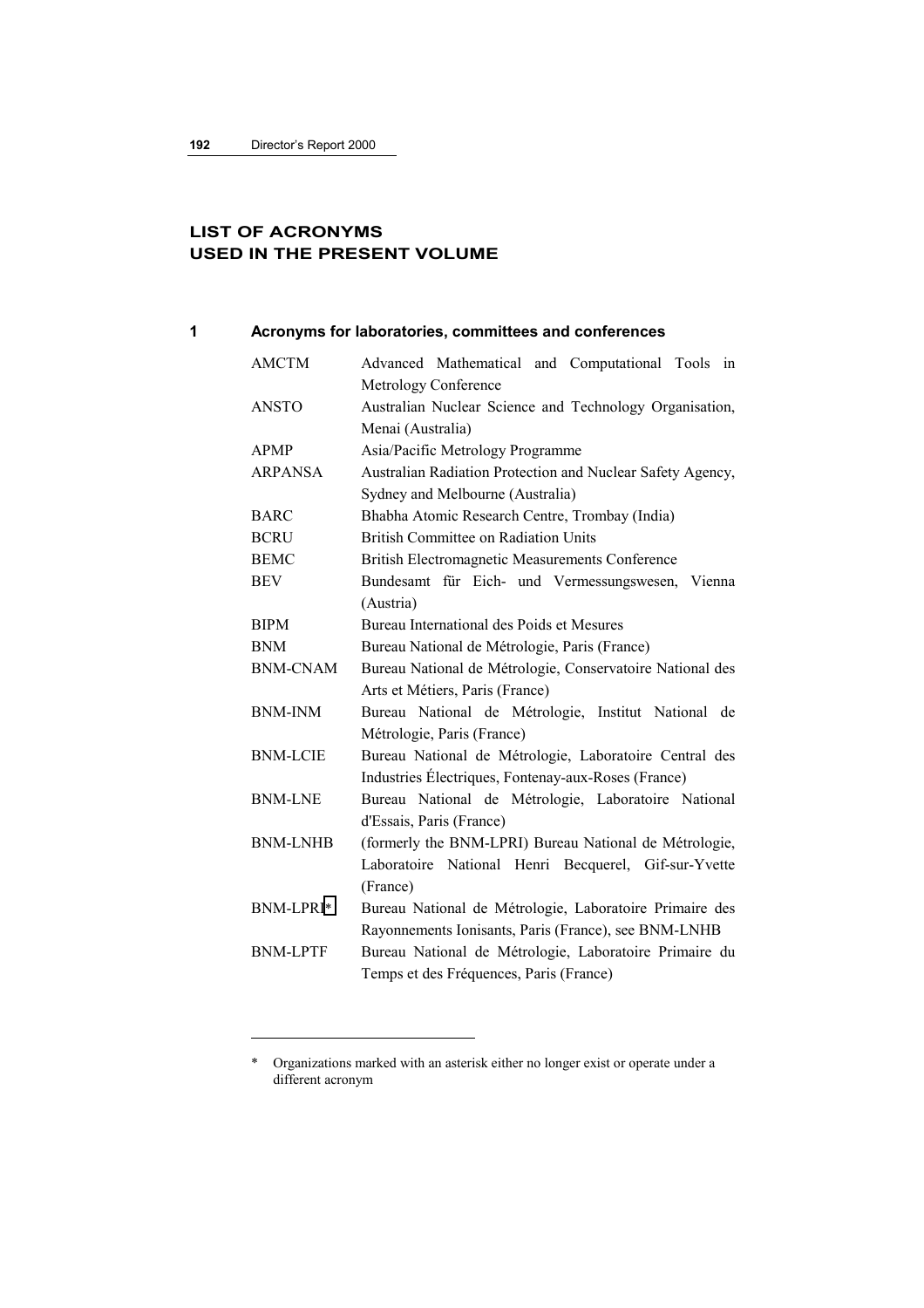| <b>BRGM</b>      | Bureau de Recherches Géologiques et Minières, Paris             |
|------------------|-----------------------------------------------------------------|
|                  | (France)                                                        |
| CC               | Consultative Committee of the CIPM                              |
| <b>CCAUV</b>     | Consultative Committee for Acoustics, Ultrasound and            |
|                  | Vibration                                                       |
| <b>CCDM</b>      | Consultative Committee for the Definition of the Metre, see     |
|                  | CCL                                                             |
| $CCDS*$          | Consultative Committee for the Definition of the Second,        |
|                  | see CCTF                                                        |
| $CCE*$           | Consultative Committee for Electricity, see CCEM                |
| <b>CCEM</b>      | (formerly the CCE) Consultative Committee for Electricity       |
|                  | and Magnetism                                                   |
| CCEMRI*          | Consultative<br>Committee<br>for<br>Standards<br>of<br>Ionizing |
|                  | Radiation, see CCRI                                             |
| <b>CCL</b>       | (formerly the CCDM) Consultative Committee for Length           |
| <b>CCM</b>       | <b>Consultative Committee for Mass and Related Quantities</b>   |
| <b>CCPR</b>      | Consultative Committee for Photometry and Radiometry            |
| <b>CCQM</b>      | Consultative Committee for Amount of Substance                  |
| <b>CCRI</b>      | (formerly the CCEMRI) Consultative Committee for                |
|                  | Ionizing Radiation                                              |
| <b>CCT</b>       | Consultative Committee for Thermometry                          |
| <b>CCTF</b>      | (formerly the CCDS) Consultative Committee for Time and         |
|                  | Frequency                                                       |
| <b>CCU</b>       | <b>Consultative Committee for Units</b>                         |
| <b>CEA</b>       | Commissariat à l'Énergie Atomique, Saclay (France)              |
| <b>CEM</b>       | Centro Español de Metrologia, Madrid (Spain)                    |
| <b>CESMEC</b>    | Centre of Studies, Measurement and Quality Certification        |
|                  | (Chile)                                                         |
| <b>CGGTTS</b>    | CCDS Group on GPS Time Transfer Standards                       |
| <b>CIE</b>       | International Commission on Illumination                        |
| <b>CIEMAT</b>    | Centro de Investigaciones Energéticas, Medioambientales y       |
|                  | Tecnológicas, Madrid (Spain)                                    |
| <b>CIPM</b>      | Comité International des Poids et Mesures                       |
| <b>CMA/MIKES</b> | Mittatekniikan<br>Keskus/Centre<br>for<br>Metrology<br>and      |
|                  | Accreditation, Helsinki (Finland)                               |
| <b>CMC</b>       | Calibration and Measurement Capabilities                        |
| <b>CMI</b>       | Český Metrologický Institut/Czech Metrological Institute,       |
|                  | Prague and Brno (Czech Rep.)                                    |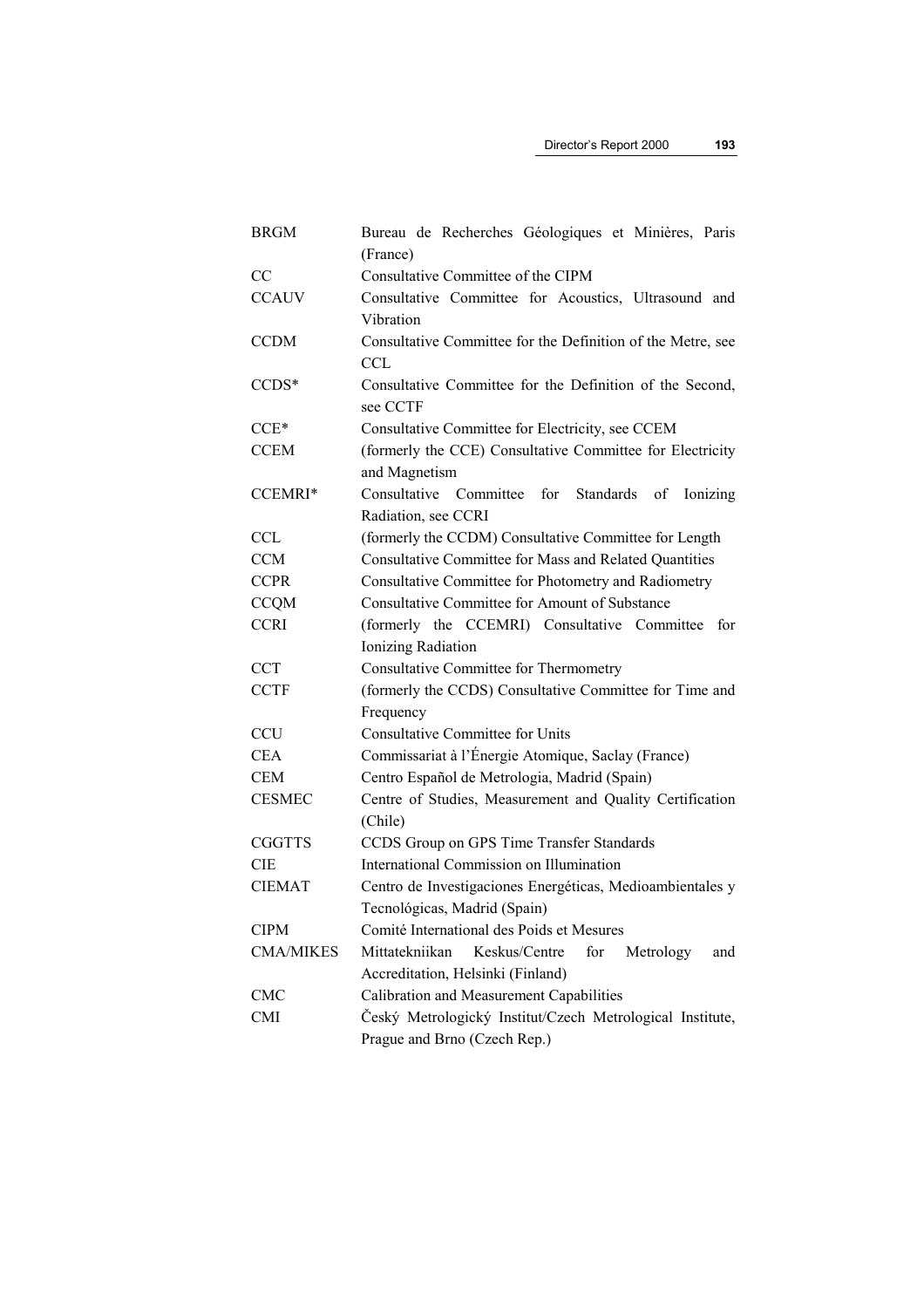| CMS/ITRI         | Centre for Measurement Standards of the Industrial          |
|------------------|-------------------------------------------------------------|
|                  | Technology Research Institute, Hsinchu (Taiwan)             |
| <b>CNAM</b>      | Conservatoire National des Arts et Métiers, Paris (France)  |
| <b>CNES</b>      | Centre National d'Études Spatiales, Toulouse (France)       |
| <b>CNRS</b>      | Centre National de la Recherche Scientifique, Paris         |
|                  | (France)                                                    |
| <b>CODATA</b>    | Committee on Data for Science and Technology                |
| <b>COPL</b>      | Centre d'Optique, Photonique et Lasers, Université Laval    |
|                  | (Canada)                                                    |
| <b>CPEM</b>      | Conference on Precision Electromagnetic Measurements        |
| CPM-IRR          | EUROMET Contact Persons<br>Meeting<br>for<br>Ionizing       |
|                  | Radiation and Radioactivity                                 |
| <b>CRL</b>       | Communications Research Laboratory, Tokyo (Japan)           |
| <b>CRRD</b>      | Centro Regional de Referencia para la Dosimetria, Buenos    |
|                  | Aires (Argentina)                                           |
| <b>CSAO</b>      | Shaanxi Astronomical Observatory, Lintong (China)           |
| <b>CSIRO-NML</b> | Scientific<br>and<br>Industrial<br>Commonwealth<br>Research |
|                  | Organization, National Measurement Laboratory, Lindfield    |
|                  | (Australia)                                                 |
| <b>DANOF</b>     | Département d'Astronomie Fondamentale de l'Observatoire     |
|                  | de Paris, Paris (France)                                    |
| <b>EFTF</b>      | European Frequency and Time Forum                           |
| <b>ENEA</b>      | Ente per le Nuove Tecnologie, l'Energia e l'Ambiente,       |
|                  | Rome (Italy)                                                |
| <b>ENS</b>       | École Normale Supérieure, Paris (France)                    |
| <b>ETL</b>       | Electrotechnical Laboratory, Tsukuba (Japan)                |
| <b>EUROMET</b>   | European Collaboration in Measurement Standards             |
| <b>FCS</b>       | Frequency Control Symposium                                 |
| <b>GREX</b>      | Groupe de Recherche du CNRS: Gravitation et Expériences     |
|                  | (France)                                                    |
| GT-RF            | CCEM Working Group on Radiofrequency Quantities             |
| <b>GUM</b>       | Glówny Urzad Miar/Central Office of Measures, Warsaw        |
|                  | (Poland)                                                    |
| <b>IAEA</b>      | <b>International Atomic Energy Agency</b>                   |
| IAG              | International Association of Geodesy                        |
| IAU              | <b>International Astronomical Union</b>                     |
| <b>ICAG</b>      | International Conference of Absolute Gravimeters            |
| <b>ICRF</b>      | <b>International Celestial Reference Frame</b>              |
| <b>ICRM</b>      | International Committee for Radionuclide Metrology          |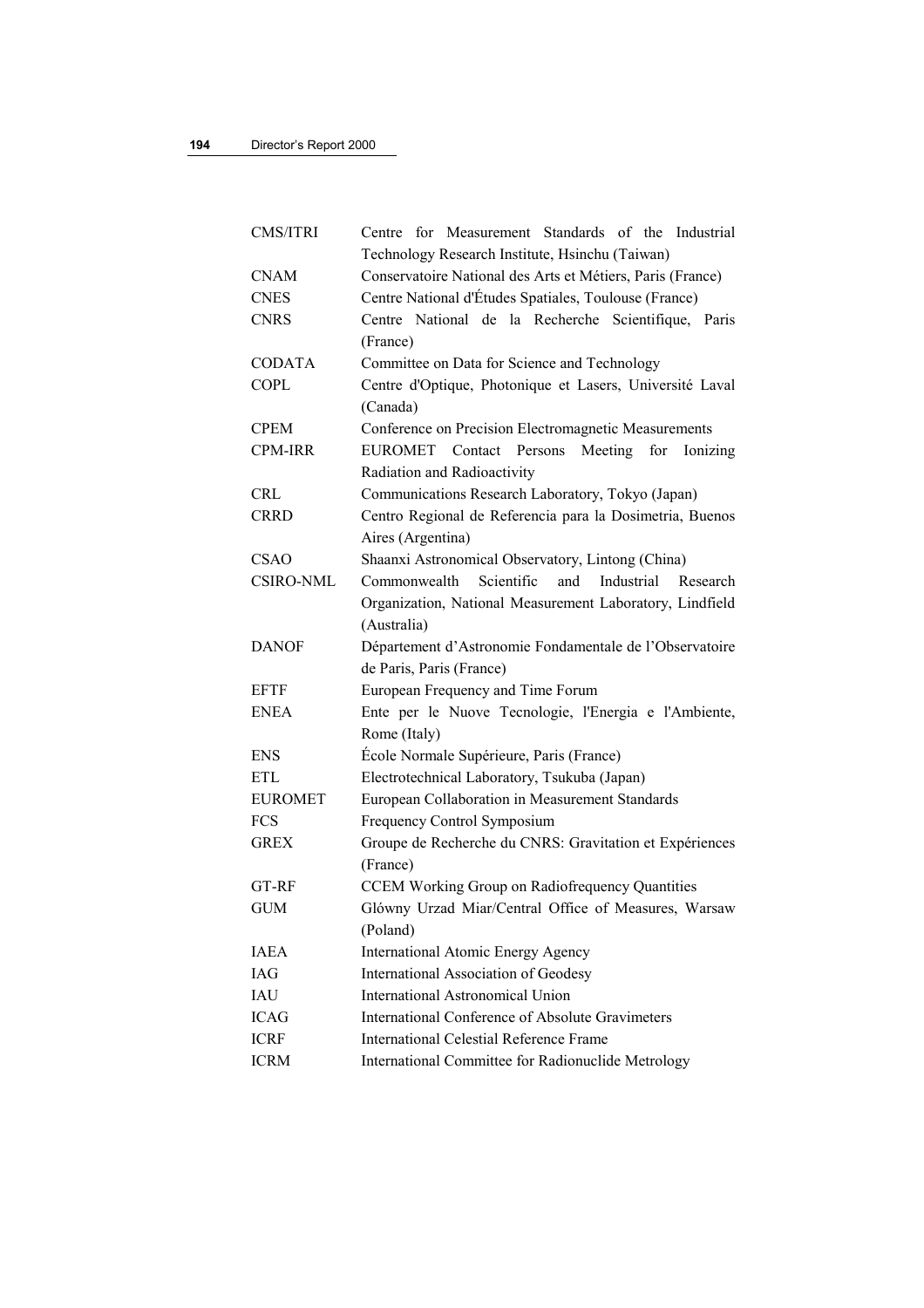| <b>ICRU</b>      | Commission<br>Radiation<br>International<br>Units<br>and<br>on        |
|------------------|-----------------------------------------------------------------------|
|                  | Measurements                                                          |
| IEC              | <b>International Electrotechnical Commission</b>                      |
| IEE              | Institution of Electrical Engineers, London<br>(United)               |
|                  | Kingdom)                                                              |
| <b>IEEE</b>      | Institute of Electrical and Electronics Engineers, Piscataway         |
|                  | NJ (United States)                                                    |
| <b>IEN</b>       | Istituto Elettrotecnico Nazionale Galileo Ferraris, Turin             |
|                  | (Italy)                                                               |
| <b>IERS</b>      | <b>International Earth Rotation Service</b>                           |
| <b>IFCC</b>      | International Federation of<br>Clinical<br>Chemistry<br>and           |
|                  | Laboratory Medicine                                                   |
| <b>IFIN</b>      | Institutul de Fizica<br>si Inginerie Nucleara,<br><b>Bucarest</b>     |
|                  | (Romania)                                                             |
| <b>IGEX</b>      | International GLONASS Experiment                                      |
| <b>IGGOS</b>     | Integrated Global Geodetic Observing System Symposium                 |
| <b>IGM</b>       | Inspection Générale de la Métrologie, Sevice de la                    |
|                  | Métrologie, Brussels (Belgium)                                        |
| <b>IGS</b>       | International GPS Service for Geodynamics                             |
| <b>IIR</b>       | Inspektorate for Ionizing Radiation, Prague (Czech Rep.)              |
| ILP              | Institute of Laser Physics, Academy of Sciences of Russia,            |
|                  | Novosibirsk (Russian Fed.)                                            |
| <b>IMGC</b>      | Istituto di Metrologia G. Colonnetti, Turin (Italy)                   |
| <b>INETI</b>     | Instituto Nacional de Engenharia e Tecnologia Industrial,             |
|                  | Lisbon (Portugal)                                                     |
| INM <sup>*</sup> | Institut National de Métrologie, Paris (France), see BNM-             |
|                  | <b>INM</b>                                                            |
| <b>INMETRO</b>   | Nacional<br>de<br>Metrologia, Normalização<br>Instituto<br>e          |
|                  | Qualidade Industrial, Rio de Janeiro (Brazil)                         |
| <b>INMRI</b>     | Nazionale<br>di<br>Metrologia delle Radiazioni<br>Istituto            |
|                  | Ionizzanti, Rome (Italy)                                              |
| <b>INTI</b>      | Instituto Nacional de Tecnología Industrial, Buenos Aires             |
|                  | (Argentina)                                                           |
| <b>ION</b>       | Institute of Navigation, Alexandria VA (United States)                |
| <b>IPGP</b>      | Institut de Physique du Globe de Paris (France)                       |
| <b>IPQ</b>       | Instituto Português da Qualidade, Lisbon (Portugal)                   |
| <b>IPSN</b>      | de<br>Protection<br>de<br>Sureté<br>Institut<br>et<br>Nucléaire<br>du |
|                  | Commissariat à l'Énergie Atomique, Paris (France)                     |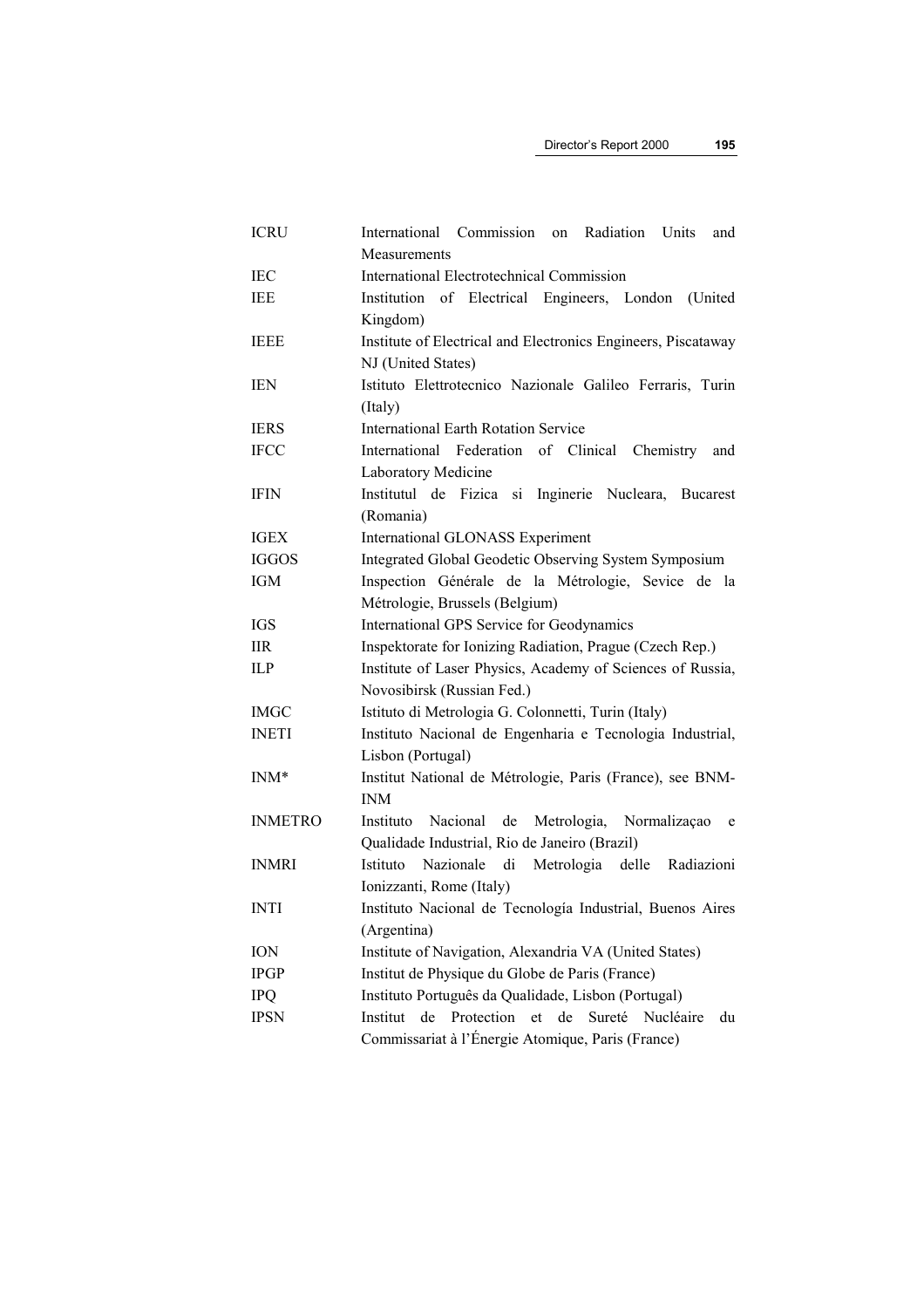| <b>IRA</b>     | Radiophysique<br>Institut<br>Appliquée,<br>de<br>Lausanne    |
|----------------|--------------------------------------------------------------|
|                | (Switzerland)                                                |
| <b>IRAC</b>    | U.K. Health and Safety Commission Ionizing Radiation         |
|                | Advisory Committee (United Kingdom)                          |
| $IRD*$         | see LNMRI                                                    |
| <b>IRMM</b>    | for Reference Materials<br>Institute<br>Measurements,<br>and |
|                | European Commission                                          |
| <b>ISO</b>     | International Organization for Standardization               |
| <b>IUPAC</b>   | International Union of Pure and Applied Chemistry            |
| <b>IUPAP</b>   | International Union of Pure and Applied Physics              |
| IVS            | International VLBI Service                                   |
| <b>JCGM</b>    | Joint Committee for Guides in Metrology                      |
| <b>JCR</b>     | BIPM/IAU Joint Committee on General Relativity for           |
|                | Space-time Reference Systems and Metrology                   |
| <b>JCRB</b>    | Joint Committee of the Regional Metrology Organizations      |
|                | and the BIPM                                                 |
| <b>JILA</b>    | Joint Institute for Laboratory Astrophysics, Boulder CO      |
|                | (United States)                                              |
| <b>KRISS</b>   | Korea Research Institute of Standards and Science, Taejon    |
|                | (Rep. of Korea)                                              |
| $LCIE*$        | Laboratoire Central des Industries Électriques, Fontenay-    |
|                | aux-Roses (France), see BNM-LCIE                             |
| <b>LEP</b>     | Laboratoires d'Électronique Philips, Limeil-Brévannes        |
|                | (France)                                                     |
| $LNE*$         | Laboratoire National d'Essais, Orsay and Paris (France),     |
|                | see BNM-LNE                                                  |
| $LNHB*$        | Laboratoire National Henri Becquerel, Gif-sur-Yvette         |
|                | (France), see BNM-LNHB                                       |
| <b>LNMRI</b>   | Laboratório Nacional de Metrologia das<br>Radiações          |
|                | Ionizantes, Rio de Janeiro (Brazil)                          |
| LPRI*          | Laboratoire Primaire des Rayonnements Ionisants, Saclay      |
|                | (France), see BNM-LPRI                                       |
| $LPTF*$        | Laboratoire Primaire du Temps et des Fréquences, Paris       |
|                | (France), see BNM-LPTF                                       |
| <b>LSDG</b>    | Laboratoire Secondaire de Dosimétrie, Ghent (Belgium)        |
| <b>MAC</b>     | U.K. Department of Trade and Industry Measurement            |
|                | Advisory Committee (United Kingdom)                          |
| <b>MENAMET</b> | Middle East Metrology Organization                           |
| <b>MIKES</b>   | Mittatekniikan Keskus, Helsinki (Finland), see CMA           |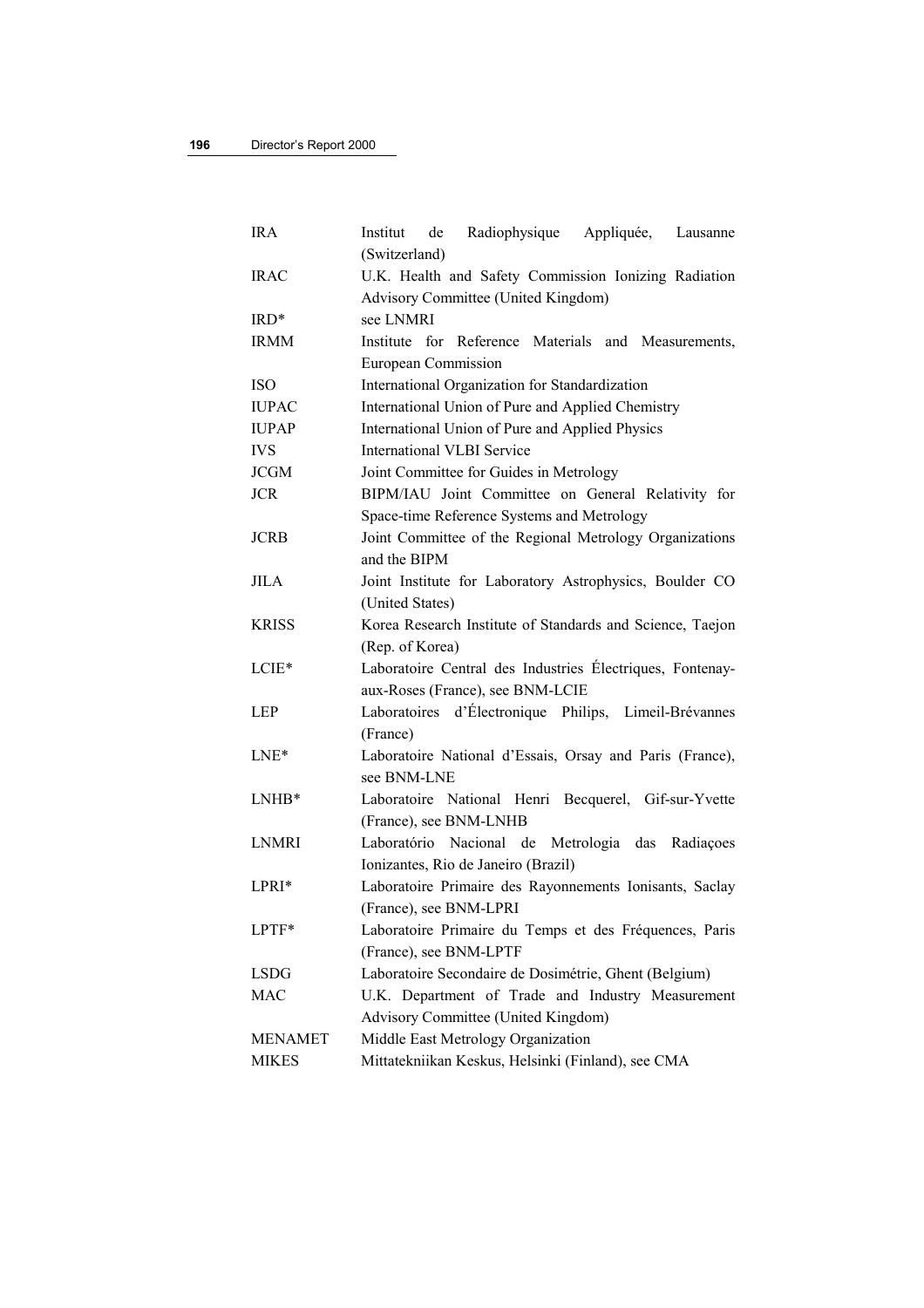| MRA            | Mutual Recognition Arrangement                               |  |
|----------------|--------------------------------------------------------------|--|
| <b>MSL-IRL</b> | Measurement Standards Laboratory of New Zealand, Lower       |  |
|                | Hutt (New Zealand)                                           |  |
| NAC            | National Accelerator Centre, Faure (South Africa)            |  |
| NBS*           | National Bureau of Standards (United States), see NIST       |  |
| <b>NCSL</b>    | National Conference of Standards Laboratories (United        |  |
|                | States)                                                      |  |
| <b>NEWRAD</b>  | New Developments and Applications in Optical Radiometry      |  |
|                | Conference                                                   |  |
| NIM            | National Institute of Metrology, Beijing (China)             |  |
| NIST           | (formerly the NBS) National Institute of Standards and       |  |
|                | Technology, Gaithersburg MD (United States)                  |  |
| NMI            | National Metrology Institute                                 |  |
| NMi-VSL        | Nederlands Meetinstituut, Van Swinden Laboratorium,          |  |
|                | Delft (The Netherlands)                                      |  |
| NML            | National Metrology Laboratory, Dublin (Ireland)              |  |
| <b>NORAMET</b> | North American Metrology Cooperation                         |  |
| NPL            | National<br>Physical<br>Teddington<br>(United<br>Laboratory, |  |
|                | Kingdom)                                                     |  |
| NRC-INMS       | National Research Council of Canada, Institute for National  |  |
|                | Measurement Standards, Ottawa (Canada)                       |  |
| NRLM           | National Research Laboratory of Metrology, Tsukuba           |  |
|                | (Japan)                                                      |  |
| NRPA           | Norwegian<br>Radiation Protection<br>Authority,<br>Østerås   |  |
|                | (Norway)                                                     |  |
| <b>OFMET</b>   | Office Fédéral de Métrologie/Eidgenössisches Amt für         |  |
|                | Messwesen, Wabern (Switzerland)                              |  |
| OIML           | Organisation Internationale de Métrologie Légale             |  |
| OMH            | Országos Mérésügyi Hivatal, Budapest (Hungary)               |  |
| OMP            | Observatoire Midi-Pyrénées, Toulouse (France)                |  |
| ОP             | Observatoire de Paris (France)                               |  |
| PSB            | (formerly the SISIR) Singapore Productivity and Standards    |  |
|                | Board (Singapore)                                            |  |
| <b>PSPKR</b>   | Pusat Standardisasi dan Penelitian Keselamatan Radiasi       |  |
|                | Jakarta (Indonesia)                                          |  |
| <b>PTB</b>     | Physikalisch-Technische Bundesanstalt, Braunschweig and      |  |
|                | Berlin (Germany)                                             |  |
| <b>PTTI</b>    | Precise Time and Time Interval Applications and Planning     |  |
|                | Meeting                                                      |  |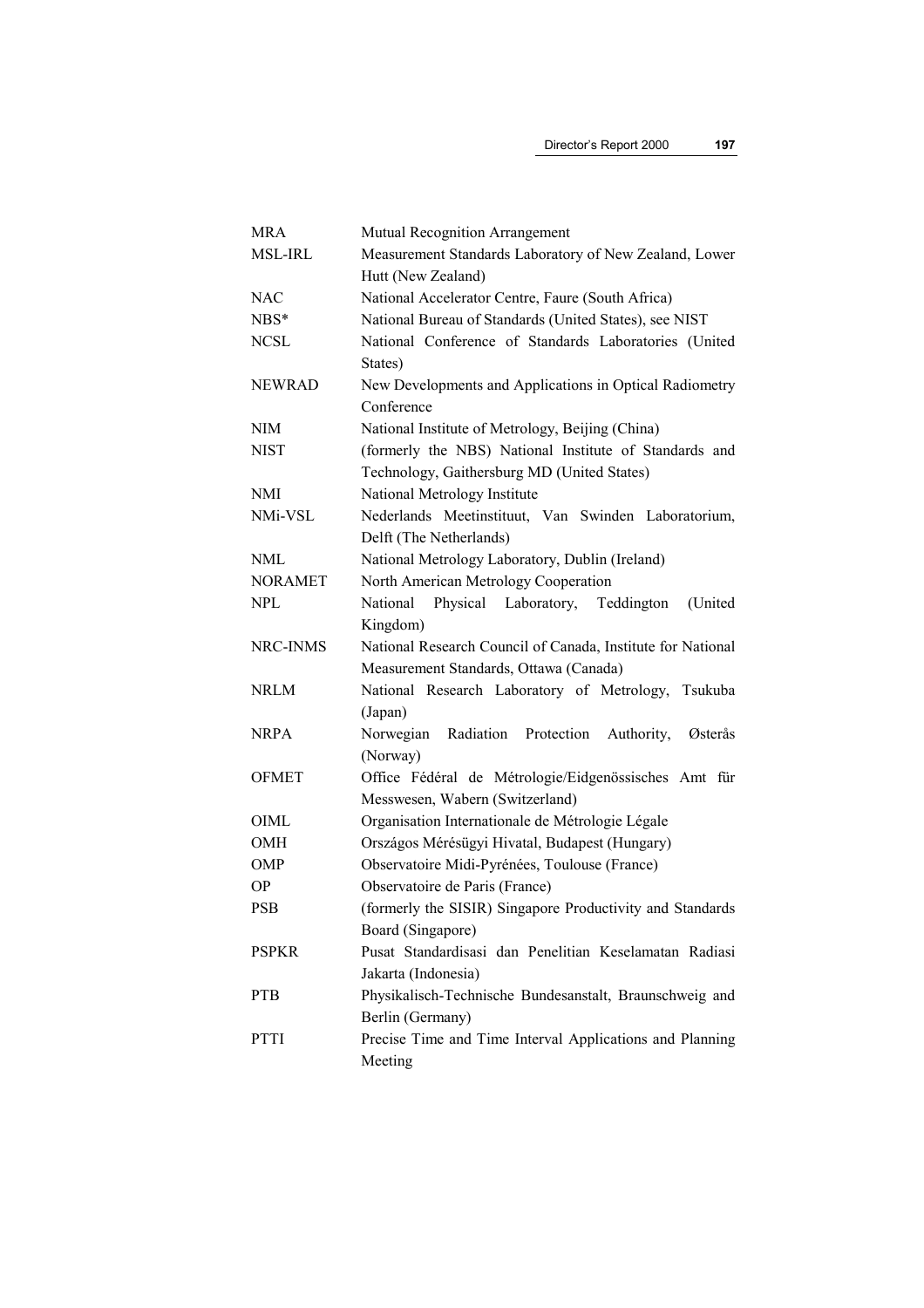| RC              | Radioisotope Centre, Otwock/Swierk (Poland)                |
|-----------------|------------------------------------------------------------|
| <b>RMO</b>      | Regional Metrology Organization                            |
| <b>SIM</b>      | Sistema Interamericano de Metrologia                       |
| <b>SMU</b>      | Slovenský Metrologický Ústav/Slovak<br>of<br>Institute     |
|                 | Metrology, Bratislava (Slovakia)                           |
| <sub>SO</sub>   | Shanghai Observatory, Shanghai (China)                     |
| SP              | SP Sveriges Provnings- och Forskningsinstitut/ Swedish     |
|                 | National Testing and Research Institute, Borås (Sweden)    |
| <b>SSDL</b>     | Secondary Standards Dosimetry Laboratories                 |
| <b>STEP</b>     | Satellite Test of the Equivalence Principle Meeting        |
| <b>SUN-AMCO</b> | Symbols, Units and Nomenclature, Atomic Masses and         |
|                 | Fundamental Constants, IUPAP Commission                    |
| <b>UME</b>      | Ulusal Metroloji Enstitüsü/National Metrology Institute,   |
|                 | Marmara Research Centre, Gebze-Kocaeli (Turkey)            |
| <b>USNO</b>     | U.S. Naval Observatory, Washington DC (United States)      |
| <b>VNIIFTRI</b> | All-Russian Research Institute for Physical, Technical and |
|                 | Radiophysical Measurements, Moscow (Russian Fed.)          |
| <b>VNIIM</b>    | D.I. Mendeleyev Institute for Metrology, St Petersburg     |
|                 | (Russian Fed.)                                             |
| $VSL^*$         | Van Swinden Laboratorium, Delft (The Netherlands), see     |
|                 | NMi-VSL                                                    |
| <b>VTT</b>      | for Metrology and Accreditation,<br>Technical<br>Centre    |
|                 | Research Centre of Finland, Espoo (Finland)                |
|                 |                                                            |

# **2 Acronyms for scientific terms**

| <b>ACES</b>    | Atomic Clock Ensemble in Space            |
|----------------|-------------------------------------------|
| <b>DBR</b>     | Distributed Bragg Reflector               |
| EAL            | Free atomic time scale                    |
| <b>GLONASS</b> | Global Navigation Satellite System        |
| <b>GNSS</b>    | Global Navigation Satellite System        |
| <b>GPS</b>     | Global Positioning System                 |
| <b>ICDB</b>    | <b>International Comparisons DataBase</b> |
| <b>JPS</b>     | Javad Positioning System                  |
| <b>KCRV</b>    | Key Comparison Reference Value            |
| <b>KTP</b>     | Potassium Titanyl Phosphate               |
| LID            | Laser Interferometric Diffractometer      |
| <b>PRT</b>     | Platinum Resistance Thermometer           |
| <b>PSB</b>     | <b>Power Spectral Density</b>             |